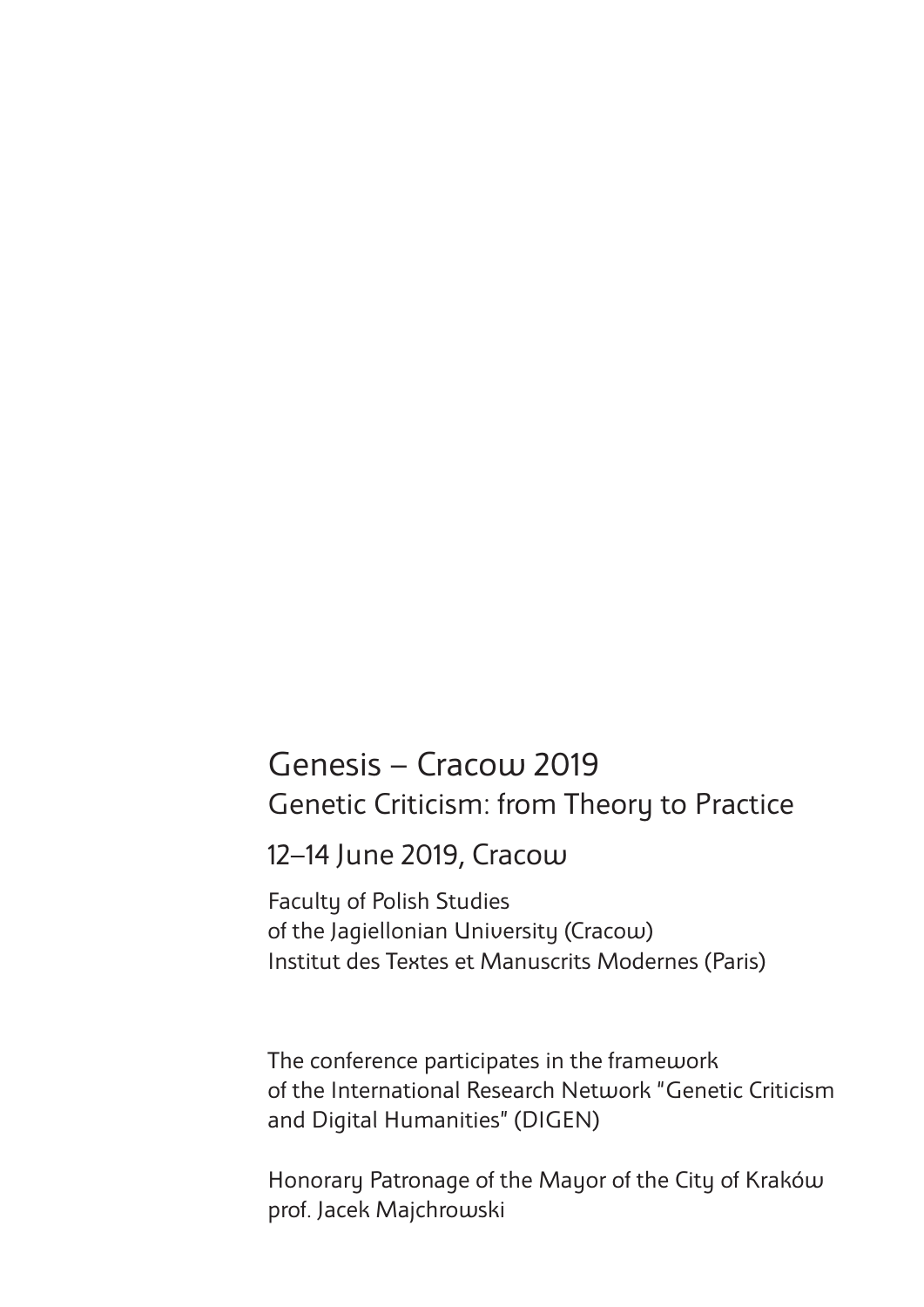#### Organising Committee

Mateusz Antoniuk (Faculty of Polish Studies, Jagiellonian University) Paolo D'Iorio (Director of ITEM) Jarosław Fazan (Vice-Dean of the Faculty of Polish Studies, Jagiellonian University) Dorota Jarząbek-Wasyl (Faculty of Polish Studies, Jagiellonian University) Sakari Katajamäki (Edith – Critical Editions of Finnish Literature, Finnish Literature Society – SKS) Anna Łebkowska (Vice-Dean of the Faculty of Polish Studies, Jagiellonian University) Catherine Rovera (Head of the Joyce Team, ITEM)

Logo of the "Genesis – City Year" conference series designed by Veijo Pulkkinen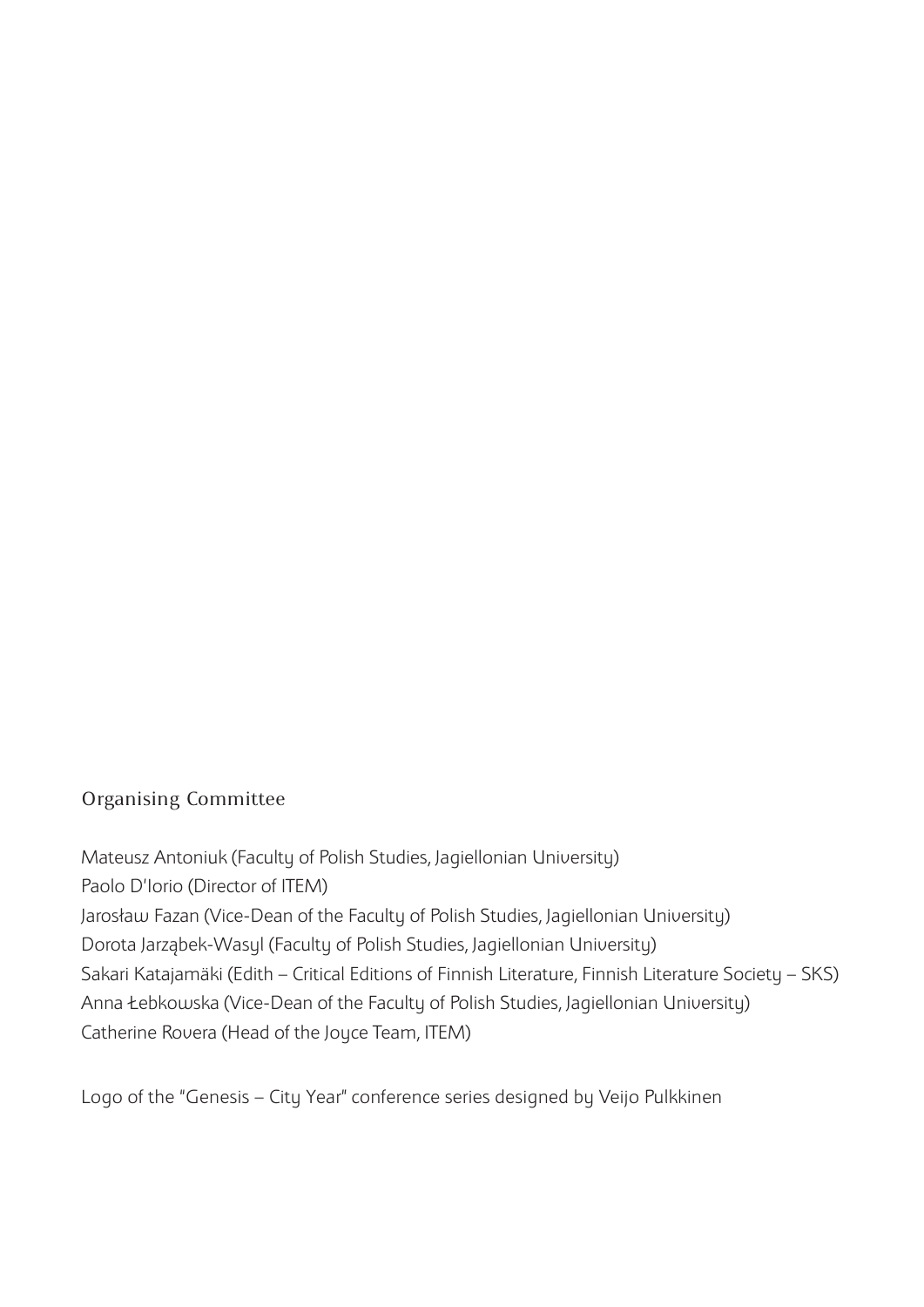"Genesis – Cracow 2019. From Theory to Practice" is the second edition of the series of conferences on genetic criticism. The first edition, held on 7–9 June 2017 in Helsinki (Finland), was organized by the Finnish Literature Society and Institut des Textes et Manuscrits Modernes in Paris. The binary subtitle of the event – "From Theory to Practice" – emphasizes the dual profile of the conference, which is meant to serve as a forum for discussion on both theoretical and practical aspects of genetic criticism.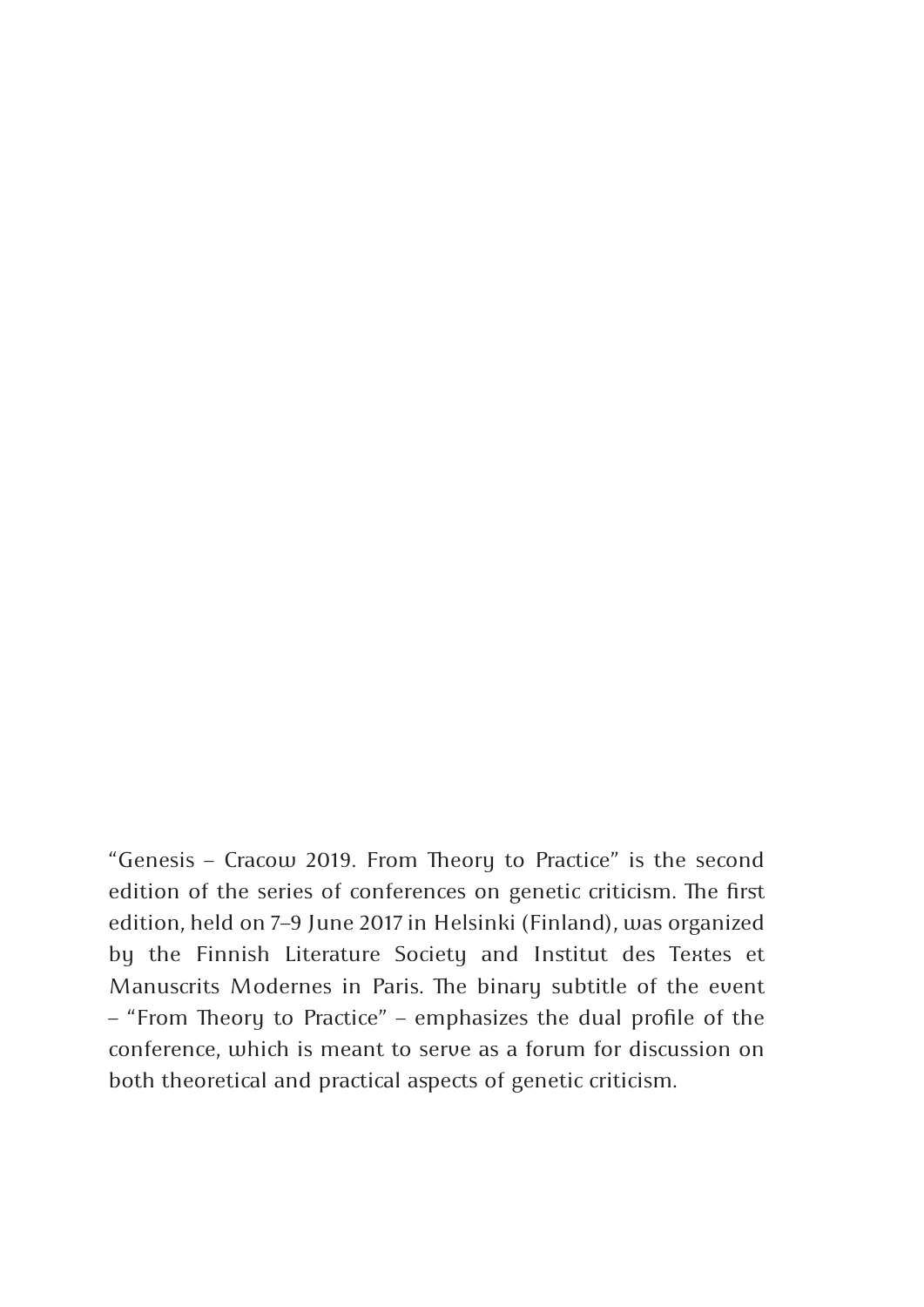*In Memoriam of Professor Stanisław Jaworski (1934–2018), the pioneer of genetic criticism in Poland*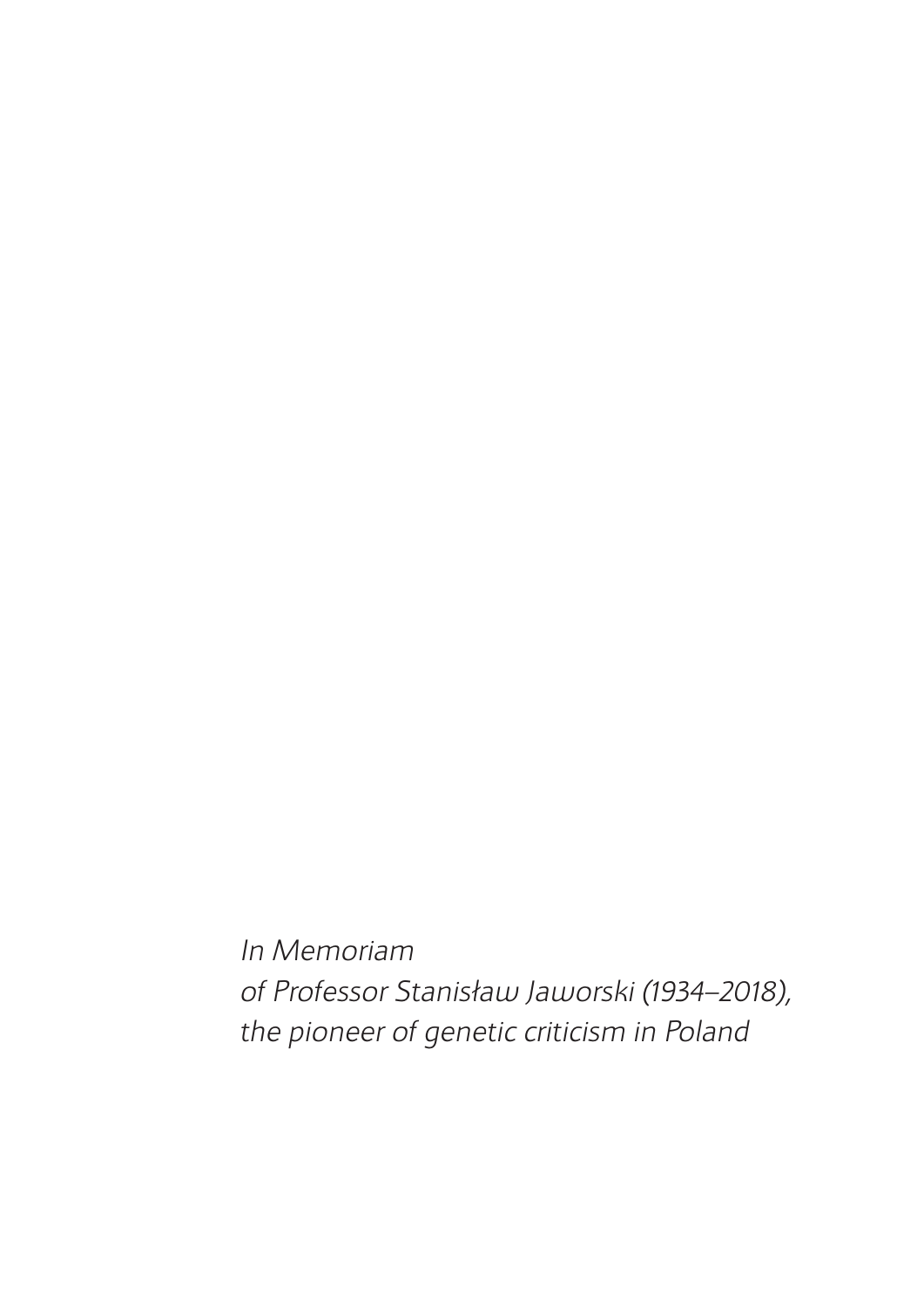

## **Programme**

#### **Wednesday, 12 June** Collegium Novum, Aula, Gołębia 24 Street

#### 9.30–9.50 – **Opening words**

#### 9.50–10.20 – **DISCOURS D'OUVERTURE**

**Louis Hay**  (Institut des Textes et Manuscrits Modernes)

#### 10.20–11.20 **KEYNOTE LECTURE 1**

Daniel Ferrer (Institut des Textes et Manuscrits Modernes) *The virtual, the possible and the probable in the field of genetic criticism* 

11.20–12.00 Coffee Break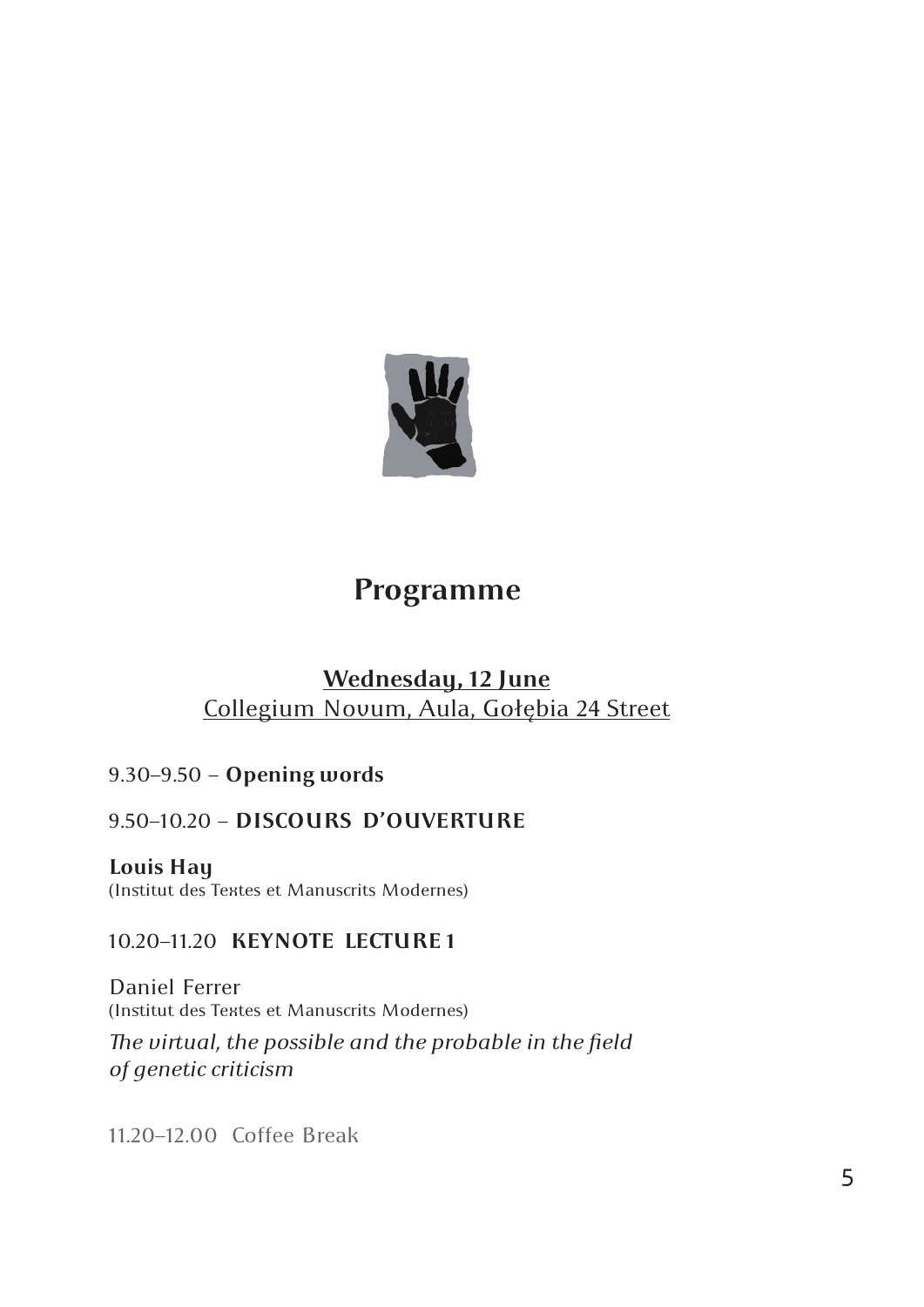#### 12.00–13.30 Parallel sessions

#### **Session I Towards theoretical models** Collegium Novum, Aula, Gołębia 24 Street

#### 12.00–12.30 **Paweł Rodak**

(Sorbonne University) *Genetic Criticism and Anthropology of the Word: two perspectives on literary manuscripts (example of manuscripts of writers' diaries)*

#### 12.30–13.00 **João Dionísio**

(University of Lisbon)

*The transformation of subjective experience and critique génétique. War narrative in M. S. Lourenço's "Os Degraus do Parnaso"*

#### 13.00–13.30 **Ulla Pohjannoro**

(University of the Arts Helsinki, Sibelius Academy) *Mind the body. Embodiment in the creative process of a composer* 

#### **Session II Across Languages**

Faculty of Polish Studies, Room 42, Gołębia 16 Street

#### 12.00–12.30 **Laura Ivaska**

(University of Turku)

*Theory and practice of genetic criticism across languages: The genesis of a complitative translation and its source text collated from multilingual material*

12.30–13.00 **Kostis Pavlou**  (Open University of Cyprus, Institut des Textes et Manuscrits Modernes)

*Reading Notes and Genetic Process in Solomos' Poem "The Free Besieged"*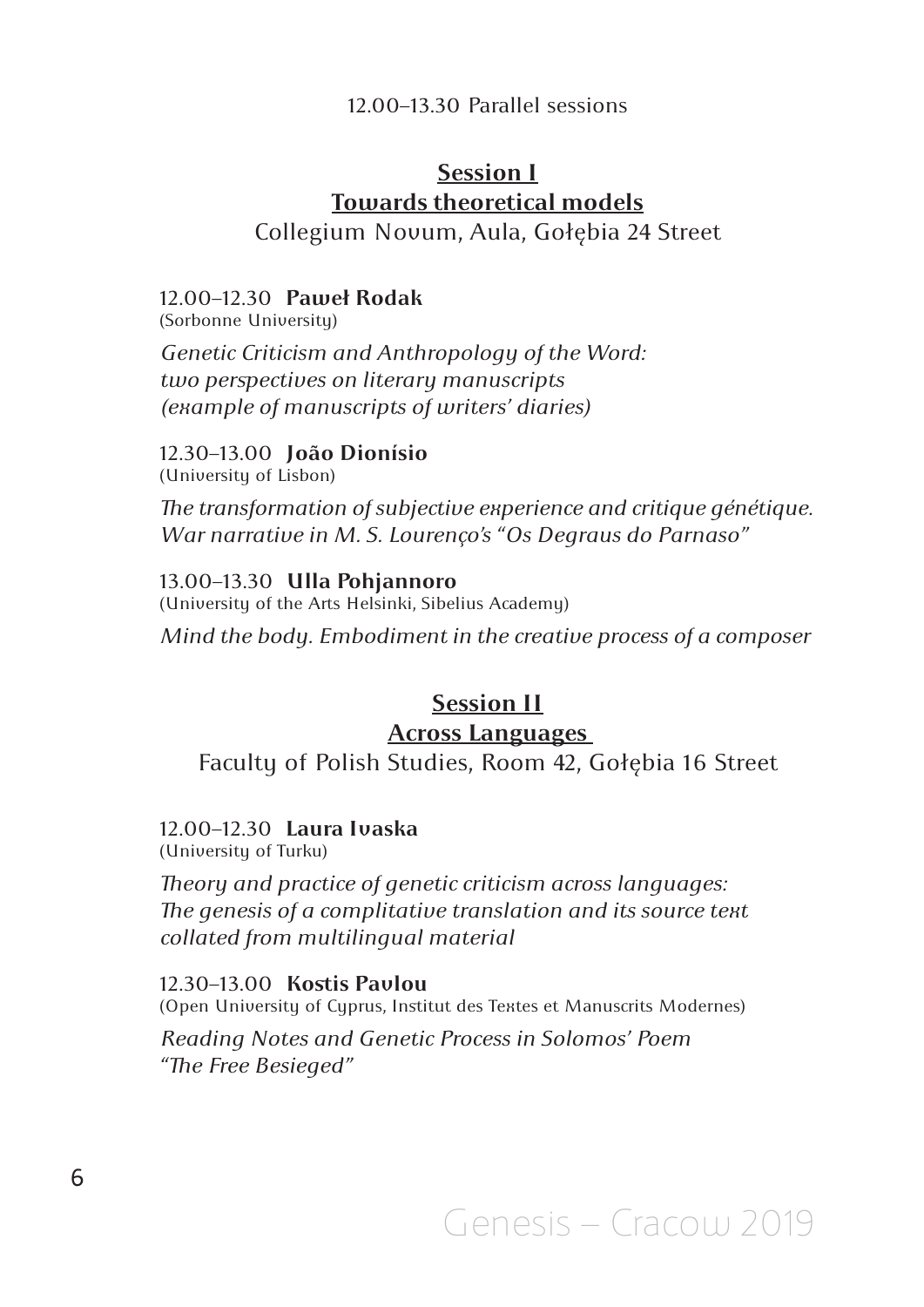#### 13.00–13.30 **Magda Heydel**

(Jagiellonian University) *The Becoming of a Translation, the Becoming of a Poem. The Case of Czesław Miłosz's Avant-textes*

#### **Session III Genesis and its editorial representations (1)**

Faculty of Polish Studies, Room 3, Św. Anny 6 Street

#### 12.00–12.30 **Ekaterina Andreeva**

("Academia" Publishing Center, Moscow)

*To the prehistory of genetic reading: genetic information in traditional prints and educational films*

#### 12.30–13.00 **Alessio Christen**, **Elena Spadini**

(Université de Lausanne)

*Modelling the writing process. Gustave Roud, from the diary to the work, from the document to the network*

#### 13.00 – 13.30 **Holger Berg**, **Ane Grum-Schwensen**

(University of Aarhus & The Hans Christian Andersen Centre, University of Southern Denmark) (The Hans Christian Andersen Centre, University of Southern Denmark & Odense City Museums)

*Selected Manuscripts – creating a digital documentation of Andersen's creative processes* 

#### **Session IV Layers, Stages, Phases**

Faculty of Polish Studies, Room 18, Gołębia 20 Street

#### 12.00–12.30 **Niina Hämäläinen**

(Finnish Literature Society)

*Appeal to vocal. Textual layers of the "Kalevala"*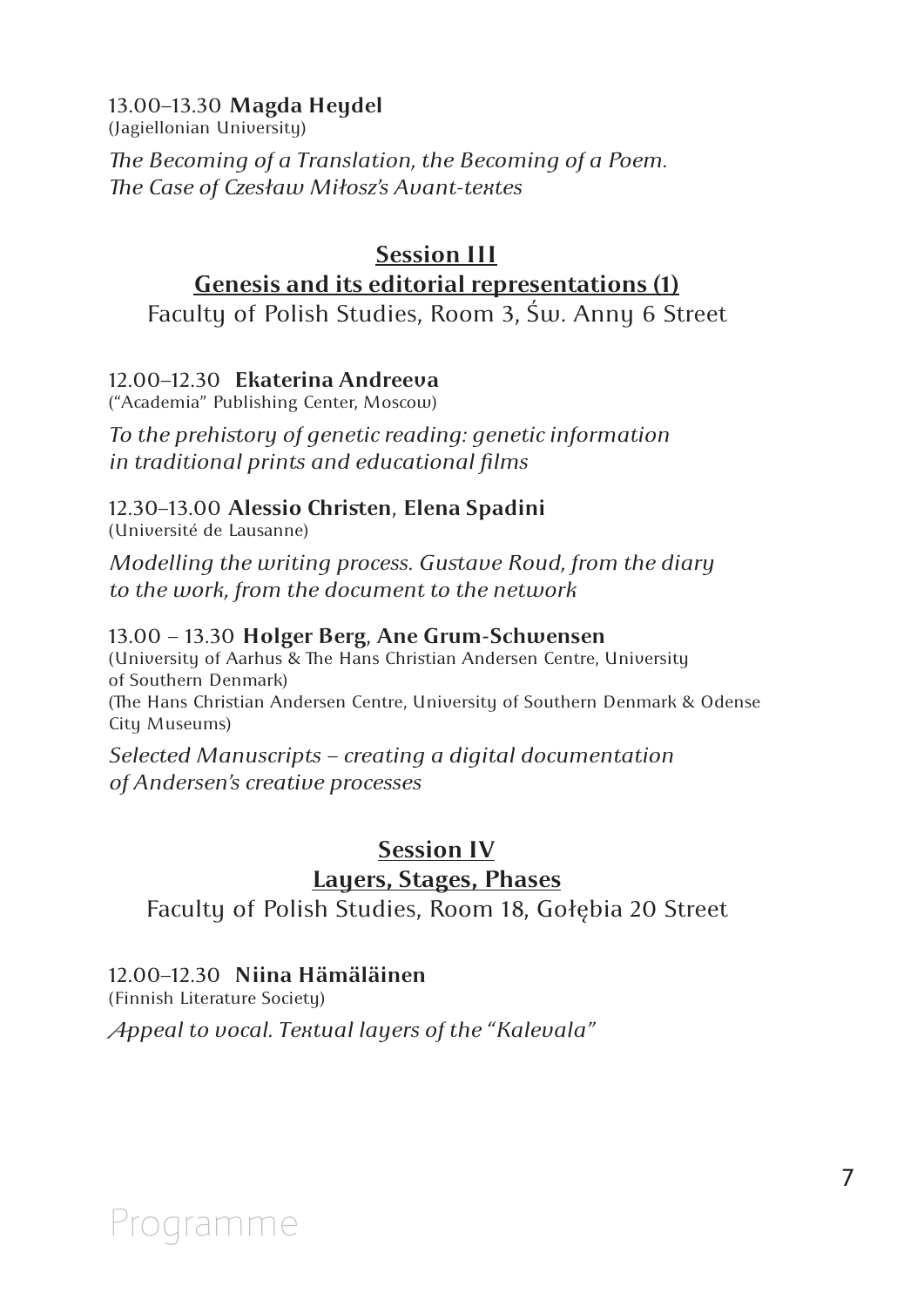#### 12.30–13.00 **Ana Cláudia Suriani da Silva**

(University College London)

*The genetic documentation of the manuscripts of Machado de Assis's "Esau and Jacob" (1904) and "Counselor Ayres' Memorial" (1908)*

13.00–13.30 **Carlota Pimenta**  (University of Lisbon)

*Writing and revision stages in Camilo Castelo Branco's "Novelas do Minho"*

13.30–15.30 Lunch Break

#### 15.30–17.00 Parallel Sessions

### **Session I**

#### **From handwriting to e-manuscripts**

Collegium Novum, Aula, Gołębia 24 Street

#### 15.30–16.00 **Jacqueline Dillion**

(Pepperdine University)

*"[To] Hide Till the Shame Was Passed": T.E. Lawrence and Seven Pillars of Wisdom* 

16.00–16.30 **Gabriele Wix** (Rheinische Friedrich-Wilhelms-Universität Bonn)

*Max Ernst: "Paramyths", "Paramythes", "Paramythen". "Mouvance" or Textual Mobility as a Feature of Printed Texts*

16.30–17.00 **Sophie Gaberel**  (VALE, University of Paris IV, Sorbonne)

*Archives of the 21st century: David Lodge's e-manuscripts*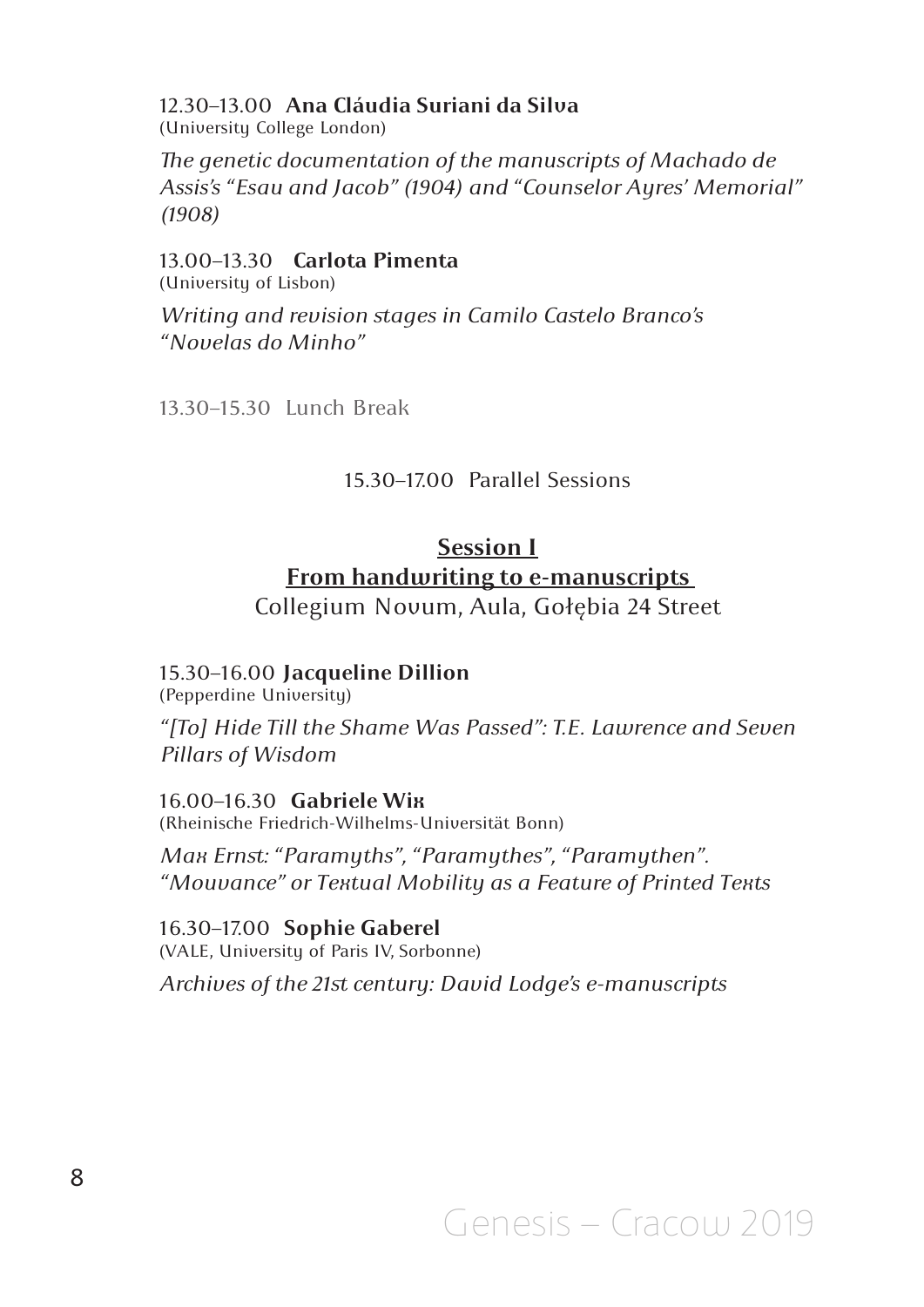#### **Session II**

#### **Revealing archives, changing perspectives (1)**

Faculty of Polish Studies, Room 42, Gołębia 16 Street

#### 15.30–16.00 **Hanna Karhu**

(University of Helsinki/Finnish Literature Society)

*What new archival materials of unfinished literary works can reveal about authorial image, literary history and writing processes?*

16.00–16.30 **Tomasz Krupa** (INALCO, Paris)

*"The Halo Paul Celan". Romanian manuscripts of Paul Celan*

#### 16.30–17.00 **Karolina Górniak-Prasnal**

(Jagiellonian University)

*Revealing the Archives of Polish Postwar Avant-Garde: Tymoteusz Karpowicz and Krystyna Miłobędzka* 

#### **Session III**

#### **Genesis and its editorial representations (2)**

Faculty of Polish Studies, Room 3, Św. Anny 6 Street

#### 15.30–16.00 **Elsa Pereira**

(University of Lisbon – CLUL)

*Versions, variants, and the genetic orientation to text: brief insights for a digital edition*

#### 16.00–16.30 **Hanna Kurtén**

(The Society of Swedish Literature in Finland)

*Hands on digital editions: Displaying variants in Zacharias Topelius (1818–1898) children's literature.*

16.30–17.00 **Jörgen Scholz**  (Society of Swedish Literature in Finland)

*"A remarkable day – second grade". Pictograms and illustrations in manuscripts as a challenge for a digital edition*

## Programme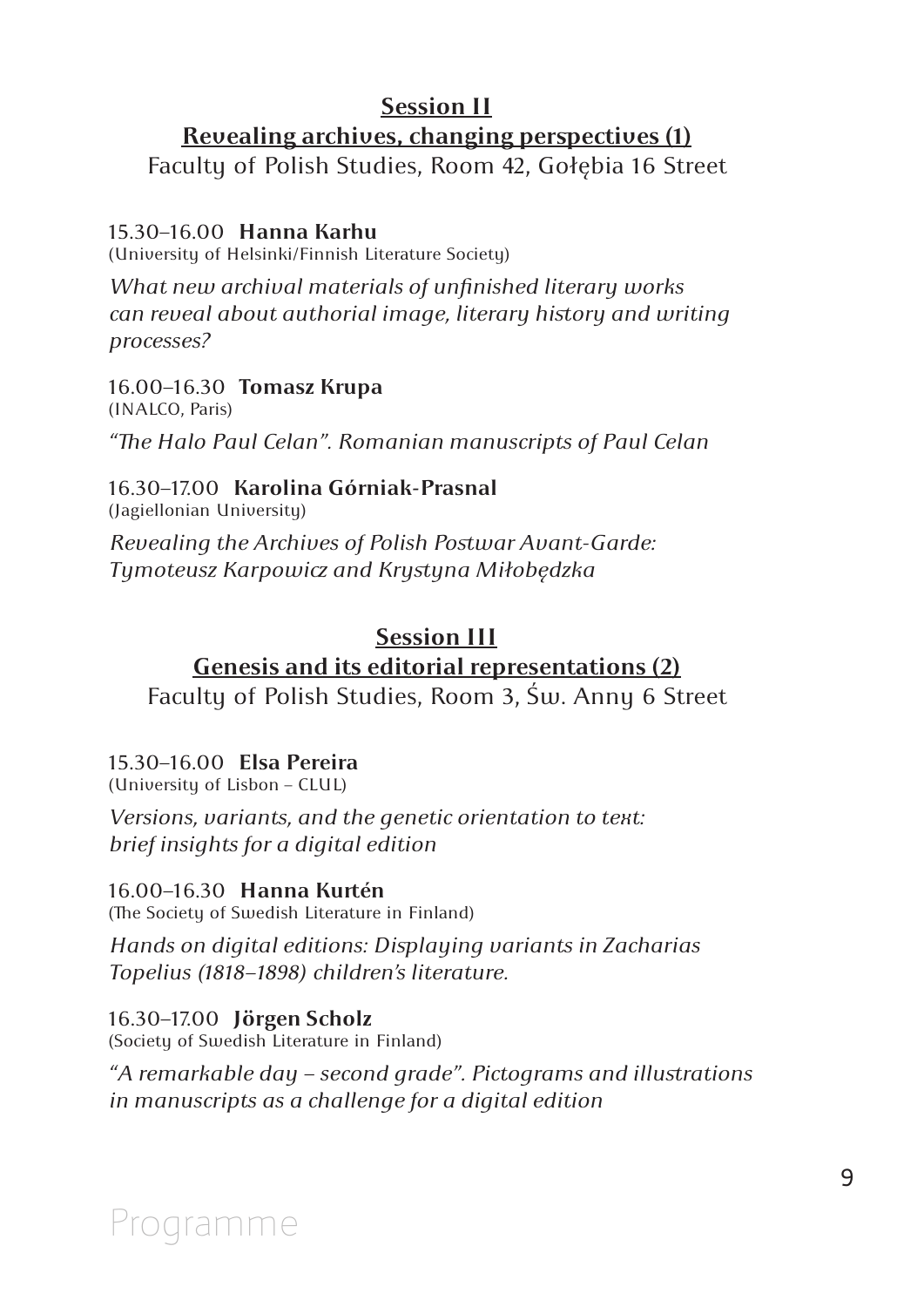17.00–17.30 Coffee Break Collegium Novum, Aula, Gołębia 24 Street

17.30–18.30 KEYNOTE LECTURE 2 Collegium Novum, Aula, Gołębia 24 Street

#### **Paolo D'Iorio**

(Institut des Textes et Manuscrits Modernes)

*Nietzsche's Library: Digital edition and genetic-philosophical commentary.*

19.00–21.00 Conference Dinner Café "U Pęcherza", Jagiellońska 15 Street

#### **Thursday, 13 June**  Collegium Novum, Aula, Gołębia 24 Street

#### 9.00–10.00 KEYNOTE LECTURE 3

**Hans Walter Gabler** (Ludwig-Maximilians-Universität, München) *Laying Foundations for Genetic Criticism in Digital Genetic Editing*

10.00–11.00 KEYNOTE LECTURE 4

**Wim Van Mierlo** (Loughborough University) *Paper, Ink and Inspiration: Genetic Criticism and Poetic Process*

11.00–11.45 Coffee Break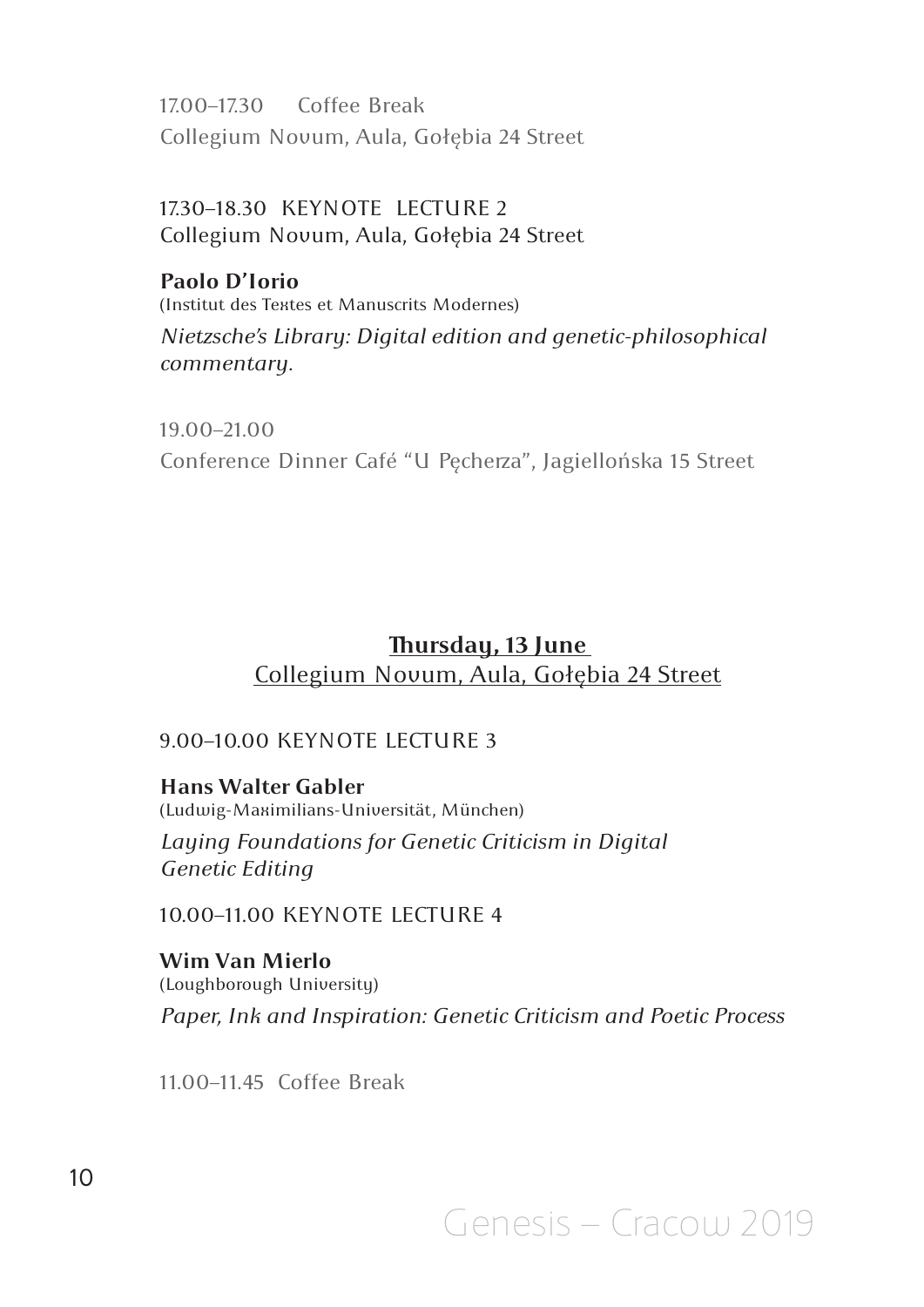#### 11.45–13.15 Parallel Sessions

#### **Session I Genetic criticism and the sound** Collegium Novum, Aula, Gołębia 24 Street

#### 11.45–12.15 **Wojciech Kruszewski**

(John Paul II Catholic University of Lublin) *Notes on a phonetic genesis of Adam Mickiewicz's poetic writings*

#### 12.15–12.45 **Georgy Vekshin**

(Moscow Polytechnic University) *Towards the building of genetic phonostylistics of the text*

#### 12.45–13.15 **Jason Wiens**

(University of Calgary) *Sounding Difference: Genetic Criticism and Literary Audio Recordings* 

#### **Session II**

#### **Revealing archives, changing perspectives (2)** Faculty of Polish Studies, Room 42, Gołębia 16 Street

11.45–12.15 **Katarina Pihlflyckt** (The Society of Swedish Literature in Finland)

*Zacharias Topelius and the Ice Age Theories. A Case Study on the Significance of Background Material in Genetic Criticism*

## 12.15–12.45 **Sakari Katajamaki** (Finnish Literature Society)

*The Stubs of Removed Leaves: The Genesis of Aleksis Kivi's* Lost Pages

12.45–13.15 **Paweł Bem** (The Institute of Literary Research of The Polish Academy of Sciences)

*Defunct lives. On few characters of Czesław Miłosz's manuscripts from the 1950s.*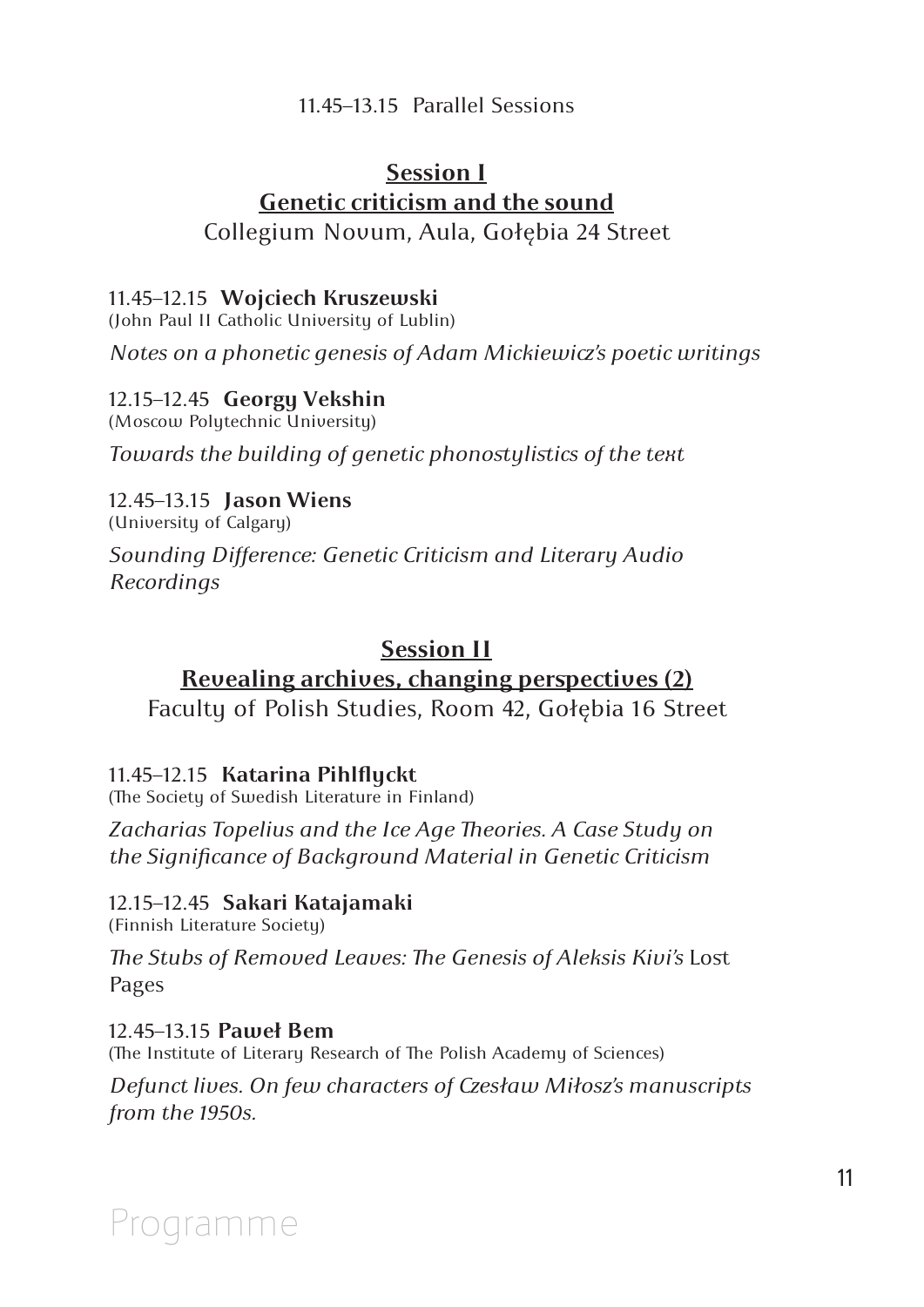#### **Session III Poets and their drafts**

Faculty of Polish Studies, Room 3, Św. Anny 6 Street

#### 11.45–12.15 **Sergey Geychenko**, **Angelina Skalkina**

(Kosygin Russian State University) (Moscow Polytechnic University)

*Creative intention and genesis of the text: "light" and "dark" Alexander Blok*

#### 12.15–12.45 **Dariusz Pachocki**

(Catholic University of Lublin)

*From nothingness to nothing. The creative process of Bolesław Leśmian*

### 12.45–13.15 **Vasily Vorobyov**

(Moscow Polytechnic University)

*The birth of the text in Vladimir Aristov's poetic laboratory: a discrete-level model*

13.15 – 15.15 Lunch Break

#### 15.15–16.45 Parallel Sessions

#### **Session I**

#### **Co-Creation**

Collegium Novum, Aula, Gołębia 24 Street

#### 15.15–15.45 **Dmytro Yesypenko**

(Taras Shevchenko Institute of Literature, National Academy of Sciences of Ukraine)

*The-Co-Creation and Anonymity: From the Adaptation to Translation of 'Sorok let'-'Forty Years' Novel by Kostomarov and Tolstoy*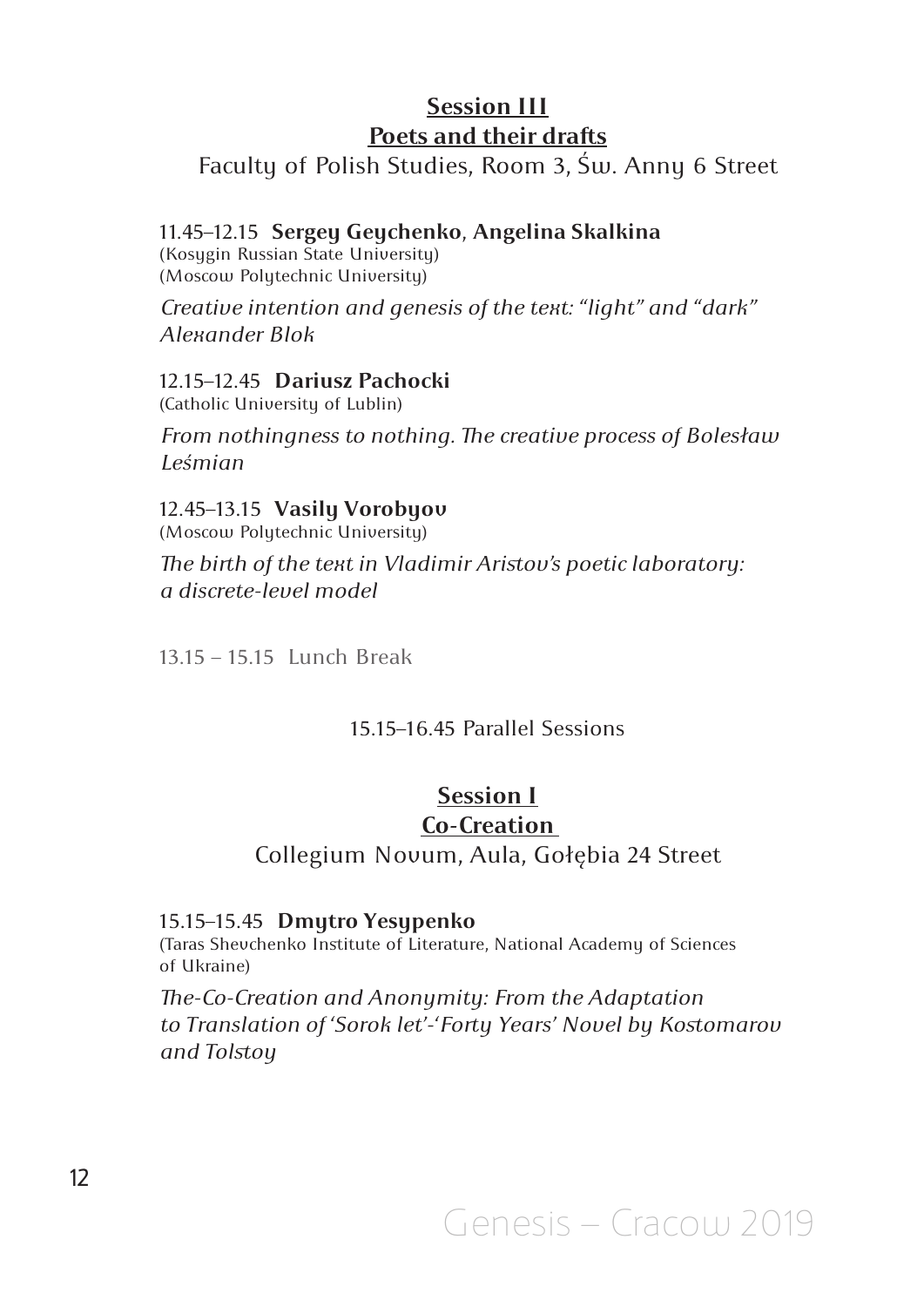#### 15.45–16.15 **Michalina Kmiecik**

(Jagiellonian University)

*Polyphonic Journal: Aleksander and Ola Wat as Co-Authors of Journal Without Vowels*

#### 16.15–16.45 **Valentina Chepiga**

(Institut des Textes et Manuscrits Modernes)

*Multilingual creation. The case of Irène Némirovsky*

#### **Session II Theater, Architecture, Illustrations**

Faculty of Polish Studies, Room 42, Gołębia 16 Street

#### 15.15–15.45 **Dorota Jarząbek-Wasyl**

(Jagiellonian University)

*How does scenography begin?* 

#### 15.45–16.15 **María Candela Suárez**

(University of Porto)

*From the line to the word, from the researcher to the student: Le Corbusier's creative process through the lens of Genetic criticism*

#### 16.15–16.45 **Solène Audebert-Poulet**

(Sorbonne Nouvelle University)

*To interpret the drafts of an author-illustrator of youth albums: what specificities?*

#### **Session III Genesis and its editorial representations (3)** Faculty of Polish Studies, Room 3, Św. Anny 6 Street

15.15–15.45 Pieter Claes (The Society of Swedish Literature in Finland)

*Creating a digital edition – Henry Parlands Skrifter*

## Programme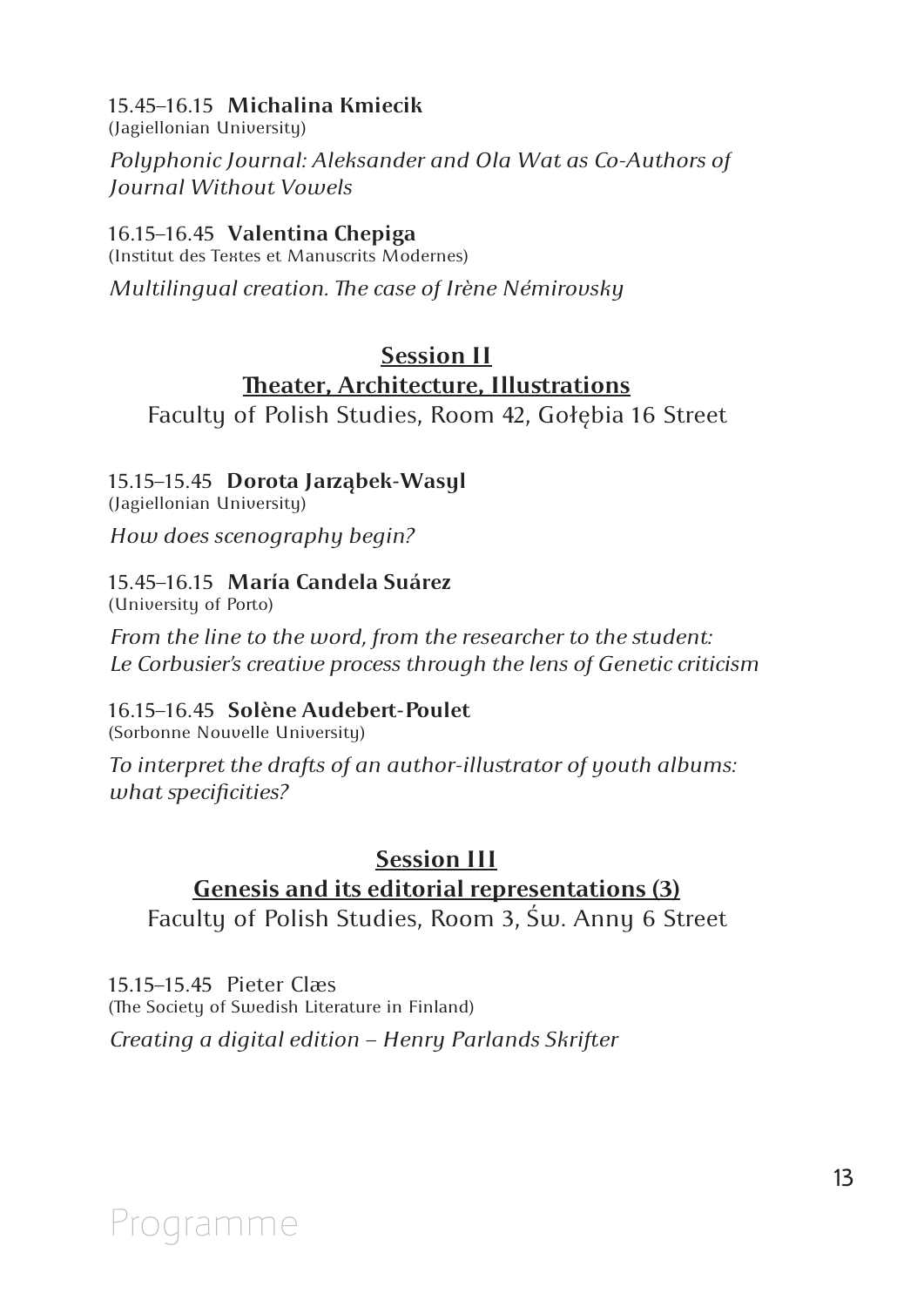15.45–16.15 **Barbro Wallgren Hemlin** (University of Gothenburg)

*Bishop Esaias Tegnér and the changes. Textual variants as clues to the creative process* 

16.15–16.45 **Emilia Lipiec**

(Fundacja Augusta Hrabiego Cieszkowskiego) *"Bożyca" by Bronisław Trentowski – fair copy or only a draft?* 

#### Collegium Novum, Aula, Gołębia 24 Street

16.45–17.30 Coffee Break Collegium Novum, Aula, Gołębia 24 Street

17.30–18.30 KEYNOTE LECTURE 5 Collegium Novum, Aula, Gołębia 24 Street

**Pierre-Marc de Biasi**  (Institut des Textes et Manuscrits Modernes)

*Pour une approche génétique de l'histoire de l'art: concepts et méthode* (lecture in French)

20.00 – drink reception Café "U Pęcherza", Jagiellońska 15 Street

#### **Friday, 14 June** Collegium Novum, Aula, Gołębia 24 Street

#### 9.00–10.00 KEYNOTE LECTURE 6

**Dirk Van Hulle**  (Centre for Manuscript Genetics, Antwerp) *Genetic Criticism among Related Fields of Study: From Bibliography to Digital Humanities*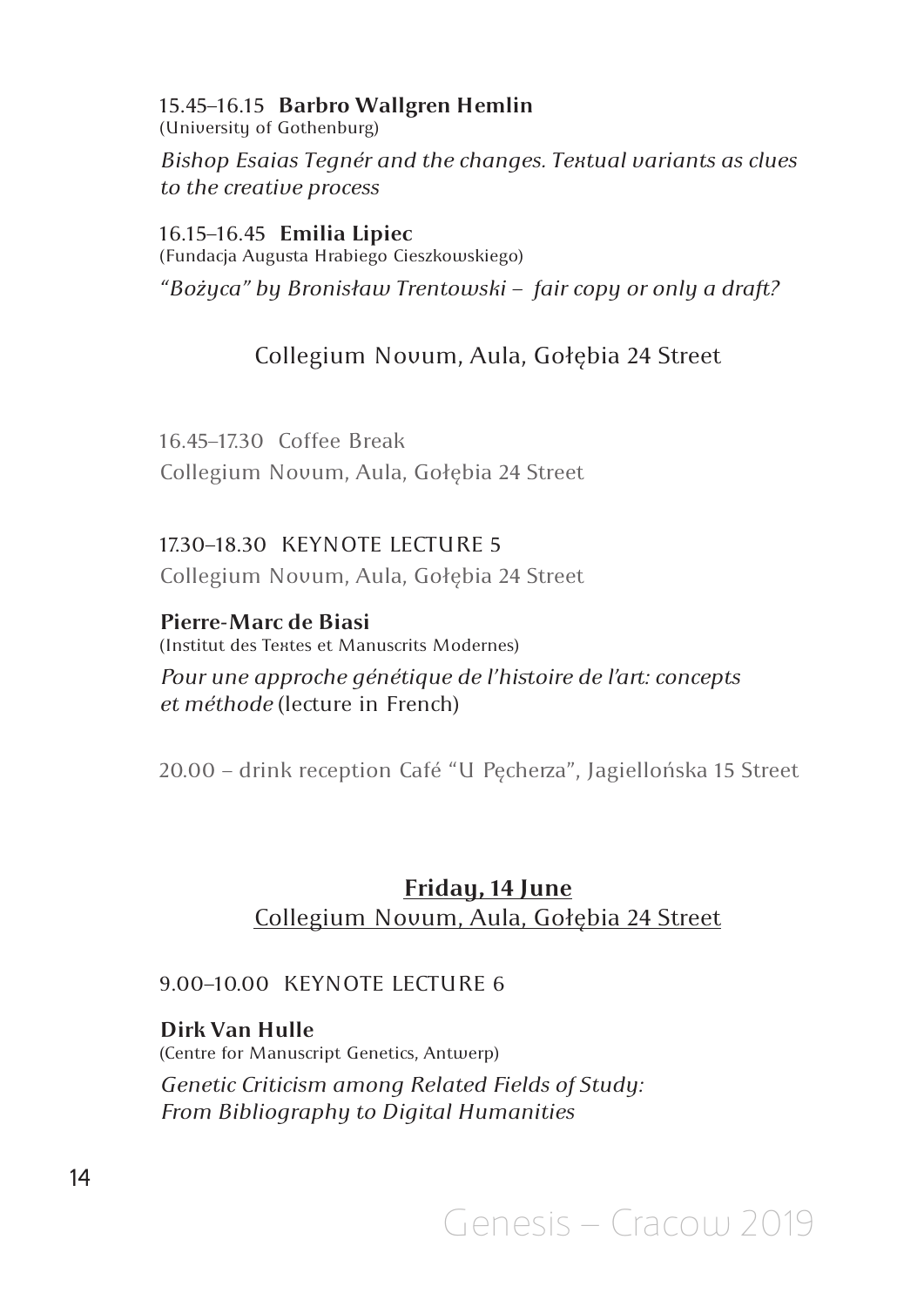#### 10.15 – 11.45 Parallel sessions

#### **Session I**

#### **From Typewriting to Digitally Born Textes**

Collegium Novum, Aula, Gołębia 24 Street

#### 10.15–10.45 **Veijo Pulkkinen**

(University of Helsinki)

*The Reality-Producing Machine: The Typewriter and the Genesis of Juha Mannerkorpi's "Päivänsinet"*

#### 10.45–11.15 **Lamyk Bekius**

(Huygens ING [KNAW] & University of Antwerp)

*Invented on paper but born digital: the genesis of Gie Bogaert's novel "Roosevelt"* 

#### 11.15–11.45 **Floor Buschenhenke**

(Huygens ING (KNAW) Institute & University of Antwerp) *Sofortkorrektur regenerated: digital literary writing processes*

#### **Session II Between theatre and film**

Faculty of Polish Studies, Room 42, Gołębia 16 Street

#### 10.15–10.45 **Jeanne Rohner**

(University of Lausanne)

*Deconstructing the Film Character: the Claude Autant-Lara Archive Through the Genetic Lens*

#### 10.45–11.15 **Olga Beloborodova**

(University of Antwerp)

*Tracing Beckett's Multimedial Authorship: The Genesis of "Play" and "Film"*

#### 11.15–11.45 **Karolina Czerska**

(Jagiellonian University)

*Józef Jarema: trajectories between experimental theatre and experimental films*

## Programme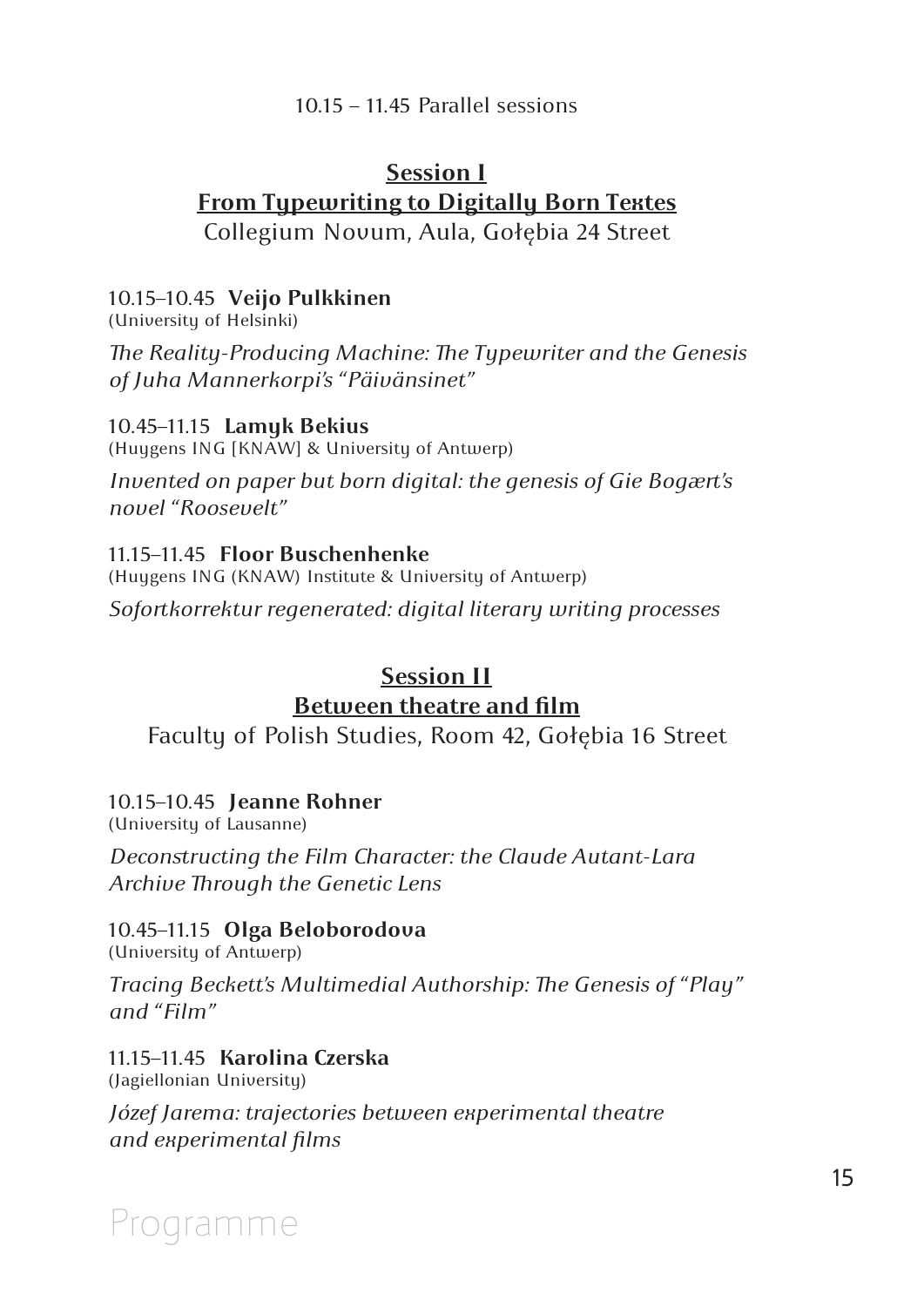#### **Session III Accessing the methods of writing**

Faculty of Polish Studies, Room 3, Św. Anny 6 Street

#### 10.15–10.45 **Agnieszka Kuniczuk-Trzcinowicz**

(University of Warsaw)

*Between "written" and "dictated" (an example of Henryk Sienkiewicz's archive)*

10.45–11.15 **Malin Nauwerck** (Uppsala University)

*Storyteller in shorthand – accessing Astrid Lindgren's method of writing*

11.15–11.45 **Aleksandra Majak** (University of Oxford)

*Under the shadow of his horrible little wing. Editorial and poetic alternations in Ted Hughes' "Crow. From The Life and Songs of the Crow"*

11.45-12.30 Coffee Break Collegium Novum, Aula, Gołębia 24 Street

#### 12.30–13.30 KEYNOTE LECTURE 7

Collegium Novum, Aula, Gołębia 24 Street

**Mateusz Antoniuk**  (Jagiellonian University)

*The (Dis)Pleasure of the Avant-texte. The talk I was going to give in Lisbon last week* 

#### **13.30–14.00 Closing words (announcement of the next conference)**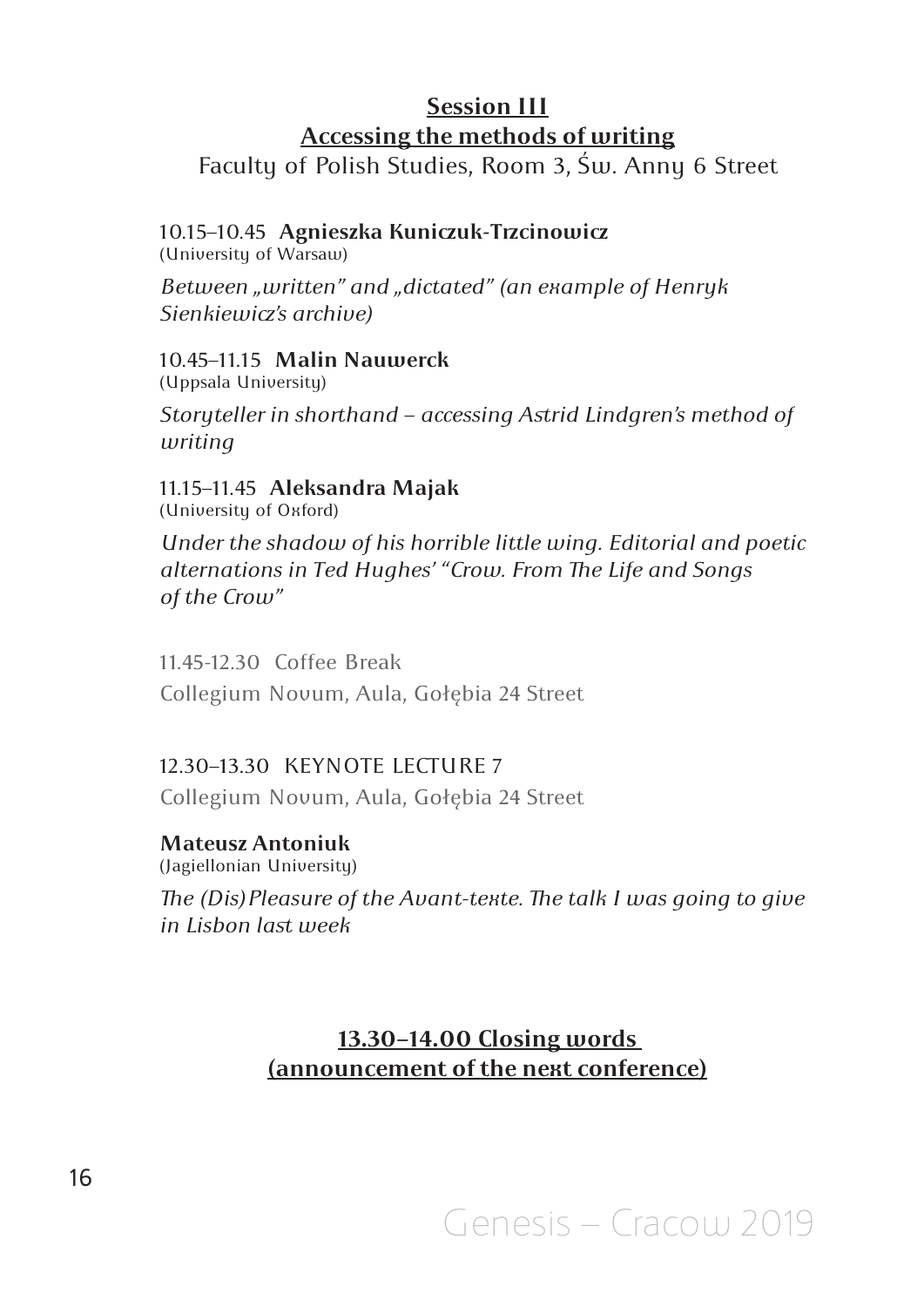

# Abstracts and bio-notes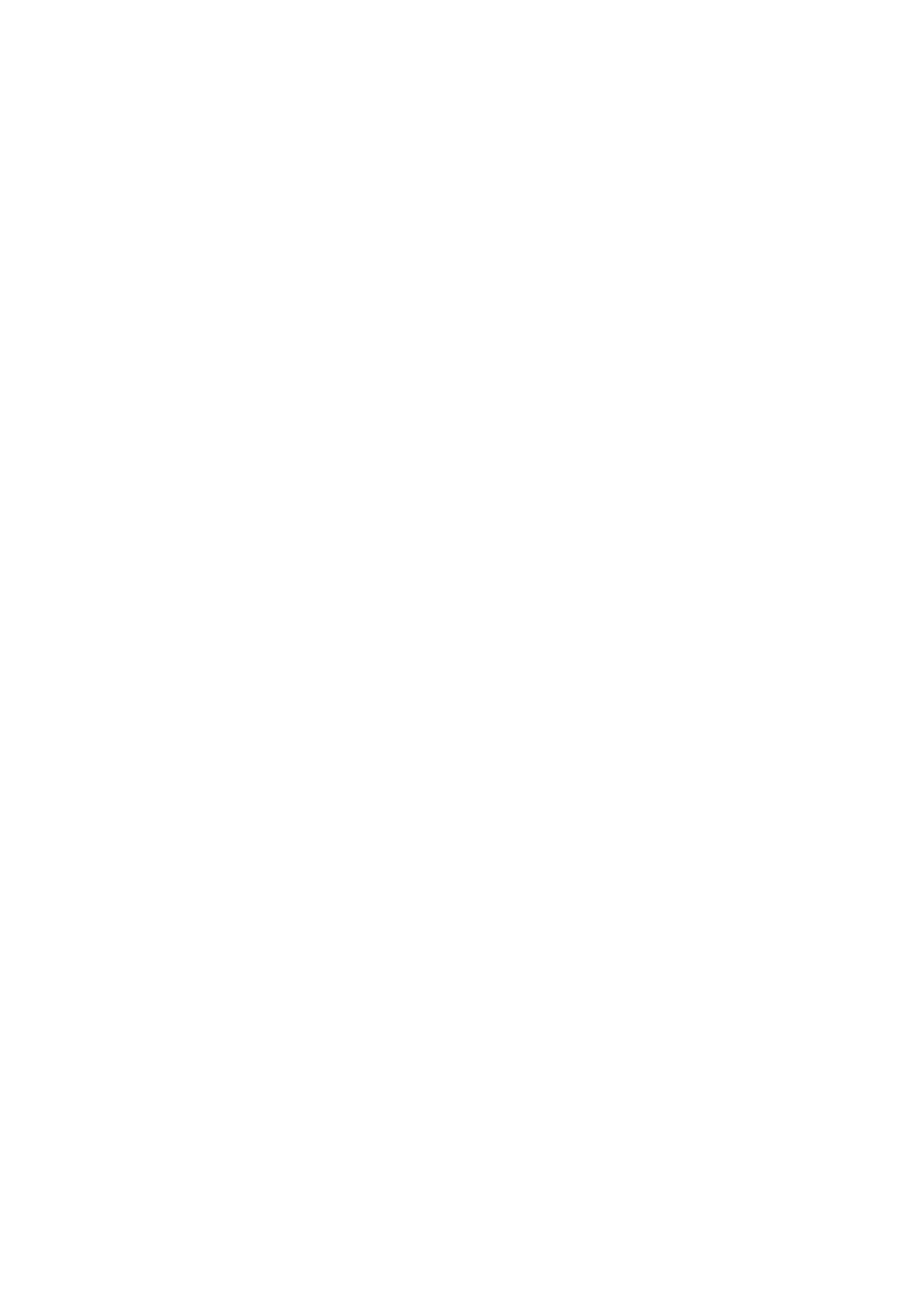#### **Wednesday, 12 June**

#### 9.50–10.20 **DISCOURS D'OUVERTURE**

#### **Louis Hay**

(Institut des Textes et Manuscrits Modernes)

Genetic Criticism has first been presented in Poland at the end of the last century. It was at the time but a simple hypothesis: the potential to study traces of the process of creation in literary manuscripts. A quarter of a century later researchers throughout the whole world study this discipline. Why? Two thoughts on this topic:

The Genetic approach wasn't born from a new theoretical approach, but from the encounter of the criticism with a material object. The manuscript therefore becomes a *scientific object*: a material reality accessible to empirical studies. The literary riches of libraries changed status: they transformed from relics into carriers of information. This abundance of manuscripts quickly turned genetics into international research. Further, the wealth of information turned it into an interdisciplinary research. Manuscripts carry the marks of a mental activity which is of interest to both cognitive and literary sciences. The study of the written language: words without a voice, and without interlocutor, have in many ways given a new impetus to linguistic studies of written statements. The study of non-verbal graphics that accompany the birth of manuscripts – outline of scenes, signs and symbols, references and clues – have all developed into a semiotic landscape of genetic marks. Above, I have had to limit myself to only brief examples to show that literary studies are now embedded in the overall contemporary research of humanities.

However, genetics has not only delivered a new scientific object. It has also enriched research with an aesthetic dimension. To the conception of the work of art as text and structure, has been brought the vision of art as the process of creation. It revives an idea that characterised European philosophy and literature since the beginning of modern times. We know the assertions in several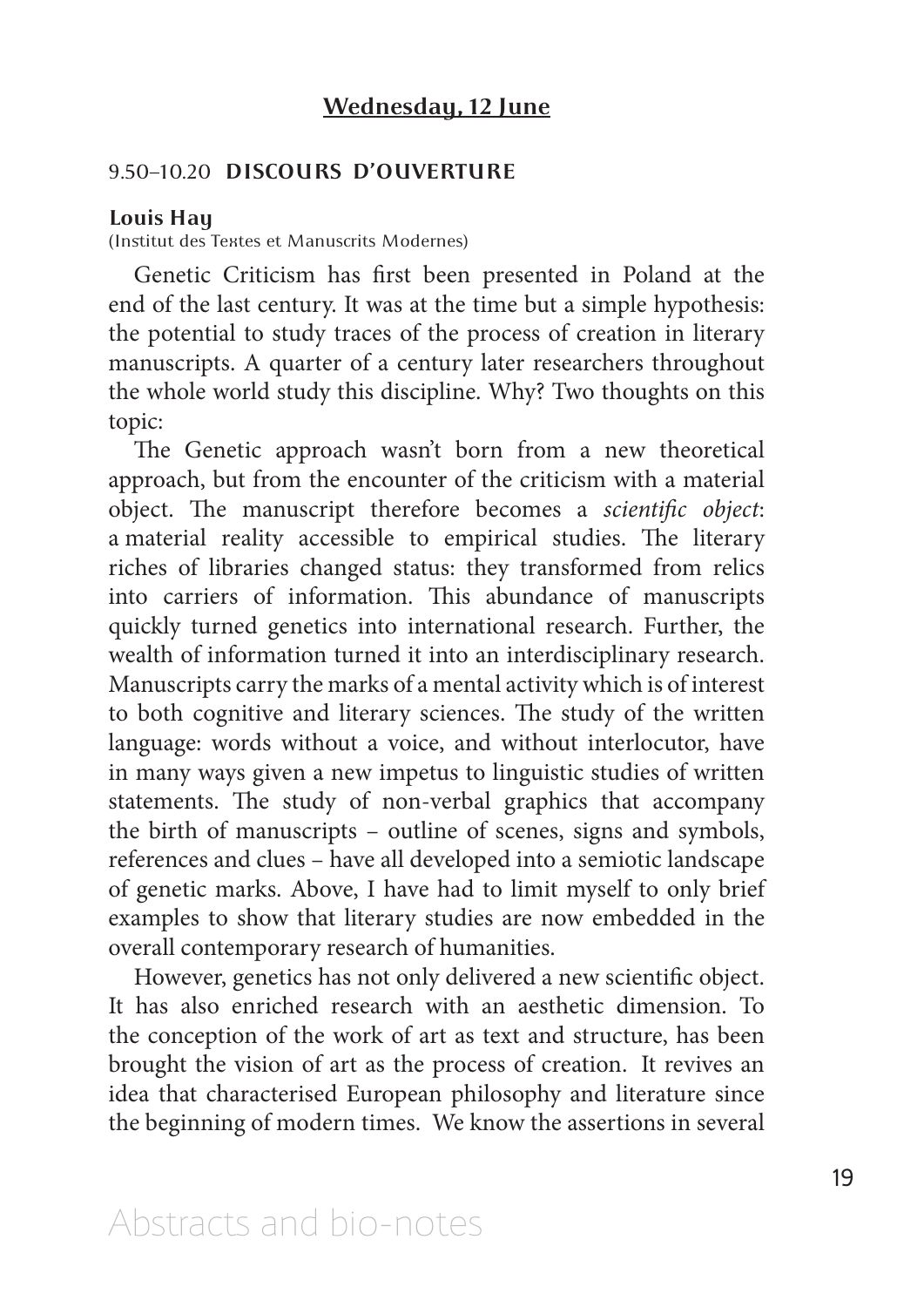national literatures, the agenda of Poe's literature, the storytelling of Gide and Thomas Mann, or the treatise of the works of Mayakovski. The relationship between criticism and poetry, researcher and writer has thus changed forever. It is also by its aesthetic dimension that genetics diversified into works of art other that literature. Our symposium is illustrating these exchanges with works about music, plastic arts, theatre or cinema. It thus demonstrates everything that research in humanities can bring to the understanding of cultural and social practices of our times.

**Louis Hay** – founding father of *critique génétique*; in the 1960s he founded the "Heine Group", which became the nucleus of the future ITEM centre in Paris. He developed tools for manuscript analysis and participated in work on genetic theory. First director of ITEM (until 1985). His many publications have been central to the definition of the discipline in its contemporary form. His famous article *Does Text Exist*, published in 1988 by "Studies in Bibliography", had an impact on Anglo-American textual criticism. A collection of his essays, entitled *La Littérature des écrivains: Questions de critique génétique*, appeared in 2002. In 1992 Louis Hay participated in Polish-French seminar "Écriture / Pisanie", organized in Warsaw and devoted to genetic criticism. After twenty seven years he is once again in Poland and takes a part in genetic conference as its Guest of Honour.

#### 10.20 – 11.20 **KEYNOTE LECTURE 1**

#### **Daniel Ferrer**

(Institut des Textes et Manuscrits Modernes)

#### *The virtual, the possible and the probable in the field of genetic criticism*

After having considered the virtuality of the object of genetic criticism in relation to the materiality of the documents on which it rests (« Le matériel et le virtuel: du paradigme indiciaire à la logique des mondes possibles » in M. Contat et D. Ferrer eds., *Pourquoi la critique génétique ? Méthodes, théories*, CNRS Éditions, 1998) and the modalities of the virtual in the avant-texte (« Les modalités du virtuel dans l'avant-texte » in J. Cirillo et M-H Paret Passos eds., *Materialidade e virtualidade no processo creativo,* Horizonte, 2011), after having explored the role played by possibility and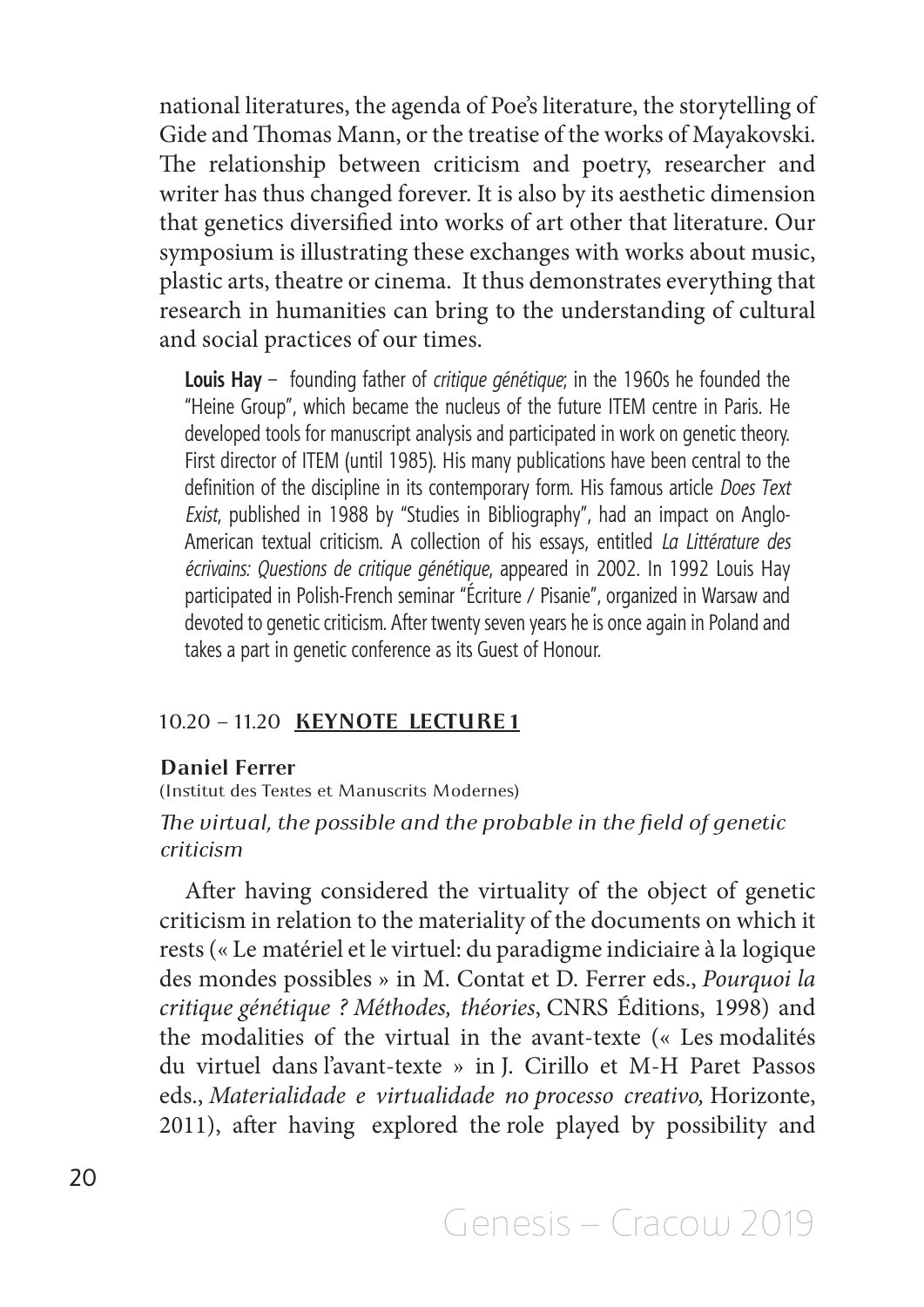necessity in the creative process (« Mondes possibles, mondes fictionnels, mondes construits et processus de genèse », *Genesis* n° 31, 2010), I now wish to examine together the notions of virtuality, possibility and probability and the part they play in the genetic experience.

**Daniel Ferrer** was director of ITEM from 1994 to 1998 and from 2004 to 2006. In 1991 he founded the journal *Genesis* with Almuth Grésillon. He is currently supervising its 49th issue. He has published widely on James Joyce, but also on Woolf, Faulkner, Poe, Stendhal, Flaubert, Zola, Barthes, Hélène Cixous and on literary theory, on painting, digital humanities and the genesis of film. On the theory of genetic criticism, he has published *L'écriture et ses doubles : genèse et variation textuelle* (1991), *Genèses du roman contemporain : Incipit et entrée en écriture* (1993), *Pourquoi la critique génétique? Méthodes, théories* (1998), *Bibliothèques d'écrivains* (2001), *Genetic Criticism: Texts and Avanttextes* (2004), *La Textologie russe* (2007), *Logiques du brouillon: modèles pour une critique génétique* (2011).

#### 12.00–13.30 Parallel sessions

#### **Session I Towards theoretical models**

#### 12.00–12.30 **Paweł Rodak**

(Sorbonne University)

*Genetic Criticism and Anthropology of the Word: two perspectives on literary manuscripts (example of manuscripts of writers' diaries)*

In my paper I would like to describe two ways of study the manuscripts of writers: one represented by Genetic Criticism and the other represented by Anthropology of the Word (Antroplogia słowa). In both cases, it is a question of looking at the process of literary creation. In the first case the category of text is the most important, in the second – the category of written practice. In the first one, it is important to examine the successive stages of the creation of the text and different versions of the pretext, as well as the operations associated with it (erasures, corrections,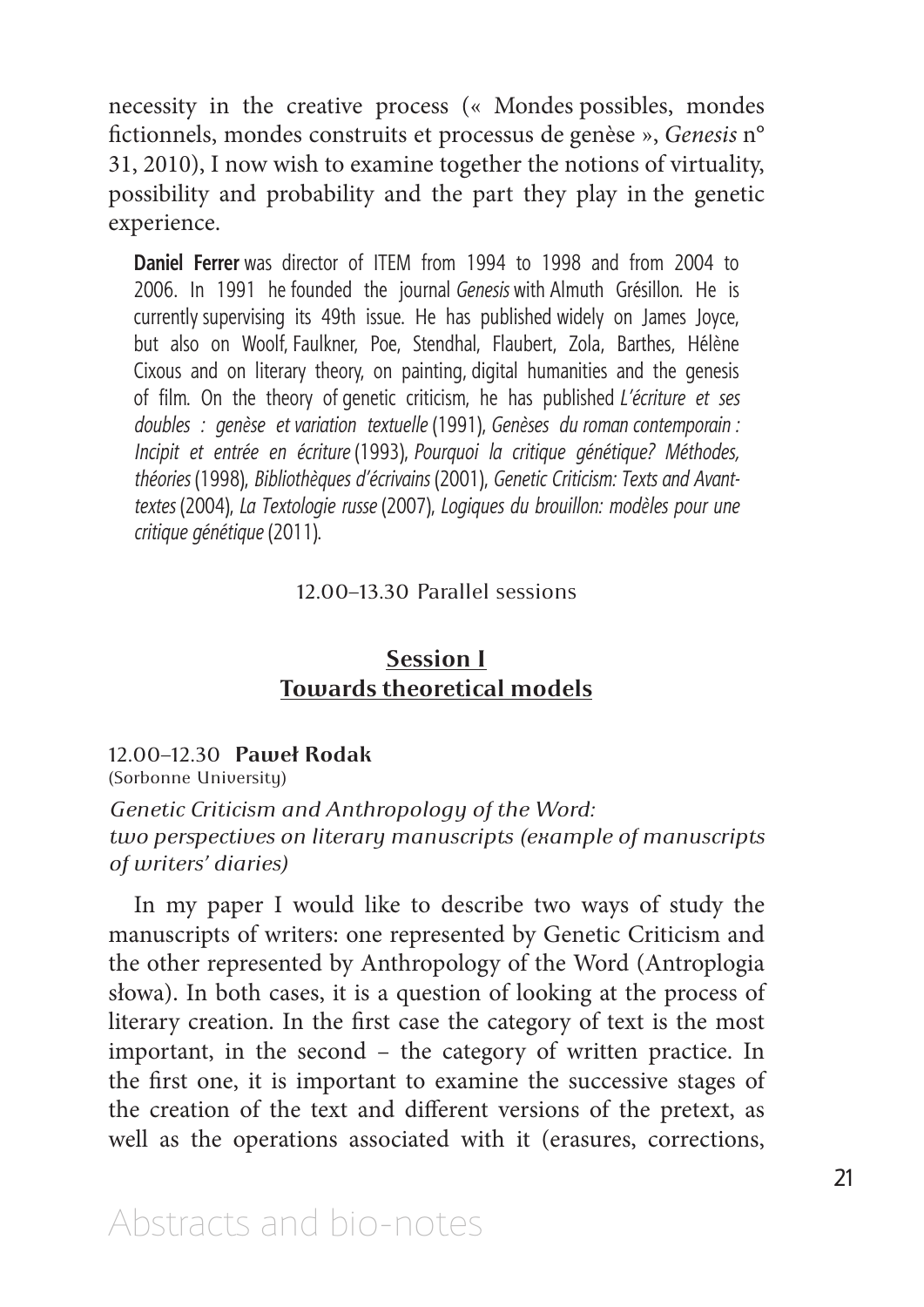transcriptions). In the second, the examination of the manuscript is primarily related to the recognition of the character of the writing practice (daily writing practice or literary practice) and its functions. The perspective of Anthropology of the Word allows me to show the tension between everyday, non-literary written practice (diaries, letters, notes) and literature, which in the 20th century more and more often uses such daily records as its material. Therefore my paper proposes an analysis of writer's diaries using a concept whereby diary is approached on a broader basis than just as a text, namely, as a written practice of one's everyday life. The most important assumption of my paper is that the diary can become a literary work but it is an exception which proves the rule that the diary is primarily a written practice of everyday life.

Paweł Rodak – historian of Polish culture, professeur associé at the Sorbonne University in Paris (Departement of Slavonic Studies) and director of the Center of Polish Civilisation (Centre de civilisation polonaise) at the Sorbonne University (since 2016); professor at the Institute of Polish Culture, University of Warsaw, head of the Institute of Polish Culture (2012-2016). He is a member of research group EUR'ORBEM (Cultures et sociétés d'Europe orientale, balkanique et médiane) and research group «Genèse et autobiographie» (l'Institut des textes & manuscrits modernes, École Normale Supérieure, Paris). He is also a member of the l'Association pour l'autobiographie et le patrimoine autobiographique (France) and International Auto/Biography Association (IABA Europe). He cooperates with École des Hautes Études en Sciences Sociales in Paris (visiting professor 2005, 2013). His main publications: *Wizje kultury pokolenia wojennego* [Visions of Culture in the War Generation] (2000); edition of Andrzej Trzebiński's *Pamiętnik* [Diary], which was kept during the Second World War (2001); *Pismo, książka, lektura. Rozmowy* [Writing, book, lecture. Conversations with Jacques Le Goff, Roger Chartier, Jean Hébrard, Daniel Fabre, Philippe Lejeune] (2009); *Między zapisem a literaturą. Dziennik polskiego pisarza w XX wieku (Żeromski, Nałkowska, Dąbrowska, Gombrowicz, Herling-Grudziński)* [Between written practice of everyday life and literature. Polish writer's diary in the 20th Century (Żeromski, Nałkowska, Dąbrowska, Gombrowicz, Herling-Grudziński)], (2011); *Antropologia pisma. Od teorii do praktyki* [Anthropology of writing. From theory to practice], edited with Philippe Artières (2009); *Kulturologia polska XX wieku*, vol. 1-2 [Polish culturology of the 20th century, collective two volumes] (2013); *Leksykon gatunków twórczości słownej* [Lexicon of verbal creativity genres, collective volume] (2014); edition of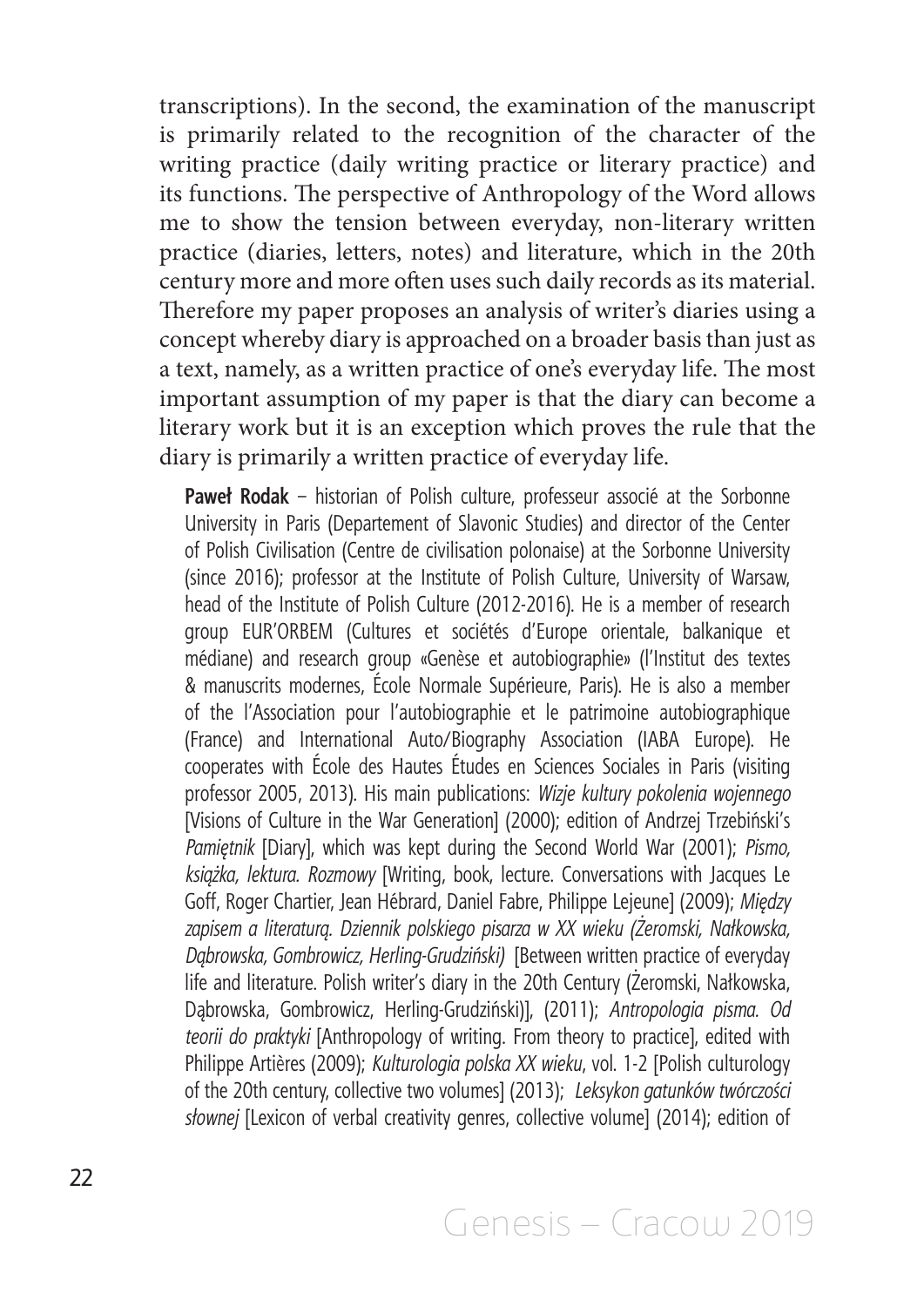the book with articles of Philippe Lejeune on diaries translated into Polish *"Drogi zeszycie…", "drogi ekranie..." O dziennikach osobistych* [« Dear notebook… », « Dear screen…». About diaries] (2010).

#### 12.30–13.00 **João Dionísio**

(University of Lisbon)

#### *The transformation of subjective experience and critique génetique. War narrative in M. S. Lourenço's Os Degraus do Parnaso*

Displacement of accent is viewed by Freud as one of the four aspects of the dream work. Since it consists of the substitution of an important latent element by a somewhat trivial allusion to it [1933: 33-34], there are some resemblances in the way it works to the definition Roland Barthes proposed of the index. In his introduction to the structural analysis of narrative, Barthes presents the index as a class of narrative units which signify implicitly and call for a "deciphering activeness and consequence" [1975: 249]. Bearing in mind these two notions, the aim of this paper is to make a genetic analysis of two short prose pieces by the Portuguese writer and philosopher M. S. Lourenço (1936-2009) which are included in the book *Os Degraus do Parnaso* ('The Steps to Parnassus', 1991). It is the genetic approach that facilitates an interpretation of some indices in one of the pieces as resulting from a displacement process, besides promoting a reading of both pieces as a transformation of biographical data regarding the war in Angola in the beginning of 1960s. In the paper it is argued that *critique génétique* sheds light on how this transformation is carried out, mainly because of the attention it gives to deleted passages in the draft manuscript versions of each piece.

References:

- Roland Barthes, "An Introduction to the Structural Analysis of Narrative", *New Literary History*, 6, 2, 1975 (Winter), 237-272.
- Sigmund Freud, *New Introductory Lectures On Psychoanalysis*, New York: Carlton House, 1933.
- M. S. Lourenço, *Os Degraus do Parnaso*, Lisboa: O Independente, 1991.
- M. S. Lourenço, "Harmonielehre" manuscript (private archive).
- M. S. Lourenço, "Notizbuch" manuscript (private archive).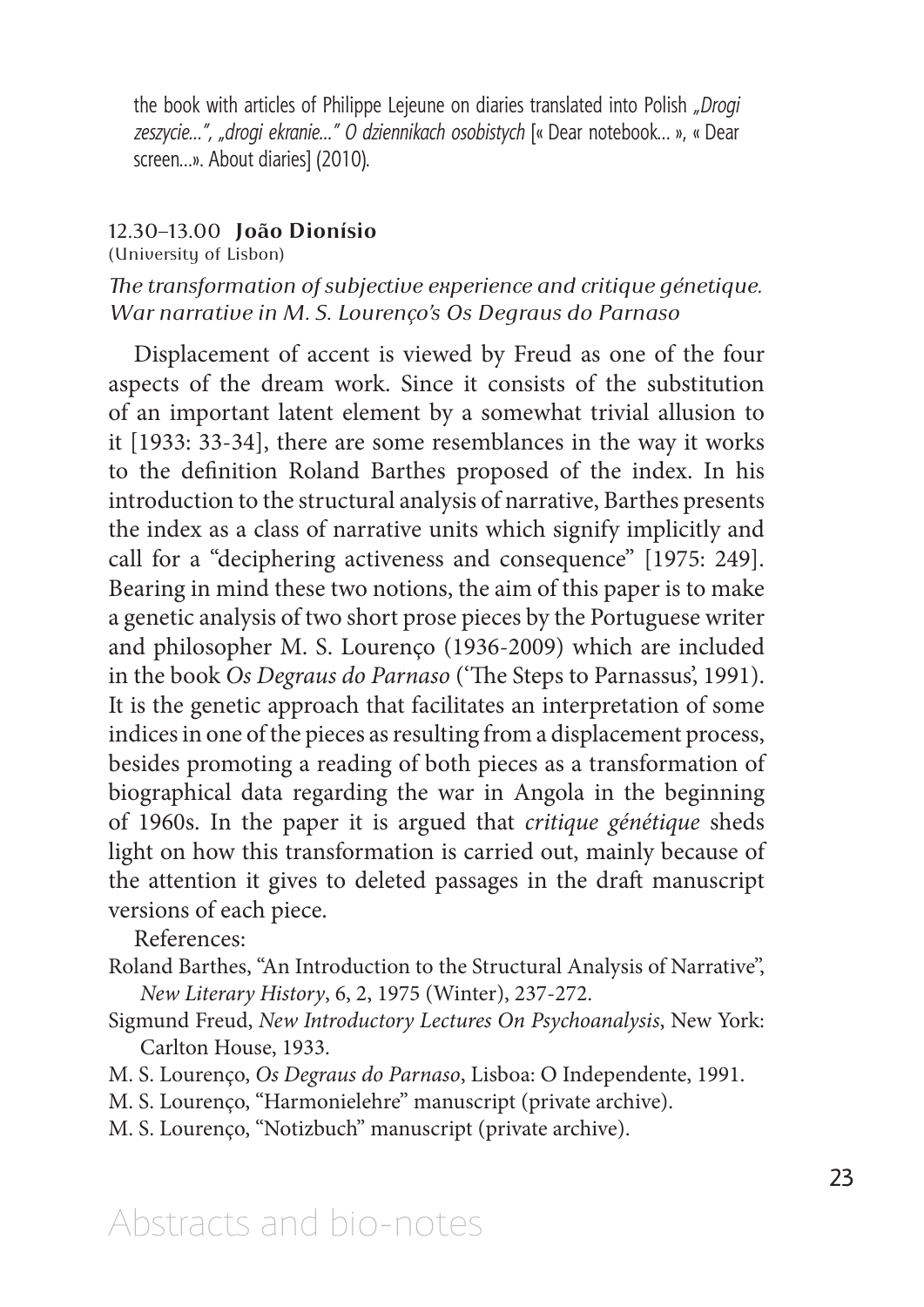**João Dionísio** – teaches at the School of Arts and Humanities, University of Lisbon, where he directed the Programme in Textual Criticism (2009-2013). Former president of the ESTS (2013-2016), he is a researcher at CLUL (Centre for Linguistics of the University of Lisbon). Edited three volumes of the Fernando Pessoa critical edition series and coordinated the electronic edition of D. Duarte's moral treatise *Leal Conselheiro*. He is currently studying the work by M. S. Lourenço (1936-2009) through the double perspective of textual scholarship and translation studies.

#### **13.00–13.30 Ulla Pohjannoro**

(University of the Arts Helsinki, Sibelius Academy)

#### *Mind the body. Embodiment in the creative process of a composer*

Modernist Western classical music composers often wish to be assimilated with the image of virtuous scientists that tackle and solve complex problems with their great brains and minds. Unlike in the case of the musicians, whose main activity is in bodily movements, the composer's body seems to be but instrumental when constructing musical structures and writing musical scores. This paper will discuss how traces of musical/compositional thinking (e.g. sketches, manuscript versions, verbal accounts, finalized scores) may be viewed in the frame of embodied (musical) cognition theory. Drawing on Pozo's (2017a; 2017b) adaptation of the theory of EEEE cognition (Embodied, Enactive, Embedded into a context, and Extended by means of material and symbolic tools; Pozo, 2017a; 2017b) I will re-analyse the rich empirical data that conveys one particular compositional thinking process of a Finnish professional academic composer (Pohjannoro, 2013; 2014; 2016; Pohjannoro & Rousi, 2018). I will show how the different types of manuscript data, as well as the verbal data accounting those material resources, manifest the different stages of external representation proposed by Pozo (2017a). Thus the compositional traces will be examined as manifestations of bodily and gestural representations, oral/verbal representations, visual representations, and musical notation (i.e. external codified representations and representation systems). The traces of the creative process could be identified as manifestations of embodied cognition, notwithstanding that (1) the thinking style of the composer informant of the study may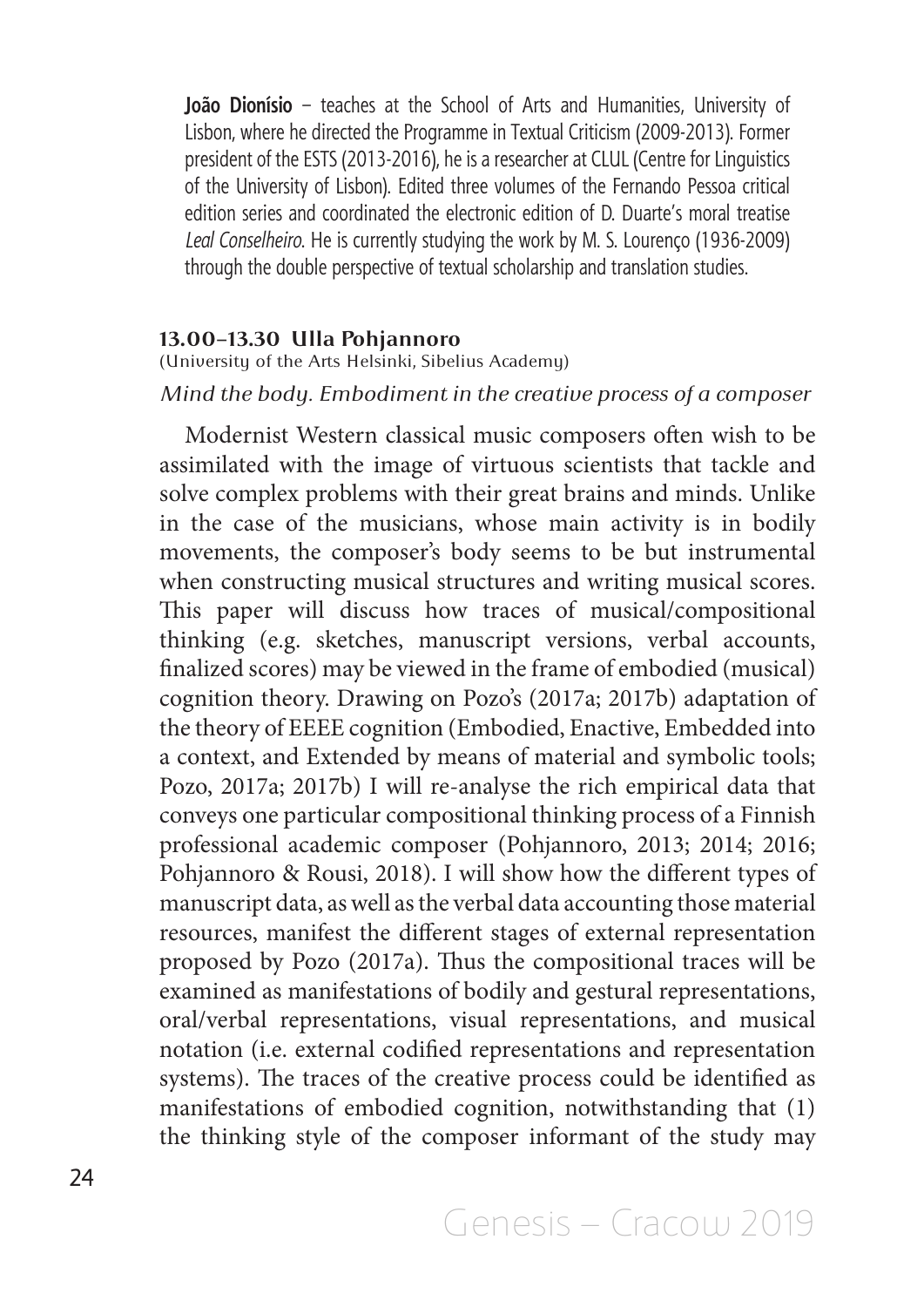be considered as more analytic than intuitive; (2) the aesthetic rationale of the composer may be viewed as modernistic and (3) the composition under scrutiny is pure instrumental (absolute) music, i.e. music without lyrics.

**Ulla Pohjannoro** holds a DMus (scholarly) from the University of the Arts Helsinki, Sibelius Academy, a MA in musicology from the University of Helsinki, and a degree on piano pedagogy. Currently, she works as a senior lecturer at the DocMus Doctoral School at the Sibelius Academy. She has published papers on compositional thinking process, composers' knowledge, musicians' future competencies, (intercultural) music education, among others. Besides research, her career includes management in art organizations (orchestras, festivals, higher education), and musicians' continuing education.

#### **Session II Across Languages**

#### 12.00–12.30 **Laura Ivaska**

(University of Turku)

*Theory and practice of genetic criticism across languages: The genesis of a complitative translation and its source text collated from multilingual material*

In this paper, I discuss the coming into being of a literary translation by retracing the genesis of its source text. Like all texts, the source texts of translations are not fixed, but are sometimes born during the translation process; such is the case with compilative translations, which instead of being based on a single source text draw from multiple texts and possibly in several languages. The process of compilative translating can be understood to consist of first comparing the several texts in order to create a critical source text, and then translating this text. In other words, the genesis of the compilative translation and especially that ofits source text are the fruit of multilingual textual criticism.

As a case study, I reflect on my own experience: I translated a collection of Maltese short stories into Finnish compilatively after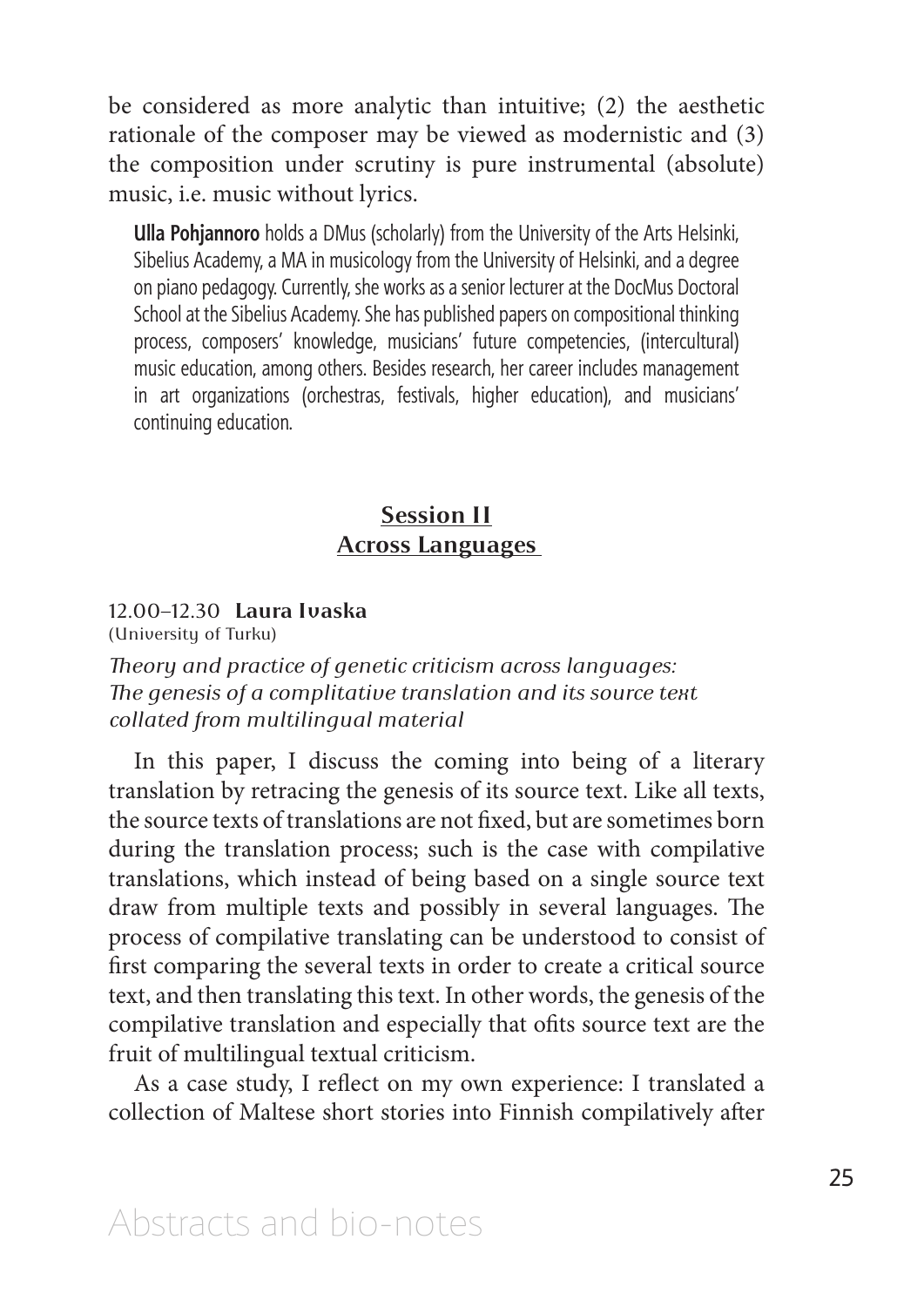comparing the Italian and the English translations of the stories and, due to lacking language skills, without any reference to the Maltese versions. I discuss the rationale for such translation procedure, analyze some of the discrepancies I found when comparing the two language-versions, and reflect on how I chose which version to use as the basis for my translation. The analysis throws light on the complex ways in which translations may come into being, as well as on the instability of translations' source texts – in this case, the source text of the Finnish translation has never had a physical form. In addition, this case study offers insights into the (im-)possibilities of genetic and textual criticism based on multilingual material.

**Laura Ivaska** is a Doctoral Candidate at the Department of English, University of Turku (Finland). Her doctoral dissertation deals with the indirect translations of Modern Greek literature into Finnish since 1952, and her research interests include collaborative and compilative translation, the intersection of translation studies and textual studies, and the role of translators in bridging cultures.

#### 12.30–13.00 **Kostis Pavlou**

(Open University of Cyprus, Institut des Textes et Manuscrits Modernes) *Reading Notes and Genetic Process in Solomos' Poem "The Free Besieged"*

Major Greek poet, Dionysios Solomos (1798-1857), is regarded as the inaugurator of Modern Greek literature. Yet, as far as his literary production is concerned, it is always a question of a multilingual writing, which may be attributed to historical and social factors (mainly to the prevailing Italian-Greek bilingualism of the Ionian Islands, where Solomos was born and bred), and his concrete Italian education acquired in Italy between the years 1808 and 1818. Hence, it is not a coincidence that his first as well as his final poetical attempts are in Italian (c. 1818-1822 and 1849-1855), reflecting indeed a high degree of assimilation of the Italian literary language of the time. However, the quintessence of Solomos' multilingual writing must be sought in the intermediate stage of his poetic career (c. 1824-1849), that is the period of his highly ambitious unfinished projects, including *The Free Besieged*, virtually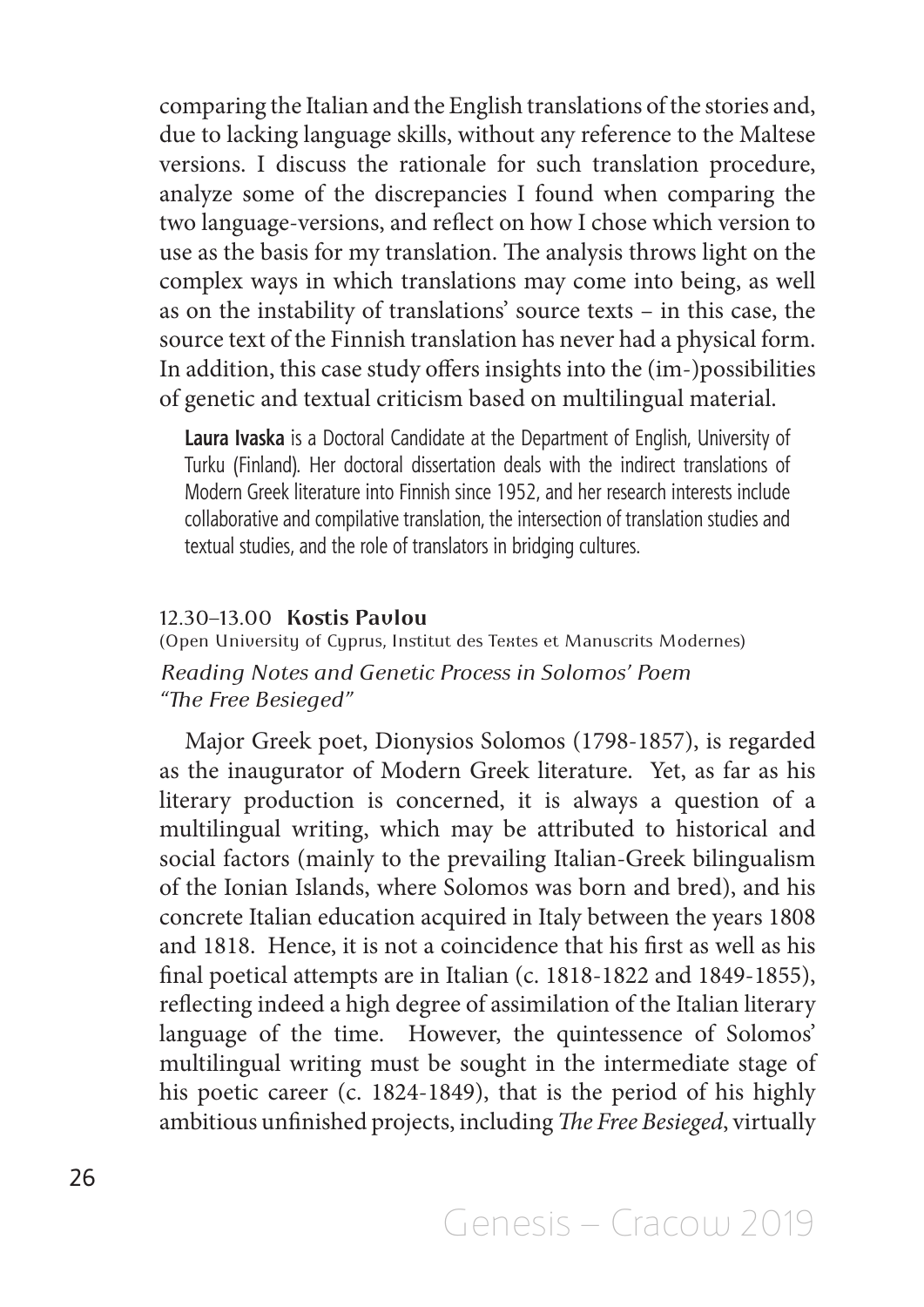considered as the poet's *oper magnum*. This is the poet's "Greek" period par excellence, in the course of which, as attested in his well-preserved manuscripts, Solomos implements an interlingual method of composition, roughly described as follows: Italian drafts "in prose" that alternate with their gradual translation-adaptation in Greek verses.

Turning our attention solely to the manuscripts of *The Free Besieged* (c. 1834-1851), we come across a remarkable number of scattered utterances in different languages (primarily in French but also in Italian and Latin), most of which I have recently identified as reading notes. Indeed, Solomos, using textual extraction as his major note-taking technique – in some cases, even translating from French into Italian failing to quote the original text, and thereby rendering the whole procedure translingual in a very interesting way – he proves to be an attentive reader and an avid consumer while producing his own text. It is on this very interface between reading and the genetic process of the *œuvre à venir* that this paper will focus, attempting mostly to explore the dialogical powers of juxtaposed utterances and their complex web of multiple contextual as well as invisible intertextual relations.

**Kostis Pavlou** – holds a PhD in Modern Greek Language and Literature from the University of Sorbonne (Paris IV). He received his Master's in Modern Greek Studies from King's College London and his D.E.A. in Semiotics from the Paris VII University (Université Dénis Diderot-Paris VII). His research interests and publications focus mainly on Modern Greek and comparative literature, the genetic approach (*critique génétique*) of the work of Dionysios Solomos, the literary multilingualism, and Modern Greek and comparative metrics.

#### 13.00–13.30 **Magda Heydel**

(Jagiellonian University)

*The Becoming of a Translation, the Becoming of a Poem. The Case of Czesław Miłosz's Avant-textes*

Translators' archives are precious and rare. More often than not their papers are neglected or destroyed – unless the translator is also a great author. Czesław Miłosz's collection at Beinecke Library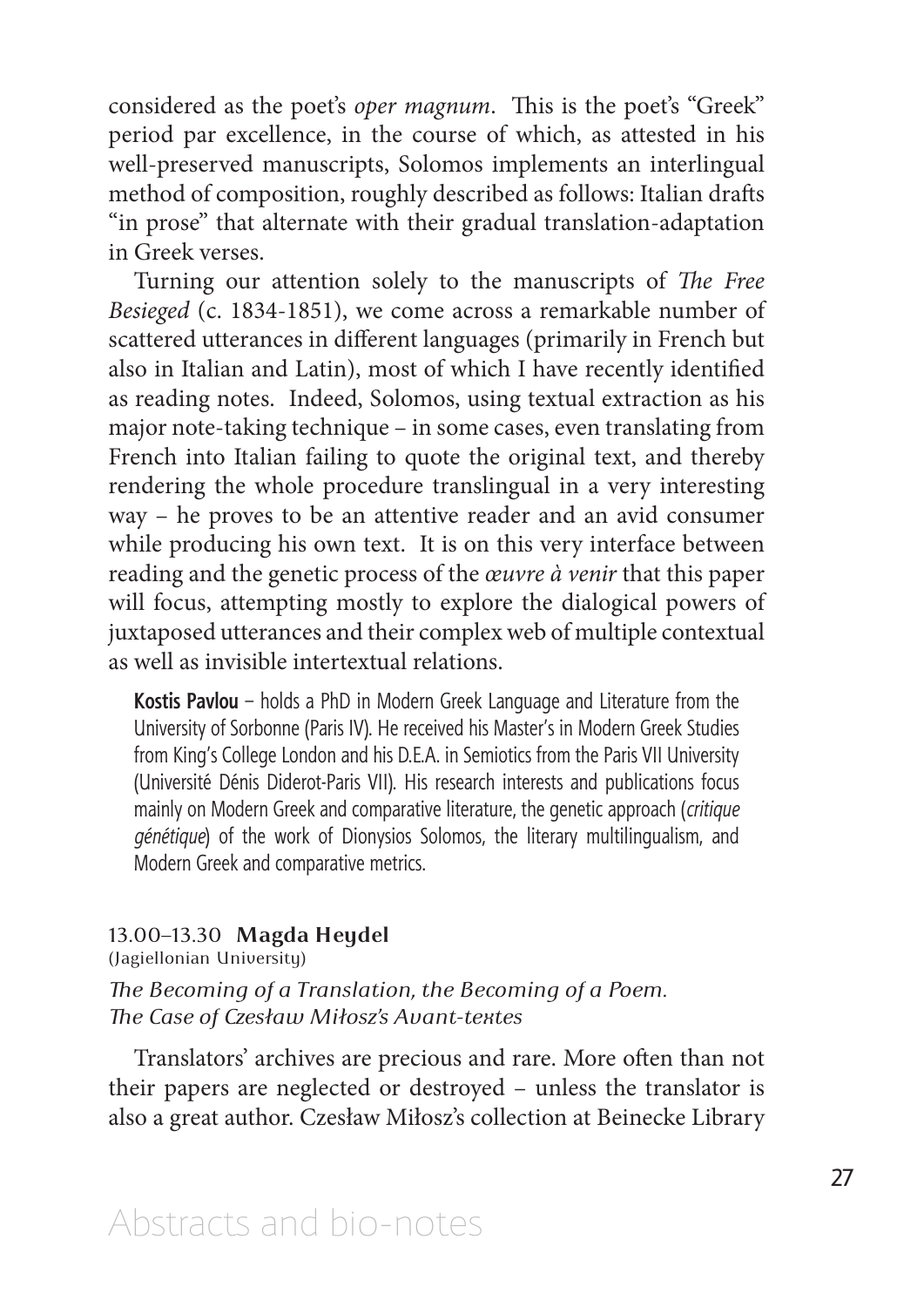is such a case and it offers an exceptionally rich store of material for the study of his *avant-textes* (Bellemin-Noël 1972; Deppman, Ferrer, Groden 2004: 7-8) both for the poets original writing and for his translation work. Miłosz considered translation a very important element of his work (Heydel 2013: 121-145) and it forms a legitimate part of his *oeuvre* as well as an aspect of the life practice of a displaced poet.

I read the translator's manuscripts as a source of knowledge on the creative process and the complexity of composition work in translation, the relationship between the original writing and translation, and the development of the translator's workshop in time, as documented by the *avant-textes*. Since much of the material is hand-written, it offers a unique opportunity to study Miłosz's *oeuvre* from the point of view of genetic criticism coupled with somatic criticism (Dziadek 2014). Also, as the archive collects material from more than 50 years of the author's creative work, it allows for a double historical dimension of research: that of the process of work on a particular text and that of the development of more general translation techniques and strategies over a longer period of time.

In my paper, which is based on a research I conducted at the Miłosz archive at Beinecke and forms a part of a larger project, I will address these questions within the framework of the emerging translation genetic studies (Condingley, Montini 2015). I will discuss a number of examples from Miłosz's hand-written material, featuring both texts and the doodles his manuscripts are famous for (Shalcross 2011). A special emphasis will be put on the question of differentiating between the original writing and translation creative process, and the ways of negotiating between the two roles Miłosz played in his *avant textes*.

Bibliography:

Bellemin-Noel, J. (1972). *Le Texte et l'Avant-Texte*, Litteratures 19.

Cordingley, A & Montini, C. (2015). "Genetic translation studies: an emerging discipline." *Linguistica Antverpiensia, New Series: Themes in Translation Studies*, *14*, 1-18.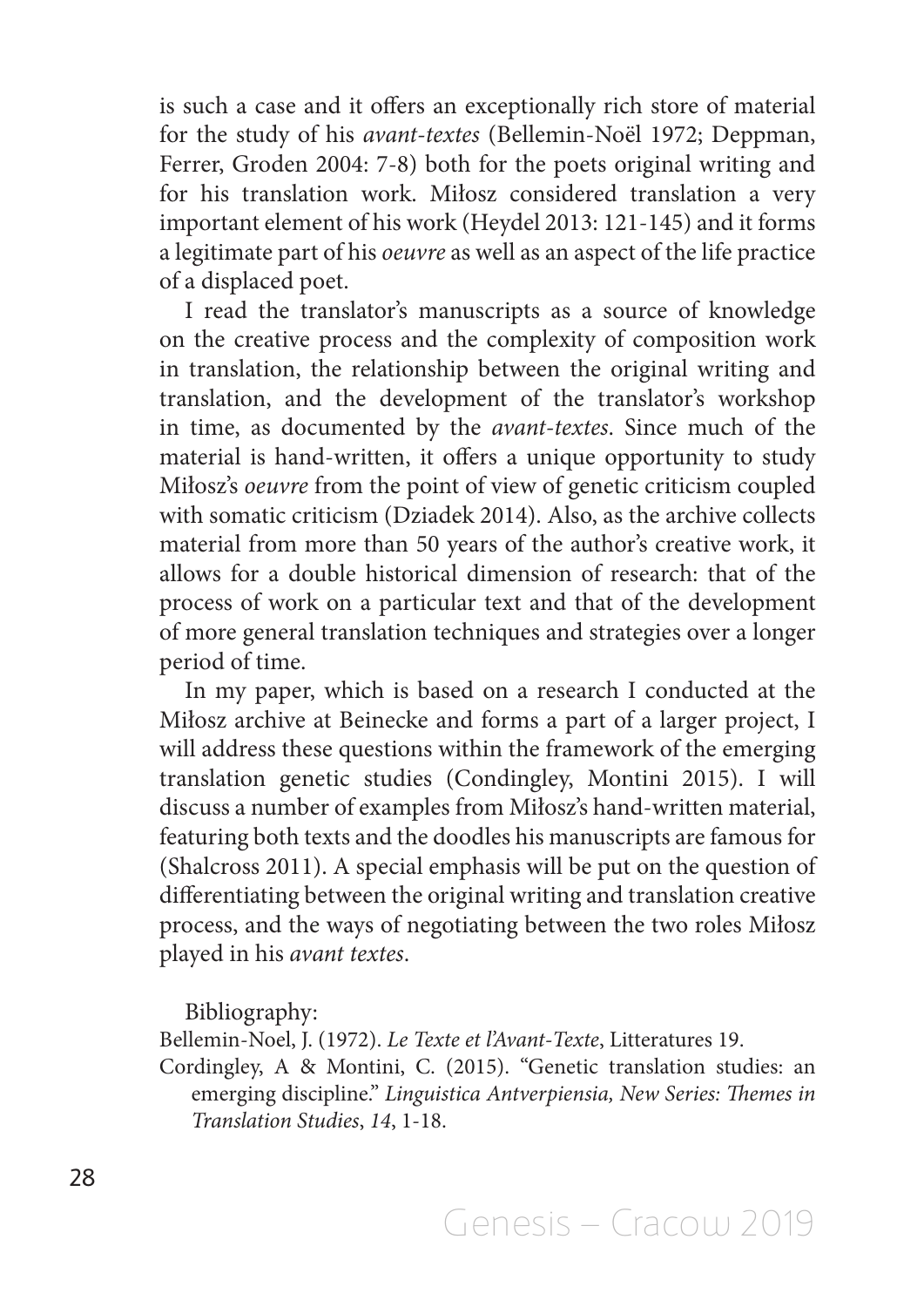Deppman, J., Ferrer, D., Groden M. eds. (2004). *Genetic Criticism. Texts and Avant-Texts*. University of Pensylvania Press, Philadelphia.

- Dziadek, A. (2014). *Projekt krytyki somatycznej* [A Design for Somatic Criticism]. Instytut Badań Literackich: Warszawa.
- Heydel, M. (2013). *Gorliwość tłumacza. Przekład poetycki w twórczości Czesława Miłosza* [Translator's Zeal. Poetic Translation in the Work of Czesław Miłosz]. Jagiellonian University Press, Kraków.

Shalcross, B. (2011). "Poeta i sygnatury" [Signature Pieces]. *Teksty Drugie* 5, 53-61.

**Magda Heydel**, PhD. Hab. teaches at the Faculty of Polish, Jagiellonian Univeristy Kraków where she runs the Centre for Translation Studies and an MA programme in Literary Translation. She authored two monographs and a number of papers in Translation and Translation Studies. She translates English language literature into Polish.

#### **Session III Genesis and its editorial representations (1)**

#### 12.00–12.30 **Ekaterina Andreeva**

("Academia" Publishing Center, Moscow)

*To the prehistory of genetic reading: genetic information in traditional prints and educational films*

Civilization has long known that the only way to understand a thing and master the skill of its creation is watching the process of its being created. The need for means of reflecting and fixing the genesis of the text has always been high, but the technical possibilities for their creation have been substantially limited. A literary text as an event of writing requires dynamic perception but has traditionally been encased in a material form of a book that is static in nature and imposes on the reader the idea of the text as a finished product and a result of work outside the process of work. In fact, such understanding of the text is caused by the pressure of the pragmatics of texts distribution over the text itself as a reflection of the activity of an actual author. In this regard, it has become necessary to overcome linear reading in favor of reading the text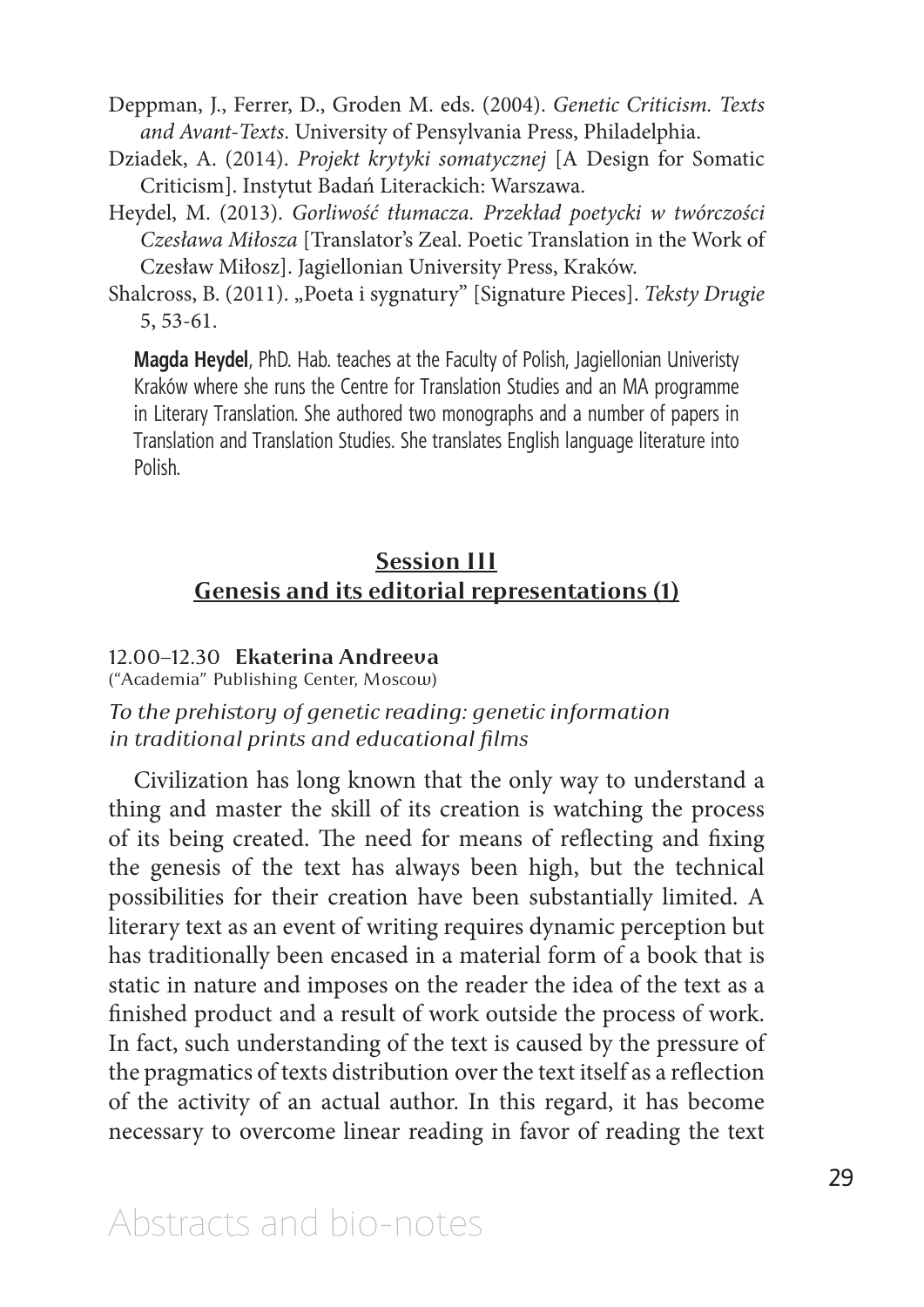"from the deep", to give it a third dimension, making the writing process itself a full-fledged object of reading. The paper is devoted to finding ways of adequate representation of the process of text creation in a traditional printed book. The main ways of presenting the creative history of literary works are considered: transcriptions, comments, appendices with variations, etc.

As a parallel way of presenting things and texts in their formation, the experience of educational cinema is explored, techniques of frame-by-frame and layer-by-layer presentation of the genesis of various things and phenomena in print media and educational cinema, including graphic illustrative material, are considered. The talk will show that both the cinema and the book, possessing different sets of expressive means, remain typologically related, and a new synthesis is possible between them to create digital editions ensuring genetic reading (the Videotext project, etc.).

**Ekaterina Andreeva** studied at Moscow State University of Printing Arts (scientific director – G. Vekshin). Her scientific interests are Digital Humanities, textual criticism and problems of writers' drafts representation in digital editions. She is a manager of Videotext research group since starting (2011) and co-developer of Videotext software. E. Andreeva edited the first digital book based on Videotext technology – "Arzrum notebook", the collection of A. Pushkin's poems (2015). With other members of Videotext project was awarded Russian Foundation for Humanities grant in 2013. In 2018 E. Andreeva defended a PhD thesis "Technology of multimedia representation of text creative history in digital edition (the Videotext publishing project)" in Saint Petersburg University of Culture.

#### 12.30–13.00 **Alessio Christen, Elena Spadini**  (Université de Lausanne)

#### *Modelling the writing process. Gustave Roud, from the diary to the work, from the document to the network*

This paper pursues the analysis, modelling and representation of the relationships between the different entities concerned by genetic criticism (documents and publications), in the context of a scholarly digital edition.

Our cases study are taken from "Gustave Roud, *Œuvres complètes*", a project of the University of Lausanne (2017-2021, dir. by Daniel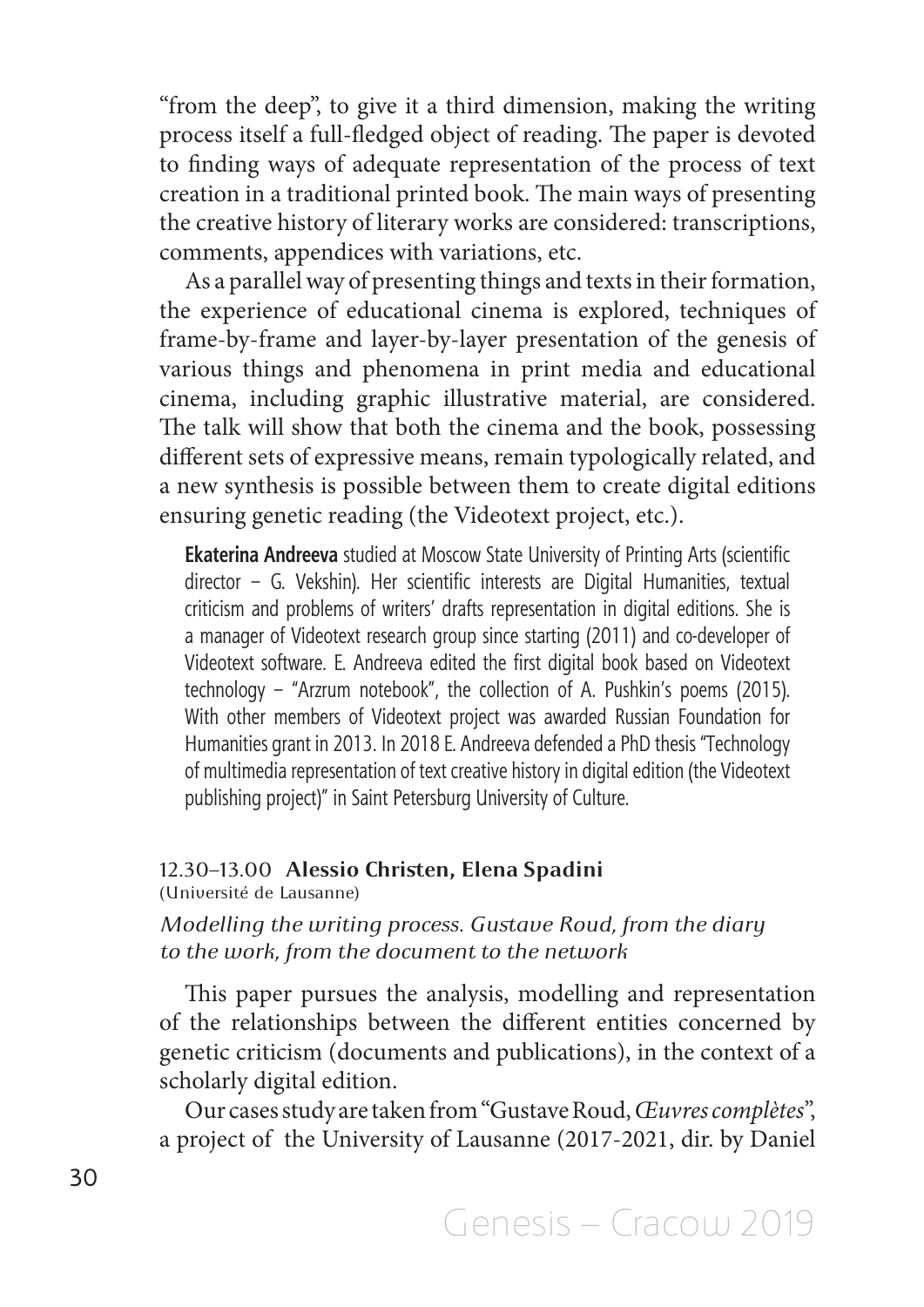Maggetti and Claire Jaquier) whose principal aim is to edit the complete works of the Swiss author Gustave Roud (1897-1976). The edition is not intended to be a complete genetic edition, but to offer entry points for genetic criticism: access to the manuscripts, each thoroughly described, is granted through the digital facsimiles, and both the archival documents and the publications are represented in extended genetic networks.

Roud's writing process is rooted in his diary: a first note, for instance taken during a walk in the countryside, can be typed or copied together with other notes in a dedicated notebook, and then inserted in a journal article, which will be itself modified and assembled with others to form a poetic collection. Roud excels in the art of composition: the architecture of his collections is varied and elaborated, as it appears in works such as *Air de la solitude* (1945) et *Campagne perdue* (1972). This mechanism of rhapsodic montage is used at various stages of the writing processes, allowing for multiple assemblages of the same materials, for new texts to be produced from existing ones and for the same diary note to appear in multiple texts.

Most of the working concepts and categories of genetic criticism are questioned by Roud's writing process – exogenesis, endogenesis, epigenesis, as well as micro and macro-genesis and the role of the diary. In this paper, we present the project's first results in adapting and customizing these categories for adhering to Roud's practice and for exploiting them in the digital edition. We started from a shared taxonomy (conceptual model) and translated it into an OWL ontology (logical model). This last step, the formal modelling, was crucial for organizing the documents and the publications in the graph database designed for the project. The data are then visualized in genetic networks. Eventually, this project suggests that the standardization of an ontology for genetic criticism would allow the implementation of a software library for the automatic generation of visualizations for genetic networks.

**Alessio Christen** is PhD student and researcher at the University of Lausanne. He as collaborated to the edition of Charles-Albert Cingria's works (Oeuvres complètes, t., 3, 4 et 7, Lausanne, L'Age d'Homme, 2016-2019) and is preparing a PhD on his written. As resarcher, he is in charge of the edition of Roud's Journal.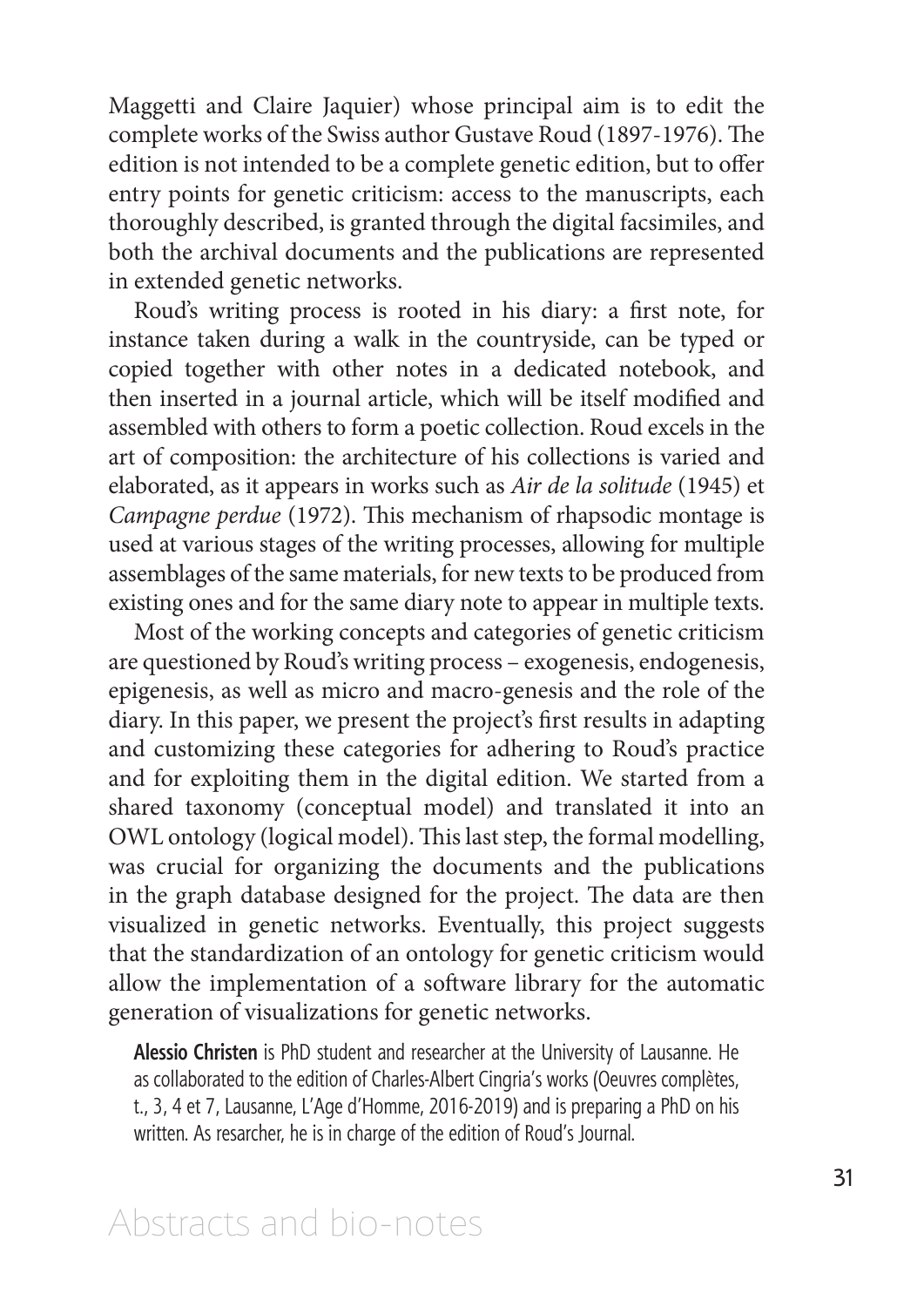**Elena Spadini** is post-doc researcher at the University of Lausanne. She hold a PhD in Romance Philology from Sapienza Università di Roma and a master in Digital Humanities from the École nationale des chartes. From 2014 to 2017 she was a Marie Curie fellow in the ITN DiXiT (Digital Scholarly Editions Initial Training). She co-edited a volume on digital scholarly editing and published in international journals about digital editing, digital philology, textual variance and manuscripts.

#### 13.00–13.30 **Holger Berg, Ane Grum-Schwensen**

(University of Aarhus&The Hans Christian Andersen Centre, University of Southern Denmark)

(The Hans Christian Andersen Centre, University of Southern Denmark & Odense City Museums)

#### *Selected Manuscripts – creating a digital documentation of Andersen's creative processes*

Our paper will concern the suggested topic of Digital Genetic Editing and present the aims, usesand challenges of our ongoing pilot study *Selected Manuscripts of Hans Christian Andersen* (www. andersen.sdu.dk/ms). We attempt a digital genetic edition of Andersen's fairytales and stories based on the range of notes, drafts and fair copies that are located at two Danish institutions: The Royal Library in Copenhagen and The Hans Christian Andersen collections of Odense City Museums.

While the majority of Andersen's personal papers (diaries, the almanac and the correspondences)are already published, the extensive drafts have onlyto a very limited extent beenanalysed, edited or otherwise made accessible for the research.

The potential uses of a genetic edition of *Selected Manuscripts*are manifold and it is meant to facilitate studies into Andersen's writing.We present examples of the insights for interpretation of classic fairy tales.

A genetic digital edition faces considerable challenges. We highlight two challenges that are relevant for other editions. When it comes to the transcription of changes within a manuscript, the topological transcription currently prevails. We argue for the value of a genetic transcription. Changes made between individual manuscripts (e.g. from draft to the fair copy) have so far been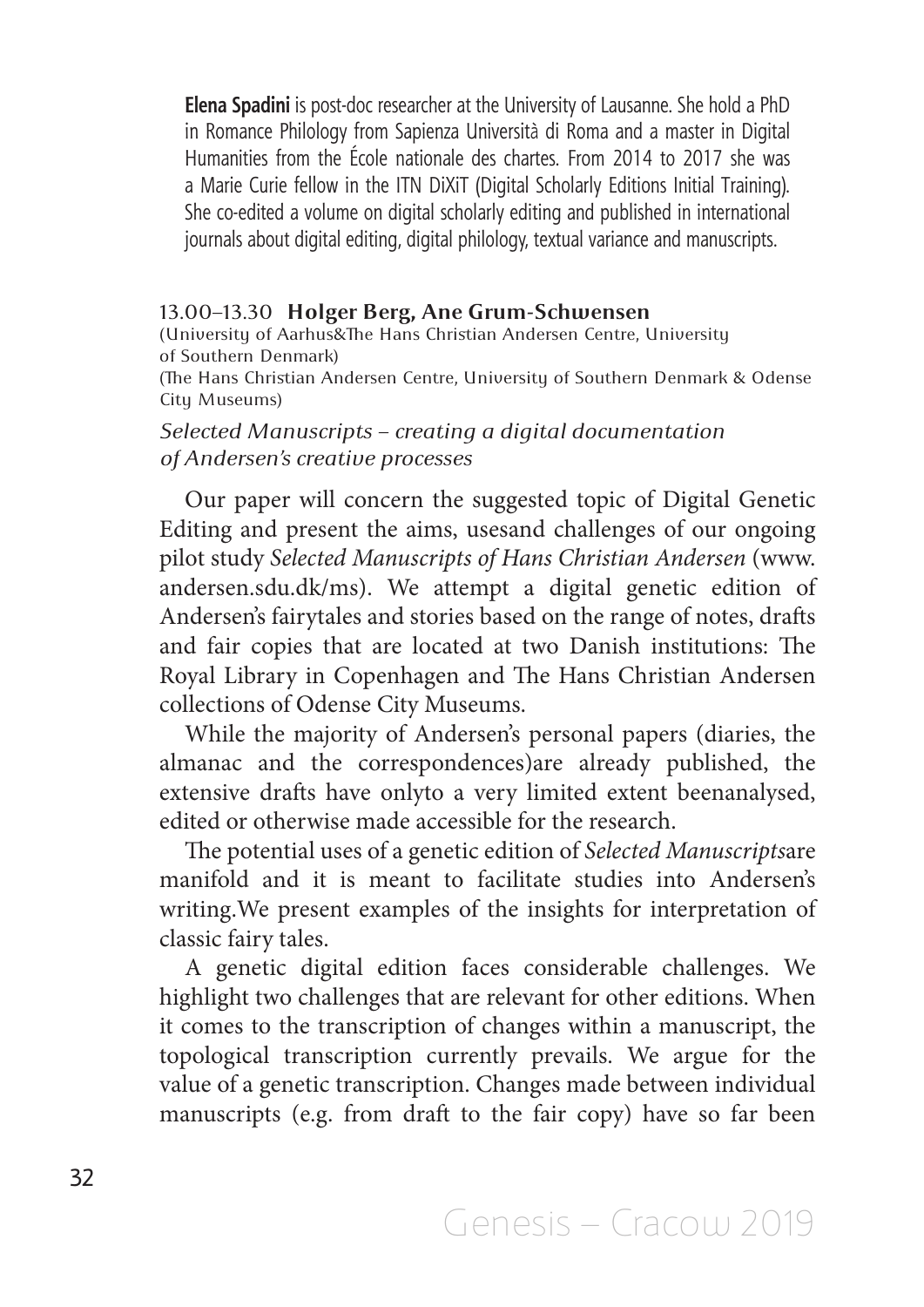visualized on a somewhat atomistic sentence level. We discuss the merit of highlighting such changes on a larger paragraph-level.

**Holger Berg**, The Grundtvig Study Centre, University of Aarhus&The Hans Christian Andersen Centre, University of Southern Denmark. Ph.D. 2008; edition philologist at the Grundtvig Centre since 2011; research assistant atThe Hans Christian Andersen Centre since 2017. My special interest is how to translate philological choices into TEI-encoding.

**Ane Grum-Schwensen**, The Hans Christian Andersen Centre & Odense City Museums. Curator at The Hans Christian Andersen Museum since 1998 and Ph.D. and postdoc at The Hans Christian Andersen Centre 2011-2016: making genetic studies into creative processes in the latter part of Hans Christian Andersen's authorship. Currently working with Holger Berg on "Selected Manuscripts".

#### **Session IV Layers, Stages, Phases**

#### 12.00–12.30 **Niina Hämäläinen**

(Finnish Literature Society)

#### *Appeal to vocal. Textual layers of the "Kalevala"*

As a creator of the *Kalevala*, the national epic of Finnish people (1849), Elias Lönnrot's (1802–1844) work of the different epic versions has been carefully documented and therefore, the material offers an elaborate view on transmission of oral songs into a written form. Lönnrot's work with oral tradition is characterized as a textualization process by which an oral text is transferred into a written context and redefined in this context. In using orally transmitted songs and methods of selecting, adding, cutting of the song material, Lönnrot can be compared to oral singers. Besides, Lönnrot guided bourgeois readers, who had narrow knowledge not only of oral singing tradition but also of Finnish language, with modern messages and amended traditional language, contents and contexts of oral poetry in order to make oral poems appropriate and comprehensible. The interventions introduced foreign elements into the oral songs, and they thereby created a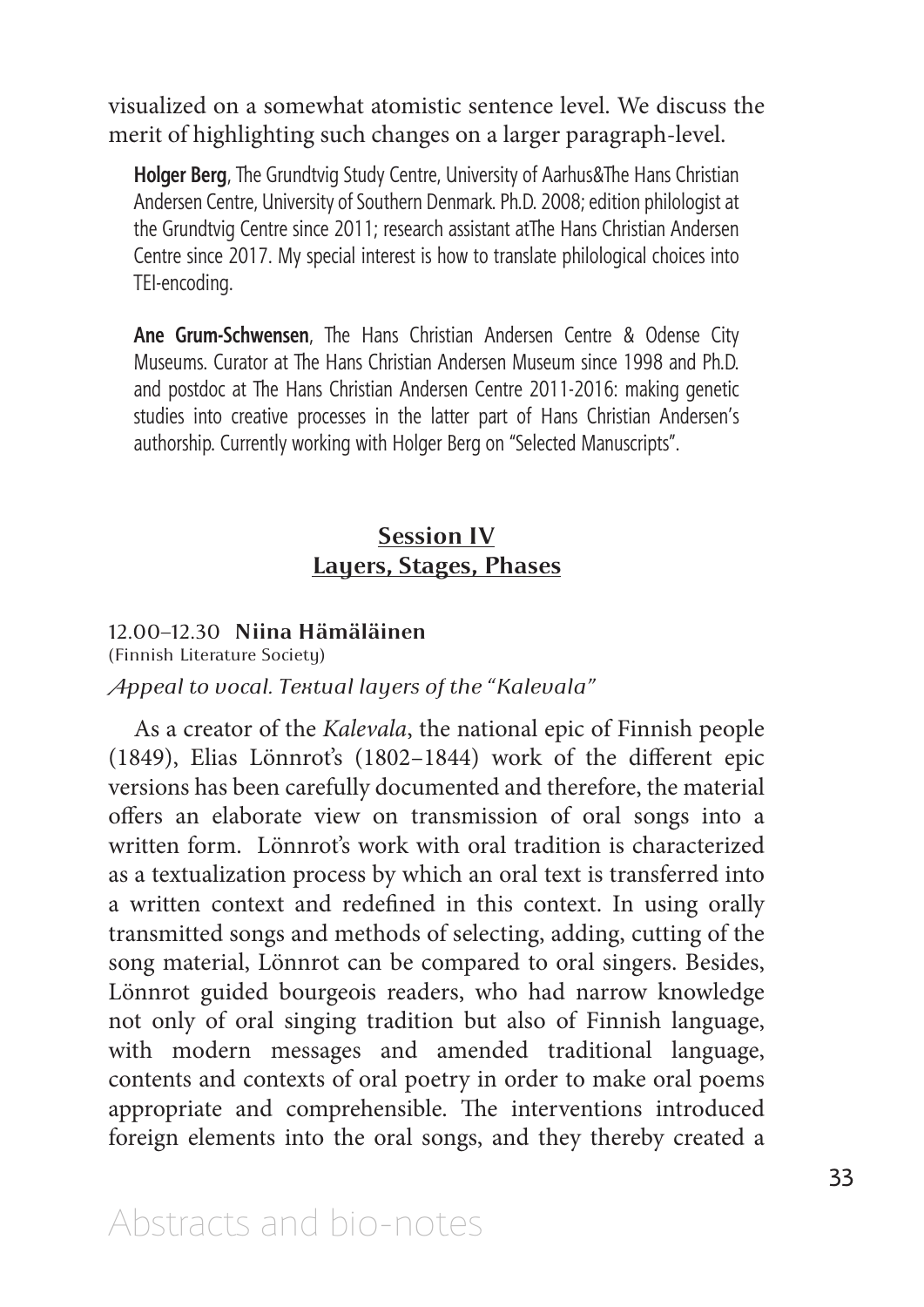discrepancy between the oral and written representations. The focus of this paper is to reflect on the multilayered textualization process in producing, or not producing, as the case might be, the authentic based representation of oral song tradition. By using examples of the printed versions as well as the manuscript material of the *Kalevala*, I will demonstrate different possibilities, selections and combinations along with the notion of orality in the creation of the national respected publication.

**Niina Hämäläinen** defended her doctoral dissertation in 2012. The dissertation focused on the textual practices of Elias Lönnrot while creating the *Kalevala*. Besides the *Kalevala*, her research topics include documenting and publishing practices of folk songs in the  $19<sup>th</sup>$  century, textualization theory, cultural history of emotions and family as well as digitization and archive material. Currently, she directs a digital, critical edition of the *Kalevala* (*Open Kalevala*) 2018–2020.

#### 12.30–13.00 **Ana Cláudia Suriani da Silva**

(University College London)

*The genetic documentation of the manuscripts of Machado de Assis's "Esau and Jacob" (1904) and "Counselor Ayres' Memorial" (1908)*

This paper will examine the manuscripts of the novels *Esau and Jacob* (1904) and *Counselor Ayres*' *Memorial* (1908) by the Brazilian author Machado de Assis (1839-1908)*.* The two genetic dossiers are composed of 834 and 484 folios respectively and are held in the Brazilian Academy of Letters, Rio de Janeiro. Based on De Biasi's (1996) typology of genetic documentation, I establish the type of genetic document that they constitute. The two genetic dossiers challenge the traditional extrapolation of textual trajectories represented by a particular genetic dossier, that is, a chronological chain of documents going from the work project to the concrete text. By using data obtained from a codicological analysis of the documents, contracts and his passive and active correspondence, I will show that 1) the production of a clean copy for the composition of the first edition of the novels worked for the writer as a new tool of textualization, taking him back to the composition phase,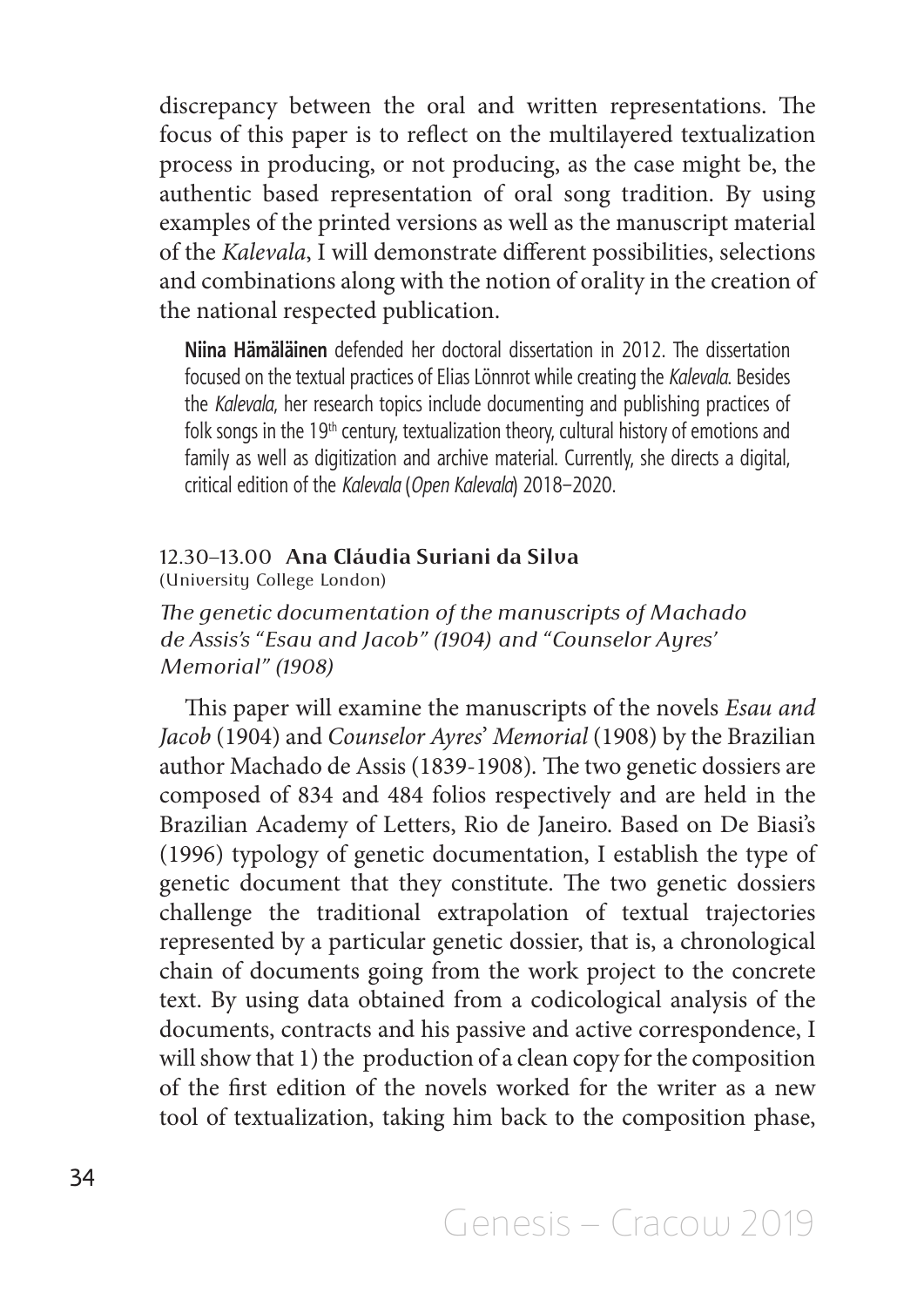which generated several scriptural and material transformations of the folios; and 2) that the two manuscripts served as the basis for the typographic composition of the first edition of the two novels. Various stages, phases, operational functions and types of folios are present in each document. They testify the writer's work of preparation and retextualization of the manuscript *bon à tirer* and the production process of the first edition, which officially begins when the publisher acquires the works by contract and sends the "fair copies" to Paris.

**Ana Cláudia Suriani da Silva** is Senior Lecturer in Brazilian Studies, UCL. She has a degree in Portuguese (1995) and an MA in Literary Theory and History from Universidade Estadual de Campinas (UNICAMP, 1997). She holds an MA in European Literature (2003) and DPhil in Brazilian Literature (2007) from the University of Oxford. She works on Brazilian literature, book and press history with a focus on the works of Machado de Assis, prose fiction,  $19<sup>th</sup>$ -century press and fashion history. She is the author of *Machado de Assis's Philosopher or Dog?: From Serial to Book Form* (Legenda, 2010) and the genetic and critic edition of Machado de Assis's short story "Linha reta e linha curva" (Editora da Unicamp, 2003. She has co-edited, among others, a special issue on Brazilian fashion for *Film Fashion & Consumption* (Intellect, 2.3, 2013) and the multi-author volume *The Foreign Political Press in Nineteenth-Century London: Politics from a Distance* (Bloomsbury, 2017).

#### 13.00–13.30 **Carlota Pimenta**

(University of Lisbon)

#### *Writing and revision stages in Camilo Castelo Branco's "Novelas do Minho"*

This paper aims to reflect on writing and revision stages of *Novelas do Minho*'s manuscript by the great 19th century Portuguese novelist Camilo Castelo Branco (1825-1890). Writing and revision stages identification rely on physical aspects – such as the ink, the handwriting and the topography of the corrections. Sometimes, however, their unequivocal identification can prove to be impossible. In *Novelas do Minho*'s manuscript the handwriting changes often allow to identify writing stages. However, some Camilo's unusual writing practices and the usage of similar inks complicate the identification process. Furthermore, some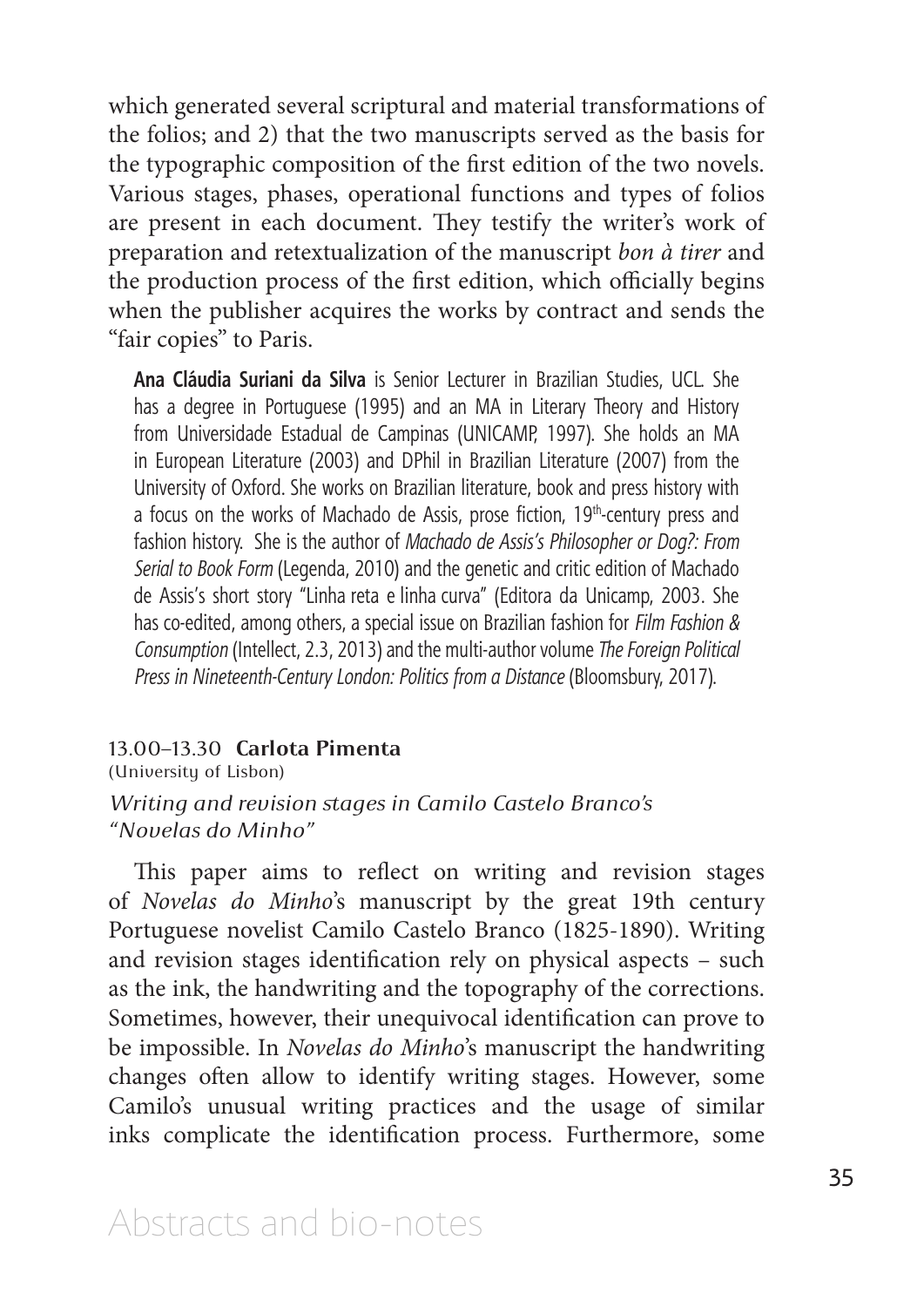ink and handwriting changes conflict with the time of span and intentional coherence criteria proposed by Almuth Grésillon for the identification of writing stages.

The writing process involves interruptions and frequent returns to what was written previously, usually followed by reading and correcting it. Besides the corrections made in the writing flow and the corrections made during general or partial revisions, there are intermediate corrections that attest to the very close connection between writing and revision and point to Jean-Louis Lebrave's concepts of "immediate readings" and "partial rewrites". It is crucial but often impossible to determine the chronology of all corrections. Nonetheless sometimes the study of their textual amplitude is enough to determine their relative chronology and, consequently, to determine writing and revision stages.

References:

Camilo Castelo Branco, *Novelas do Minho* manuscript Grésillon, Almuth. *Éléments de Critique Génétique*. Paris: PUF, 1992 Lebrave, Jean-Louis. "L'écriture interrompue: quelques problèmes théoriques". In *Le Manuscrit inachevé. Écriture, création, communication*. Org. Louis Hay. Paris: CNRS, 1986.

**Carlota Pimenta** – researcher at CLUL (Centre for Linguistics of the University of Lisbon), with a PhD in Textual Criticism. Co-editor of the critical edition of Camilo Castelo Branco's *Novelas do Minho* and collaborator in the critical edition of the Medieval Chronicle of D. João I, by Fernão Lopes. She has other editorial experiences with modern texts (*Dictionary of Regionalisms and Archaisms*, by Leite Vasconcelos) and ancient texts (portuguese translation of the *Rule of Benedict*). She is currently member of the research projects "Critical and genetic edition of Camilo Castelo Branco" and "Os Degraus do Parnaso, by M. S. Lourenço: edition of the manuscripts".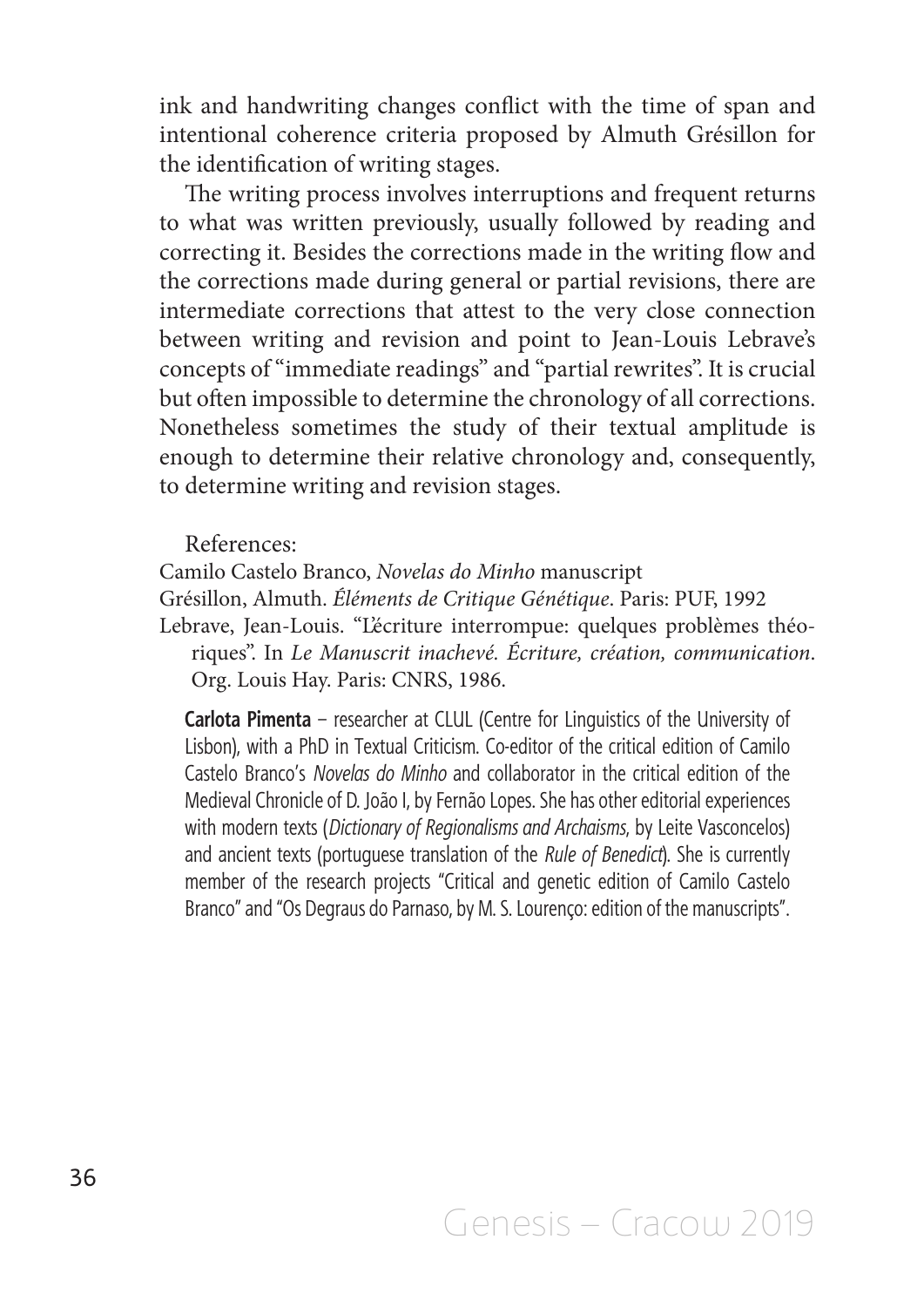#### 15.30–17.00 Parallel Sessions

# **Session I From handwriting to e-manuscripts**

#### 15.30–16.00 **Jacqueline Dillion**

(Pepperdine University) *"[To] Hide Till the Shame Was Passed": T.E. Lawrence and Seven Pillars of Wisdom* 

The concept of shame permeates T.E. Lawrence's written work. Gilles Deleuze in *Essays Critical and Clinical* states that in Lawrence "[t]here are many shames in one, but there are also other shames." Deleuze distinguishes three forms of shame operating in Lawrence's autobiographical *Seven Pillars of Wisdom*: the shame of command, the shame of lying to the Arabs, and the shame of sexual trauma. According to Philippe Lejeune, genetic criticism of autobiographical texts "allow[s] for in-vivo study of the mechanisms of memory and the evolution of a self-image." This paper will employ a genetic approach to explore these "other shames" which Deleuze does not name, which include ontological shame, queer shame, and imperial/postcolonial shame.

*Seven Pillars* has a complex composition and publication history. While the first manuscript was lost in a train station, the first extant manuscript fragment entitled *The Arab Revolt* is in the Harry Ransom Center. The first full version, the 1922 "Oxford Text", was limited to six copies distributed to E. M. Forster and George Bernard Shaw, among others. These readers offered numerous suggestions, which Lawrence adopted, widening the social context of the *avant-texte*. The Oxford Text was subsequently revised for a subscriber's abridgement in 1926; Lawrence then revised it again, an act Bernard Shaw called "an abridgement of an abridgement", and this was published as *Revolt in the Desert* in 1927.

Considering this textual history, it is necessary to return to the fuller, "more emotional" (in Lawrence's phrase) *avant-texte* for a deeper treatment of Lawrence's shame. If his life writing is situated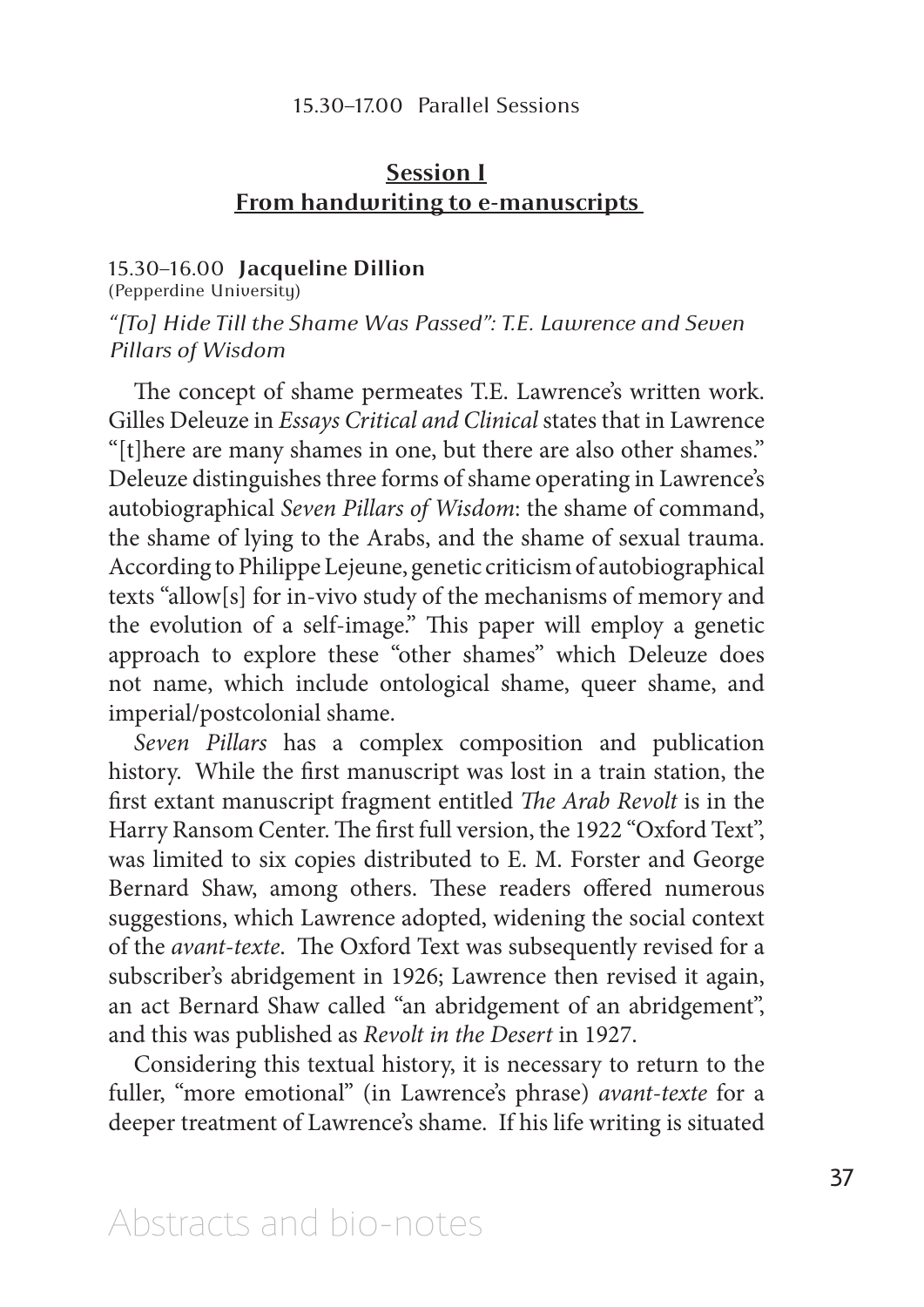in this interplay between hiding and revealing, then it is necessary to consider these multiple versions alongside each other, together with the letters, and the reader's comments. A genetic approach, therefore, becomes critical for understanding the roles of the many compounding shames in *Seven Pillars.*

**Jacqueline Dillion** is an assistant professor of English at Pepperdine University, in Malibu, California. Her doctoral work focused on Thomas Hardy, and her first monograph, *Thomas Hardy: Folklore and Resistance,* was published by Palgrave Macmillan in 2016. At Pepperdine, she teaches courses in Victorian and Modern literature, literature of the British Empire, and in the Great Books Colloquium. She is currently working on a monograph on literary representations of shame in the works of Thomas Hardy, Robert Louis Stevenson, T.E. Lawrence, Virginia Woolf, and Albert Camus.

#### 16.00–16.30 **Gabriele Wix**

(Rheinische Friedrich-Wilhelms-Universität Bonn) *Max Ernst: "Paramyths", "Paramythes", "Paramythen". "Mouvance" or Textual Mobility as a Feature of Printed Texts*

Max Ernst (1891-1976) receives the highest recognition as a visual artist worldwide. Little is known, however, especially in the German-speaking world, that Ernst was not only a visual artist, but also a poet. And as a poet, he did not deny the artist. This is why intermediality is a key characteristic of his writings. But he not only worked interdisciplinary, he also worked internationally and hence in a multilingual setting: Max Ernst knew how to express himself in three languages. His firm belief is: "An artist who has found his path and found himself is lost. I have probably succeeded in forgetting what I have done already the next day. I have managed to retain a certain freshness in this way, a freshness or what one might even call a childish disposition."

Accordingly, there is a wide range of different versions of his so-called illustrated books, from language to language - for him, translating a text usually meant rewriting it – and from genre to genre: a novel can turn into a poem, a poem into prose. Paul Zumthor's term of "mouvance", actually related to orally transmitted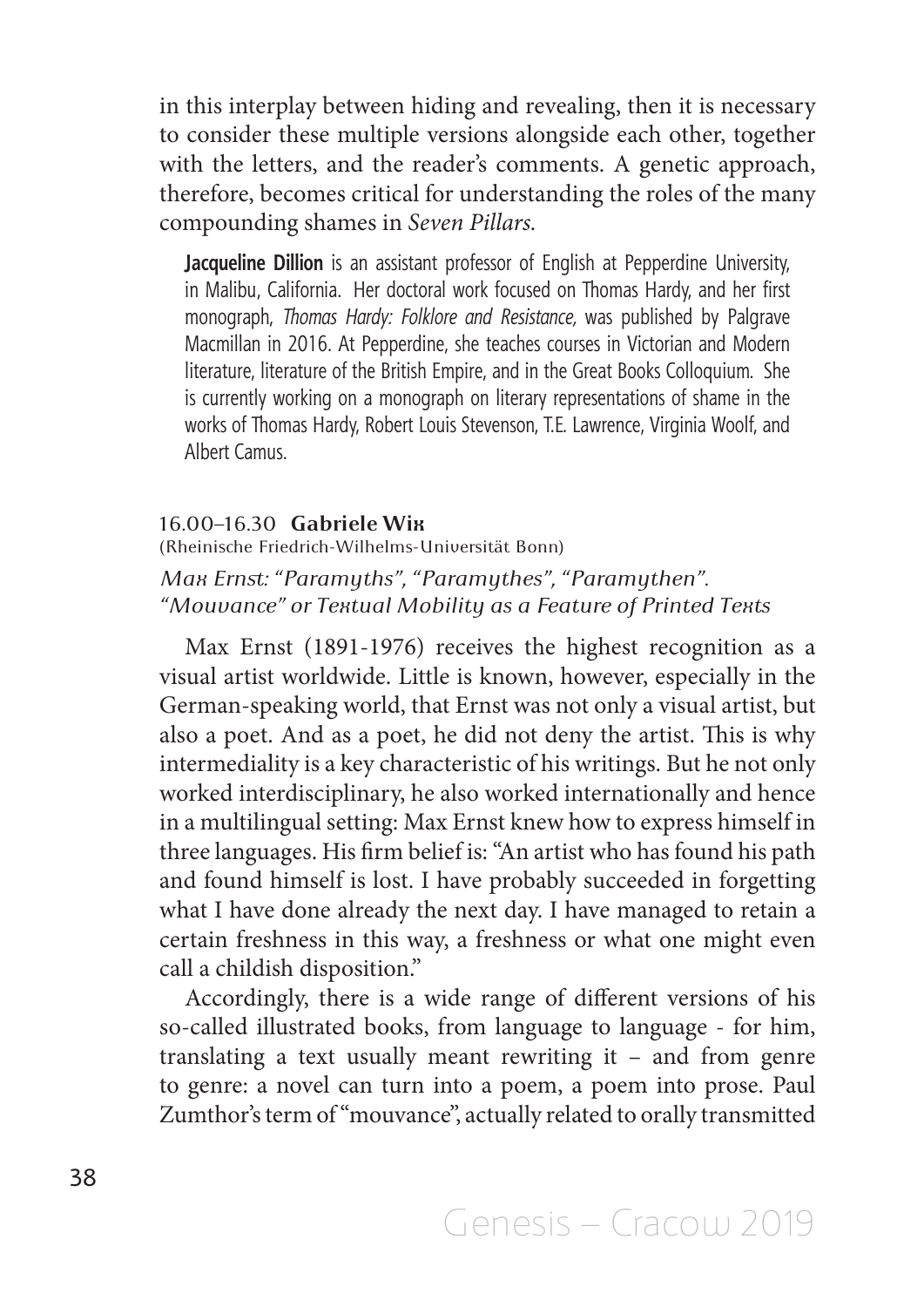texts of the Middle Ages, might serve as a paradigm for Ernst's writings and shed light on the instability of printed texts. The short texts on the one hand and the many variants in the different editions on the other make Max Ernst's books titled *Paramyths / Paramythes / Paramythen* seem particularly suitable as a case study.

**Gabriele Wix** – PhD on the artist Max Ernst as a poet and writer, 2009. Teaches at the University of Bonn, Department of German, Comparative and Cultural Studies with focus on the interface between art and literature of the 20th and 21st century. Curates exhibitions on the artists' books and writing processes, e.g. Martin Kippenberger, Lawrence Weiner, Richard Tuttle, Stefan Steiner, Thomas Kling, Marcel Beyer, Max Ernst and the Book (May to September 2019, Cologne and Bonn). Research projects: "The Book as an Enlarged Space of Concept and Communication", International DFG-Network (since 2014), "Marcel Beyer, Writing Processes", "Max Ernst and the Book", "Max Ernst, Writings". Publication list see: http://www. germanistenverzeichnis.phil.uni-erlangen.de. Membership: Arbeitsgemeinschaft für germanistische Edition, European Society for Textual Scholarship

### **16.30–17.00 Sophie Gaberel**

(VALE, University of Paris IV, Sorbonne) *Archives of the 21st century: David Lodge's e-manuscripts*

The very first novel by British writer David Lodge, untitled *The Devil, the World and the Flesh* (unpublished), was written in 1953. Its typescript, part of the *David Lodge Papers*, is kept at the Cadbury Research Library (Special Collections), in Birmingham.

More than half a century later, the usage of new technologies – mostly word processing and emails – has taken an increasing place in contemporary society. This usage has greatly influenced, even transformed, the writing processes of authors, among which, David Lodge, who acknowledges this, in an interview:

"When I started writing novels more than fifty years ago, I would write the whole thing out in longhand, and then type it up, revising as I went along. Later I would write a few pages at a time in longhand and then type them up. When I acquired a computer the longhand drafts became more and more sketchy, and most of the work was done on the computer. Now I write straight on to the computer and constantly print out pages which I edit by hand and then save in a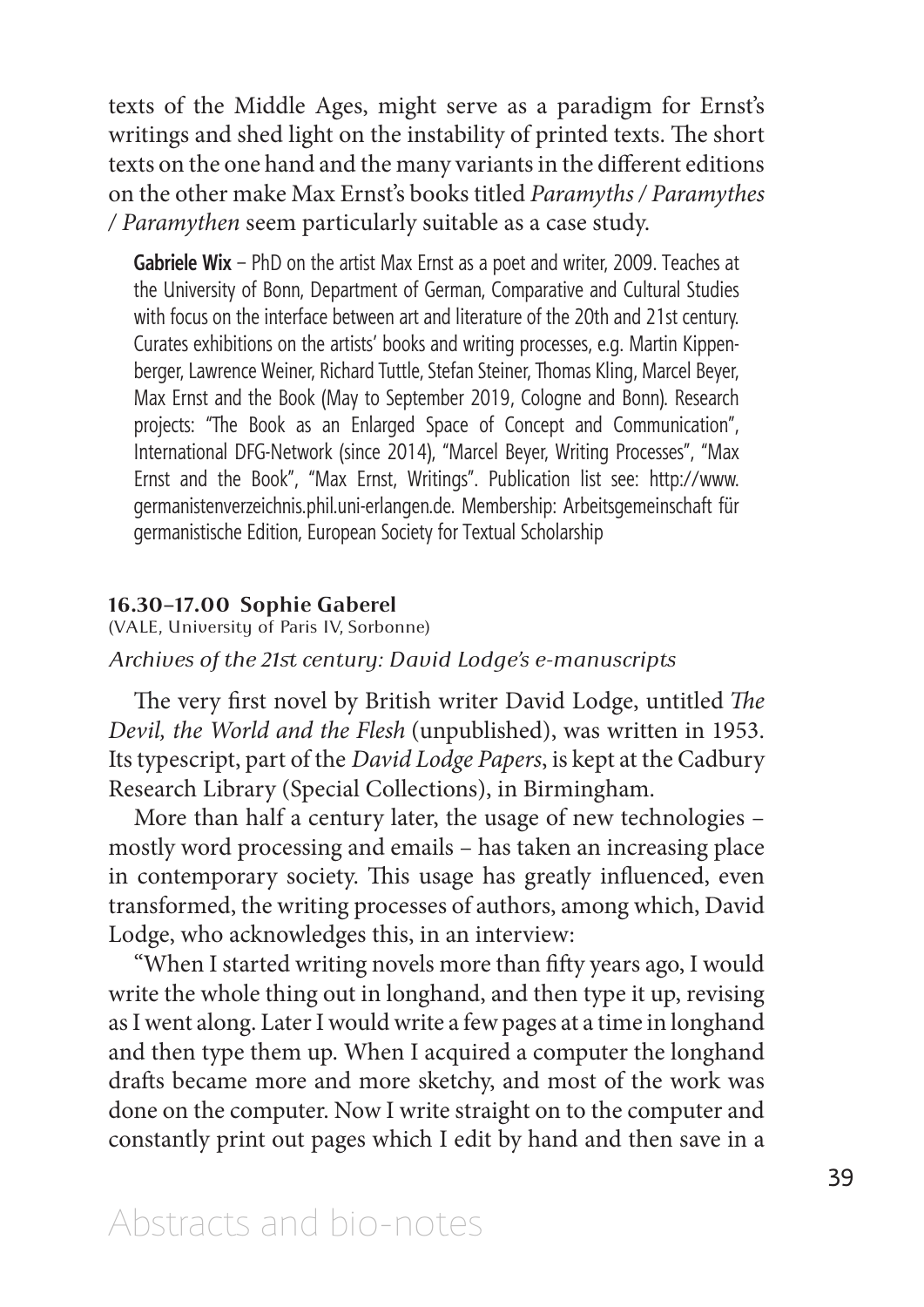revised form on the computer. Every page goes through multiple drafts in this way."

Thus, the codicology applied to ancient or old manuscripts has been completely challenged by these electronic manuscripts or "e-manuscripts." So, what will the archives of the 21st century look like?

Throughout the study of this type of documents received from David Lodge (namely the various stages of his play *Secret Thoughts*, 2011), this paper offers to tackle the complexity linked to the labeling and conservation of these archives, as well as their accessibility.

Archives of a new kind…, thus offering fields of investigation with new borders…

Dr **Sophie Gaberel** is Lecturer in English at ENSMM Engineering School - France. She is a member of GLAM (Group for Literary Archives and Manuscripts - University of Reading). Her research interests focus on David Lodge's literary manuscripts, adaptation, as well as the links between literature and visual arts. Her publications and papers include, among others: "The David Lodge Papers: an 'Aesthetic of the Possible.'" (Genesis 2017, Helsinki), "'Restricted access…': the Manuscripts of David Lodge" (SAES, 2015), "Like White Spaces on Old Maps : Space and Literary Creation in David Lodge's Work," (Paris, M. Houdiard, 2010), "Deafinitely Lodgean." An Interview with David Lodge (*Études britanniques contemporaines,* 2010*)*.

# **Session II Revealing archives, changing perspectives (1)**

#### 15.30–16.00 **Hanna Karhu**

(University of Helsinki/Finnish Literature Society)

*What new archival materials of unfinished literary works can reveal about authorial image, literary history and writing processes?*

In writer's archives, in the literary drafts and other materials, there is often a fair amount of literary expression taking shape that not necessarily end to evolve in something published. These materials of unfinished works show however writers' divers attempts to express something that, for some reason or another, is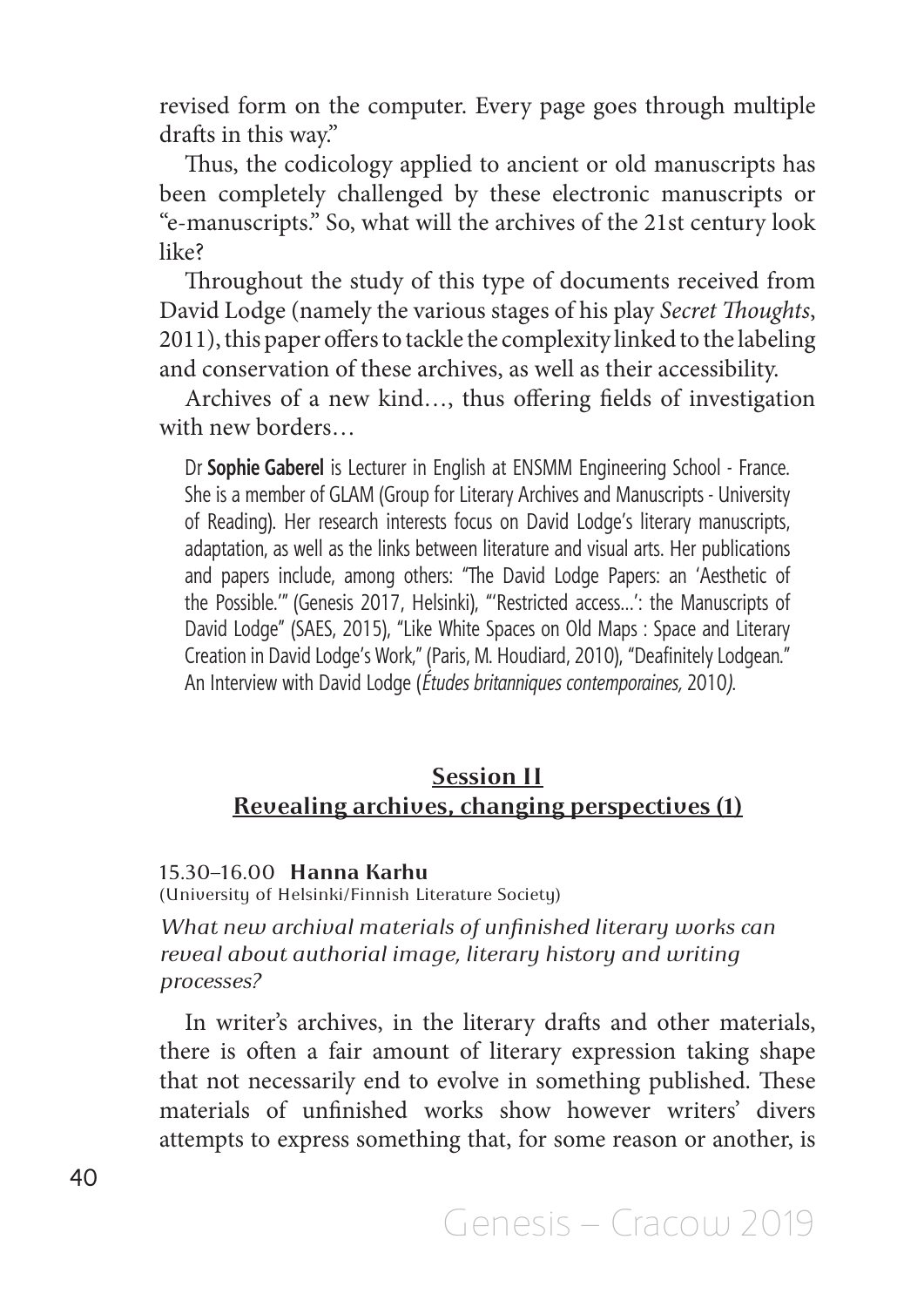difficult to express. Analysis of these kinds of materials can show also how literary trends, self-censorship and writers' expectations concerning reception manifest themselves in the writing. In some cases, materials of unfinished works also end up to be breeding ground for new literary works.

In my paper, I will present some corpuses of unfinished literary works, mainly from the Archives of Finnish Literature Society, that will deal with themes and subjects absent from (published) Finnish literature, or absent from writers published works. I will ponder on what is the relevance of this kind of literary material (and its genetic analysis) to the understanding of literary history, to the concept of a writer's oeuvre and to the analysis of literature taking shape in general. I will point out that apart from published works, also the unpublished works, works that have stayed "in process", are worth studying in genetic context.

**Hanna Karhu** – PhD, she defended her doctoral thesis *Säkeiden synty. Geneettinen tutkimus Otto Mannisen runokäsikirjoituksista* (Birth of Verses. Genetic Study of the Poetry Manuscripts of Otto Manninen) in 2012, where she studied the writing processes of Otto Manninen's poems. Now she is doing her postdoctoral study on Manninen's poetry's relations to Finnish folklore. Karhu is specialized in genetic criticism and study of literary manuscripts. She has also worked during 2016-2017 as a researcher in Finnish Literature Society's unit, Edith – Critical Editions of Finnish Literature and done research on unpublished/unfinished works of Finnish literature. She was one of the organizers of Genesis – Helsinki 2017.

# 16.00–16.30 **Tomasz Krupa**

(INALCO, Paris)

# *"The Halo Paul Celan". Romanian manuscripts of Paul Celan*

This paper aims to question Paul Celan's writings in Romanian preserved as manuscripts in Bucharest and their significance for the very beginning of his German poetry.

The quote "The Halo Paul Celan" comes from his Romanian poem "Partisan of Erotic Absolutism" (in Romanian: *Partizan al absolutismului erotic*) and constitutes the first appearance of the pseudonym of Paul Pessach Antschel. Meanwhile, the word 'halo'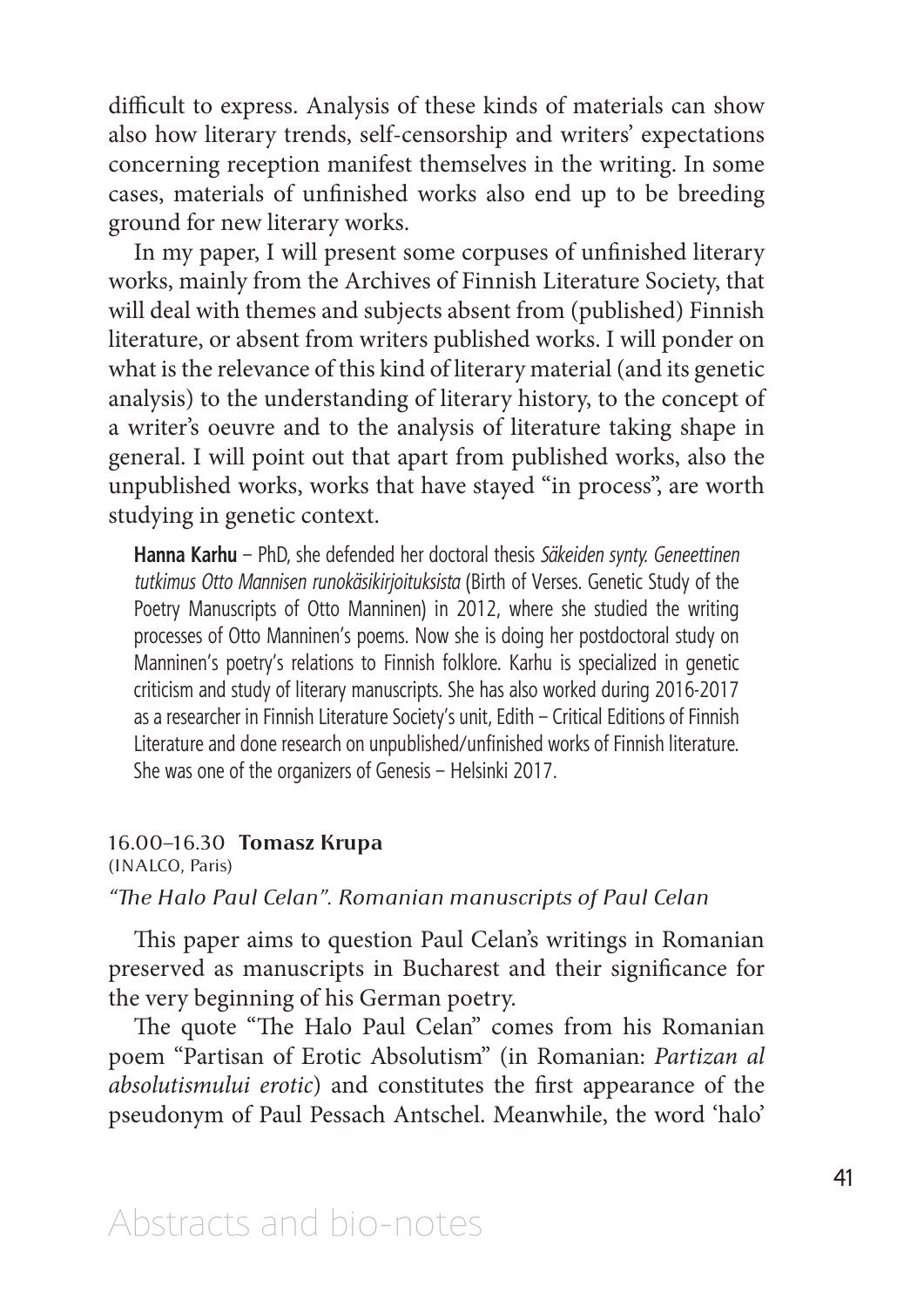could serve to examine the question of his Romanian writing. Firstly, it appears as a kind of echo to his German poetics, issued in a linguistic and cultural environment other than German-speaking one. This allowed him to rethink his German poetry, considered later as one of the most important on the post-war European literary scene. Secondly, if we refer to the primary meaning of the halo, this observation gives us clues about the evolution of the Celan's subject, which is still in motion, always vague and observable especially in Romanian texts because of its ludic nature, probably never meant to be published.

Discussing the manuscripts of these texts, which I had the opportunity to consult in 2016, I propose to reconstruct the circumstances of the creation of these generally unknown texts and update their meaning for the poetic work of Celan, especially in the context of Jacques Derrida's "Schibboleth for Paul Celan".

**Tomasz Krupa** – Ph. D. student at Doctoral School 265 *Langues, littératures et sociétés du monde*, INALCO (Paris), a member of CREE (EA 4513).

# 16.30–17.00 **Karolina Górniak-Prasnal**

(Jagiellonian University)

*Revealing the Archives of Polish Postwar Avant-Garde: Tymoteusz Karpowicz and Krystyna Miłobędzka* 

The presentation is aimed to discuss the unedited manuscripts and typescripts of Tymoteusz Karpowicz and Krystyna Miłobędzka, which are collected in the Ossolineum in Wrocław. Chosen aspects of this topic are to investigate in the context of the creative process of the post-avant-garde poetic work and the relations between writing and existence.

The idea of the archive analogizes with the concepts of the open work or work in progress, which remain indefinite and unbounded. The text is understood here as a record of the world being *in statu nascendi*. Basing on Jerome McGann's conderations, the proposed paper raises the question of materiality of the text in its different forms: a poem, a casual note or an index card. The manuscripts and typescripts are considered to be the crucial metatexts for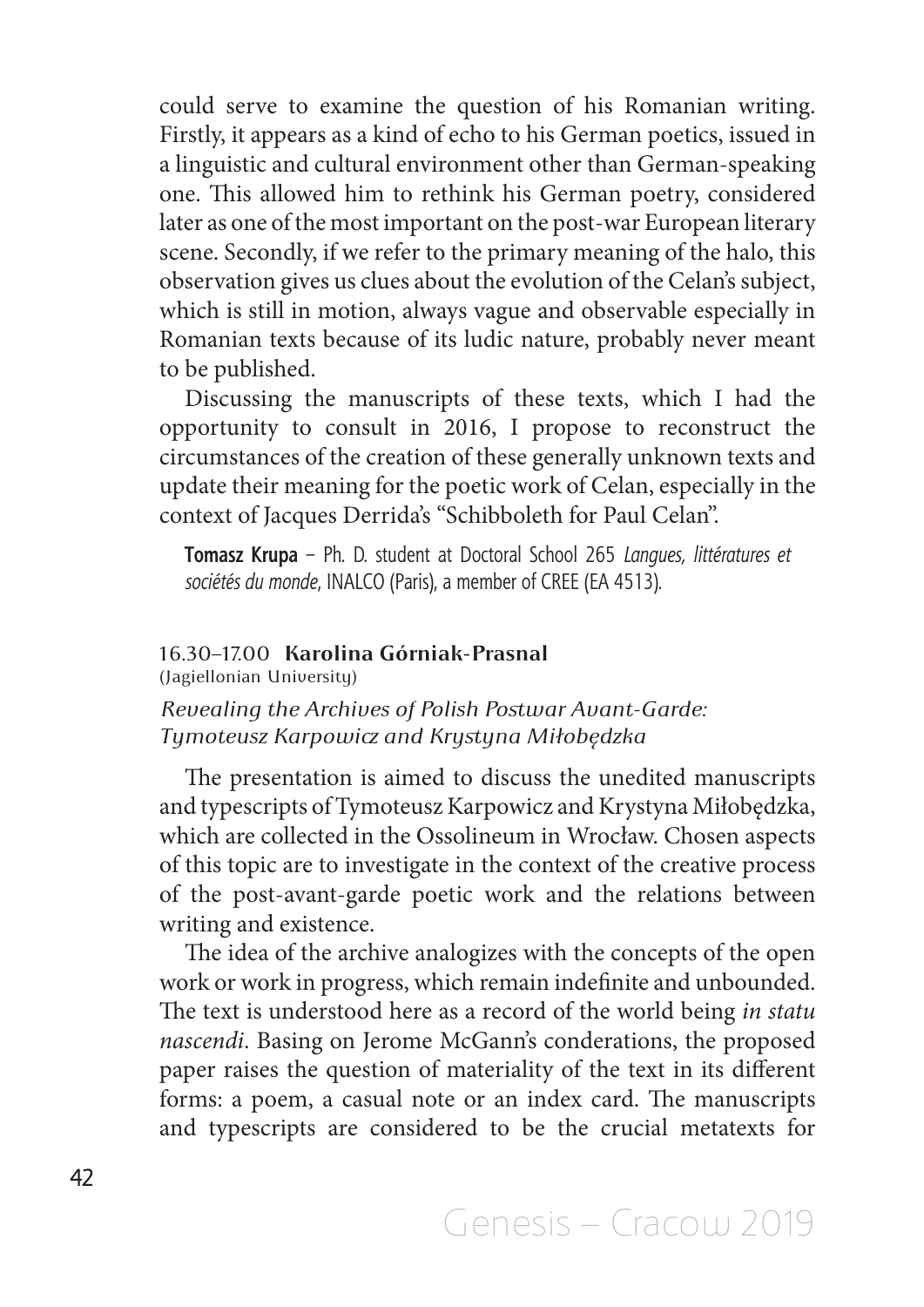the research on these poets' output, especially in the aspects of inspirations, biographical traces and self-creation strategies.

Chosen collections of documents are significantly interrelated. The dialogue between the Archive of Tymoteusz Karpowicz and the Archive of Krystyna Miłobędzka and Andrzej Falkiewicz is the main focus of the study. The writers' acquaintanceship and shared interest are documented in the collections of letters (*Dwie rozmowy*) and interviews (*Szare światło*; *Mówi Karpowicz*). Archive findings provide an important amplification for their already published non-literary texts. Following Małgorzata Czermińska's reflections on the author's traces followed in the text, the study emphasizes – after Ryszard Nycz's term – "the sylleptic I" in Karpowicz's and Miłobędzka's poems and archived documents.

Moreover, the personal documents can shed a new light into the poets' reception, since they are often considered as the hermetic and isolated artists. A lot of acclaimed findings on their works need a profound revision up against the materials found in Ossolineum. This preliminary study is thought to initiate the further research on this topic.

**Karolina Górniak-Prasnal** – received MA in comparative literature. She is a PhD candidate in the field of literary studies at the Jagiellonian University in Cracow. Her MA thesis was published as a book titled *Dwudziestowieczna poezja polska w kontekście anglo-amerykańskiego modernizmu.* Słoje zadrzewne *Tymoteusza Karpowicza i* The Pisan Cantos *Ezry Pounda* [Twentieth-century Polish Poetry in the Context of Anglo-American Modernism. Tymoteusz Karpowicz's "Słoje zadrzewne" and Ezra Pound's "The Pisan Cantos] (2016). It was a winning MA thesis in the 14<sup>th</sup> Contest for Czesław Zgorzelski Prize. She took part in several abroad or international conferences, for instance:  $6<sup>th</sup>$  EAM-Conference 2018 in Münster (2018), 22<sup>th</sup> International Conference "Current Issues in Literary and Cultural Research" in Liepāja (2016), International Interdisciplinary Conference "Poetics of (Mis) understanding: Culture-Making Potential of Interference in Artistic Communication" in Warszawa (2017), 1<sup>st</sup> and 2<sup>nd</sup> International Conference on *Comparative Studies* of *Language and Culture in Poznań (2015, 2017)*. She published papers on Polish and Anglo-American modern poetry in the journals like "Ruch Literacki", "Poznańskie Studia Polonistyczne", "Wielogłos". The participant is a fellow of the Polish-American Freedom Foundation (2015–2017).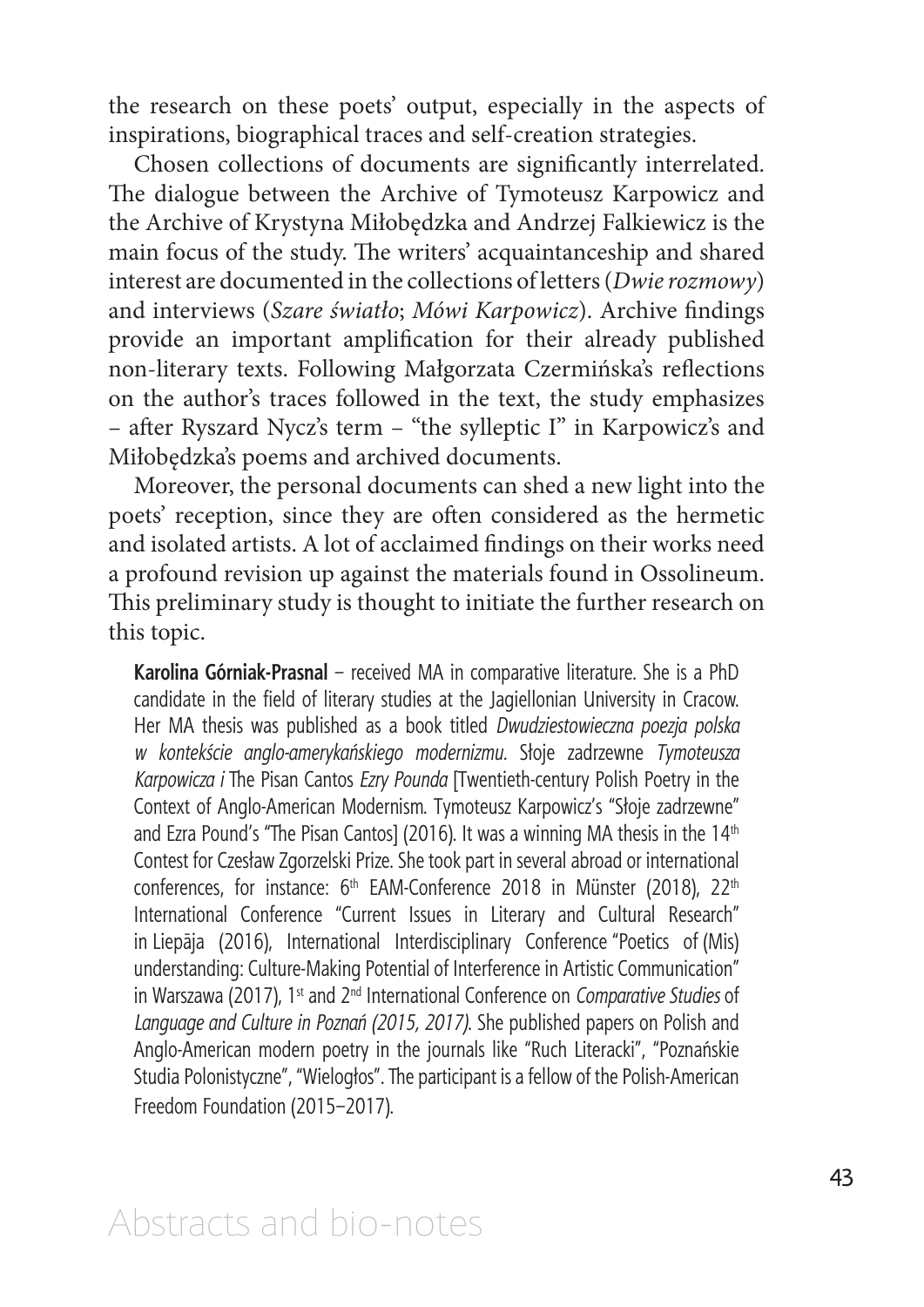# **Session III Genesis and its editorial representations (2)**

### 15.30–16.00 **Elsa Pereira**

(University of Lisbon – CLUL)

*Versions, variants, and the genetic orientation to text: brief insights for a digital edition*

Although the idea of versions and variants is not relevant to strict genetic criticism (De Biasi, 2011: 40-41), the versioning approach is central to other schools of the so-called "genetic orientation to text" (Shillingsburg & Van Hulle, 2015), meant as an umbrella for the network of editorial theories that focus on draft manuscripts and the dynamics of the writing process (Dillen, 2015: 15).

With this presentation, I intend to elaborate on the concept of versions, applied to scholarly editing with a genetic orientation. Given that versions are essentially an editorial construct (Shillingsburg, 1996: 44), we should ask what constitutes a version, when a literary work is documented in multiple manuscript witnesses, each of which consists of a multi-layered network of "temporal unit[s] of writing" (Vanhoutte, 2006). At what point does a series of variants become a new version? Should we consider that each witness corresponds to one version of that work? May a source document with several revision layers contain different versions? In that case, how should those versions be collated and presented to the user of the edition?

Based on theoretical questions such as these, the paper will consider possible ways to process intra- and interdocumentary variation in a digital edition of poetry by the Portuguese writer Pedro Homem de Mello (1904-1984) and discuss the affordances of the electronic medium to achieve a comprehensive representation of the writing process.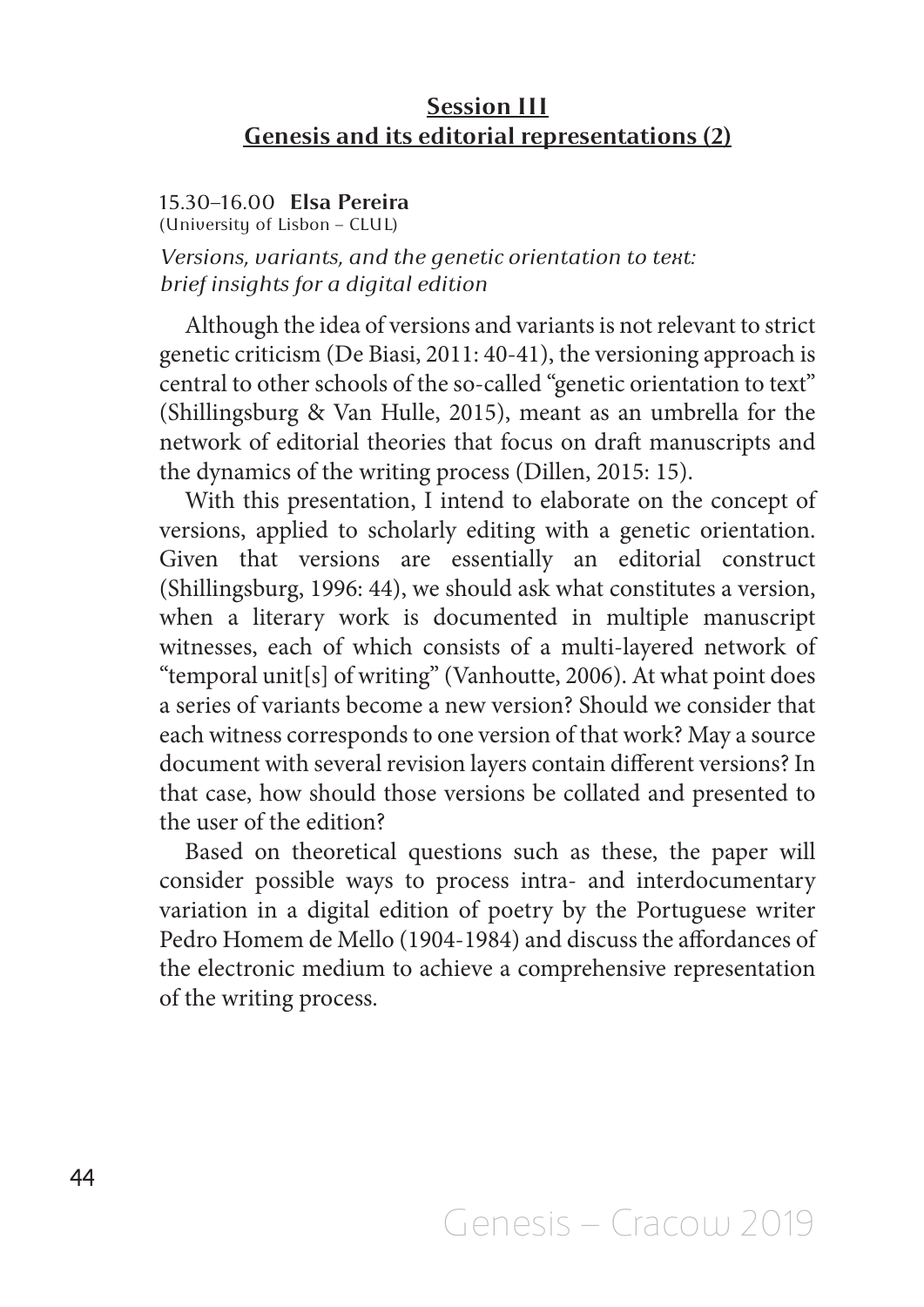References:

- DE BIASI, Pierre-Marc. *La Génétique des Textes.* Paris: CNRS Editions, 2011.
- DILLEN, Wout. *Digital Scholarly Editing for the Genetic Orientation: the Making of a Genetic Edition of Samuel Beckett's Works.* Antwerp: University of Antwerp, 2015.
- SHILLINGSBURG, Peter L. *Scholarly Editing in the Computer Age.* Ann Arbor: University of Michigan Press, 1996.
- VANHOUTTE, Edward. "Prose Fiction and Modern Manuscripts: Limitations and Possibilities of Text-Encoding for Electronic Editions". In Lou Burnard, Katherine O'Brien O'Keeffe & John Unsworth (ed.). *Electronic Textual Editing*. New York: Modern Language Association of America, 2006: 161-80.
- VAN HULLE, Dirk & Peter L. Shillingsburg. "Orientations to text, revisited". *Studies in Bibliography*, 59, 2015. <http://bsuva.org/ wordpress/studies-in-bibliography>.

**Elsa Pereira** is a junior researcher at the Centre of Linguistics of the University of Lisbon, working on a genetic-critical edition of poetry by Pedro Homem de Mello (1904-1984). In 2013 she finished her PhD at the University of Porto (with a 7-volume genetic-critical edition of the works by João Penha), and in 2014 she was awarded a post-doc grant from the Portuguese Foundation for Science and Technology. Her research interests are in the area of Portuguese literature, with a main focus on textual studies and scholarly editing.

# 16.00–16.30 **Hanna Kurtén**

(The Society of Swedish Literature in Finland)

*Hands on digital editions: Displaying variants in Zacharias Topelius (1818–1898) children's literature.*

If my walking stick was a gun I would have shot him. Or would I have? *– Zacharias Topelius, freely rendered*

The author, editor and professor Zacharias Topelius (1818– 1898) wrote almost daily during seven decades. The authorship is unique in its extent and diversity and especially Topelius's children's writings were influential. The author did not only affect generations of youngsters in 1900s Finland, he established a new genre in Swedish literature: children's literature.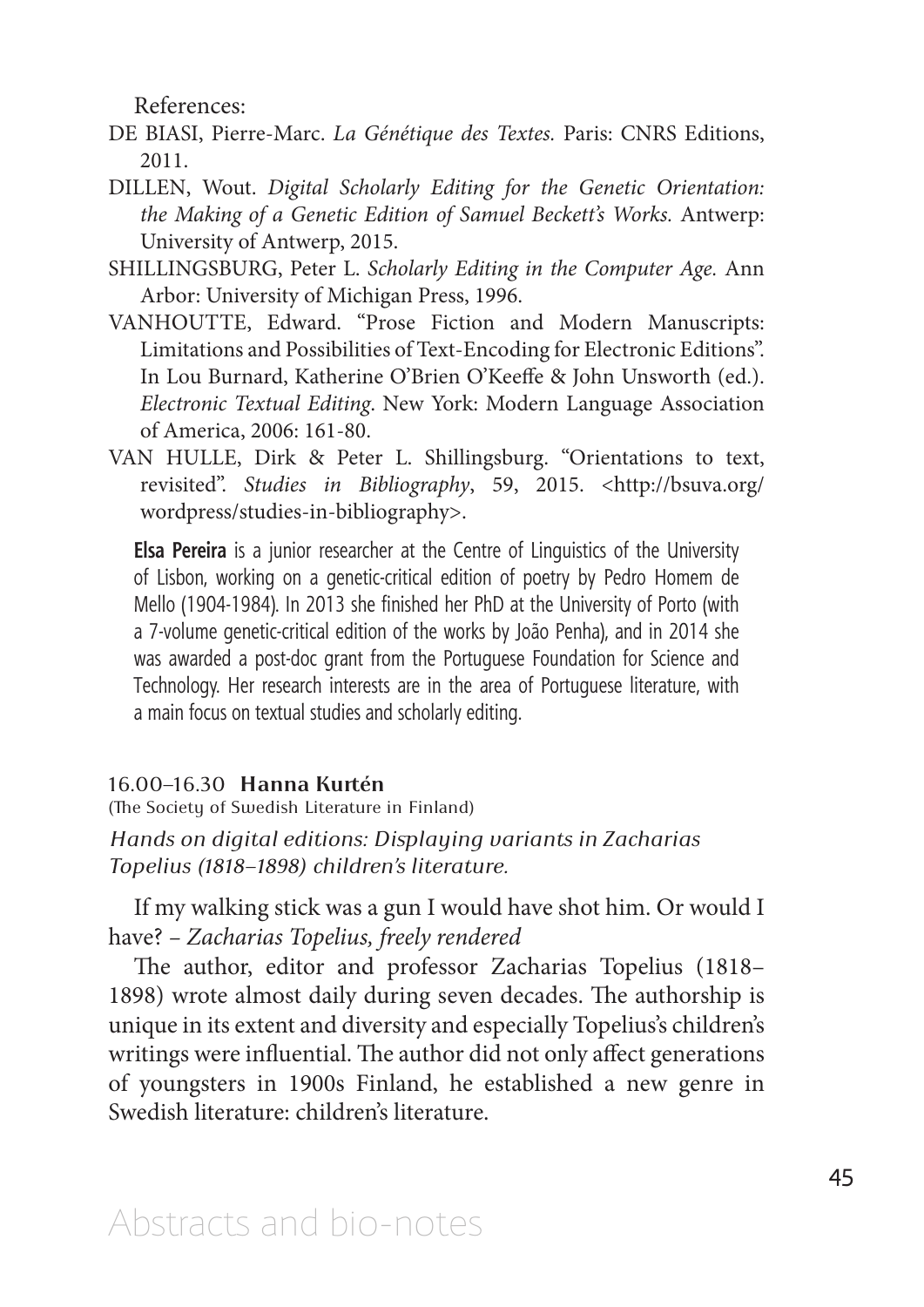Topelius children's literature was widely read both in Finland and in Sweden. The fairy tales, poems, "songs" and plays were published both in periodicals and as printed volumes. The early parts of the grand-series, *Läsning för barn* (*Reading for Children*) in eight volumes, were reprinted up to six times during Topelius's lifetime.

This qualifies as a valuable source of information regarding the set of ideas presented to Finnish (and Swedish) children in the 19th century. The extent of the material also challenges retrospection due to the reprints; regularly edited by the author over time.

Thus, if you would want to publish a critical edition, including a tidy digital overview of these changes, what would it look like?

A solution was developed at The Society of Swedish Literature in Finland in the 2000s. At the Society, we publish a digital critical edition of Topelius's works richly commented and accessible both as desktop and as smartphone-tablet version. Licensed by Creative Commons (CC BY-NC-ND 4.0) it is aimed at scientific usage.

Encoding the variants, we adapt the TEI-standards (Text Encoding Initiative), using the Oxygen XML editor for text encoding. The edition is built on a generic platform and the user interface makes it possible to display all the up to five variating texts vertically. This enables you to find and view a certain case, in a certain context. I will illustrate this in a case by finding and displaying evolving ideas of animal rights in Topelius's fairy tales.

**Hanna Kurtén**, Master of Arts (University of Helsinki), editor at The Society of Swedish Literature in Finland, where Hanna annotates a critical edition of Zacharias Topelius's Läsning för barn (Reading for Children, forthcoming in the series Zacharias Topelius Skrifter).

#### 16.30–17.00 **Jörgen Scholz**

(Society of Swedish Literature in Finland)

*"A remarkable day – second grade". Pictograms and illustrations in manuscripts as a challenge for a digital edition*

Zacharias Topelius Skrifter (ZTS), the writings of Zacharias Topelius, is an ongoing scholarly editing project at the Society of Swedish Literature in Finland. In this edition, we publish the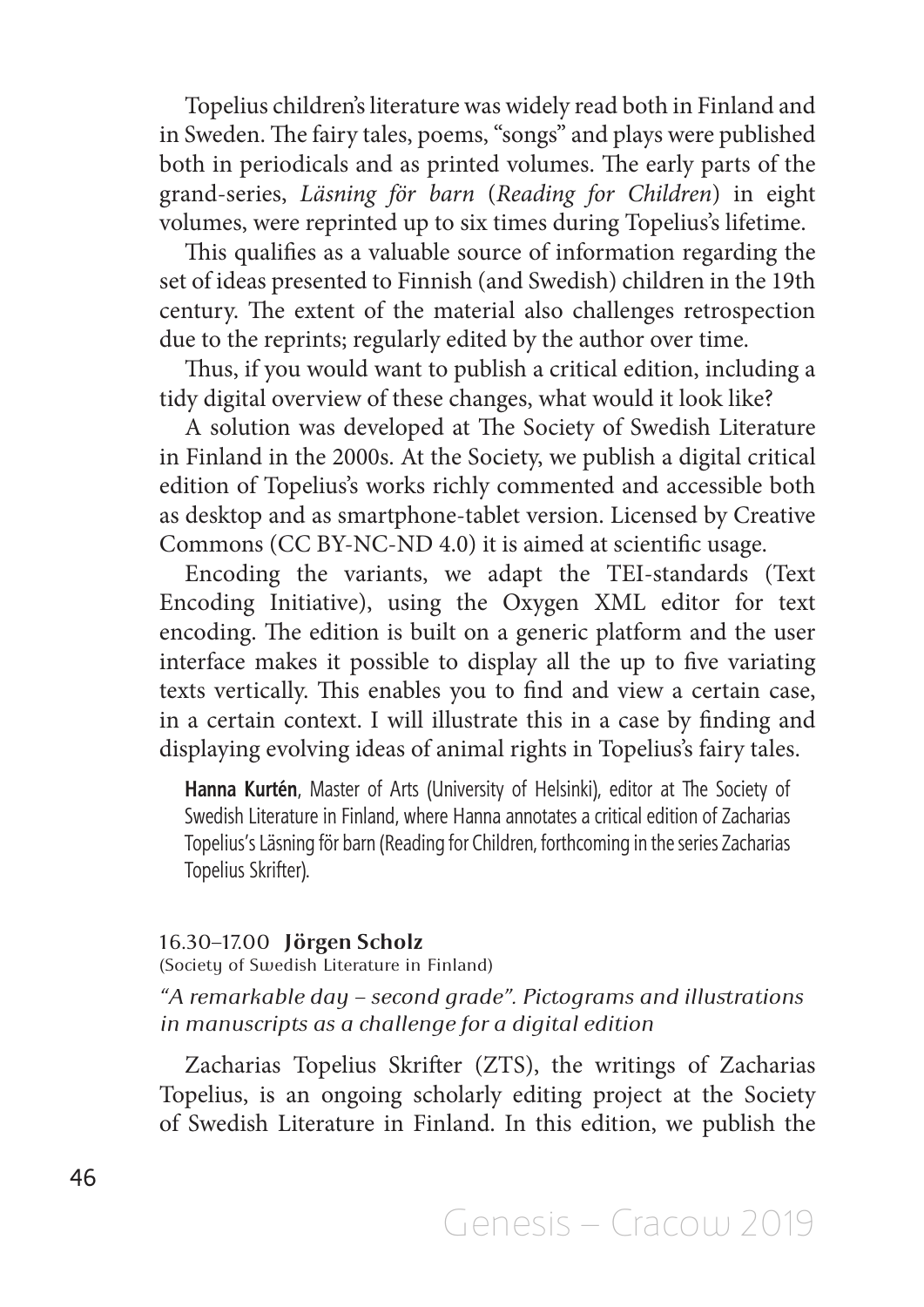collected works of the Finland-Swedish author Zacharias Topelius, both digitally and in print.

Topelius was a versatile author who published texts in a wide range of genres, and who kept a diary and wrote many letters. In my presentation, I will talk about the latter two genres and the digital environment: How do we communicate text criticism in digital editions, and as an example, how do we reproduce illustrations that have a semiotic meaning?

Topelius kept a diary as a student and he wrote letters during his whole life. A large number of letters are preserved. I will initially talk about transferring these manuscript pages into a scholarly edition in a broader sense. Based on genetic text critic I will focus on writing as a process, not just as a result. This means that I will discuss how we highlight spatial and temporal changes and variants in the digital edition, and how our readers and users can find this information. The digital platform and XML-TEI have created new opportunities.

Graphic markings in the manuscripts have proven a challenge to publish. These markings have semiotic value and are thus an integral part of the text. There are three different types of textual ornaments. Firstly, Topelius marked and decorated some dates to illustrate this day's attribute as "remarkable", "good" etc. based on an included key. His ambition was to categorize and sort them. Secondly, he used hand-painted pictograms and symbols for recurring people and places. Lastly, Topelius wrote about his amorous feelings in an own code writing. I will present challenges, advantages and disadvantages with our solution and way of presenting these semiotic illustrations.

**Jörgen Scholz** – M.A., Zacharias Topelius Skrifter (ZTS), Svenska litteratursällskapet i Finland (Society of Swedish Literature in Finland). Since 2017 editor at the Society of Swedish Literature in Finland, Zacharias Topelius Skrifter (ZTS), Helsinki, he studies in comparative literature, Swedish and history at Åbo Akademi University, University of Iceland and University of Greifswald. Presentations: "The agony of choice. Making decisions on textual variants in a scholarly editing project", Author as Editor and Editor as Author. The European Society for Textual Scholarship (ESTS), Charles University, Prague, 2018; "Reykjavik Calling: *The Atom Station* by Halldor Laxness,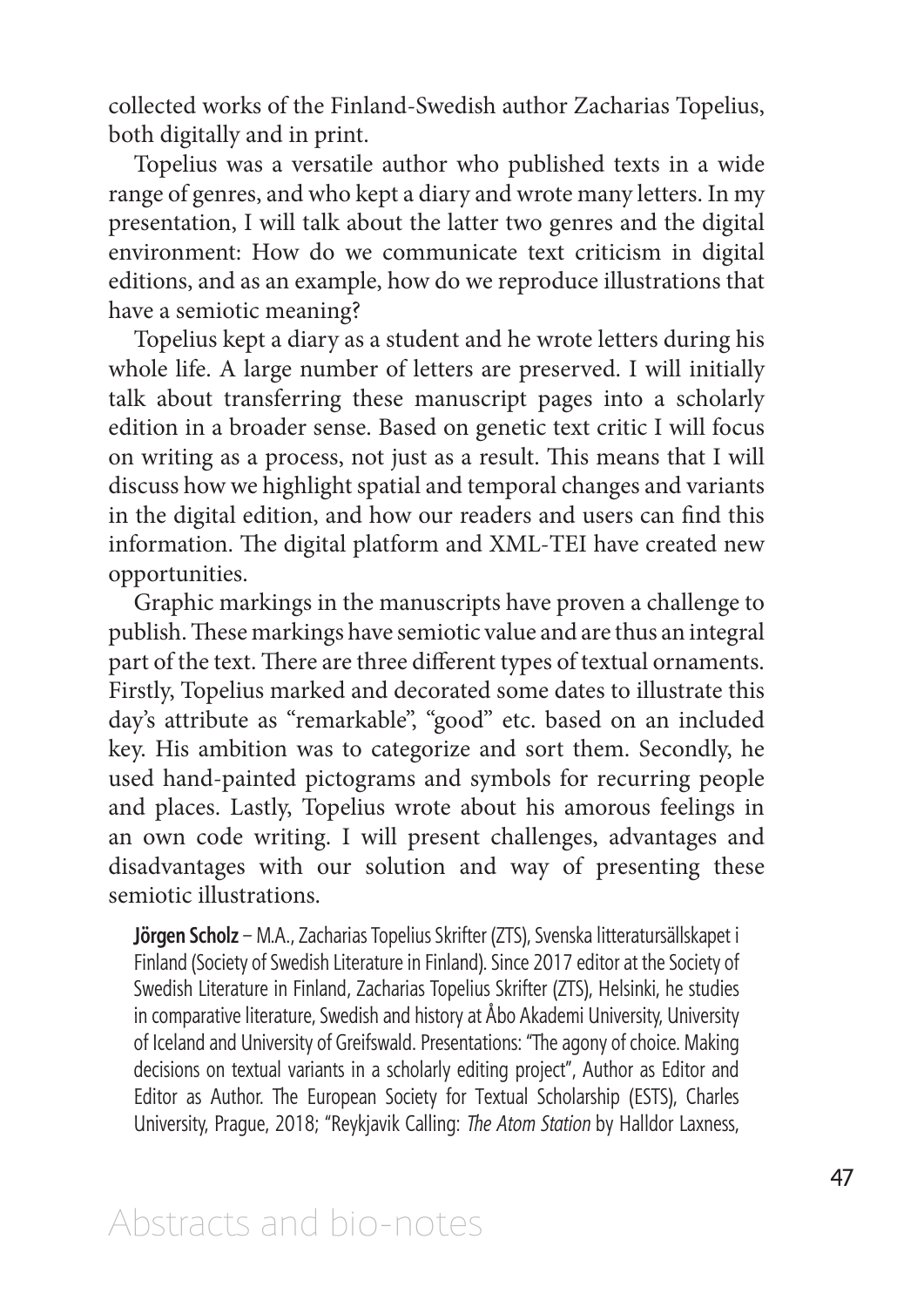a Modernist City Novel in Iceland", Literary Second Cities. The Second International Conference of the Helsinki Literature and the City Network (HLCN), Åbo Akademi University, 2015. Publications: "Socialistiska förebilder för läsarna. Jämlikt tilltal i Erwin Strittmatters barnbok *Tinko*", i: *Finsk Tidskrift* 2 (2013), s. 43–52; "Nordiska författare mellan pärmar och på internet", i: *Finsk Tidskrift* 3–4 (2012), s. 84–86.

### 17.30–18.30 **KEYNOTE LECTURE 2**

# **Paolo D'Iorio**

(Institut des Textes et Manuscrits Modernes)

*Nietzsche's Library: Digital edition and genetic-philosophical commentary.*

This project aims to publish on the web a reconstructed catalogue and a digital reproduction of all the preserved books contained in Nietzsche's private library and to provide a philosophical commentary of the books which played a significant role in the genesis of Nietzsche's philosophy. The digital version of the catalogue, the facsimiles reproduction of all the pages, and all the philosophical commentaries will be published in the Nietzsche Source web site and will be freely available for all the community of Nietzsche Scholars in the world (www.nietzschesource. org). Nietzsche Source, edited by the Équipe Nietzsche, already published a facsimile edition of Nietzsche's manuscripts, the digital version of the reference critical edition, and a newly founded international and multilingual Nietzsche journal. Thanks to a specific contextualisation feature called Contexta, the Nietzsche Source website will allow the interlinking of Nietzsche private library with all existing material. In this way it will possible, for example, while reading the facsimile of a annotated page of a book from the private library, to switch to the relevant passage of the philosophical commentary, to the page of Nietzsche manuscripts in which Nietzsche copied his marginalia and finally to the textual places in the complete work in which Nietzsche published the considerations born in contact with his reading.

**Paolo D'Iorio** – a musician and philosopher by training, Paolo D'Iorio is currently Director of the Institut des textes et manuscrits modernes (CNRS / École Normale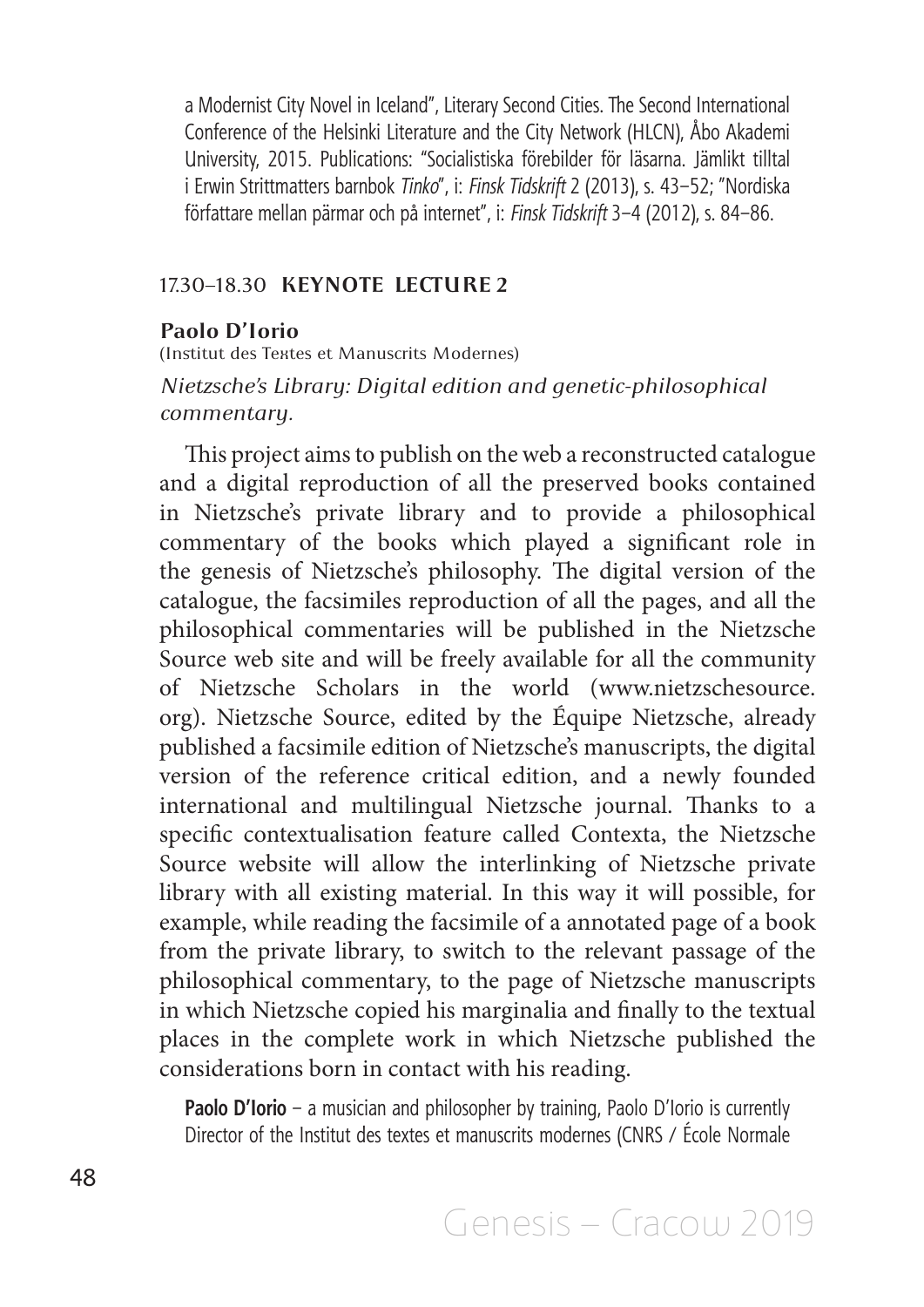Supérieure) where he is also in charge of the "Nietzsche" and "Digital Humanities" teams. Between 2002 and 2005, having received the Sofja Kovalevskaja Prize from the Alexander von Humboldt Foundation and the German Ministry of Research, he led a multidisciplinary research group at the University of Munich (LMU) on his project "HyperNietzsche". From 2007 to 2011, he worked in Oxford as a visiting fellow at the Oxford Internet Institute, a member of the Maison Française d'Oxford and a research fellow of the Oxford e-Research Centre. As a Nietzsche specialist, Paolo D'Iorio works on the interpretation of his philosophy and the edition of his work, combining the background of Italian and German traditions with the new approach of French genetic criticism. He is General Editor of Nietzsche Source, a scholarly website publishing the digital version of the reference critical edition and a new complete facsimile edition of Nietzsche's texts and manuscripts.

# **Thursday, 13 June**

### 9.00–10.00 **KEYNOTE LECTURE 3**

# **Hans Walter Gabler**

(Ludwig-Maximilians-Universität, München) *Laying Foundations for Genetic Criticism in Digital Genetic Editing*

For decades, *critique génétique*/genetic criticism and genetic editing have led largely parallel existences—in mutual awareness of one another, yet with limited mutual understanding of respective procedural practices and their respective underlying conceptions. An important reason for their mutual sense of kinship only at a distance lies in the traditions from which the disciplines (respectively) derive. *Critique génétique*/genetic criticism is a distinct mode of literary criticism, genetic editing one of scholarly editing, itself the pragmatic branch of textual criticism, (or *philologie*, by French nomenclature).

At the source, their object materials are essentially identical. They consist in the evidence in print, or in material writing, of text instantiations of artefacts in language. Developing from the late 1960s onwards, *critique génétique* (eventually followed by genetic criticism in scholarly environments outside France) illustrated its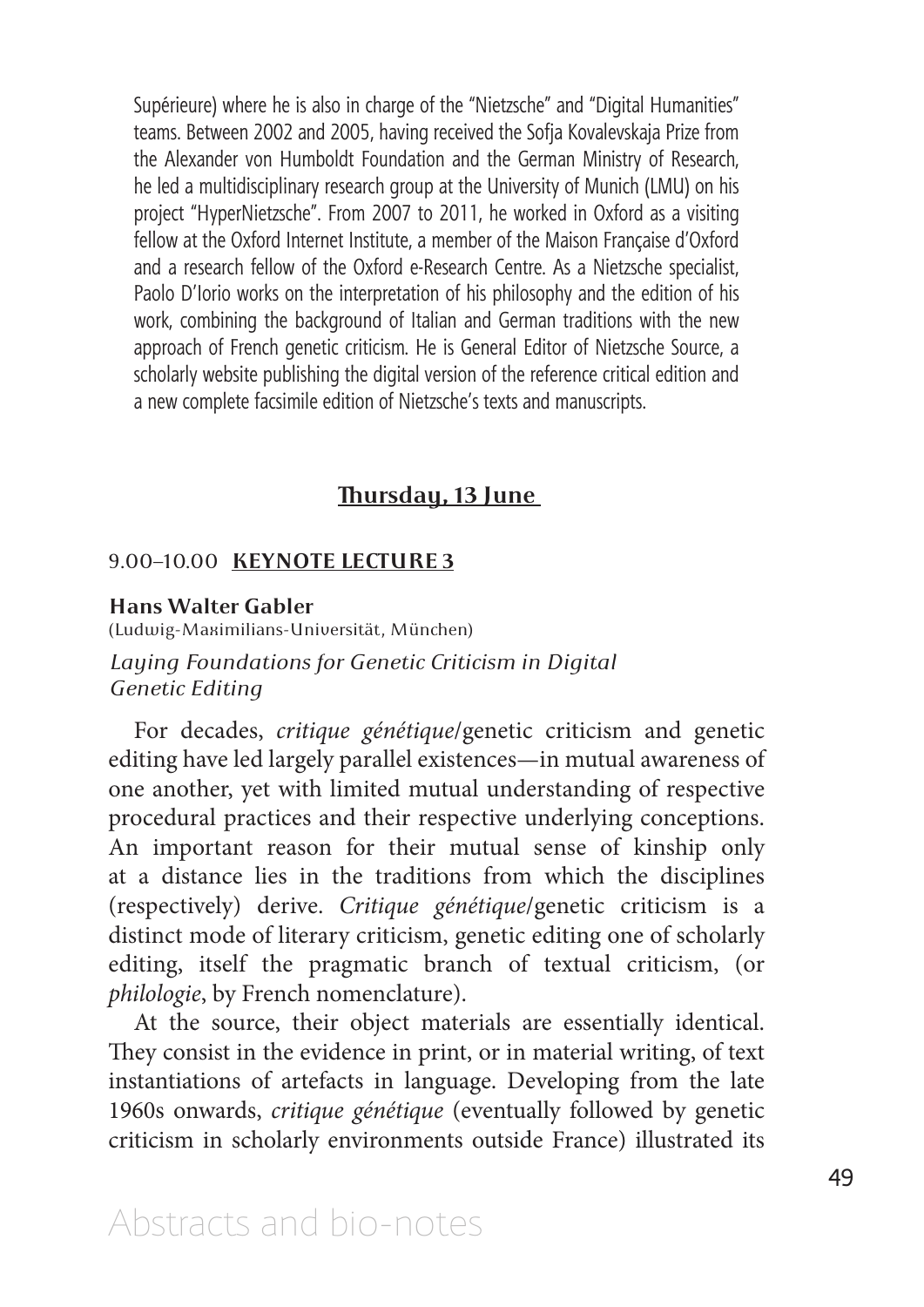critical argument about writing processes in an analogue mode, with mimetic transcriptions of such evidence. Genetic editing, by contrast, even during its initial phases of presentation and publication in book form, recorded the same type of evidence analytically. Presentations in print featured meta-marking to render through symbols the analysis of the evidence for genetic processes of writing and text. As editing in general, and genetic editing in particular, went digital, such 'meta-marking' served as template for mark-up patternings and systems. These were, at the same time, derived from 'digitally-born' formalist mark-up of text structures such as SGML, subsequently XML. XML was, importantly, customised for present-day general as well as genetically specific purposes in successive incarnations of XML-TEI [**T**ext **E**ndcoding **I**nitiative].

Within digital editing, significant advances are in the process of being made in generating visualised analytic output from analytically encoded digital records of writing and texts. By the processes of digital editing, such output is designed into (new forms of) editions, specifically into digital genetic editions. Digital genetic editing, as thus generated from analytically encoded source data, thereby specifically incorporates the conceptuality of genetic criticism. This means, too, that digital genetic editing has on offer technologies to help genetic criticism to advance from analogue to analytic transcription and mark-up, thereby to set the presentation and display of its reference materials on a new digital footing.

If *critique génétique*/genetic criticism needs to develop ideas and concepts of how not mimetically, but analytically to transcribe and mark up its object materials from documents and dossiers, digital genetic editing, reciprocally, will need to extend its present ranges of mark-up options and dimensions, as well as of modes of digital visualisation and analysis. Digital editing will need to be redimensioned so as to encompass, too, the critically discursive ranges of genetic criticism. Re-dimensioning here should extend to markup for retrieval not only of forms, concatenations and structures of writing and the written (as is hitherto largely the case), but also of semantic trajectories of texts. Genetic editing and genetic criticism stand mutually to profit from such advances.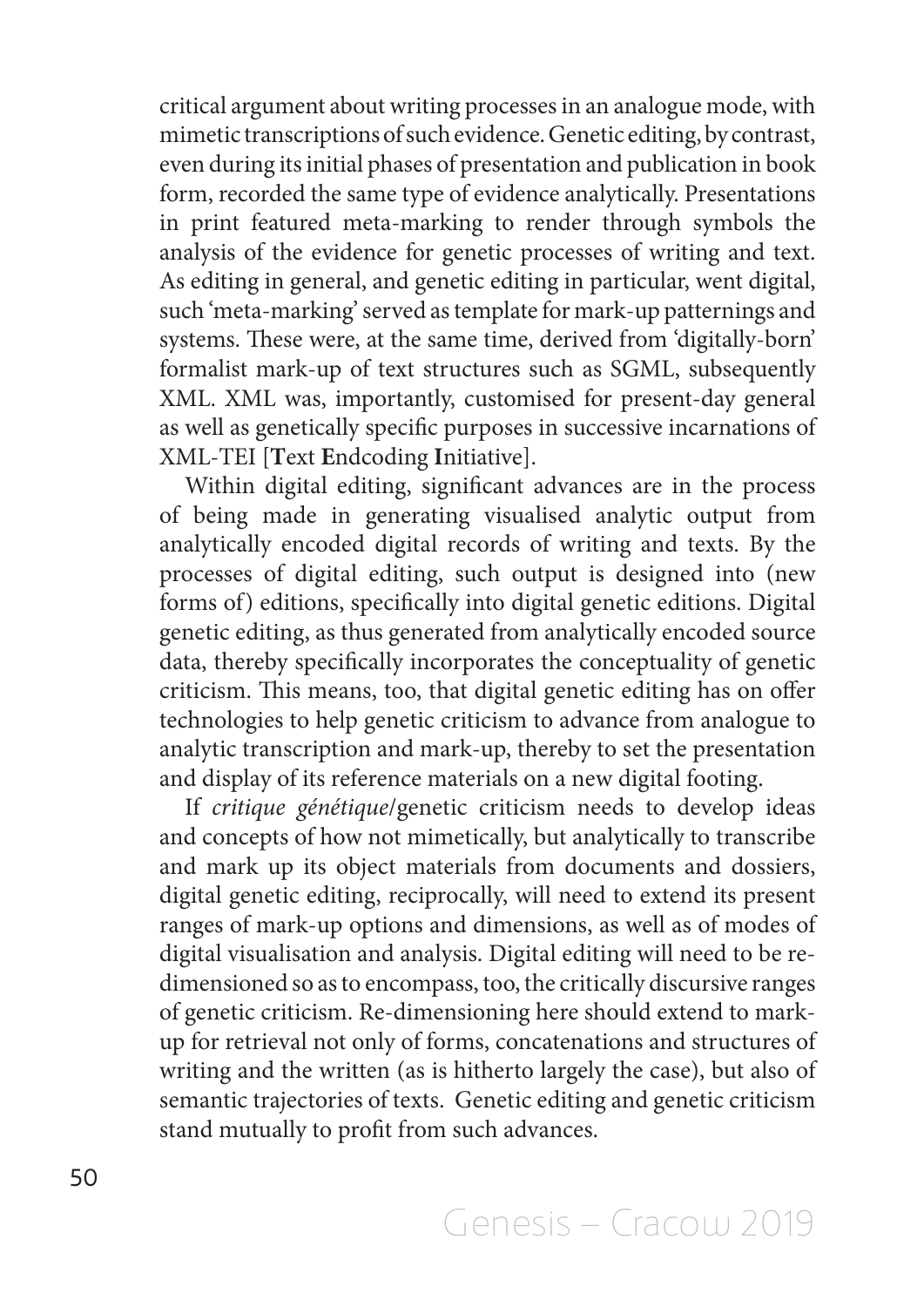**Hans Walter Gabler** is Professor (retired) of English Literature and Editorial Scholarship at the Ludwig Maximilians University of Munich, Germany, and, since 2007, a Senior Research Fellow of the Institute of English Studies, School of Advanced Study, London University. He undertook, as editor-in-chief, the *Critical and Synoptic Edition* of James Joyce's *Ulysses* (1984), and the critical editions of Joyce's *A Portrait of the Artist as a Young Man* and *Dubliners* (both 1993). In Munich from 1996 to 2002, he directed an interdisciplinary graduate programme on "Textual Criticism as Foundation and Method of the Historical Disciplines." From 2008 to 2010, he was Chair of the ESF-COST Action A32, "Open Scholarly Communities on the Web" (founded by Paolo D'Iorio), and between 2014 and 2016 served as coordinator of a transatlantic research project "Diachronic Markup and Presentation Practices for Text Edition in Digital Research Environments". Through his research on writing processes he seeks to advance theory and practice of the digital scholarly edition in a Digital Humanities environment.

#### 10.00–11.00 **KEYNOTE LECTURE 4**

#### **Wim Van Mierlo**

(Loughborough University)

# *Paper, Ink and Inspiration: Genetic Criticism and Poetic Process*

The English Romantic poet P. B. Shelley likened inspiration to a fading coal: like an invisible, inconstant wind lightening a coal to brightness, inspiration comes to the poet filling him poetic excitement, but as soon as composition begins inspiration is on the wane. Notions like these of inspiration and the imagination are imbricated with our understanding of how poetry comes into being, even if modern poets and critics no longer subscribe to such traditional abstractions. When John Keats, another Romantic poet, forced himself to write at his desk for several hours at a stretch, or when Simon Armitage, a contemporary poet, says that writing poetry mainly involves pushing words round a piece of paper, are they denying Shelley's conception of the imagination? Do the drafts and manuscripts of poets in the archive, which bears testimony to the painstaking labour of composition, suggest that there is no such thing as inspiration at all? Yes and no. In this paper I want to explore what presence the imagination has in the composition of poetry. This examination will involve an examination, and reconsideration,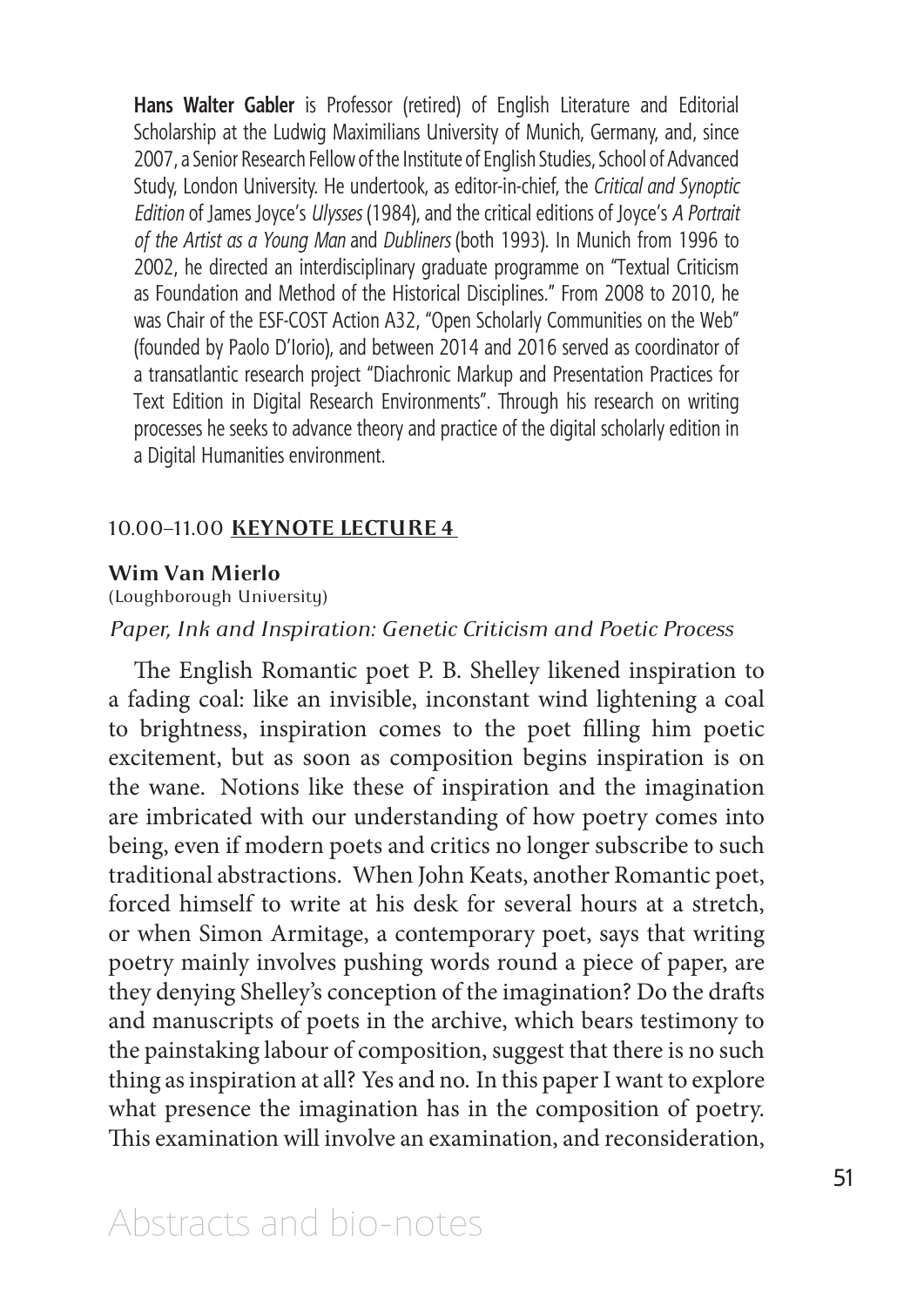of such crucial genetic terminology as "trace", "process", "reecriture" and so on, terms which (with notable exceptions) have been analysed for the genesis of works of prose, but not for poetry. Taking a comparative approach, with case studies chosen from English literature, I want to consider *how* poets write; to look at the techniques and "procedures" they apply, at the modes and mindsets they create around them, and even at the materials they use – paper, pen and ink – to bring their poetry into being. Poetry cannot be "willed", Shelley said; nonetheless poets work very hard to do just that.

**Wim Van Mierlo** is Lecturer in Publishing and English at Loughborough University and President of the European Society for Textual Scholarship. He has published widely on textual scholarship and literary archives, as well as on the work of James Joyce among other authors. His genetic edition of W. B. Yeats's *Where There is Nothing* and *The Unicorn from the Stars* was published by Cornell University Press in 2012 in their Cornell Yeats Series. He is also editor or co-editor of several collections of essays: *Genitricksling Joyce, The Reception of James Joyce in Europe* and two special issues of *Variants,* one on *Reading Notes* and one on *Textual Scholarship and the Material Book*. His most recent essay, "What to do with Literary Manuscripts? A Model for Manuscript Studies after 1700", appeared last autumn in *Comma: International Journal on Archives*.

# 11.45–13.15 Parallel Sessions

# **Session I Genetic criticism and the sound**

#### 11.45–12.15 **Wojciech Kruszewski**  (John Paul II Catholic University of Lublin)

# *Notes on a phonetic genesis of Adam Mickiewicz's poetic writings*

Writings by Adam Mickiewicz have remained basically beyond an interest of genetic critics so far. The first reconnaissance in the poet's archive however shows a great possible impact of genetic studies on our knowledge of the prominent figure of Polish Romanticism and his works. The proposed paper is intended to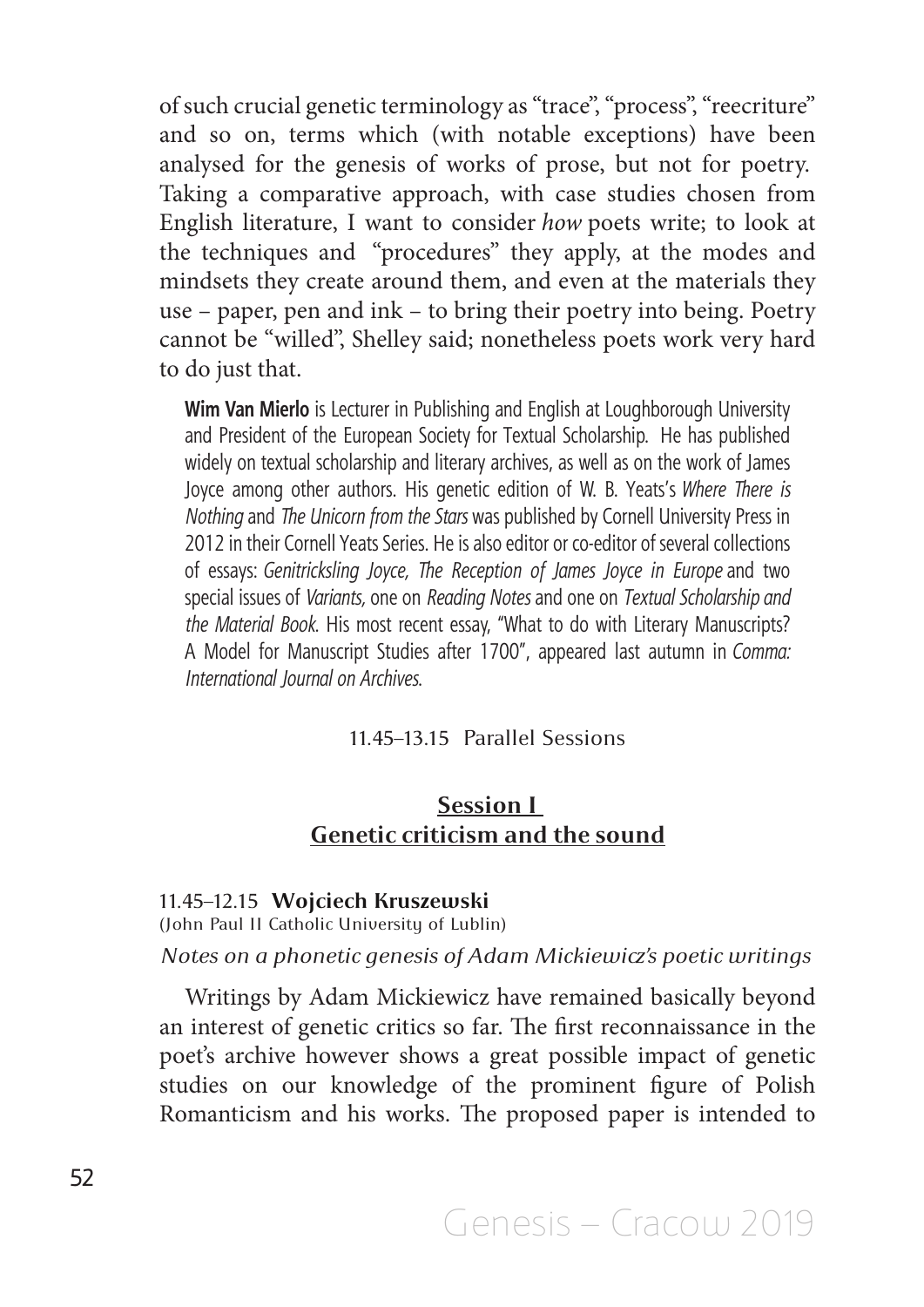develop remarks formulated in an article of mine published in 2018 in the magazine "Sztuka Edycji": Adam Mickiewicz's manuscript of signature 38 : a re-reading. The subject of my analysis were selected drafts of poetic records by Mickiewicz. My goal was to check how the author transformed a phonetic structure of his works during a writing process. In my previous study I put forward the thesis that the poet repeated a particular sound pattern in subsequent writing phases. To put it maybe a little bluntly: Mickiewicz "heard" his poems rather than "understood" them. It is a phonetic scheme that determines an identity of his literary works. An inclusion of another Mickiewicz's drafts in a genetic study allows us to check this thesis. An identification of such a phonetic pattern and a way it is modified allows us not only to set out thesis on Mickiewicz's creative process. Application of such results can also be used to revise current editorial traditions regarding poetic works by Adam Mickiewicz.

**Wojciech Kruszewski** – professor, head of the Chair of Textology and Editing at the John Paul II Catholic University of Lublin, editor of poetical works by Anna Kamieńska (Wiersze przemilczane, 2008), translations by Józef Czechowicz (2011, together with Dariusz Pachocki), letters of Tadeusz Różewicz. Author of a monograph "Rękopisy i formy: studiowanie literatury jako sztuki poszukiwania pytań" (Manuscripts and Forms: the Study of Literature as the Art of Discovering Questions, 2010).

#### **12.15–12.45 Georgy Vekshin**

(Moscow Polytechnic University)

### *Towards the building of genetic phonostylistics of the text*

A genetic view on traditional subjects of humanitarian knowledge allows to see new potentials for linguistic study of speech, in particular - the prospects for constructing genetic semantics, genetic stylistics, genetic prosody and syntax of the text. The proposed paper presents a version of the theory of sound structure formation in poetry, i.e. genetic phonostylistics of the text. The analysis of Alexander Pushkin's manuscripts makes it possible to find some regularities of creating a poetic text at the sound-compositional level, which are typical for the poet. Based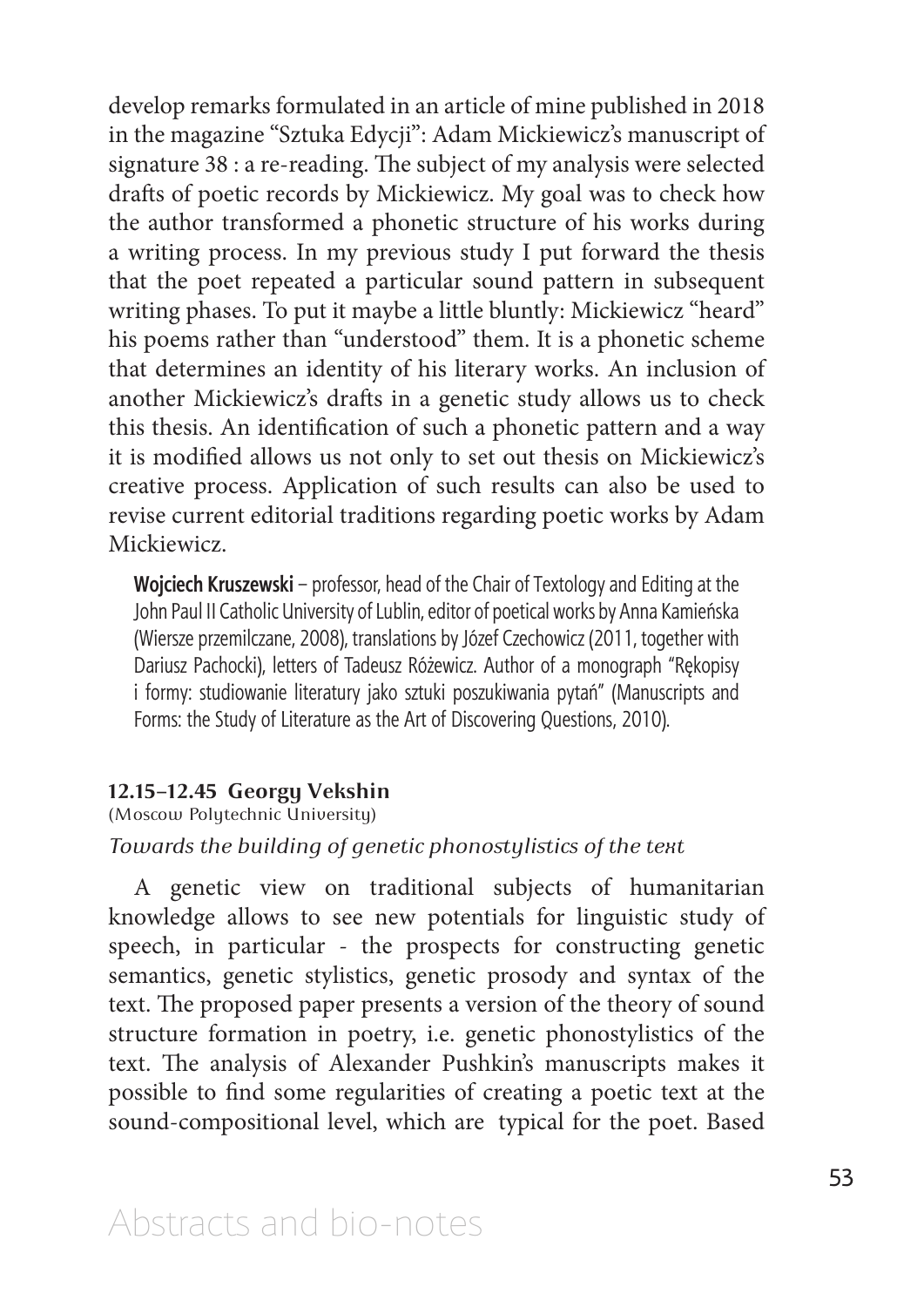on a syllabocentric approach to text analysis, the paper will show in detail how the structure of sound repetitions was changing in the process of the work on the poem "The Avalanche", one of those where the role of sound organization is considered to be especially great. The possibility of visualization of the genesis of text at the sound level is demonstrated with the use of the "Videotext" and the "Phonotext" web services.

**Georgy V. Vekshin** – Doctor of Philology, he is a Professor of Linguistics and Editing and Research Groups leader, at the Institute for Editing and Journalism of the Moscow Polytechnic University, dep. of Russian Linguistics and Literary History. He has taught as Visiting Professor and given guest lectures and research seminars at numerous universities and conferences around the world. He has written more than 100 scientific publications and a unique linguistic monograph on the forms and functions of sound repetition in literary texts. He is the leader and main author of the Videotext digital project for genetic reading of texts, and the Phonotext project for automatic detecting of sound repetition structures in poetry, and the LSDR research project (Development of the electronic Live Stylistic Dictionary of Russian). He has initiated and organized several major international conferences on the methodology of Russian formalism, textual criticism, and literary transfer. He has been editor, and co-editor and contributor of several books on philology. His current research interests include poetics and semantics of text, phonostylistics of the text creation process, verse theory, and scholarly editing. He teaches undergraduate and graduate courses in Linguistic Methodology, Russian Stylistics, Textual Theory, and Semiotics of Arts. His works have received funding from the Russian Foundation for Humanities, Russian Foundation for Basic Research, Centre National de la Recherche Scientifique and have been published in several leading linguistic journals. He is a Member of The European Society for Textual Scholarship (ESTS),and the Commission of Genetic and Documentation Research into Literature by Polish Academy Sciences, and the Program board of Rusycystyczne Studia Literaturoznawcze - the Journal of Studies in Russian Literature, University of Silesia, Poland. Georgy is a leader of the famous Moscow poetic circle Polygraphomania. He has created the Poetica educational website, and has made guest appearances on Russian and Estonian Central TV.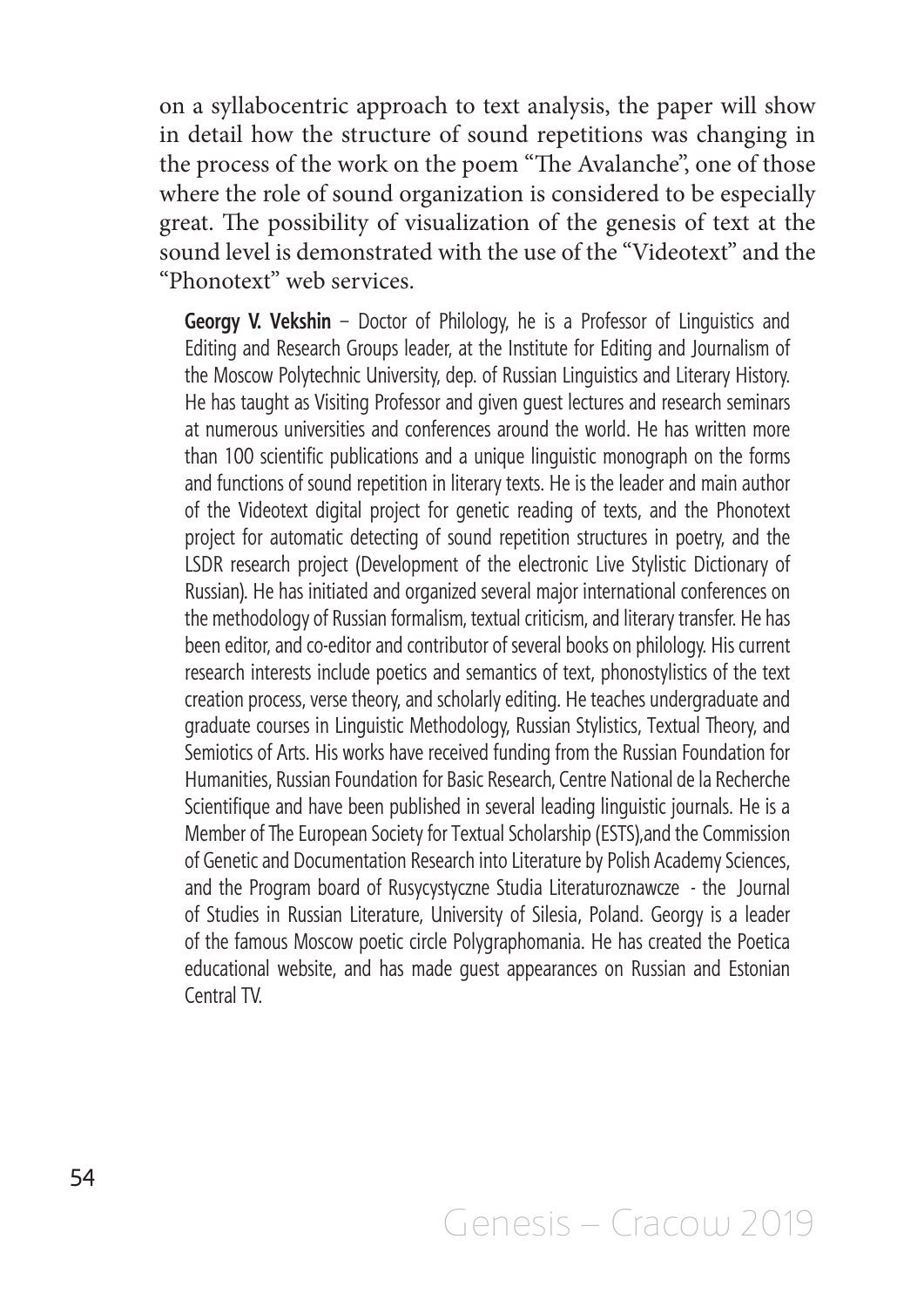# 12.45–13.15 **Jason Wiens**  (University of Calgary) *Sounding Difference: Genetic Criticism and Literary Audio Recordings*

A survey of genetic critical approaches since the 1970s reveals that audio recordings of writers reading their work have not typically been considered part of that work's *avant-texte.* This may be because genetic approaches have overwhelmingly addressed the work of canonical European writers of the 19<sup>th</sup> and early 20<sup>th</sup> centuries, of whom such audio recordings are either non-existent or extremely limited. However, the emergence of the public literary reading as a crucial site for the dissemination and production of literary texts since the 1950s coincided with an increased availability of recording technologies. This has resulted in the creation of substantial audio archives, alongside traditional print archives, documenting the development of writers' work over this period. As Kate Eichhorn observes, because the public reading is often the site of a preliminary staging of work before an audience, "many poets consider reading works in progress to an audience to be a vital part of the editing process."1 If, as Daniel Ferrer puts it, "the *avant-texte*  encompasses every document that can be construed as entering into a relation of variation with the final work,"<sup>2</sup> this paper will argue that audio recordings must be included among those documents. The paper will take as its case study the work of Japanese-Canadian poet and artist Roy Kiyooka (1926-1994), specifically his sequence "The 4th Avenue Poems."

The sequence was continually revised and republished over the arc of Kiyooka's poetic career, and its composition process left behind a rich archive of both print and audio documentation. The

<sup>1</sup> Kate Eichhorn, "Past Performance, Present Dilemma: A Poetics of Archiving Sound." *Mosaic* Vol. 42, No. 1, 2009, 183-198. 188.

<sup>2</sup> Daniel Ferrer, "Variant and Variation: Toward a Freudo-bathmologico-Bakhtino-Goodmanian Genetic Model?" *Genetic Criticism and the Creative Process: Essays from Music, Literature, and Theatre.*" Ed. William Kinderman and Joseph E. Jones. U of Rochester P, 2009. 35-50. 48.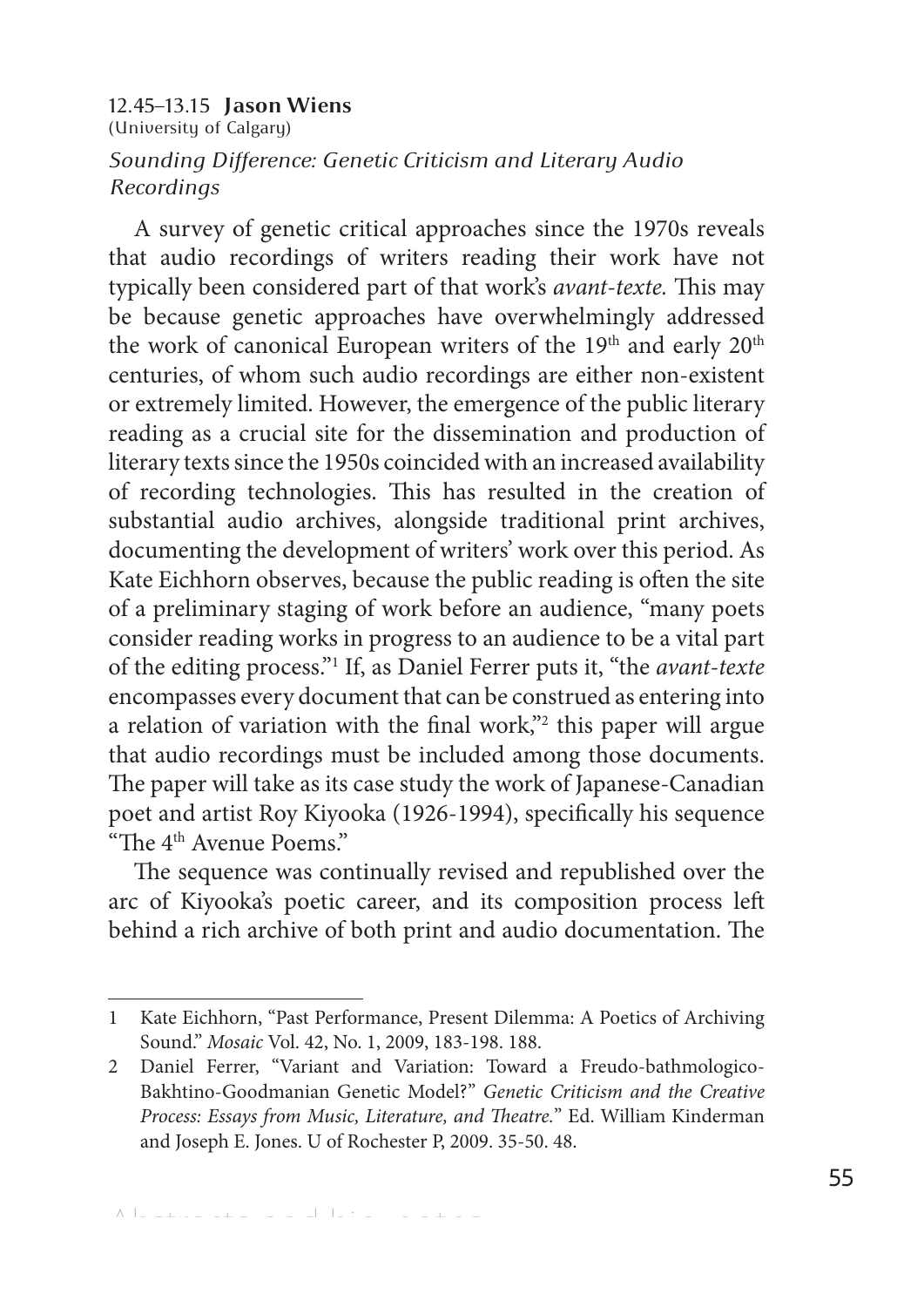paper will explore the challenges posed by incorporating analysis of audio variants into a genetic critical methodology.

**Jason Wiens** – Dr, he is a Senior Instructor and Associate Head, Undergraduate Students Affairs, in the Department of English at the University of Calgary in Calgary, Canada. He has published widely on Canadian Writing, and is currently editing a special issue of *English Studies in Canada* on "Pedagogies of the Archive." He is a co-applicant on the SpokenWeb project, funding by the Social Sciences and Humanities Research Council of Canada, which is creating a linked database of digitized audio recordings of Canadian writers.

# **Session II Revealing archives, changing perspectives (1)**

#### 11.45–12.15 **Katarina Pihlflyckt**

(The Society of Swedish Literature in Finland)

*Zacharias Topelius and the Ice Age Theories. A Case Study on the Significance of Background Material in Genetic Criticism*

Zacharias Topelius (1818–1898) was a professor in history and geography in Helsinki 1854–1875, during a century when new theories about the ice age and isostasy emerged and were argued. Topelius' stand – and changes in his views – over the years are known and well documented in many of his writings, everything from academic texts to poetry.

In older age, Topelius became more conservative and religious than before, in some ways contradicting with the modern theories on the ice age that emerged in the late 1800's. Nevertheless, he suddenly embraced a modern standpoint in the book *Finland in the 19th Century* (1893). Was this standpoint really Topelius' own or had he been edited by the publisher, the younger and more modern Leo Mechelin (1839–1914)? There is no preserved manuscript, which might or might not have been enlightening. Instead, there is a correspondence between Topelius and Mechelin, where they are discussing editorial matters in the book and arguing about details. In the new critical edition of *Finland in the 19th Century*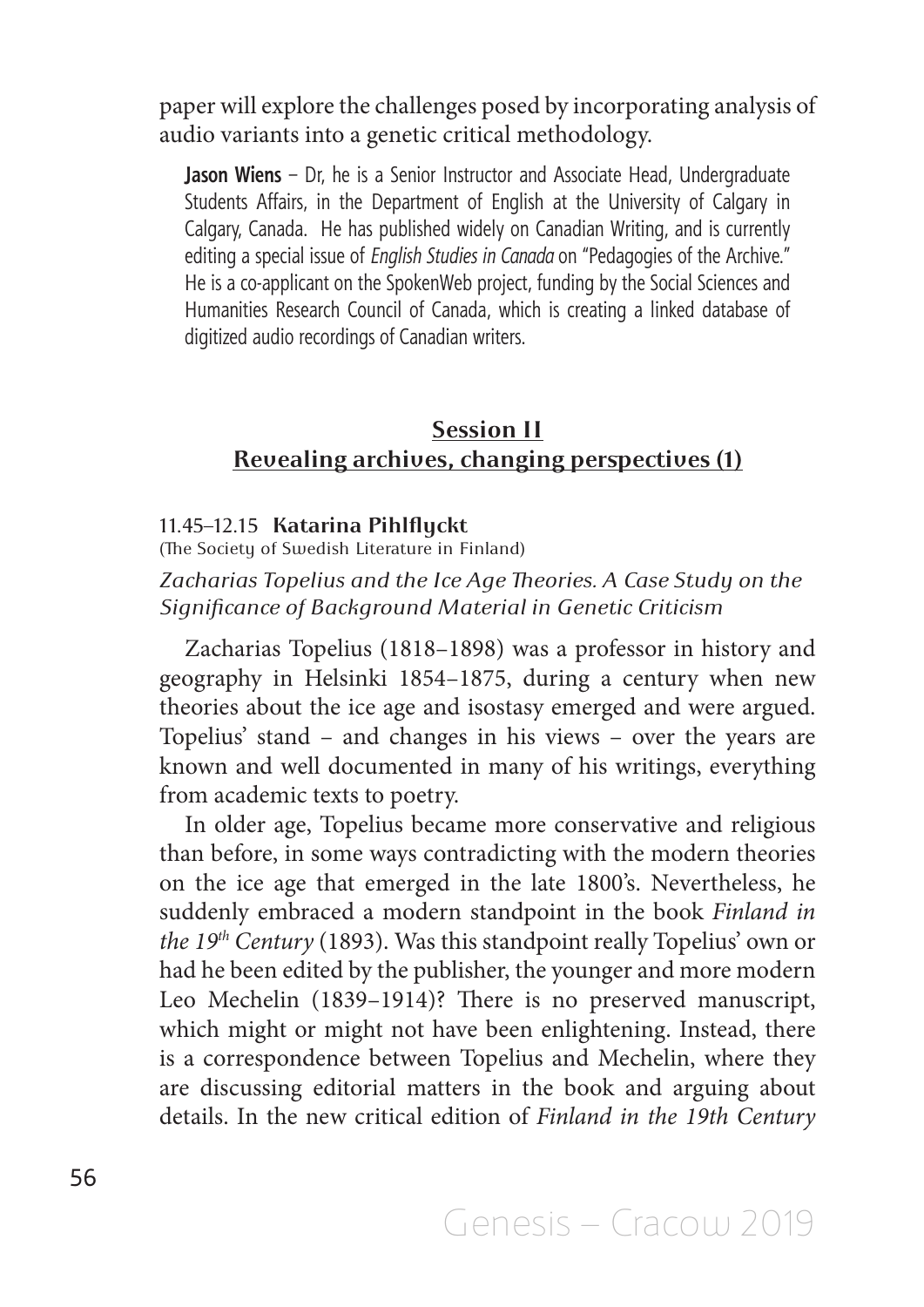(SLS 2019), genetic issues need to be investigated, even though the edition itself presents the final intention.

The aim of this presentation is to study the significance of genetic criticism when researching issues that cannot be solved just by the available textual critical methods. Could an enlightening correspondence and other texts from the same time about related matters, like religion, be used to form an idea of what the original manuscript might have looked like? Is it possible to strip down the final intention to what Topelius actually believed – *avant-texte* – by using background and secondary material? Since Topelius was central in forming many of the founding ideas around history and geography in Finland, his personal intentions are important to identify for an accurate historical record.

**Katarina Pihlflyckt** is a historian (Master of Arts), who has been working as an editor at the critical edition of Zacharias Topelius Skrifter (ZTS) since 2007. She has previously published *En resa i Finland* (Topelius' work on history and geography in Finland from 1872–1874; digital and printed edition, 2013), and participated in several other critical publications at ZTS and the Society of Swedish Literature in Finland. For the moment she is working with the publications *Finland i 19de seklet (Finland in the 19th Century*, a work on history and geography from 1893, to be published digitally in the winter of 2019) and *Academica* (Topelius' academic texts from the 1840's to 1890's, to be published digitally 2020).

# 12.15–12.45 **Sakari Katajamaki**

(Finnish Literature Society)

# *The Stubs of Removed Leaves: The Genesis of Aleksis Kivi's*  Lost Pages

Most of the Aleksis Kivi's (1834–1872) poetry manuscripts that have remained are written in five interrelated fascicles. He aimed to make a collection of poetry based on these poems, but he never managed to finish this project. Some poems have several versions that are written in different fascicles. On the whole, the genetic relations between these fascicles seem to be very complex and it is hard to find any straightforward chronological order of the writing process.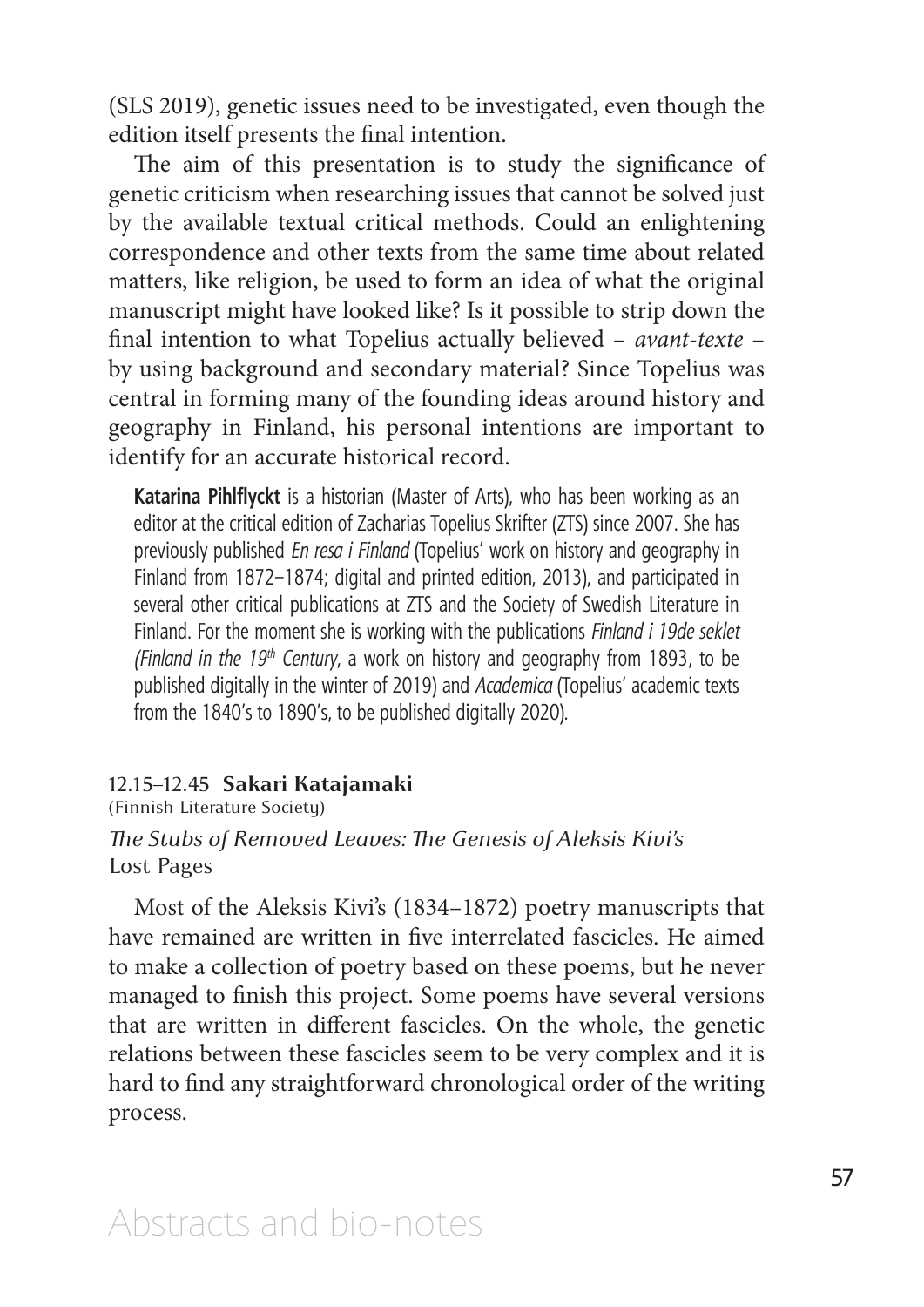One tricky piece on this intriguing puzzle is that Kivi (or someone else) has cut out several leaves from two of these fascicles. Even more interestingly, the remained stubs of these leaves sometimes contain sporadic remnants of writing, either from the first or last letters of the lines (from the stubs of *recto* or *verso* side). These tempting findings have raised several questions regarding the genesis of Kivi's poems. What could these tiny fragments of letters or words reveal about his writing? Would it be possible to trace any connections between them and the remained poems?

What makes these research problems challenging is that a manual testing of a potential match between each fragment and over 10 000 lines of the known poems by Kivi would require over 6 000 000 operations of comparison. Fortunately, our editorial team managed to develop a functional comparison technique and we even detected interesting relations between the stubs and Kivi's other poems. In my paper, I will introduce these analysing techniques and discuss how our findings illuminate Kivi's writing process and the genesis of his poetry.

**Sakari Katajamäki** – Dr, works as managing editor of the Finnish Literature Society's unit, *Edith – Critical Editions of Finnish Literature*. Currently, the Edith unit is preparing critical editions of the works of Aleksis Kivi (1834–1872). Katajamäki has been a board member of the European Society for Textual Scholarship and he is a founding member of the GENESIS conference series.

#### 12.45–13.15 **Paweł Bem**

(The Institute of Literary Research of The Polish Academy of Sciences) *Defunct lives. On few characters of Czesław Miłosz's manuscripts from the 1950s.*

The post-war period in the life and work of Polish writers was difficult: circumstances forced them to somehow respond to war events and determine their own status in the new reality. Miłosz, first as a regime consul in the United States, then as an immigrant who breaks with this regime and stays out of the country, repeatedly mentions in his correspondence from that time that he does not understand the "cult of ruins" sustained in Poland and he postulates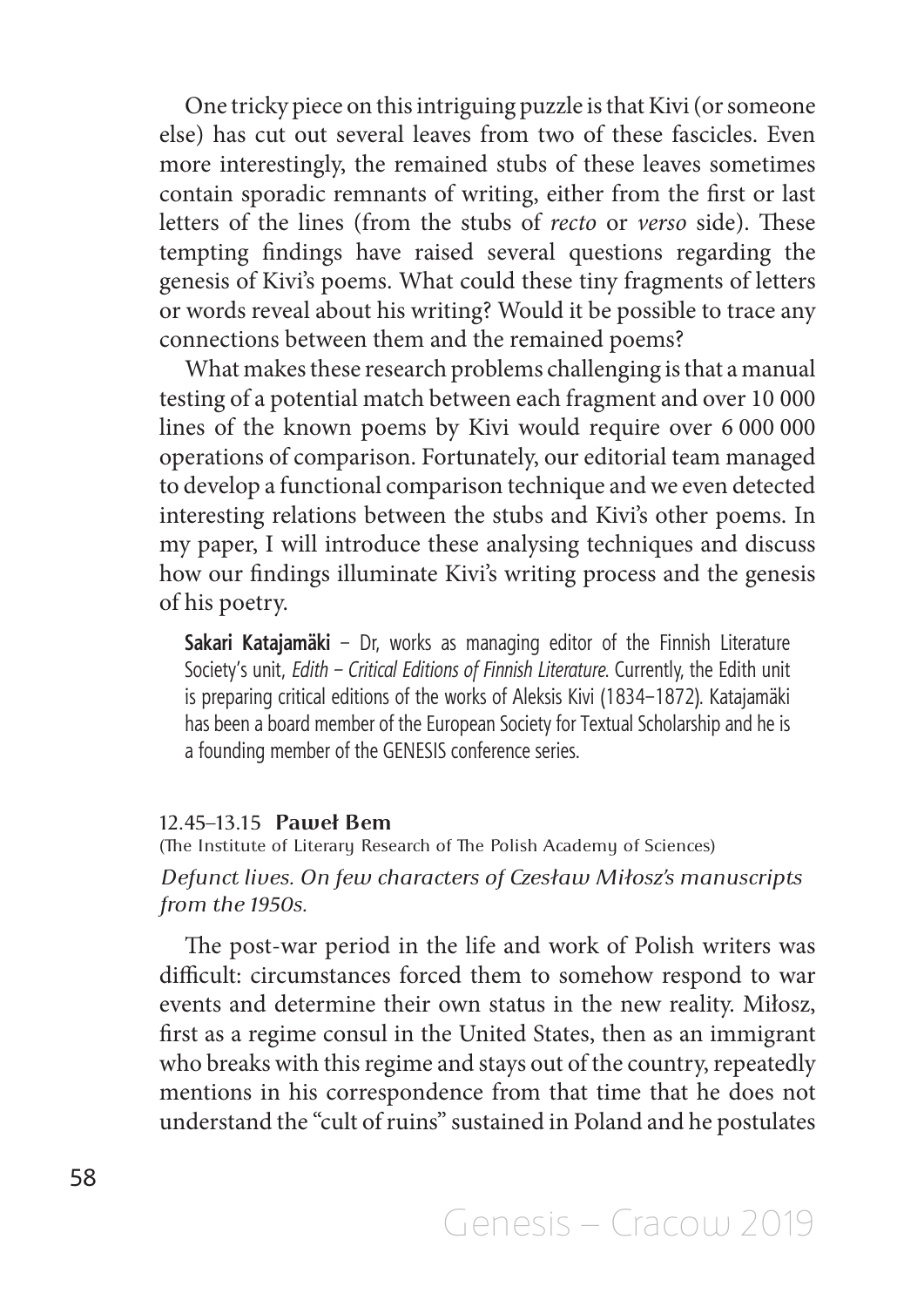"to somehow ventilate the time of occupation". After the war, from a distance, Miłosz wonders about the fate of a young generation in Poland fed with "national mumble", while they should be taught "about animals, about flowers, about the global economy, about Greece, about Rome, about astronomy, about Tintoretto and about a thousand things, but not about Poland as the navel of the world because it means only a trauma, torment and blood". One could be astonished by the poet's letters from 1945-1950. It is futile to look for the direct mentions of the war on the pages of these letters, there are no memories of friends who have died, there is no holocaust. This tendency is present also in the first half of the 1950s in Miłosz's correspondence, but in his poetry it is no longer so obvious: it can be said that *Światło dzienne* (1953), Miłosz's first volume of poetry as an émigré, is largely based on the ambivalent attitude to the experience of the recent past. The writer's fluctuations and ambivalences from this time become even more pronounced and obvious in his poetic manuscripts from the 1950s. Their critical reading can show what obstacles the poet's creative process has gone through, and the analysis of some texts abandoned or in the course of work transformed into other forms can show how Miłosz tried to deal with the theme of war, post-war, death and memory. In my speech I would like to talk about this struggle on the example of the few characters of Miłosz's work, who remained (only?) as genetic traces on the pages of the poet's manuscripts from this difficult time.

**Paweł Bem** – assistant professor at the Center for Philological Studies and Scholarly Editing at The Institute of Literary Research of The Polish Academy of Sciences, Warsaw. Bem edits a series "Filologia XXI", his recent publications include monography *The Dynamics of a Variant on Czesław Miłosz's poetry* awarded the Inka Brodzka-Wald Award for doctoral dissertations in the humanities (2018).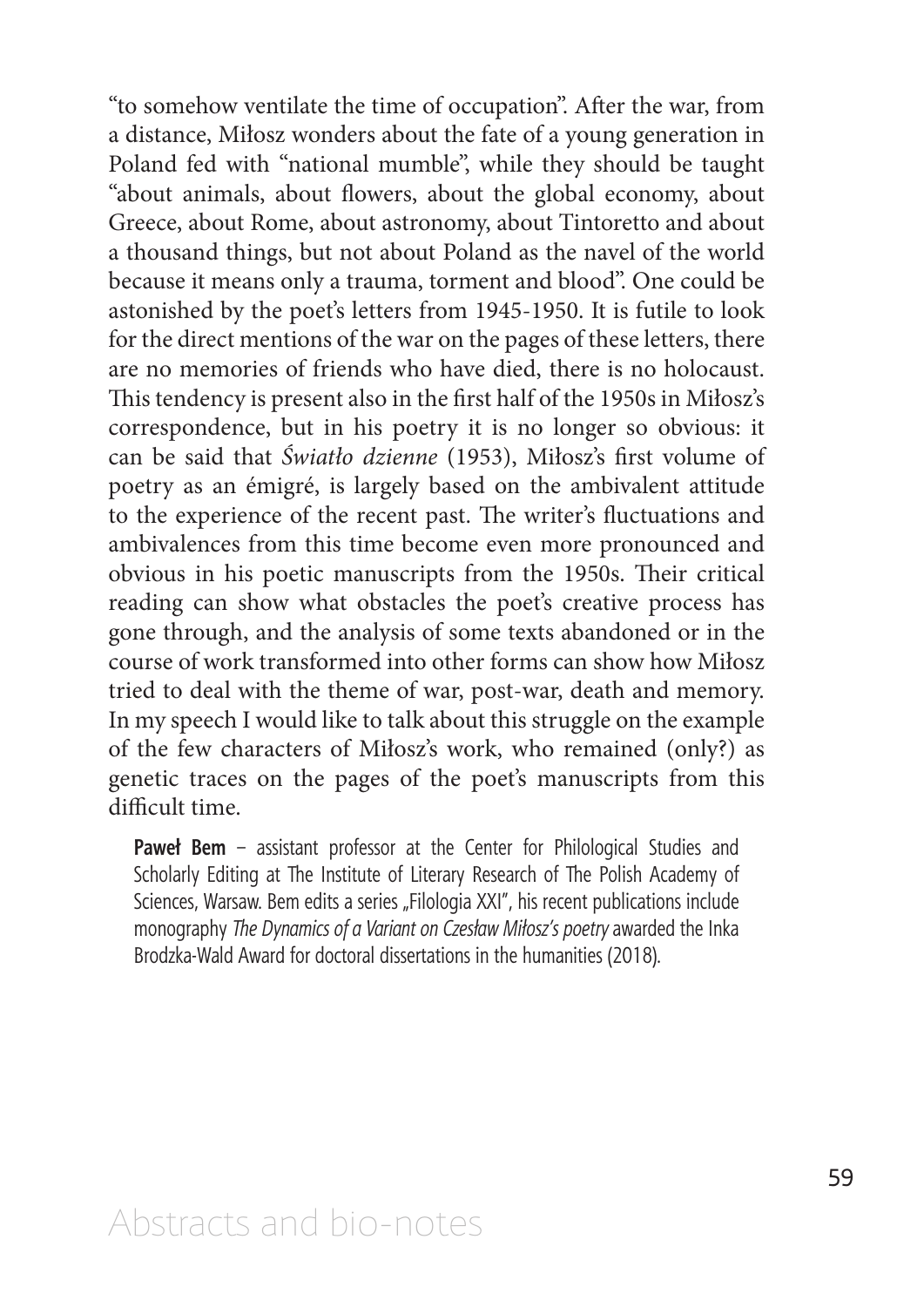# **Session III Poets and their drafts**

### 11.45–12.15 **Sergey Geychenko, Angelina Skalkina**

(Kosygin Russian State University) (Moscow Polytechnic University)

*Creative intention and genesis of the text: "light" and "dark" Alexander Blok*

The poetics of Alexander Blok, the greatest poet of Russian symbolism, is often called the poetics of contrast. Light and darkness, harmony and chaos, heaven and hell are only a few signs of the contrasting world of Blok. The substantial feature of Blok's poetry is the fact that dramatic changes in tonality, relations of radical contrast are typical for the interaction of neighboring texts or those standing close in his book. Our research is based on the supposition that Blok's being a poet of contrasting creative intentions and sharp emotional modulations may be reflected in the nature of the creative process itself. The structure of Blok's manuscripts generally confirms this hypothesis.

The paper will review the manuscripts and show the genesis of two adjacent and sharply contrasting poems of 1902, included in the *Verses About the Beautiful Lady* and reflecting the "light" and "dark" poles of the psychological states of the lyrical hero. The neat, thoughtful, logical way of correction of the "light" Blok, and, on the contrary, chaotic, expressive correction typical for the "dark" style of Blok will be discussed. In particular, there are obvious signs of the "dark" style of Blok's writing - the lines are written randomly, the horizontal ones are interlaced by vertical ones; the degree of pressure on the pencil varies from light to literally scratching the paper; crossing out is impulsive, as if the author was annoyed by the fact that "wrong" words came to his mind. The process of creative search and anxiety of the "dark" Blok is expressed not only in the chaotic sequence of revisions, but also in the very nature of his script.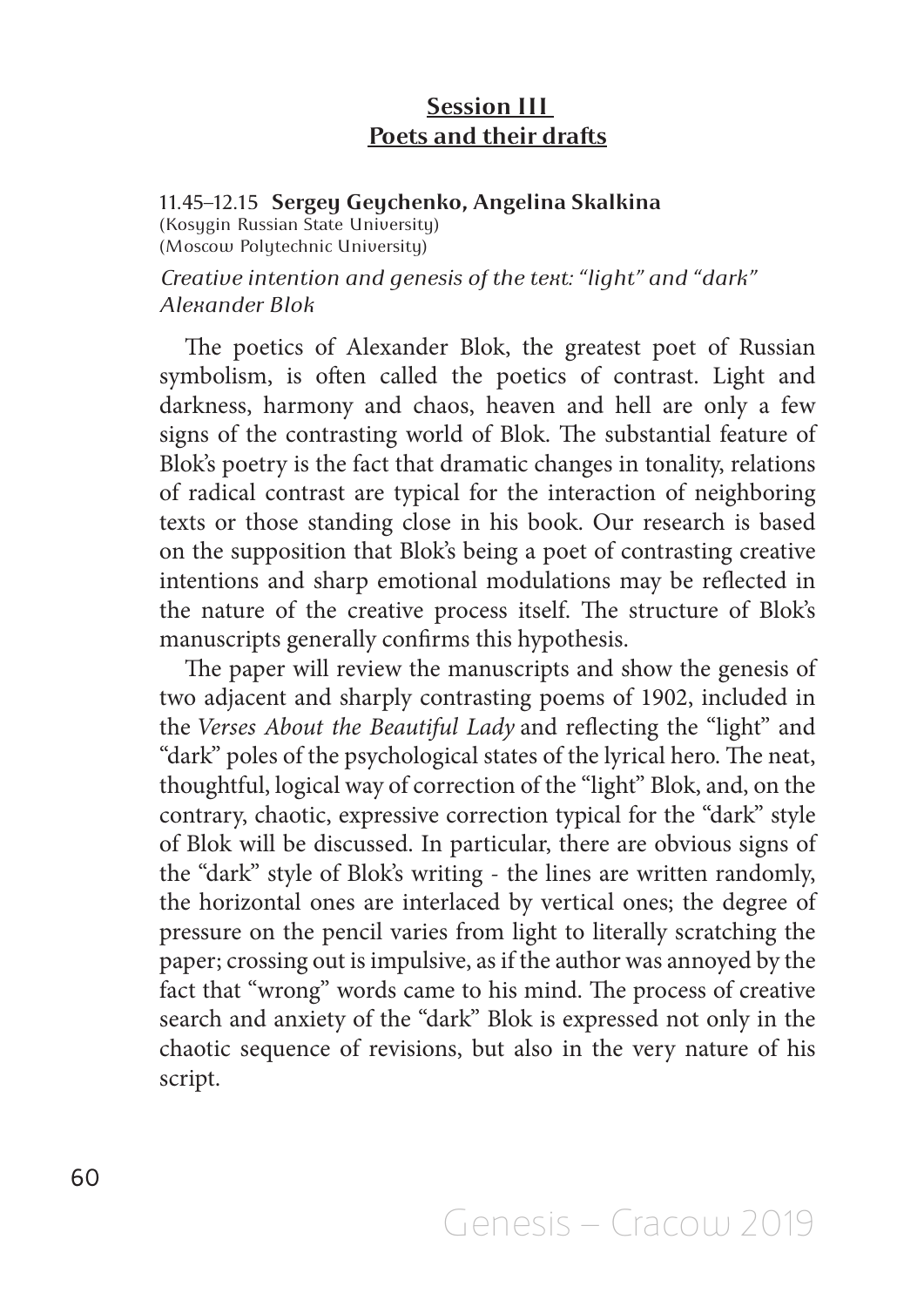**Sergey Geychenko** – born in 1988, Moscow, Russia. Graduated from Moscow State University of Printing Arts in 2010, PhD philology in 2013. Field of scientific work: language criticism, verse theory, poetics, stylistics, genres studies. Assistant professor at Kosygin Russian State University, Russian language department. Poet, musician and composer, member of literary and musical projects.

**Angelina Skalkina** is the second-year student at the Institute for Editing and Journalism, Higher School for Printing Arts and Media Industry, Moscow Polytechnic University (Dep. of Editing an Book Studies). In 2017, she joined the Videotext project team, studying Alexander Blok's drafts in the context of biography, individual poetics and the genesis of his creative works.

### 12.15–12.45 **Dariusz Pachocki**

(Catholic University of Lublin)

# *From nothingness to nothing. The creative process of Bolesław Leśmian*

The history of the literary output of Leśmian was studied by many scholars. However, the analyses which have been undertaken so far were of literary or linguistic nature, also the biography of the poet was studied (see biography). So far philological analyses of his works have not been undertaken very often. Nevertheless, it is not the scholars that should be blamed. Assuredly a lot of them would consider such actions but they lacked proper source materials. An examination of the creative process, the examination of the following phases of the formation of text, the compilation of its various variants or attribution problems in research on the literary output of Leśmian have not practically existed so far. It is probably related to the fact that manuscripts of the poet survived the war in a fragmentary form and the ones which survived are the most frequently fair copies (without cross-outs and consecutive versions of a given fragment). Therefore, they did not constitute material which is suitable for philological analyses. It is my conviction that the literary output of Leśmian should not only be subject to genetic criticism, but it simply requires them. Interestingly, these manuscripts, in addition to the author's corrections, show various interventions of other people (eg made by the censor).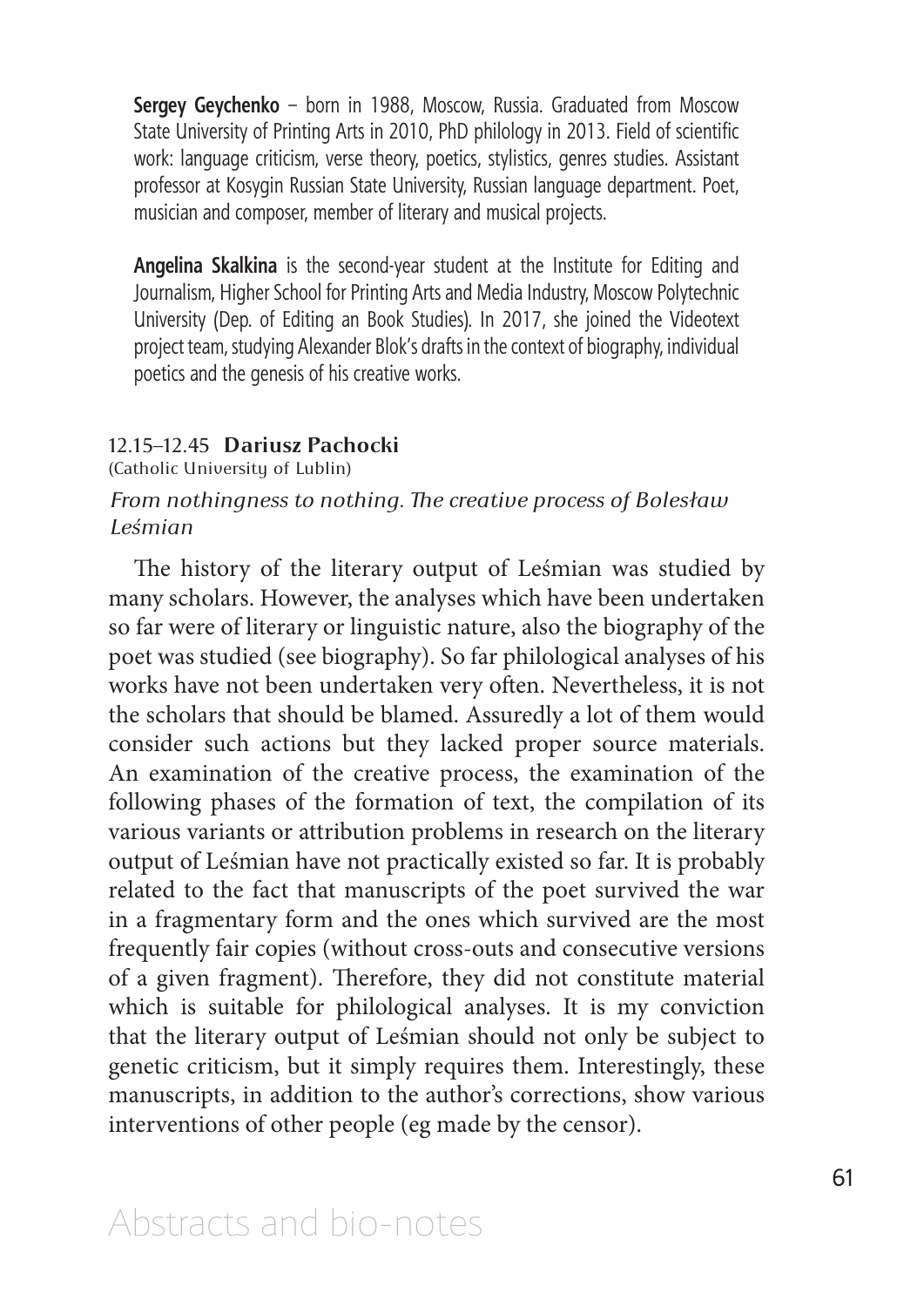**Dariusz Pachocki** – an assistant professor in Polish studies at John Paul II Catholic University of Lublin. Autor of: *Stachura infinite (Stachura totalny, Lublin 2007).*  He has edited works of: Józef Czechowicz, Stanisław Czycz, Edward Stachura, Władywław Broniewski, Bolesław Leśmian, Leopold Tyrmand. He has also published in the following literary research journals: "Pamiętnik Literacki", "Teksty Drugie", "Ruch Literacki", "Tematy i Konteksty"; he also co-operated with "Sztuka Edycji". Scholarship holder of Bolesław Leśmian Fellowship (Harry Ransom Center, USA) and Hoover Institution Fellowship (Stanford University). His interests include scholarly editing, textual and genetic criticism.

### 12.45–13.15 **Vasily Vorobyov**

(Moscow Polytechnic University)

# *The birth of the text in Vladimir Aristov's poetic laboratory: a discrete-level model*

The paper is based on original materials - manuscripts of one of the most famous modern Russian poets Vladimir Aristov, with the involvement of detailed comments received directly from the author. The nature of the of the draft's formation and the principles of Aristov's work on the poem are of particular interest as they presumably embody a rare type of generative thinking, reflected by the structure of the manuscript. In this talk all stages of text creation are traced, as well as manuscript topography is being analyzed. The essential feature of Aristov's text genesis is a distinct tendency to perform the manuscript by discrete layers which are separated by line and which gain relative autonomy in the poet's mind as a separate sequentially arranged clean copies. This principle of the creative process organization correlates with one of the most stable images of Aristov's poetry - the multilayered nature of the earth and, in particular, with his specific geological metaphors. This suggests a peculiar geology of the text and the manuscript of Aristov, whose strong children's impressions are closely connected with the work of his parents in geological expeditions. From the point of view of genetic semantics of the text, the most important question in this case is when the moment of exhaustion of the layer comes and the need to create a new one appears. In this context, a special attention is payed to an unusual Aristov's installation of his text in the form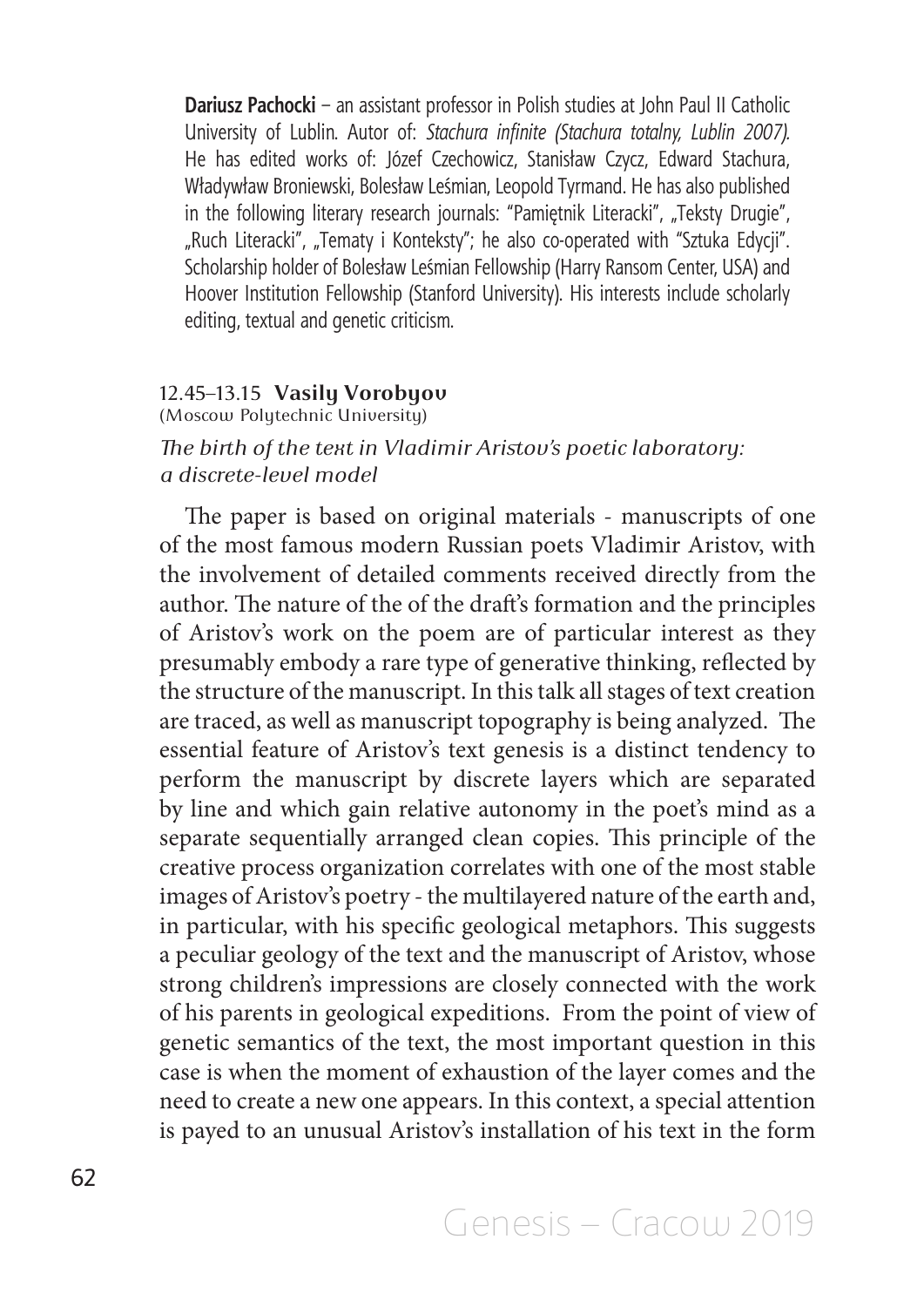of transparent sheet films on which fragments of text are written by hand and which, when folded, shine through each other and can be read sheet by sheet while being flipped.

**Vasiliy Vorobyov** studies Antique Book Trade at the Higher School for Printing Arts and Media Industry of Moscow Polytechnic University. His scientific interests include Russian poetry of XIX – XXI centuries, poetics and textual criticism. Since 2017 he is a participant in the VideoText project, working on the manuscripts of modern poets (Vladimir Aristov). In 2018 he published the article "The motive of a split in the language and poetic consciousness of N. Zabolotsky" in "Language and thinking: psychological and linguistic aspects" (Moscow: RAS Institute of Linguistics, 2018).

15.15–16.45 Parallel Sessions

# **Session I Co-Creation**

#### 15.15–15.45 **Dmytro Yesypenko**

(Taras Shevchenko Institute of Literature, National Academy of Sciences of Ukraine)

*The-Co-Creation and Anonymity: From the Adaptation to Translation of 'Sorok let'-'Forty Years' Novel by Kostomarov and Tolstoy*

This work became a fact of both Ukrainian, Russian and British literary history. The 'Forty Years' novel by the Ukrainian and Russian historian Mykola (Nikolai) Kostomarov exists in two his versions: Ukrainian 'Sorok lit: Narodna myrians'ka kazka' [Forty Years: A Secular Folk Tale], written in 1840, and 'Sorok let: Malorossiiskaia legenda' [Forty Years: A Little Russian Legend], published in Russian in 1881. Russian classic Leo Tolstoy was so excited by Kostomarov's text that he prepared his own version of it in 1886. The following version, English translation of Tolstoy's adaptation (1902) was one of the first English translations of a prose text originally written by a Ukrainian writer.

In my report, I want to focus on the latter two versions of the work, namely Tolstoy's adaptation and its English translation. With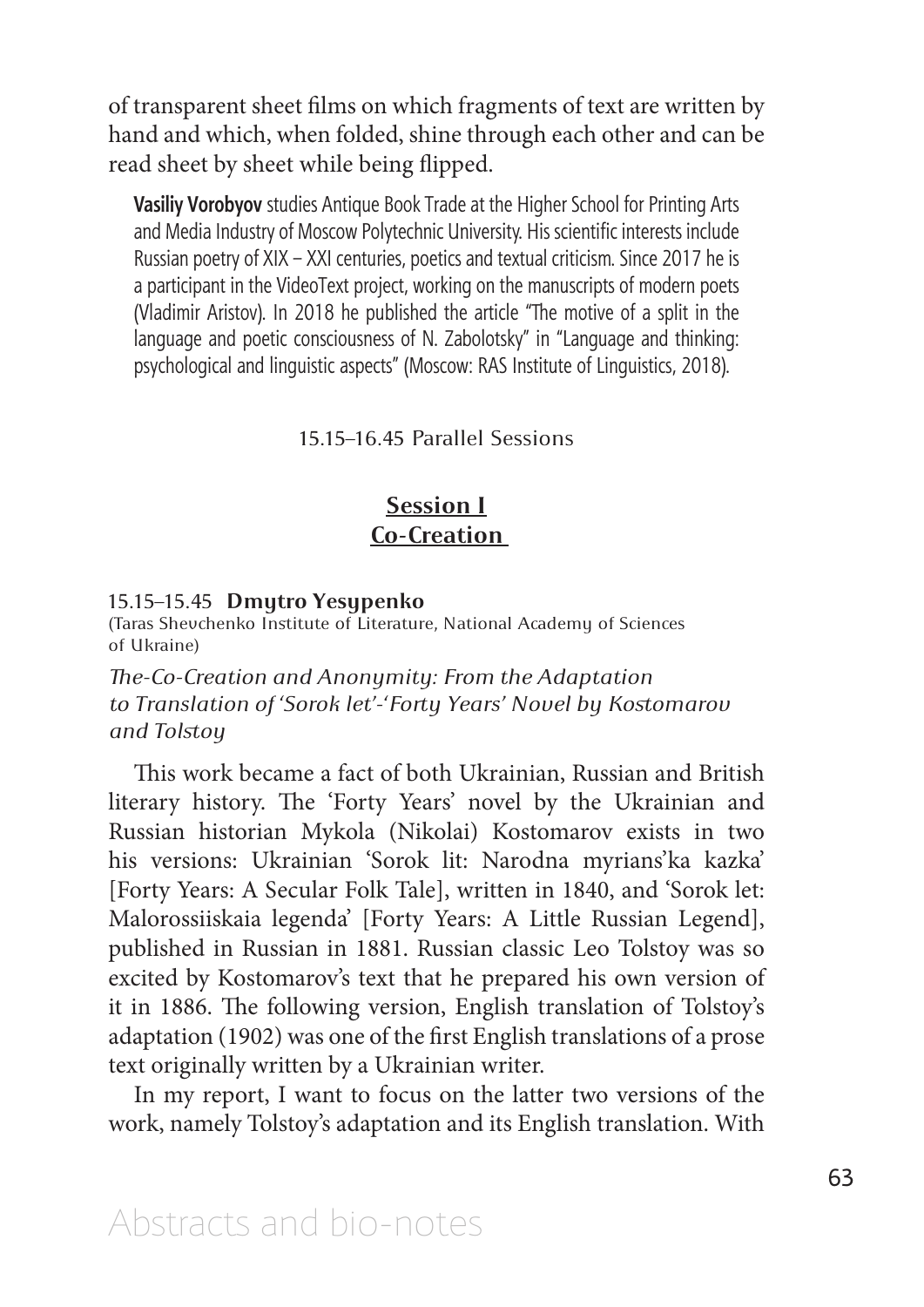the help of preserved sources of text such as drafts, correspondence, and memoirs I will consider the phenomenon of teamwork by Tolstoy and his assistants Vladimir Chertkov and Nikolai Ozmidov in the process of creation of the text. Also I will question the established thesis that the process of re-writing by 'Tolstoy's team' was merely usual reduction and simplification but not the creative version with new essence and messages. In the case of English translation for 'The New Age' journal there was another example of an interesting collaboration between an anonymous Russian native speaker and the English publisher of Tolstoy's works, Arthur C. Fifield. Archival material can help shed the light on the process too. Furthermore, I will propose a hypothesis about the person of the translator, and base my conclusions on both sources of the text history and results of the analysis with the use of digital tools. Overall, my attention will be paid to the features of changes brought into the text of the novel, as well as to the modifications of sense intended for different audiences in both adaptation and translation of the 'Sorok let' - 'Forty Years'.

**Dmytro Yesypenko** – Research Fellow, Taras Shevchenko Institute of Literature, National Academy of Sciences of Ukraine; Adjunct Research Fellow, Monash University (Australia). The area of his specialization and interests includes issues of textual scholarship and scholarly editing (digital editing as well), literary source studies and book history, Ukrainian historical and literary process of the 19th – early 20th centuries. During the years 2008-2017 his monograph on Ukrainian novelist Borys Hrinchenko and number of articles about the phenomena of Ukrainian historical and literary process have been published. Also, he prepared for publication in scholarly journals few literary texts and archival documents. In the years 2012- 2018 he participated in several research projects funded by Ukrainian, Australian and Slovak research councils. His tasks there included writing of scholarly papers, archival and library research as well as organizing and participating in academic activities (conferences, seminars, workshops etc.). He experienced bilateral and multilateral cooperation with many colleagues from different research centers of Europe, North America, and Australia. At the moment jointly with colleagues from the Monash University and the University of Victoria (BC, Canada) as editors, he is preparing an extensive collection of about 50 papers in the field of Ukrainian and Slavic studies written by the authors from all over the world.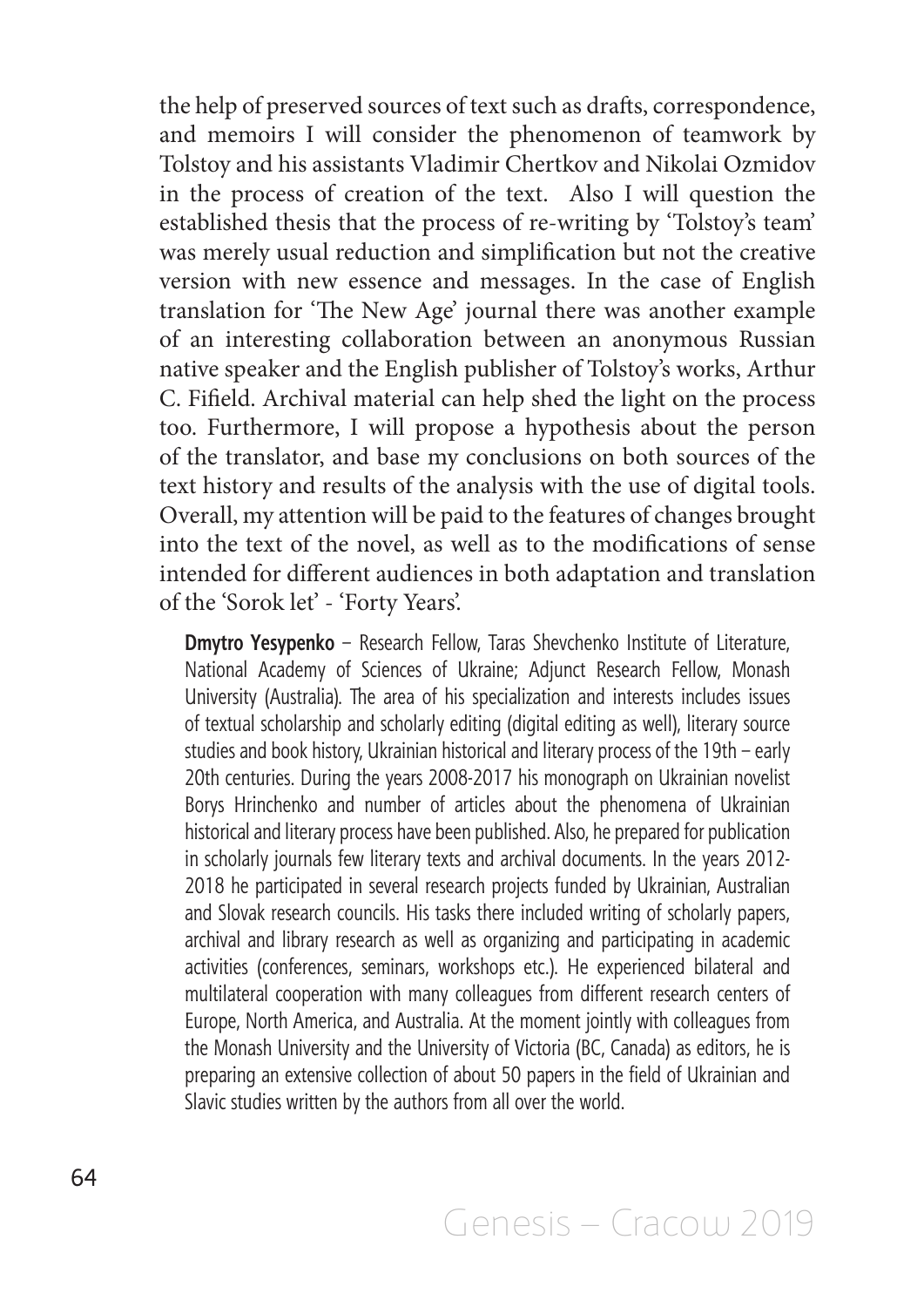### 15.45–16.15 **Michalina Kmiecik**  (Jagiellonian University) *Polyphonic Journal: Aleksander and Ola Wat as Co-Authors of Journal Without Vowels*

In my presentation I will describe two versions of Aleksander Wat's *Journal Without Vowels*: its original typescript written by Wat and surrounded by his own notes and the first typescript made by Ola Watowa which was used to prepare the journal's final edition (published for the first time in 1986, edited by Krzysztof Rutkowski). Wat's journal cannot be therefore treated as a typical work of art, because it is not a complete and independent artifact. Ola's typescript in a way "blocks out" Aleksander's original version, but at the same time displays it in the only acceptable form.

To describe the original typescipt I would like to use the terminological cluster in which we find notions of a palimpsest and performative page. Wat's journal might be seen as an *avanttexte* created by the author that next becomes a *draft* (on which Wat makes his own notes), and later becomes a draft for his wife who prepares the journal for publishing. It consists of overlapping notes, comments and deletions. At some point original typescript disappears, covered with many revisions.

The concept of a palimpsest does yet not resolve the problem of Wat's journal, since on the page we can see two authors that carry on a dialogue with themselves and with one another. Deliberately they use different writing strategies (colours of ink, types of stationary, types of notes) – that make the page of a journal  $a_1$ , thing to look at and listen to" – a *page performative* – impossible for linear reading.

**Michalina Kmiecik** – Dr, literary critic, interested in comparative literature, avantgarde and intermedial studies. From 2015 works in the Chair of Literary Theory and also in the Centre for Avant-Garde Studies in the Faculty of Polish Studies at the Jagiellonian University in Kraków. She published two books on the Polish and European avant-garde: *Oblicza miejsca. Topiczne i atopiczne wyobrażenia przestrzeni w poezji Juliana Przybosia* (*Aspects of Place. Topical and Atopical Images of Space in the Poetry of Julian Przyboś*, Universitas, Krakow 2013), *Drogi negatywności. Nurt estetyczno-religijny w poezji i muzyce awangardowej w XX wieku* (*Paths of Negativity. The Aesthetic-Religious Tendency in Avant-Garde Poetry and Music in the 20th*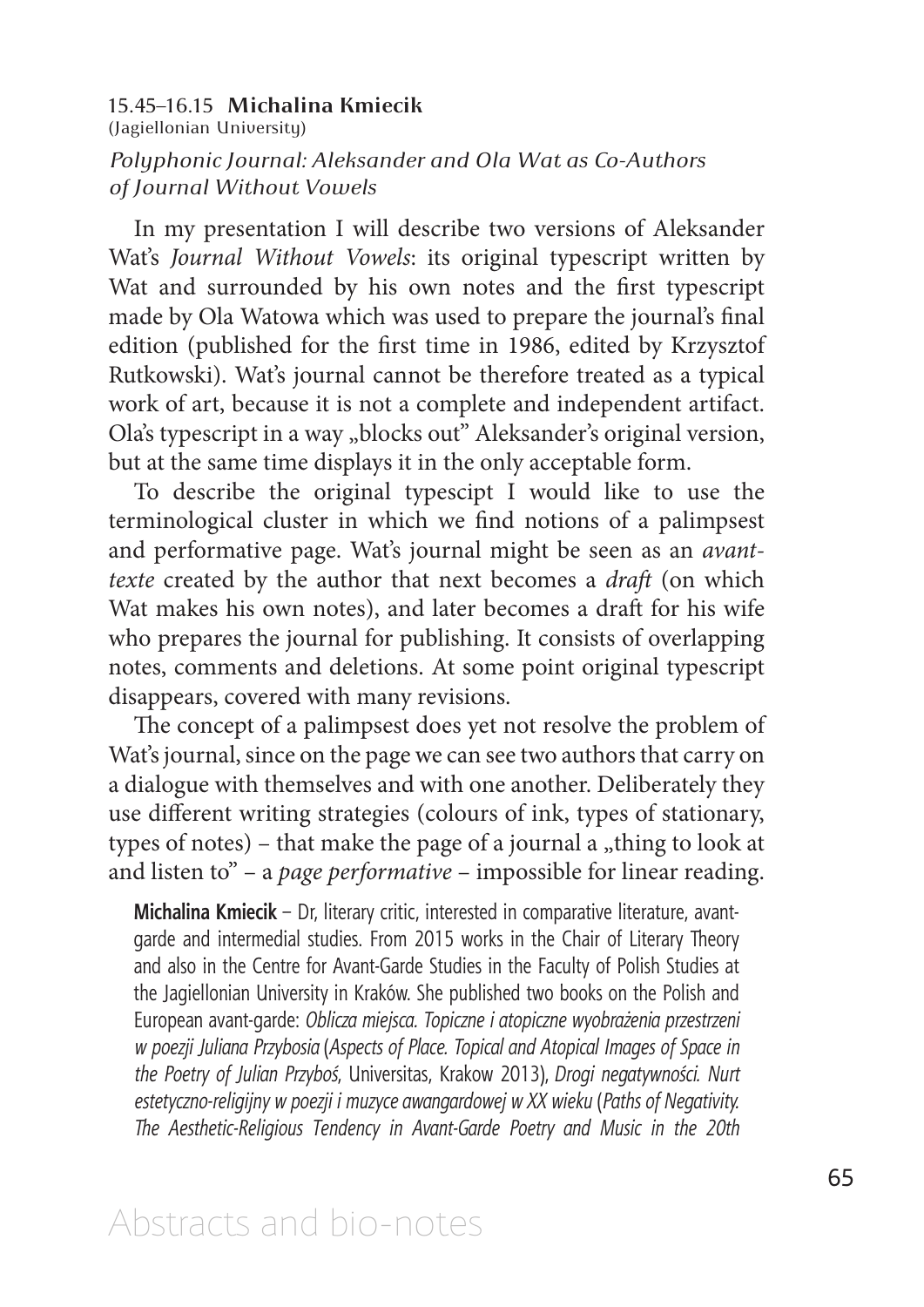*Century*, Jagiellonian University Press, Krakow 2016). From 2012 to 2015 worked on a project *Central and Eastern European Avant-Garde: Innovation or Repetition?*; in 2016 started (together with Iwona Boruszkowska) a project *Modes of Avant-Garde Behaviour* financed by the National Centre for Science in Poland. Organized and participated in several lectures and discussions about Polish and foreign avantgarde practices. Presented her findings during conferences and in Polish scientific journals.

# **16.15–16.45 Valentina Chepiga**

(Institut des Textes et Manuscrits Modernes)

# *Multilingual creation. The case of Irène Némirovsky*

Our objective is to give some tracks of reflexion on the literary creation of the bilingual writers, and especially bilingual writers of Russian origin, such Irène Némirovsky. We think that any form of the multilingual picture of the world is an opening towards the way of some dialogue with it.

We adhere to a hypothesis of Uldanaï Bakhtirieeva which says that the bilingual writers acquire both cultures, "primary" and "secondary", and readers describe the picture of their "primary" culture as "curious" or "strange".

Many Russian writers chose French as their language of expression: Elsa Triolet, Natalie Sarraute, Roman Gary, Andreï Makine, Irène Némirovsky. Wich is the report of these writers in their native language? In 2012, during the conference «Russian presence in the work of the French writers», they have spoken for a long time about this phenomenon, offering different terms such as "border style" (speaking about Andreï Makine), "hybrid or transnational writing" (speaking about Doussia Ergaz), "selective negation" (naming Nathalie Sarraute). However, texts edited in French let see only few traces of the first language of these writers. *Manuscripts* can reveal the features of multilingual creative process. We will try to show, across some examples extracted from Irène Némirovsky draughts, the subjacent permanent presence of other languages in her creative process.

We can already maintain that the Russian language is not, for Némirovsky, the idiom of childhood, forgotten or reserved for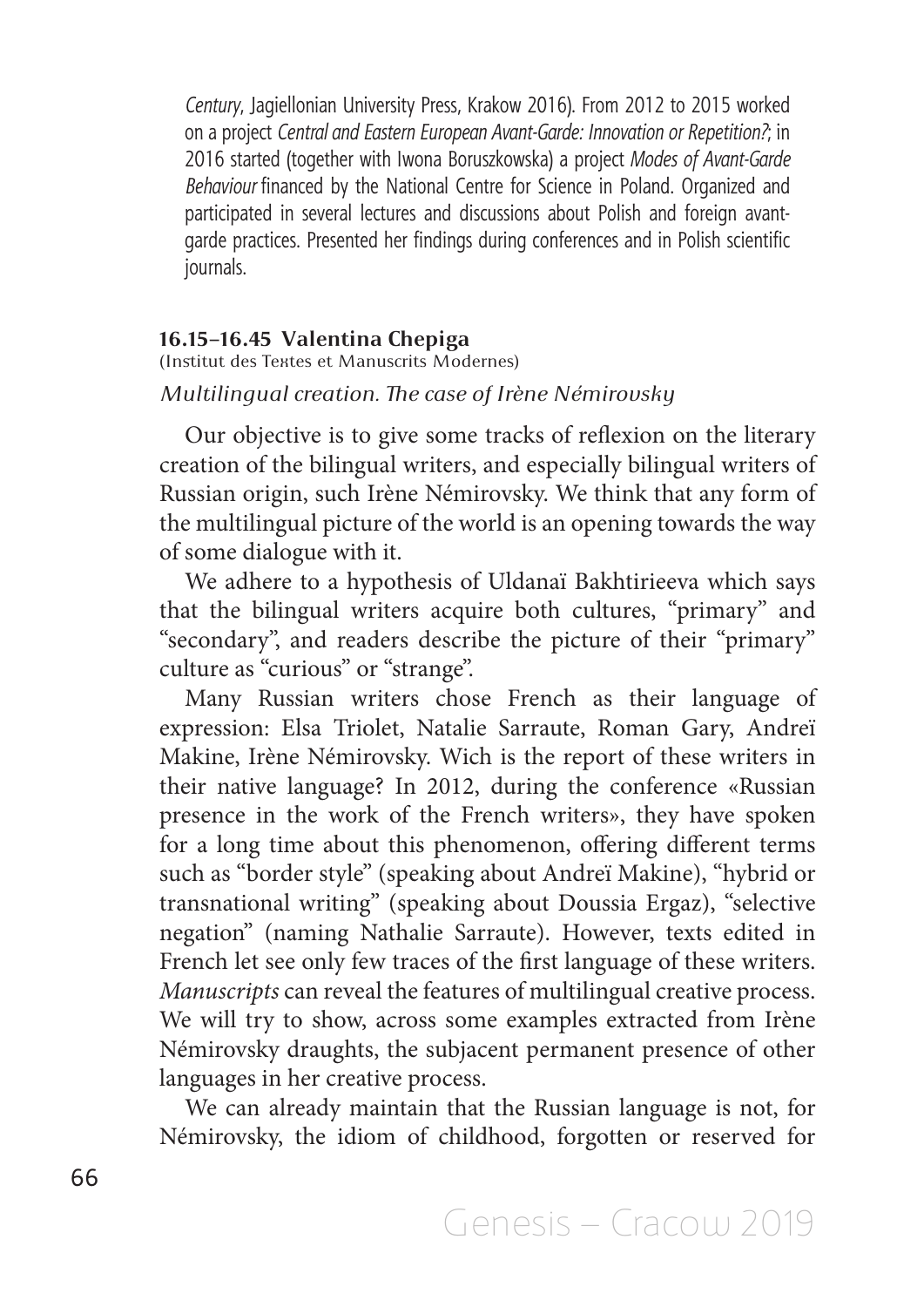oral communication. Without being completely erroneous, this incomplete vision explains due to the fact that we work generally more with the published texts. We can also see that Russian becomes a metadiscursif tool used in case of necessity to specify, to transcribe, to give body, to make present all that is "absent" in French language.

Bibliography:

- Anokhina, Olga (dir.), *Multilinguisme et créativité littéraire*, Louvain-la-Neuve, Academia Bruylant/L'Harmattan, 2012.
- Anokhina, Olga, « Vladimir Nabokov, un écrivain plurilingue », dans E. Argaud, M. Al-Zaum, E. da Silva Akborisova (dir.), *Le proche et le lointain : enseigner, apprendre et partager des cultures étrangères*, Paris, Éditions des Archives Contemporaines, 2017, pp. 1-7.
- Anokhina, Olga et Idmhand, Fatiha (dir.), *La fabrique du texte à l'épreuve de la génétique*, Paris, Éditions des Archives Contemporaines, 2018.
- Anokhina, Olga et Pétillon, Sabine (dir.), *Critique génétique : concepts, méthodes, outils*, Paris, Éditions de l'IMEC, 2009.
- Anokhina, Olga et Rastier, François (dir.), *Écrire en langues : littératures et plurilinguisme*, Paris, Éditions des Archives Contemporaines*,* 2015.
- Anokhina, Olga et Sciarrino, Emilio (dir.), *Entre les langues*, numéro thématique de *Genesis*, juin 2018, n°46.
- Stéphanie Bellemare-Page, « Elsa Triolet : au carrefour des Lettres françaises et russes », dans M. L. Clément (dir.), *Écrivains francorusses*, Amsterdam, Rodopi, pp. 69-76.

Biasi de, Pierre Marc, *Génétique des textes*, Paris, Nathan, 2000.

- Boulouque, Clémence, Epstein, Denise, *Survivre et vivre,* Paris, Gallimard, 2015.
- Chepiga, Valentina, « Юношеские стихотворения Ирен Немировски на русском языке » [Les poèmes de jeunesse d'Irène Némirovsky en russe], dans *Romanskij kollegium : sbornik naučnyx trudov*, Sankt-Peterburg, Izdatel'stvo SPbGUEF, n° 5, 2012, pp. 96-104.

**Valentina Chepiga** – PhD (Sciences of Language and Philology), Haute Ecole Linguistique, Strasbourg // ITEM-CNRS, équipe Multilinguisme. Traduction. Création. Professor of Russian language and translation. Translator (Philippe Beck, Daniel Pennac, Vladimir Maïakovski, Pierre Lemaitre).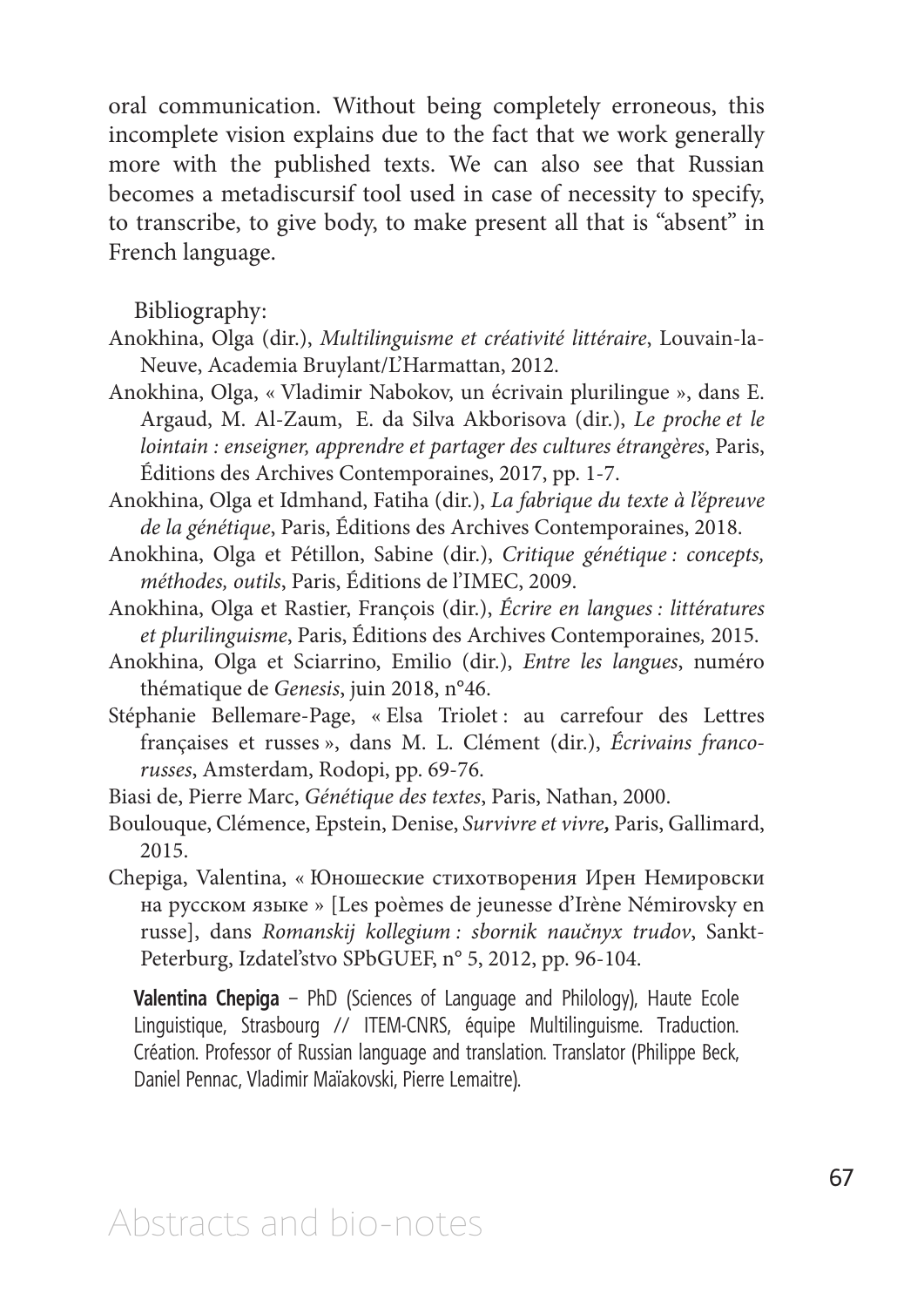# **Session II Theater, Architecture, Illustrations**

# 15.15–15.45 **Dorota Jarząbek-Wasyl**

(Jagiellonian University)

### *How does scenography begin?*

In the first decades of the 20th century a serial and conventional "decoration" was replaced in the Polish theatre by the modern concept of scenography (coordinated with a new position of a theater director). Both strategies of set design: the old and the new ones required however strong painting skills and techniques, like drawing and sketching.

The scenic sketch appeared in various shapes and was used in many ways in the genesis of a performance visuality. It served as a starting point and fuelled a director's and scenographer's imagination. For some artists it constituted an autonomous code to communicate fluent ideas and intuitive images. By the means of meticulous technical lines and instructions it helped a carpenter, tapestry worker and tailor to produce things for stage. Last but not least it was also made after the first representation to fix up the main vectors of movement and the whole stage world in a sort of graphic résumé.

The paper is devoted to the unlimited potential and practical use of scenography plans and drawings in Polish theatre in the 1900- 1939.

**Dorota Jarząbek-Wasyl** – assistant professor in Theatre Studies at the Jagiellonian University in Kraków, Poland. She devotes herself to the genetic theatre processes, theory and practice of acting as well as to the history of drama. She recently published a monography on rehearsal system and forms of stage preparations in Poland (1865-1914): Za kulisami. Narodziny przedstawienia w teatrze polskim XIX wieku. [Backstage: The Birth of the Performance in Nineteenth Century Polish Theatre], Kraków 2016) and an edition of selected actors' diaries. Author of articles in "Didaskalia", "Pamietnik Teatralny", "Dialog", "Recherches et Travaux"; and co-editor of 20-lecie. Teatr polski po 1989 roku (Kraków 2010, ed. D. Jarząbek, M. Koscielniak, G. Niziołek).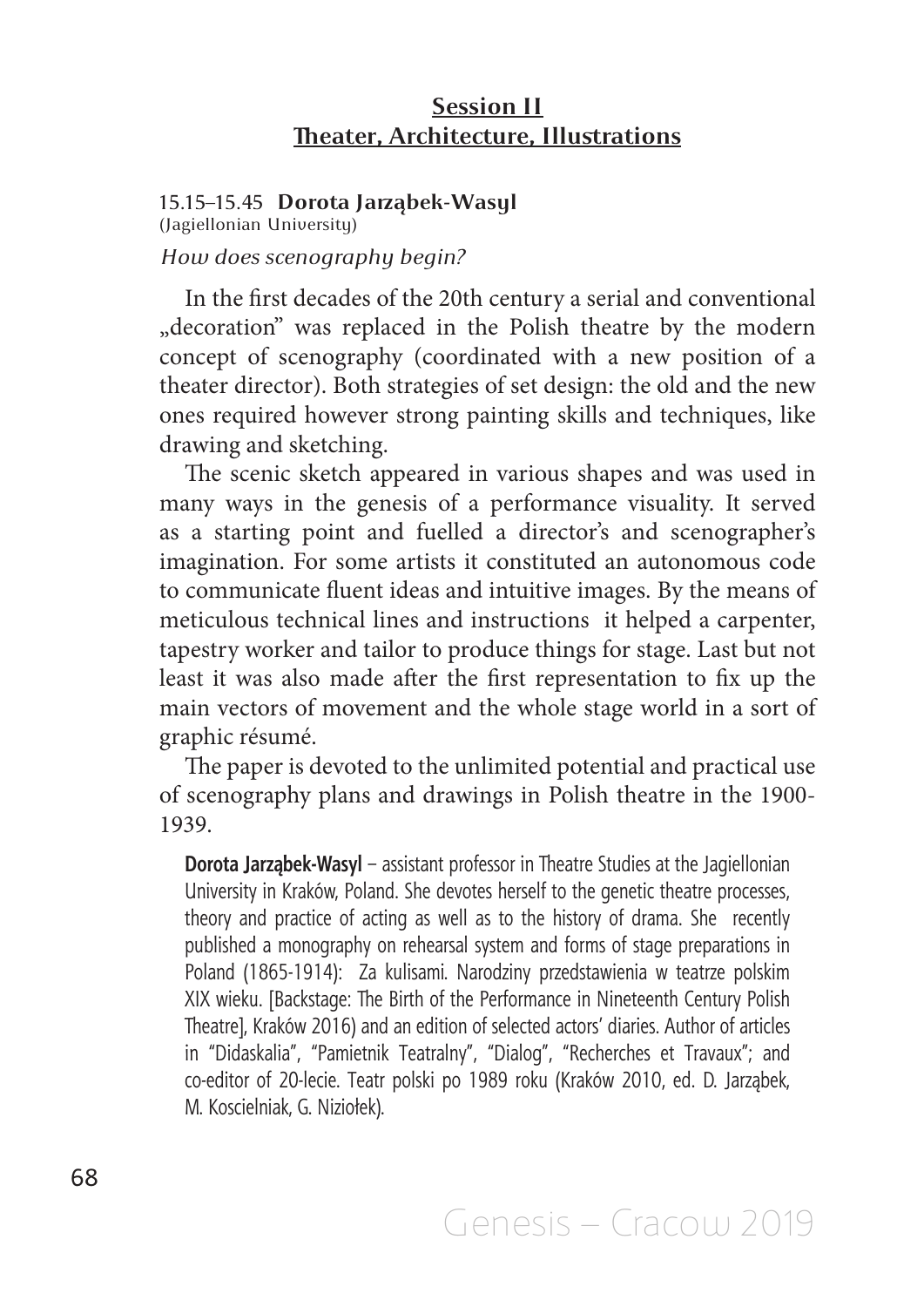# 15.45–16.15 **María Candela Suárez**

(University of Porto)

*From the line to the word, from the researcher to the student: Le Corbusier's creative process through the lens of Genetic criticism*

The experience acquired working with Le Corbusier's archives allows affirming that architectural project can be a source of objective knowledge for researchers and students. If the study attends to its whole creative process, the tracks multiply, the author's methodology reveals. In that sense, the methodology of Genetic Criticism allows raising not only the written architectural theory but also the architectural project into a research field category.

 On the one hand, from the line that originates a sketch as well as the first word of an essay, the research on the creative process of the Swiss-French architect let us verify permanent contagions between objects of different periods or natures that override the boundaries between the different artistic manifestations (architecture, writing, painting, sculpture). On the other hand, the genetic study of an architectural project or a theoretical essay and its creative process amounts to a reconstruction of a small fragment of History of Architecture, from an utterly disciplinary point of view: from the craft perspective. We can thus talk about a "Micro-History" of Architecture.

In this communication, we propose to discuss the integrative creative logic that Le Corbusier – selfdefined in his youth and his ID card as a "man of letters" – applies for his writing (which aesthetic value coexists with the essayistic-didactic) as well as for his architecture. The unpublished essay Polychromie Architecturale (1931) and some houses support the presentation as cases of study. Furthermore, we present the seminar "Le Corbusier and Maisons Loucheur" to explain how the genetic criticism approach can be advantageously applied in the educational scope, merging four aspects of Architecture Study programmes, often dissociated or weakly connected: Design, History, Theory and Drawing.

**María Candela Suárez** – architect (National University of Mar del Plata, Argentina, 1999) and PhD in Architectural Projects (Polytechnic University of Catalonia,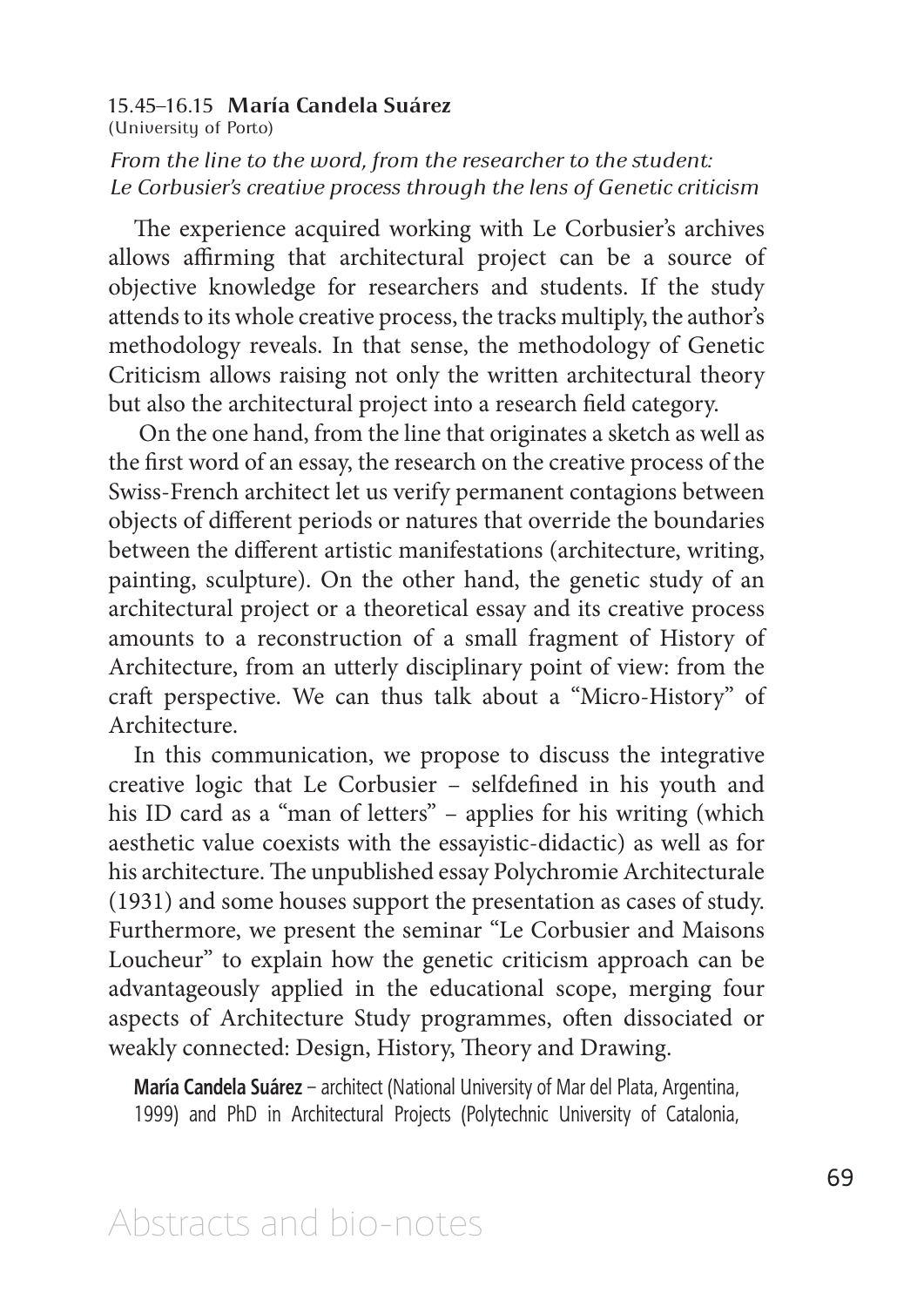Barcelona, Spain, 2007). Her research – focusing on the genetic study of the architecture and writing of Le Corbusier and his creative process – was funded, among other international scholarships, by the Bourse de Recherche pour Jeunes Chercheurs (Le Corbusier Foundation, Paris, 2003-2004). She participated in the Programme 24 Nungesser-et-Coli Résidence de Chercheurs (Le Corbusier Foundation, 2003, 2006, 2016). Her writings were published in several book chapters (La recherche patiente. Fifty years later. FAD Thought and Critic Award 2018 [ex-aequo], Massilia, Le Corbusier Plans, among others). Researcher involved in the educational project Unité d'Habitation à Marseille, for the production of a set of models at different scales and the reproduction of a full-scale apartment at the Cité de l'Architecture, Paris (Barcelona, 2003-2004). She participated in the editing of the documentary Le Corbusier en la India: Ahmedabad y el Capitolio Chandigarh (Caja de Arquitectos Foundation, Spain, 2008). Collaborator to the exhibition and book-catalogue Le Corbusier et le livre (Col·legi d'Arquitectes de Catalunya, Spain). Assistant professor and speaker in Spain, Portugal, Argentina, Switzerland and United States.

#### 16.15–16.45 **Solène Audebert-Poulet**

(Sorbonne Nouvelle University)

# *To interpret the drafts of an author-illustrator of youth albums: what specificities?*

The youth album is a literary genre in its own right, with its own particularities. In the album are mixed texts and images, in a double-narrative relationship (in this, it differs from the illustrated book). These albums are written by two people: an author and an illustrator, or by one: an author-illustrator. These are the drafts of one of them that are the subject of this communication. Yvan Pommaux is a renowned French author-illustrator, with nearly seventy albums to his credit.The study of such drafts is unprecedented, the field is still largely unexplored by genetic criticism.

What do these pre-texts contain, where the images are, just as much as the texts, intended for publication ? First, how is digital a valuable asset to classify these drafts and make them accessible? Then, do we interpret this type of corpus in the same way as other corpora of textual genetics? If not, what are the specificities of interpretation of such a corpus?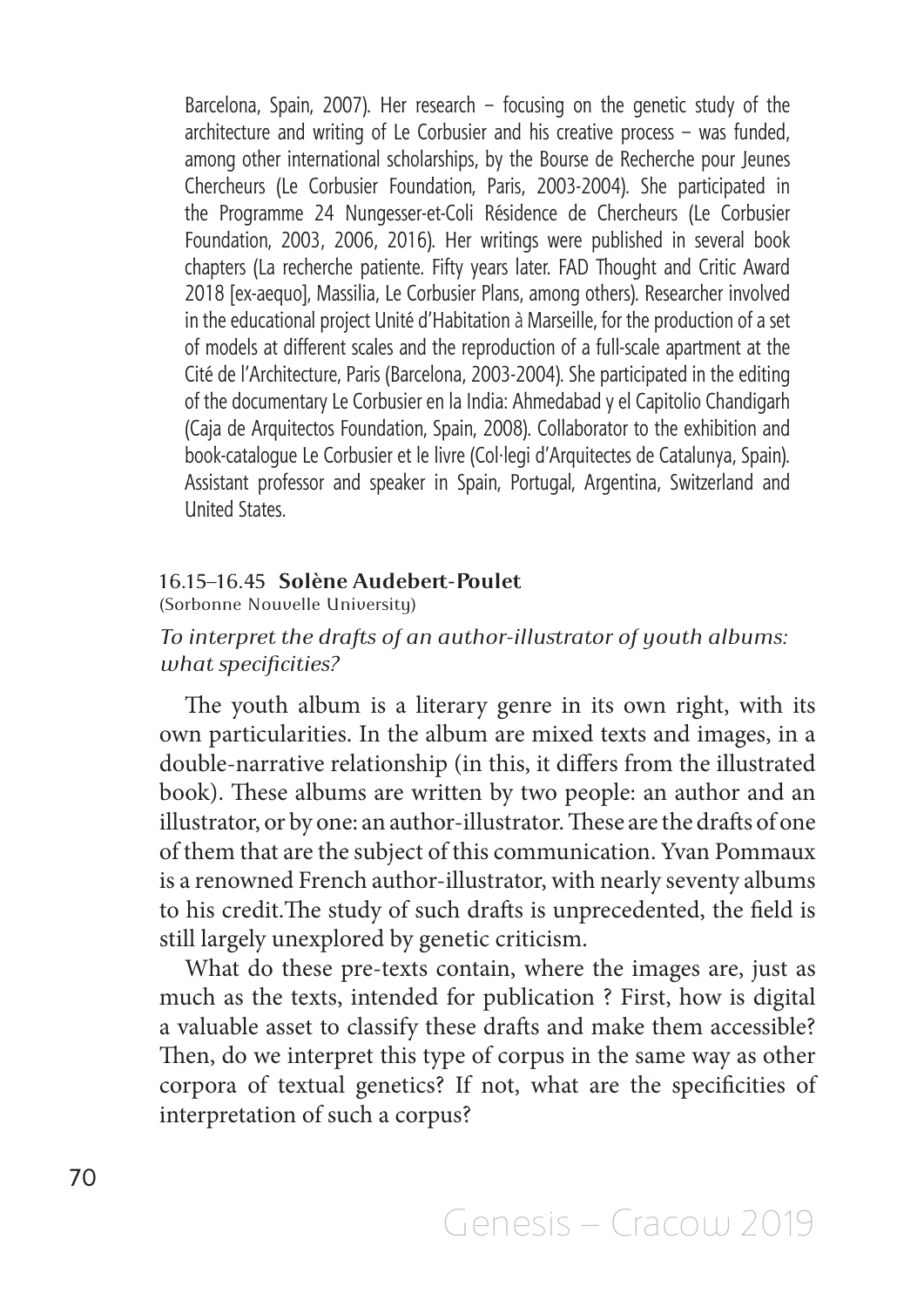The corpus is reduced: about sixty pages of drafts. But its novelty and richness could help set the stage for interpretations of drafts of subsequent authors-illustrators.

**Solène Audebert-Poulet** – PhD student in language sciences, Sorbonne Nouvelle University, Clesthia research lab.

# **Session III Genesis and its editorial representations (3)**

#### 15.15–15.45 **Pieter Claes**

(The Society of Swedish Literature in Finland) *Creating a digital edition – Henry Parlands Skrifter*

The collected works of the modernist author Henry Parland (1908–1930) are published in a critical, scholarly edition, both online and in print. The first part Dikter ("Poems") launched in September 2018, the second part Prosa ("Prose") and a digital version of the novel Sönder ("To Pieces") are coming out April 2019. The final two parts will be published later: Kritik ("Criticism") and Korrespondens ("Correspondence"). The digital is primary in our scholarly edition with print being a secondary, scaled down format. In my presentation, I would like to share our experience of creating a digital edition and ask the questions we have had to ask ourselves. E.g., what are the possibilities of the digital? Who could be our reader? What is our role as editor? Firstly, I will introduce the digital edition and our source material. Henry Parland's manuscripts are challenging. Many of them contain several layers of changes, made by both the author and by posthumous editors. The digital environment helps us communicate that information to our readers through not only commentary, but also visually through facsimiles and detailed transcripts based on TEI XML code. The second part of my presentation is a broader discussion about digital editing. Our focus has been on making a source material available for other researchers who in turn can conduct further research. We provide a reliable reading text and compile related texts such as drafts and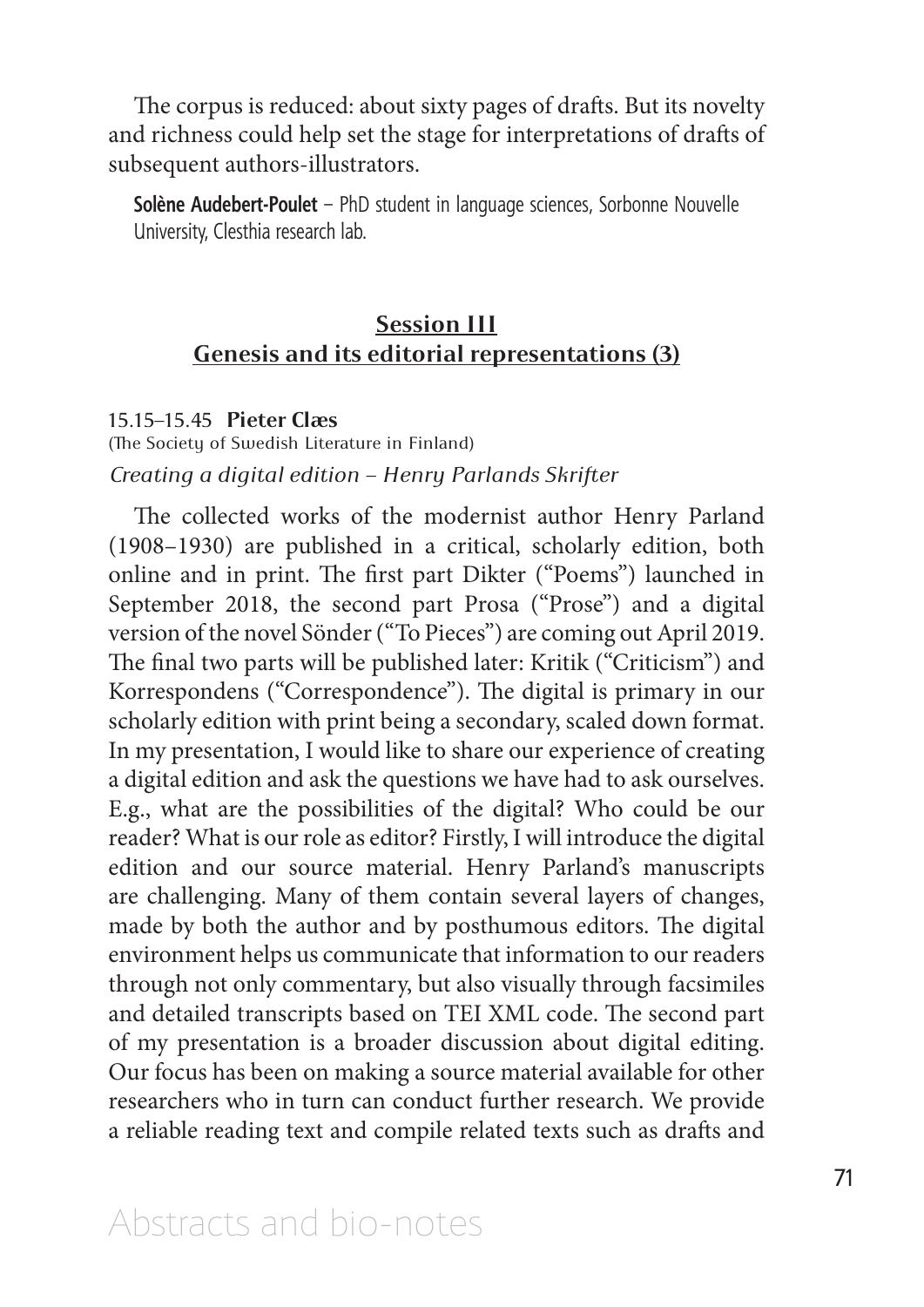fair copies, but refrain from any literary analysis. This also affects the commentary and introduction.

Lastly, at SLS we have also been developing a generic, open sourced platform for web-based editions. This creates new possibilities but also poses new questions for future digital editing.

References:

Henry Parlands Skrifter, Svenska litteratursällskapet i Finland, Helsingfors 2018–, parland.sls.fi. SLS – Generic Digital Editions, Svenska litteratursällskapet i Finland, Helsingfors 2018, www.sls.fi/generic.

**Pieter Claes** – MA, editor at The Society of Swedish Literature in Finland (SLS), currently working with the critical edition of the modernist author Henry Parland (1908–1930).

# 15.45–16.15 **Barbro Wallgren Hemlin**

(University of Gothenburg)

*Bishop Esaias Tegnér and the changes. Textual variants as clues to the creative process* 

> "I think it's very interesting to learn the order in which Tegnér made the changes."

These words were uttered by one of my colleagues as we studied deletions and amendments in the famous Swedish nineteenthcentury poet and bishop Esaias Tegnér's handwritten preaching manuscripts. All these changes that Tegnér had made in his manuscripts were later to be presented in an organised fashion as textual variants in the critical edition of his ecclesiastical speeches, which we were working on at the time.

To study and note all changes made in a text, or variations between different versions of the same text, is the essence of the critical edition. It is not only the final version of the text that deserves attention. Indeed, the preceding versions are equally interesting, and through meticulously ordered comments, the critical edition makes it possible to follow the creative process that led to the final product.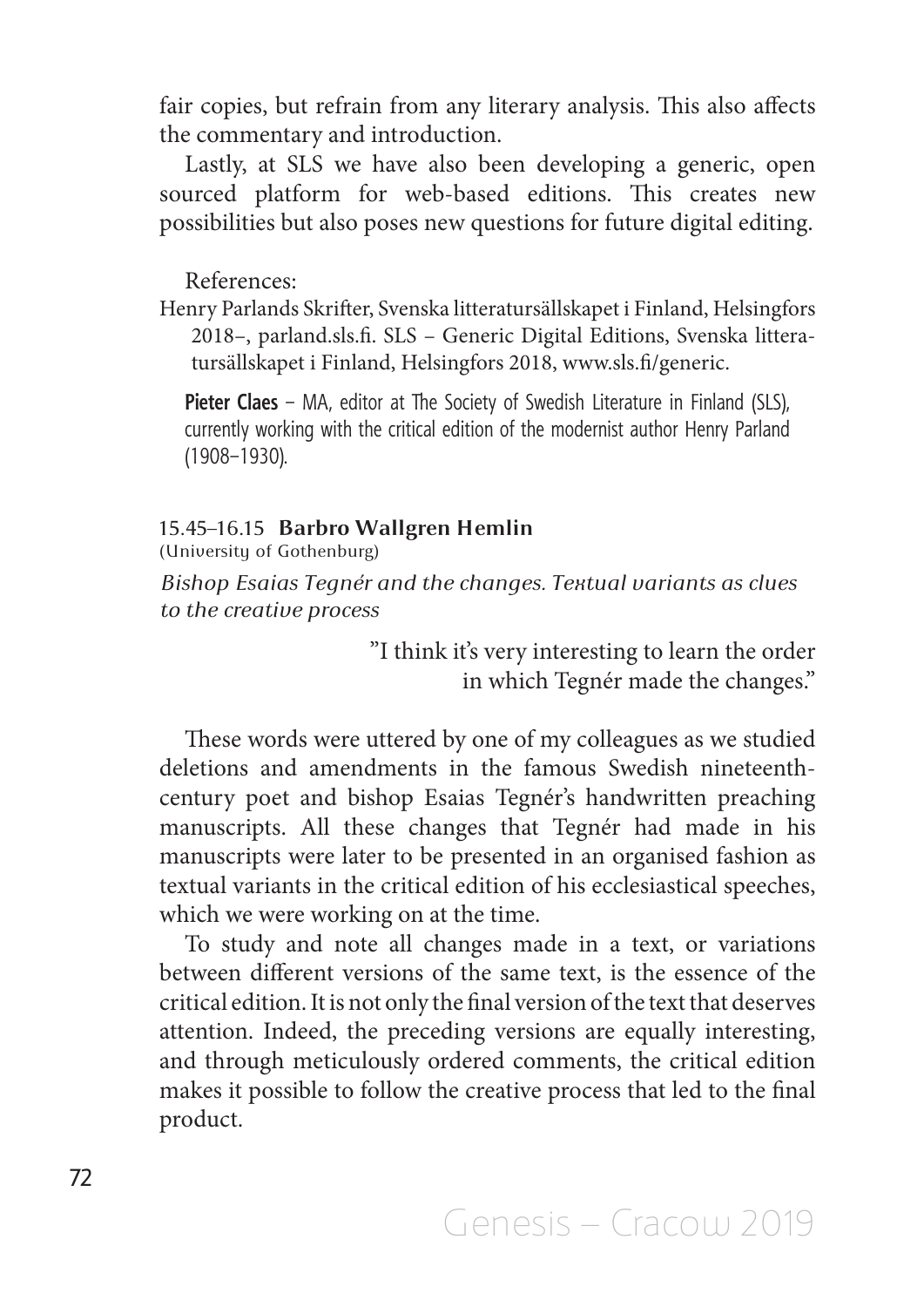By employing the edition's framework of textual variants, I will in my talk give some examples of changes that Tegnér made in his ecclesiastical speeches. It is interesting to see what is changed over the course of the writing process in terms of stylistics, content and composition. Choices of words are harshened or softened, words are moved around to reshape sentences, one paragraph is swapped for another. What then, is the effect of the changes? And are there aspects in the surrounding context that may shed light upon the reasons for the alterations?

The edition is part of the Tegnér Society publication of the collected writings of Esaias

Tegnér (see bibliography below). The philological work has been conducted by Barbro

Wallgren Hemlin, and the work will in its entirety consist of four volumes. The first volume was published in May of 2017 *(Esaias Tegnérs kyrkliga tal I. Åren 1813–1823)*, and the second is due out in Spring 2019. The edition is based on a comprehensive body of material – approximately 1200 handwritten pages of manuscript. The project has been conducted with continuous financial support from the Swedish Academy and Riksbankens Jubileumsfond (The Swedish Foundation for Humanities and Social Sciences) among others.

Earlier instalments of the Tegnér Society publication of the collected works of Esaias Tegnér:

- Tegnér, Esaias 1953–1976. *Esaias Tegnérs brev utgivna av Tegnérsamfundet*. bd I–XI. Edited by Nils Palmborg. Malmö. [Esaias Tegnér's letters commissioned by the Tegnér Society]
- Tegnér, Esaias 1964–1996. *Esaias Tegnérs samlade dikter utgivna av Tegnérsamfundet.* bd I–VII. Published by Fredrik Böök and Åke K. G. Lundquist (bd I–III), Åke K. G. Lundquist (bd IV) and Christina Svensson (bd V–VII). Lund. [Esaias Tegnér's collected poems commissioned by the Tegnér Society]
- Tegnér, Esaias 1982. *Esaias Tegnérs tal utgivna av Tegnérsamfundet*. I. *Akademiska tal, skoltal.* 1982. Edited by Ulla Törnqvist. Stockholm. [Esaias Tegnér's speeches commissioned by the Tegnér Society]
- Tegnér, Esaias 2013. *Inträdespredikan i Stävie och Lackalänga på pingstdagen den 6 juni 1813.* Edited and with an introduction by Barbro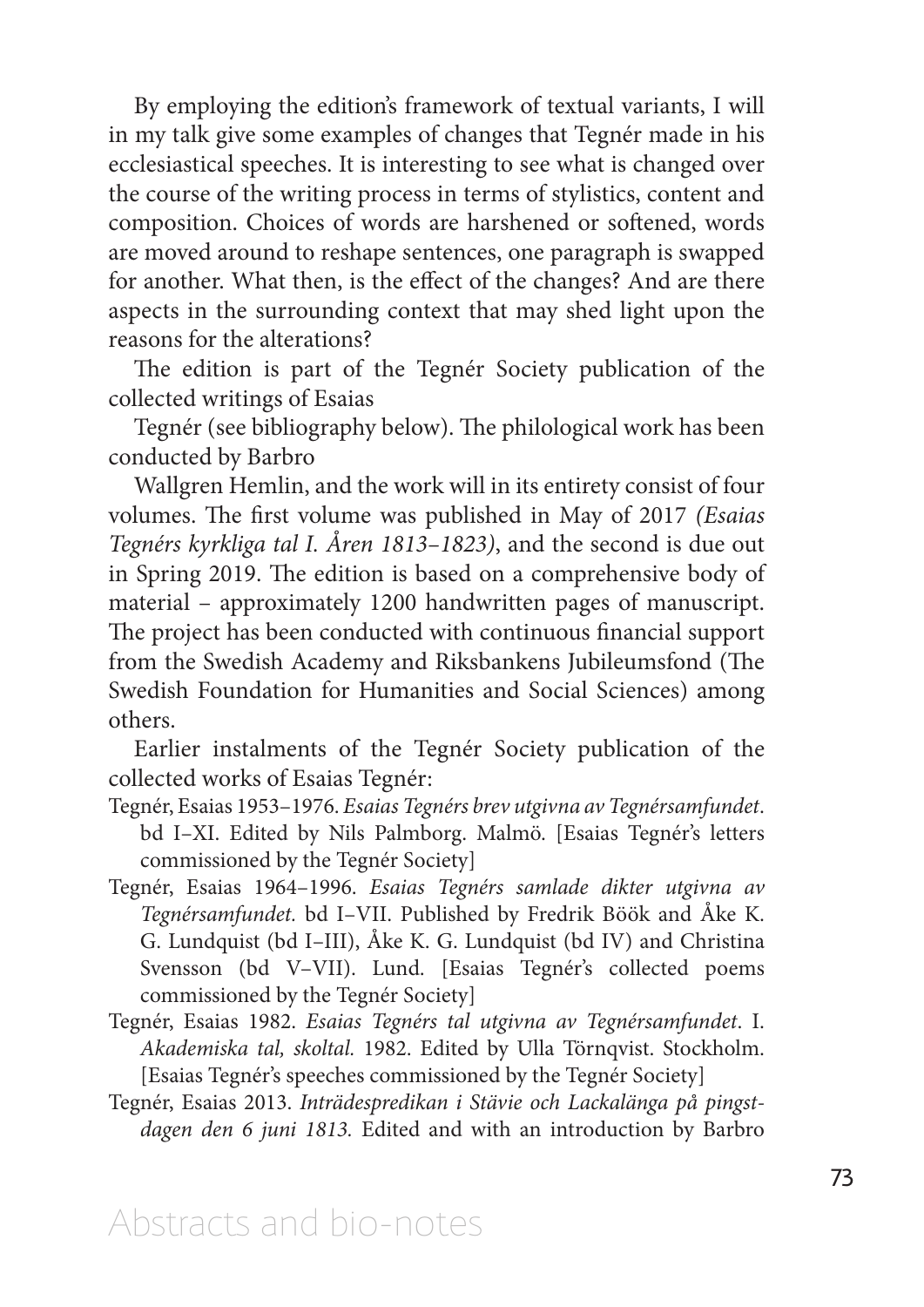Wallgren Hemlin. Ödåkra. [Inauguration sermon in Stävie and Lackalänga, Pentecost 6th of June 1813]

First instalment of the new edition of the ecclesiastical speeches: Tegnér, Esaias 2107. *Esaias Tegnérs kyrkliga tal I. Åren 1813–1823*. *Utgivna av Barbro Wallgren Hemlin på Tegnérsamfundets uppdrag.* Artos & Norma: Skellefteå. [The ecclesiastical speeches of Esaias Tegnér I. 1813–1823. Commissioned by the Tegnér Society]

**Barbro Wallgren Hemlin –** senior lecturer at the Department of Swedish, University of Gothenburg.

#### 16.15–16.45 **Emilia Lipiec**

(Fundacja Augusta Hrabiego Cieszkowskiego) *"Bożyca" by Bronisław Trentowski – fair copy or only a draft?* 

Critical edition of *Bożyca*, philosophical treatise of Bronisław Trentowski, brings out interesting phenomena. Trentowski was strongly influenced by intellectual trends of European romanticism, which promoted him as an originator of a universal system of national philosophy of Poland. His system was rejected by upcoming positivism before it was fully accomplished. It is one of the reasons why theosophical work, *Bożyca*, his *opera vitae*, hasn't been published until today.

Trentowski was one of the most popular Polish intellectuals of his epoch. His emigration to Freiburg im Breisgau, caused by repressions, the consequence of having participated in a military uprising, created some specific circumstances, since Trentowski written mostly in Polish, far from any Polish editors. This made him to be his own proofreader during publication process in German publishing houses, which as a consequence created an opportunity to make further changes when the work was already in print.

But it wasn't the only reason for those late changes: Trentowski was also a special kind of an author, he kept on changing his works even after publishing. Some of his works were changed in second edition in such a great part, that we might consider them as new works. It seems like for Trentowski the creative process was never closed. *Bożyca* is a specific example of such work.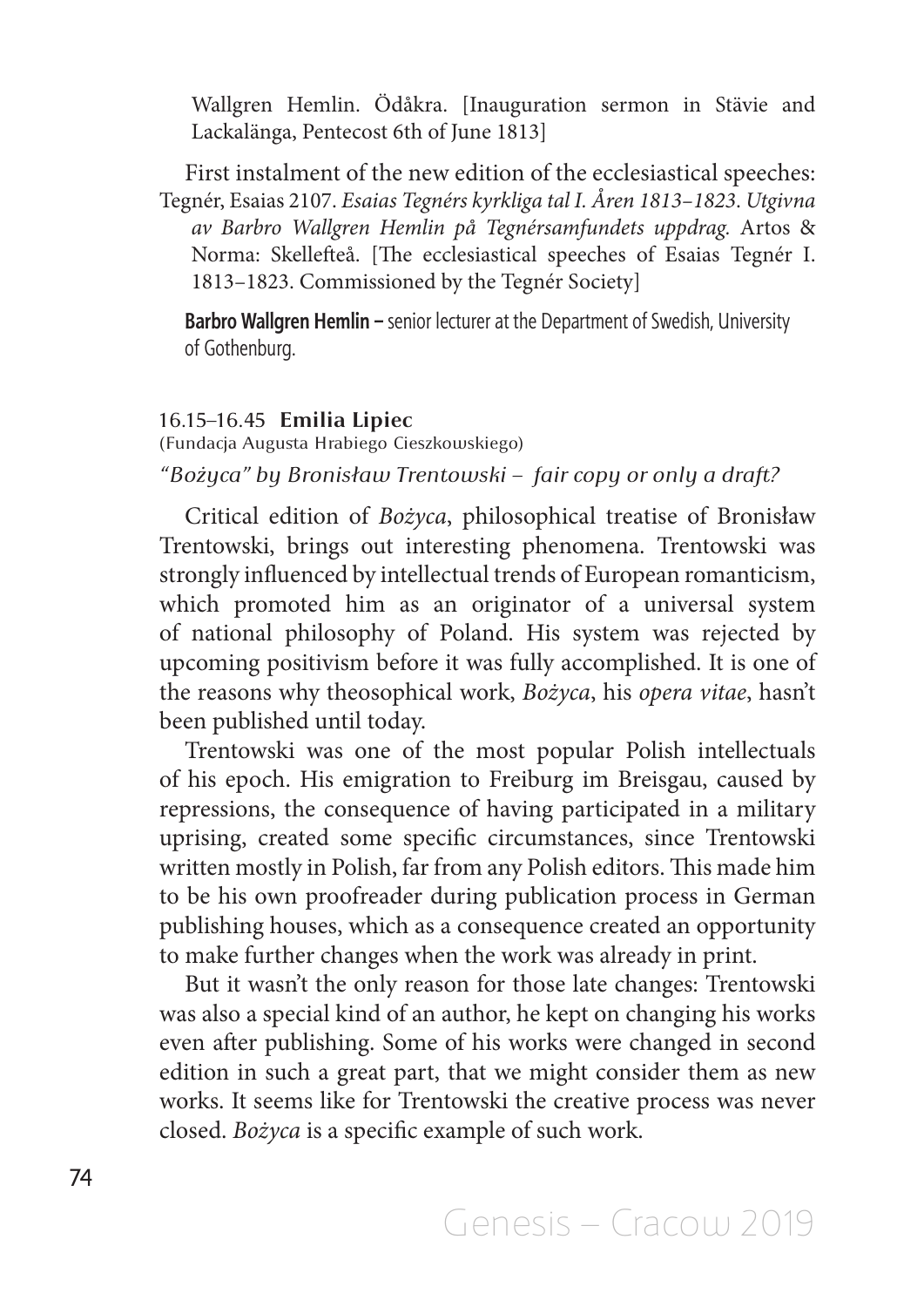**Emilia Lipiec** – a member of teams working over critical edition of Bożyca by Bronisław Trentowski (Fundacja Augusta Hrabiego Cieszkowskiego) and digital edition of Filomats' archives (The John Paul II Catholic University of Lublin), member of ESTS.

### 17.30–18.30 **KEYNOTE LECTURE 5**

#### **Pierre-Marc de Biasi**

(Institut des Textes et Manuscrits Modernes)

*Pour une approche génétique de l'histoire de l'art: concepts et méthode (lecture in French)*

Avec les arts plastiques, la génétique aborde un monde d'artefacts dominé par une logique visuelle, mais dans lequel la conceptualisation écrite garde une place considérable. Carnets, notes de travail, journal, commandes, mémento, agendas, dessins légendés ou commentés, dossiers documentaires, correspondances, catalogue, entretiens, interviews, etc. : l'atelier est le laboratoire des formes, mais il fourmille de traces écrites porteuses d'informations sur le travail de l'artiste et qui ont souvent joué un rôle majeur dans l'émergence et les métamorphoses de l'œuvre. Les historiens d'art le savent, mais la génétique apporte, pour l'élucidation de ces processus, des exigences d'exhaustivité et des outils scientifiques propres à redéfinir le périmètre du dossier de genèse et à relancer la recherche sur des pistes inédites. A commencer par des phénomènes majeurs et cependant mal connus comme les processus d'intitulation de l'œuvre. A commencer également par l'élaboration d'une terminologie critique précise qui, pour le moment, fait défaut. Qu'entend-on exactement par *dessin préparatoire, esquisse, croquis, ébauche, crayon, canevas, projet, schéma, composition, mise au carreau, étude, étude de détail,* etc. ? Comment définir chacun de ces documents préparatoires et comment distinguer et interpréter sa fonction opératoire, en tenant compte du corpus, de la technique, de la période historique, du contexte académique, des usages du métier, de l'intericonicité dans laquelle l'artiste invente, de sa démarche et de ses méthodes, des phases de son travail, etc. ? Comment classer ces documents dans l'ordre de leur apparition, sur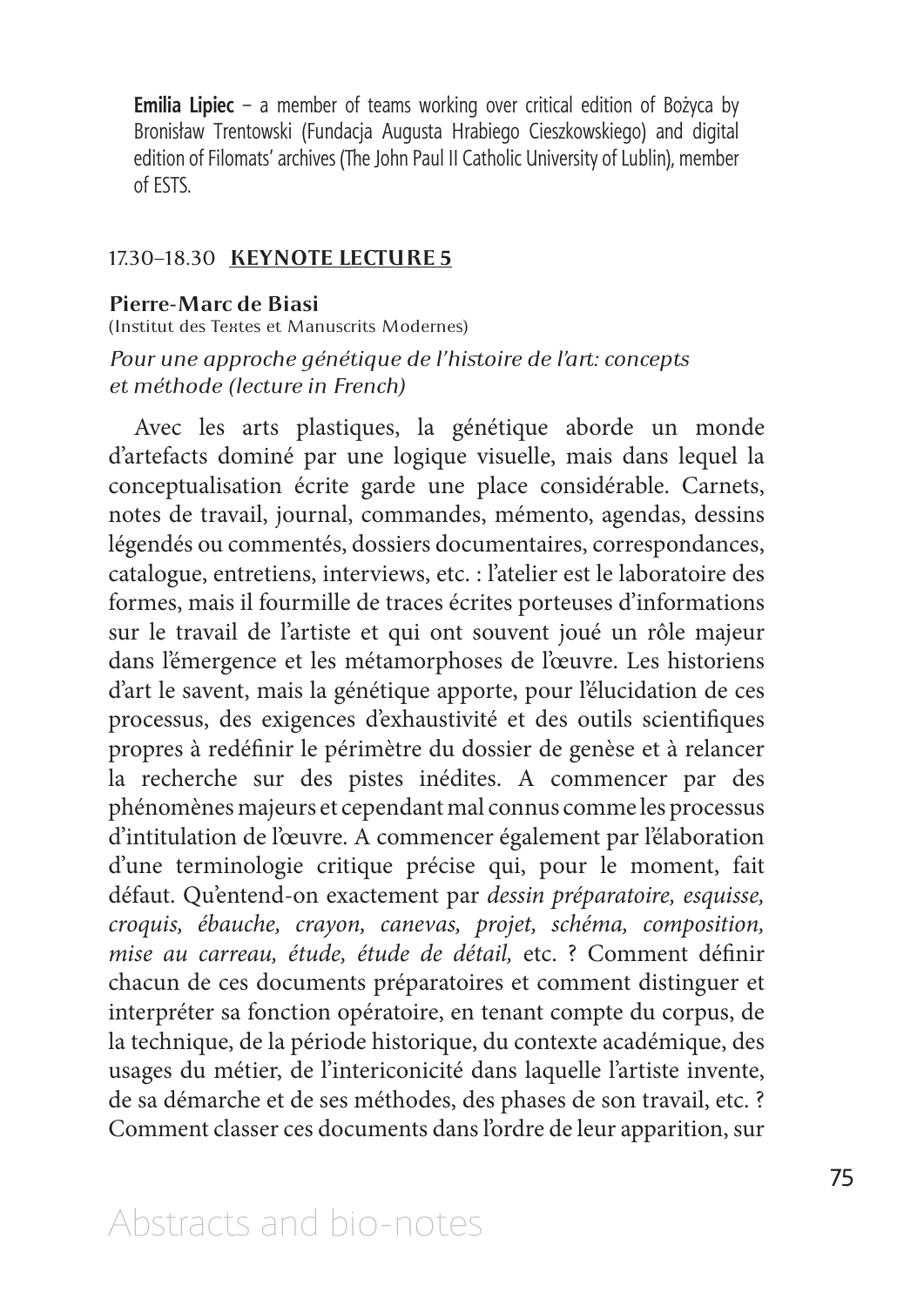quel axe séquentiel les situer comme étapes d'un processus créatif ? Ces « œuvres » préparatoires de l'œuvre sont conservées dans des institutions et des pays dont les terminologies sont souvent divergentes. À une époque où l'œuvre d'art est de plus en plus globalisée en termes d'exposition, de catalogues, de publication et de reproduction, une telle réflexion génétique impose d'être menée dans une perspective à la fois génétique et multilingue. C'est le projet de la base DIGA (Données internationales de génétique artistique).

**Pierre-Marc de Biasi** est artiste plasticien, chercheur, écrivain, éditeur et journaliste. Né à Paris en 1950, il vit et travaille à Paris. Ancien élève de l'ENS (1972), agrégé (1976), docteur (1982), habilité à la direction de recherche (1996), Pierre-Marc de Biasi a suivi un double cursus en littérature et en philosophie aux Universités Paris 4, Paris 7 et Paris 8, ainsi qu'une formation supérieure en arts plastiques à l'Ecole des Arts de la Sorbonne et à l'Ecole des Beaux-Arts de Paris. Directeur de recherche au CNRS, il a dirigé l'ITEM (ENS UMR 8132) de 2006 à 2013 . Il a publié une cinquantaine d'ouvrages et plus de trois cents articles sur Flaubert, la critique génétique, les processus d'écriture et de création, le papier, le lexique contemporain, l'histoire de l'art, l'approche médiologique des techniques et l'histoire des idées. Dernier ouvrage paru : *Le Troisième cerveau,* CNRS éditions, 2018. Comme éditeur, il dirige plusieurs collections chez CNRS éditions et chez EAC (Editions des archives contemporaines). Il a collaboré comme journaliste au Magazine littéraire de 1990 à 2010. Il est membre des comités de rédaction de plusieurs revues dont *Genesis* et *Médium*. Dans le domaine des médias, il a réalisé plusieurs films pour Arte et plus de trois cents émissions pour France Culture pour producteur délégué et chroniqueur. Son œuvre plastique a donné lieu à une cinquantaine d'expositions et à sept commandes publiques en France et dans le monde. Ses œuvres sont entrées dans une centaine de collections publiques et privées, en France et à l'étranger . Il codirige l'équipe « Histoire de l'art » de l'ITEM. Site : http://www.pierre-marcdebiasi.com/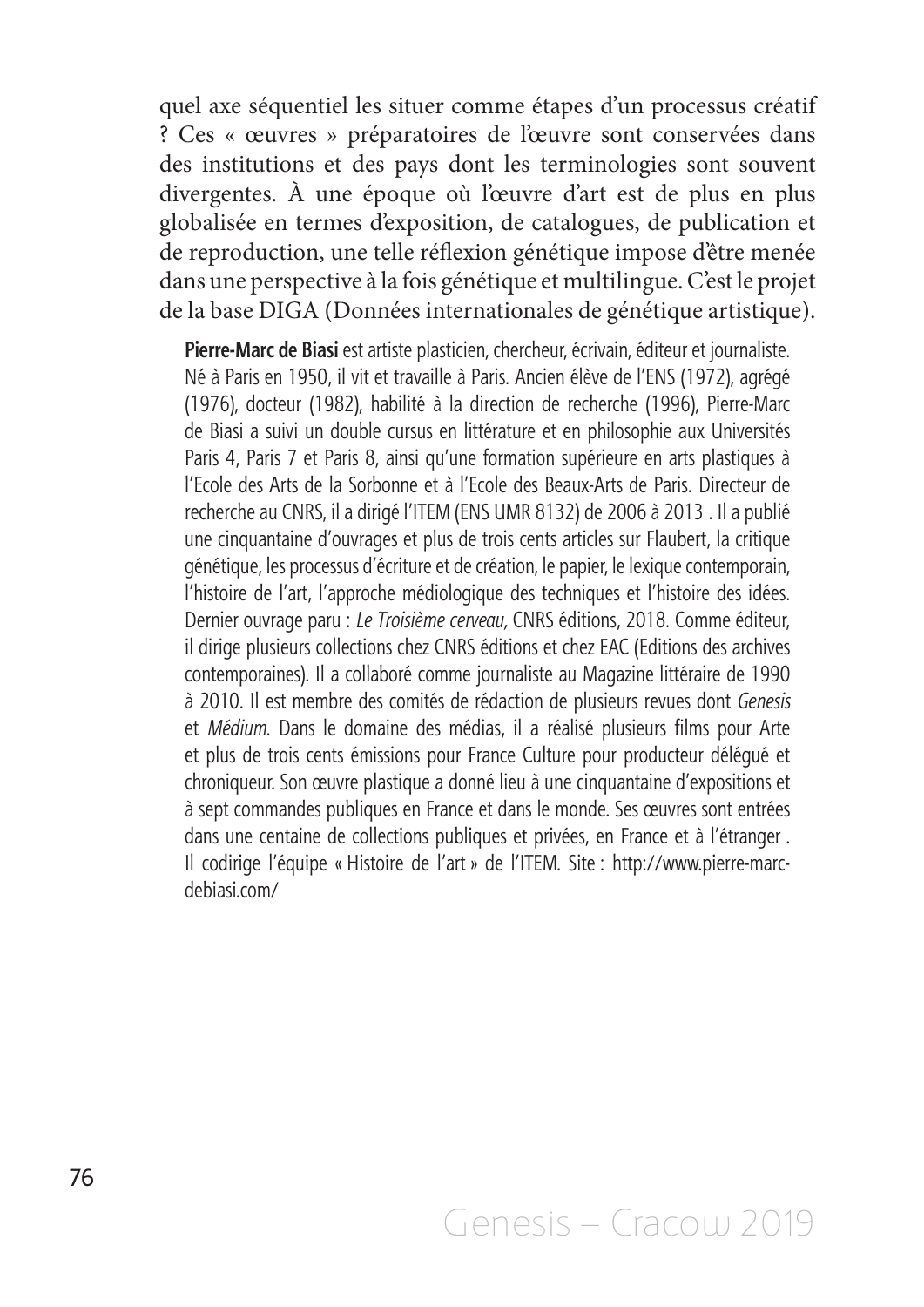## **Friday, 14 June**

### 9.00–10.00 **KEYNOTE LECTURE 6**

#### **Dirk Van Hulle**

**(**Centre for Manuscript Genetics, Antwerp) *Genetic Criticism among Related Fields of Study: From Bibliography to Digital Humanities* 

Genetic criticism is not an isolated discipline. It plays a natural role in an eco-system of related fields of study, such as bibliography, book history, variantistica, digital humanities and scholarly editing. With reference to the relation between manuscript studies and bibliography, W. W. Greg argued more than a century ago in his seminal essay 'What Is Bibliography?' that bibliography also includes the study of manuscripts, even though it is commonly confined to the study of printed books. Unfortunately, important introductions to bibliography such as those by G. Thomas Tanselle and Philip Gaskell explicitly announce on their opening pages that they focus on printed books. This narrow focus has contributed to a compartmentalisation. Since bibliography was focusing on printed books and textual criticism on the production of critical editions, it is understandable that, in the 1960s and 1970s, Louis Hay and others argued for a separate discipline that focussed on modern manuscripts. From the other perspective, it is also understandable that, especially in Anglo-American academic circles, bibliographers often regarded genetic criticism as a new name for something that had been part of bibliography all along. In the past few decades, digital scholarly editing has increasingly become an area of research where the focus is less on the differences between the various schools of scholarly editing than on the ways they are able to inform each other. More recently, digital humanities are similarly facilitating the exchange of expertise on a broader scale between genetic criticism, bibliography, book history and textual studies. Instead of maintaining a compartmentalisation, this paper is an attempt to contribute to the accomplishment of this exchange.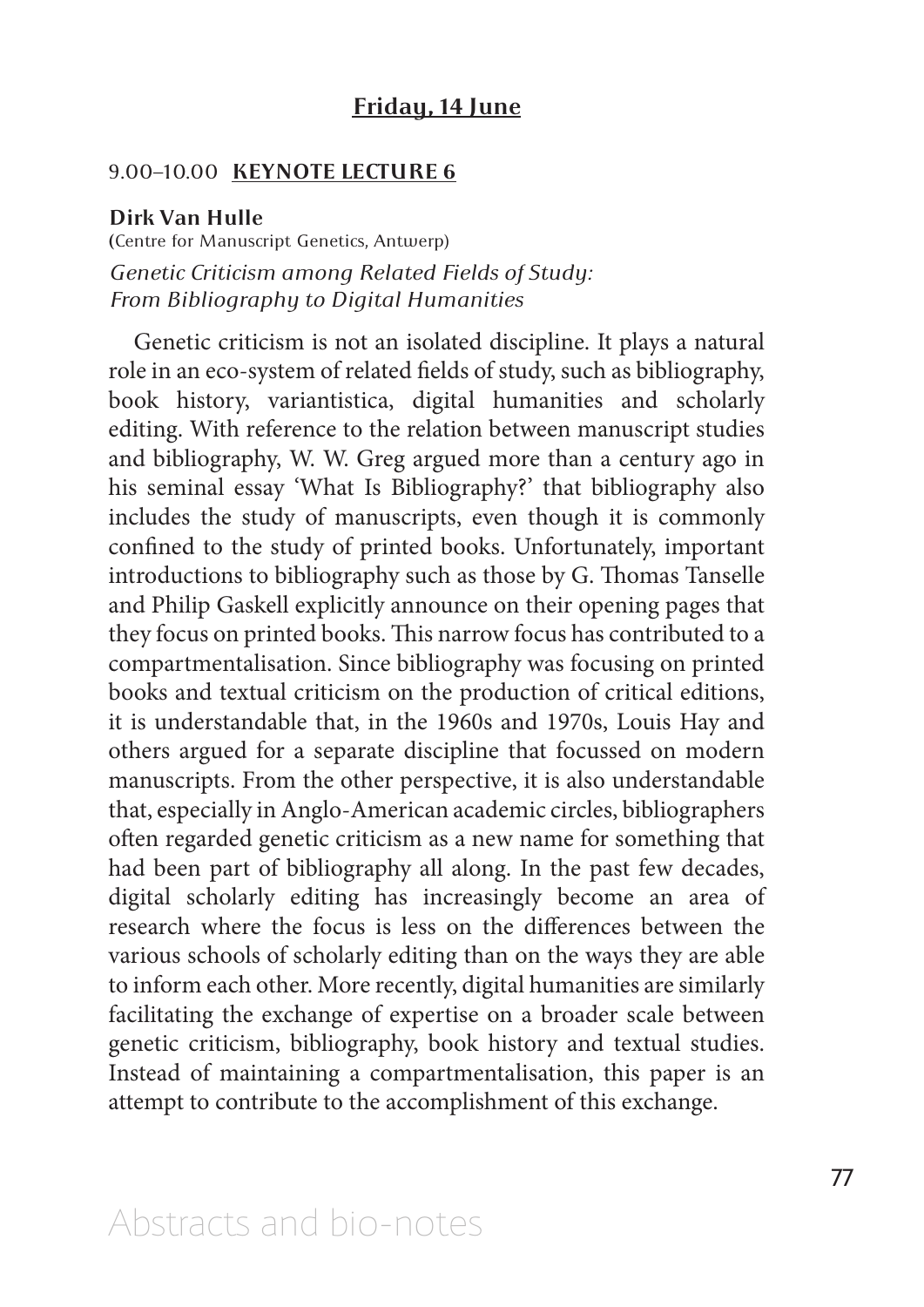**Dirk Van Hulle** is Professor of English literature at the University of Antwerp and director of the Centre for Manuscript Genetics. He is appointed as Professor of Bibliography and Modern Book History at the University of Oxford (Jesus College). With Mark Nixon, he is co-director of the *Beckett Digital Manuscript Project* (www. beckettarchive.org), series editor of the Cambridge UP series 'Elements in Beckett Studies' and editor-in-chief of the *Journal of Beckett Studies*. His publications include *Textual Awareness* (2004), *Modern Manuscripts* (2014), *Samuel Beckett's Library* (2013, with Mark Nixon), *The New Cambridge Companion to Samuel Beckett* (2015), *James Joyce's Work in Progress* (2016), several volumes in the 'Making of' series (Bloomsbury) and genetic editions in the *Beckett Digital Manuscript Project*, including the *Beckett Digital Library.*

### 10.15–11.45 Parallel sessions

## **Session I From Typewriting to Digitally Born Textes**

### 10.15–10.45 **Veijo Pulkkinen**

(University of Helsinki)

*The Reality-Producing Machine: The Typewriter and the Genesis of Juha Mannerkorpi's "Päivänsinet"*

*Päivänsinet: muuan loppukesän merkintöjä* (1979, Morning Glory: Entries on a Late Summer) by the Finnish author and translator Juha Mannerkorpi (1915–1980) is a novel in the form of a diary where the seriously ill narrator watches the growth of a morning glory, meticulously counting, measuring and registering every unraveling flower. The novel is a rework of Mannerkorpi's actual diary that he kept from 2 July 1978 to 10 February 1979. Besides the diary, there are two revised manuscript versions and a printer's copy bearing witness to the genesis of *Päivänsinet*.

The typewriter plays a central role in *Päivänsinet* at the level of its genesis as well as at the content level: Mannerkorpi typed his diary entries and its subsequent versions, and the narrator makes frequent metapoetic remarks upon the relationship of fact and fiction, and the use of the typewriter that in one occasion is called a "machine that produces representational reality" (esittävän todellisuuden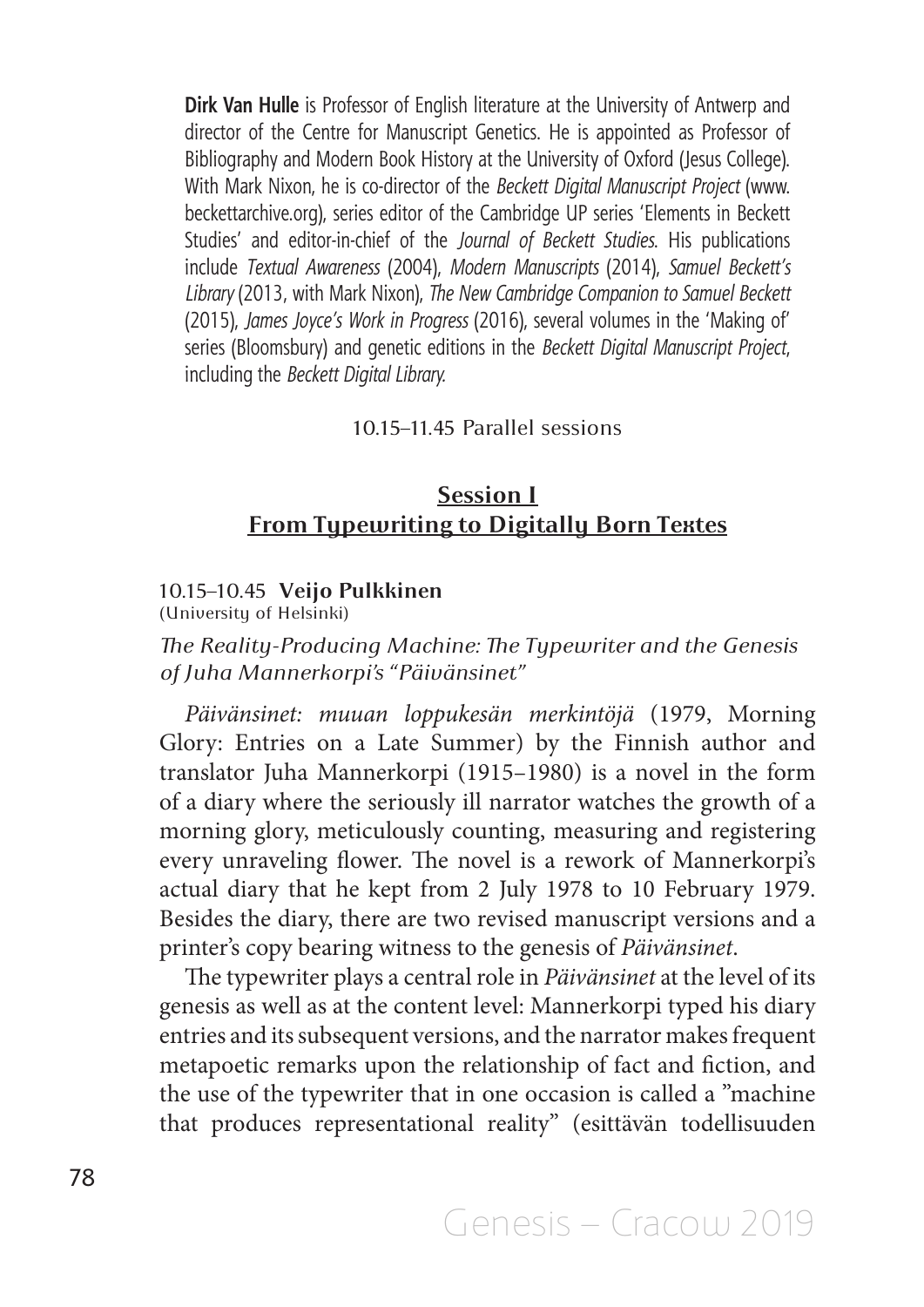tuottolaite). In my paper, I will examine these remarks in relation to the writing of the diary and its transformation into a novel. As a theoretical framework, I will use Philippe Lejeune's ideas on the relationship between the diary, fiction and genetic criticism.

**Veijo Pulkkinen** – earned his PhD in literature at the University of Oulu in 2010. In 2018, he was awarded the Title of Docent at the University of Helsinki. From 2011 to 2014 Pulkkinen worked as a postdoctoral researcher funded by the Academy of Finland at the Finnish Literature Society (SKS). He has published a monograph (*Runoilija latomossa: geneettinen tutkimus Aaro Hellaakosken Jääpeilistä* [2017, The Poet in the Typesetting Room: a Genetic Study on Aaro Hellaakoski's Jääpeili]) and articles on visual poetry and the application of genetic and textual criticism to literary interpretation. In his current project, Pulkkinen studies the role of the typewriter in Finnish literature from genetic and medial perspectives.

### 10.45–11.15 **Lamyk Bekius**

(Huygens ING [KNAW] & University of Antwerp)

## *Invented on paper but born digital: the genesis of Gie Bogaert's novel "Roosevelt"*

Today, most literary writing processes occur in a digital environment. The question thus rises whether this affects the writing process and to what extent traditional textual genetic methodology can still be applied. This paper will present new insights in the digital writing process provided by the data of keystroke logging software in combination with traditional endogenetic sources. I focus on the genesis of the novel *Roosevelt* (2016) by the Flemish literary author Gie Bogaert (1958). Bogaert's writing process takes place in a 'traditional' as well as in a digital environment, as he divides his writing process into two stages. The first part – the 'creative process' as Bogaert calls it – consists of making notes in his Atoma notebook. This notebook needs to be 'complete' in order to start with the second part of the writing process: the 'linguistic creative process' (again in Bogaert's words). This part consists of the actual writing of the novel, which takes place digitally in a word processor and which was closely observed using Inputlog, a keystroke logging tool.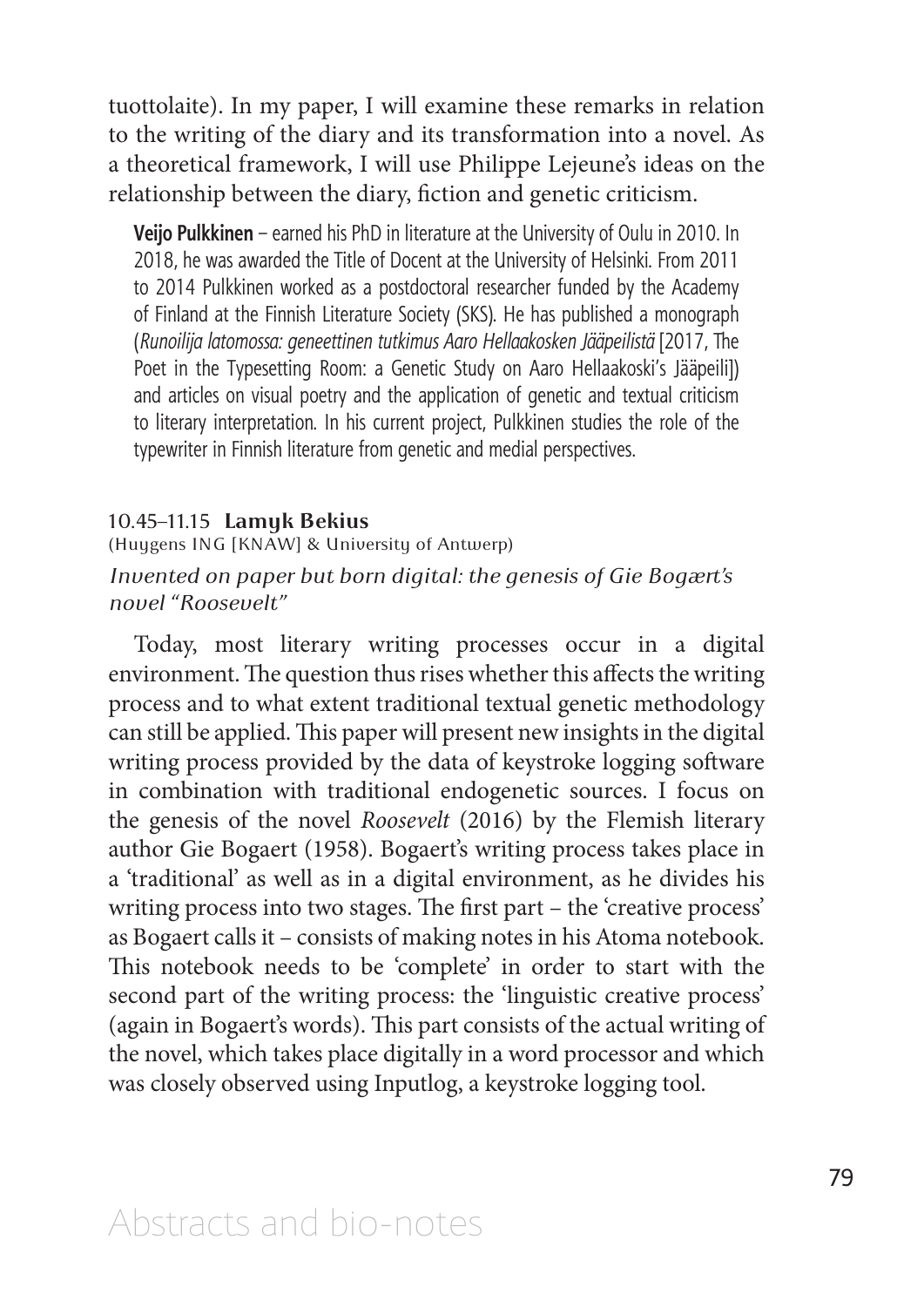The paper will focus specifically on the genesis of one chapter of the novel in order to cover the complete process. Each chapter is focalised by one of the characters and the genesis of a chapter will therefore give more insight in the initial invention of the character and the process of putting his or her perspective into the right words. How can the ideas from the analogue notebook be traced in the digital manuscript? Which online exogenetic sources did Bogaert use to find the right words for his character? Ultimately, the paper will demonstrate the relationship between the notebook and the process of digital writing using a computer program. From a methodological point of view I will then try to answer the question: how can traditional endogenetic sources and keystroke logging data complement each other in a genetic analysis?

**Lamyk Bekius** – MA, a PhD-candidate in the NWO-funded project *Track Changes: Textual Scholarship and the Challenge of Digital Literary Writing* (2018-2023).

### 11.15–11.45 **Floor Buschenhenke**

(Huygens ING (KNAW) Institute & University of Antwerp) *Sofortkorrektur regenerated: digital literary writing processes*

Despite passionate pleas, born-digital materials are still underrepresented within the field of textual scholarship (e.g. Lebrave 2013; Van Hulle 2014). Notable trailblazers (Kirschenbaum (2008; 2013), Ries (2010; 2018), but also Vauthier (2016), Fiormonte and Pusceddu (2006), Crombez and Cassiers (2017)) have shown that digital writing processes do leave traces behind, and quite rich traces at that. However, the conventions of word processing programmes are such that immediate correction (Sofortkorrektur) has become invisible (Matthijsen 2009). Related to this issue is the way in which the medium affects the writing process: from studies into non-literary texts, we know that digital writing processes are different from paper-based processes. There is much more rewriting during composition (see Van Waes & Schellens 2003; Goldberg et al 2003). Our project addresses these issues by combining textual scholarship with a cognitive writing process approach. Using the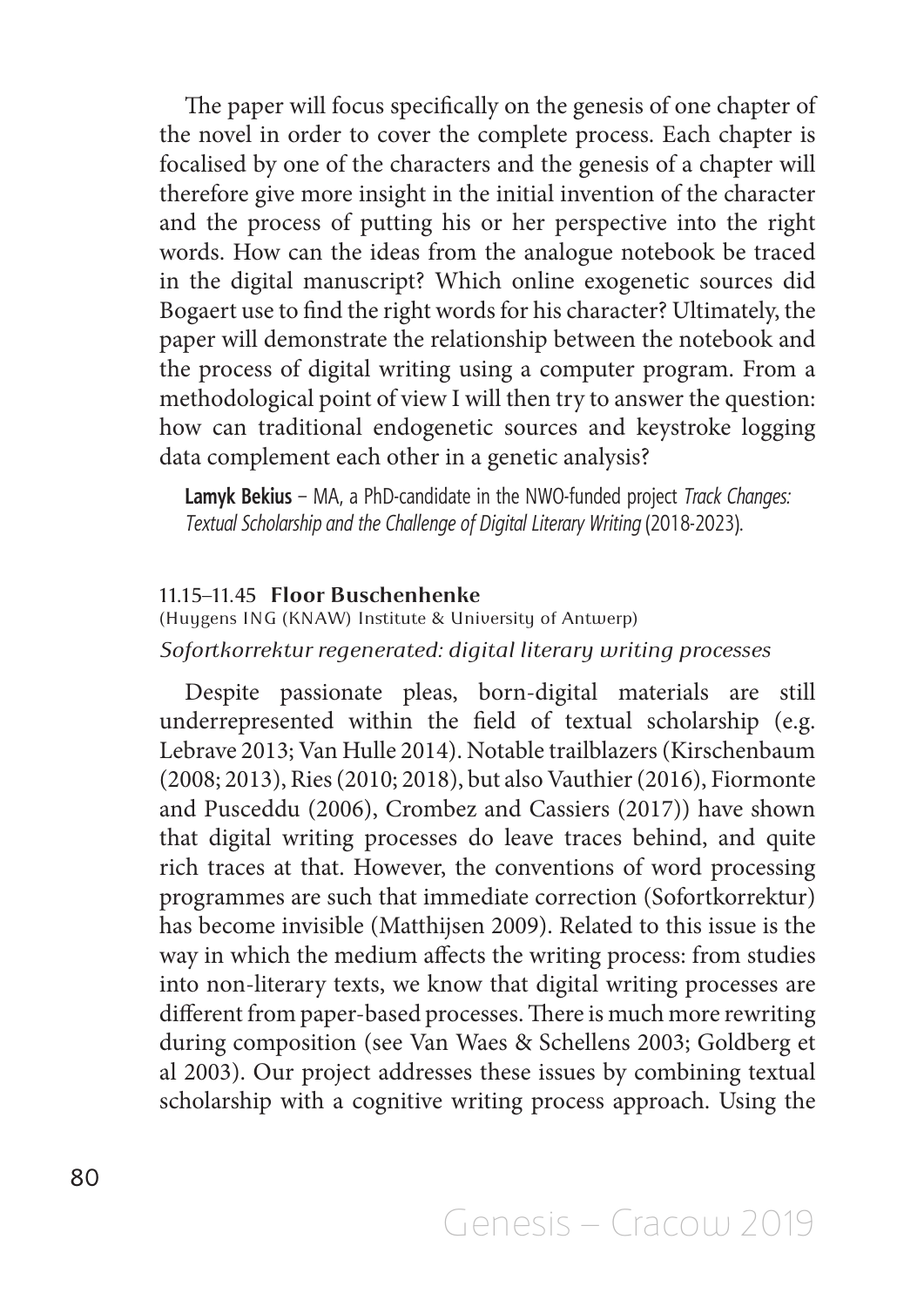keystroke logging programme Inputlog (Leijten & Waes 2013), we are able to catch all traces of digital writing and editing processes.

In our pilot study, we have logged 9 writing sessions of Dutch author Walter van den Berg. This encompasses all his writing for one short story. These sessions will be used as the basis for this paper. Using Lindgren & Sullivan's (2006) taxonomy, revisions will be manually labeled and interpreted. I will make a distinction between 'fresh' changes (immediately deleting and replacing newly produced text at the 'point-of-utterance') and revisions taking place in older parts of the text. The key questions I will cover in my talk are: How interpretable are point-of-utterance traces in keystroke logging files? Can we see moments of invention (Ferrer 2011) through iteration as well as 'Sofortkorrektur' at the point-ofutterance? How do point-of-utterance revisions differ from revision of text created earlier? I hope this small study will contribute to our understanding of digital creative writing processes.

Bibliography:

- Crombez, Thomas and Cassiers, Edith (2017). 'Postdramatic Methods of Adaptation in the Age of Digital Collaborative Writing. *Digital Scholarship in the Humanities*, 32(1): 17–35.
- Ferrer, Daniel (2011). *Logiques du brouillon : modèles pour une critique génétique*. Paris: Éd. du Seuil.
- Fiormonte, Domenico, and Pusceddu, Cinzia (2006). The Text as Product and Process. History, Genesis, Experiments. In , E. Vanhoutte and M. de Smedt (Eds.) *Manuscript, Variant, Genese* – *Genesis*. Gent: Koninklijke Academie voor Nederlandse Taal- en Letterkunde, pp. 109-128.
- Goldberg, Amie, Russell, Michael and Abigail Cook (2003). The Effect of Computers on Student Writing: A Meta-Analysis of Studies from 1992 to 2002. *The Journal of Technology, Learning and Assessment*, 2(1): 3-51.
- Kirschenbaum, Matthew (2013). The .Txtual Condition: Digital Humanities, Born-Digital Archives, and the Future Literary. *DHQ*, 7(1).
- Kirschenbaum, Matthew G. (2008) *Mechanisms: New Media and the Forensic Imagination*. Cambridge, Mass.: MIT Press
- Lebrave, Jean-Louis (2013). Computer forensics: la critique génétique et l'écriture numérique. *Genesis*, 44: 137-147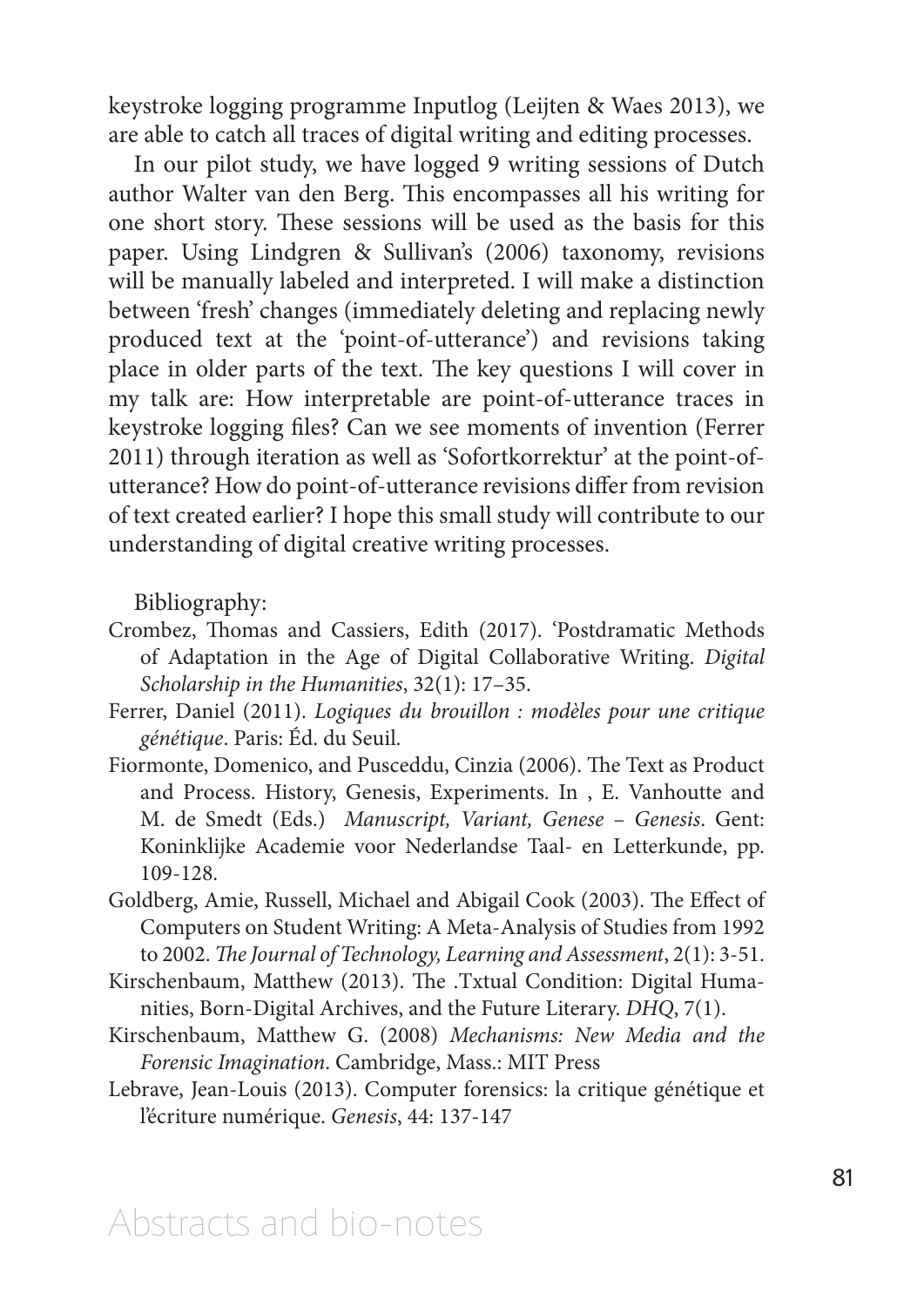- Leijten, M., & Van Waes, L. (2013). Keystroke Logging in Writing Research: Using Inputlog to Analyze Writing Processes. *Written Communication 30*(3), 358-392
- Lindgren, Eva, and Kirk PH Sullivan (2006). Analysing online revision. In: K.P.H. Sullivan & E. Lindgren (Eds*.), Computer keystroke logging and writing: Methods and applications*, (pp. 157-188). Oxford: Elsevier.
- Mathijsen, Marita (2009). Genetic textual editing: the end of an era. In: *Was ist Textkritik? Zur Geschichte und Relevanz eines Zentralbegriffs der Editionswissenschaft. Beihefte zu Editio* 28. Tübingen: Niemeyer, pp. 233-240.
- Ries, Thorsten (2010). "Die geräte Klüger als ihre Besitzer": Philologische Durchblicke hinter die Schreibszene des Graphical User Interface: Überlegungen zur digitalen Quellenphilologie, mit einer textgenetischen Studie zu Michael Speiers ausfahrt st. nazaire. *Editio* 24: 149-199.
- Ries, Thorsten (2018). The Rationale of the Born-Digital Dossier Génétique: Digital Forensics and the Writing Process: With Examples from the Thomas Kling Archive. *Digital Scholarship in the Humanities*, 33(2): 391–424.
- Van Hulle, Dirk (2014). *Modern Manuscripts: The Extended Mind and Creative Undoing*. London: Bloomsbury
- Van Waes, Luuk, and Schellens, Peter Jan (2003). Writing Profiles: The Effect of the Writing Mode on Pausing and Revision Patterns of Experienced Writers. *Journal of Pragmatics*, 35(6): 829–53.
- Vauthier, Bénédicte (2016). Genetic Criticism Put to the Test by Digital Technology: Sounding out the (Mainly) Digital Genetic File of El Dorado. *Variants*, 12-13: 163–86.

**Floor Buschenhenke** is a PhD Student at the NWO-funded project *Track Changes: Textual scholarship and the challenge of digital literary writing* (2018-2023), a collaboration between the Huygens ING (KNAW) in Amsterdam and the University of Antwerp. She has published three volumes of poetry and previously worked as an editor and language trainer.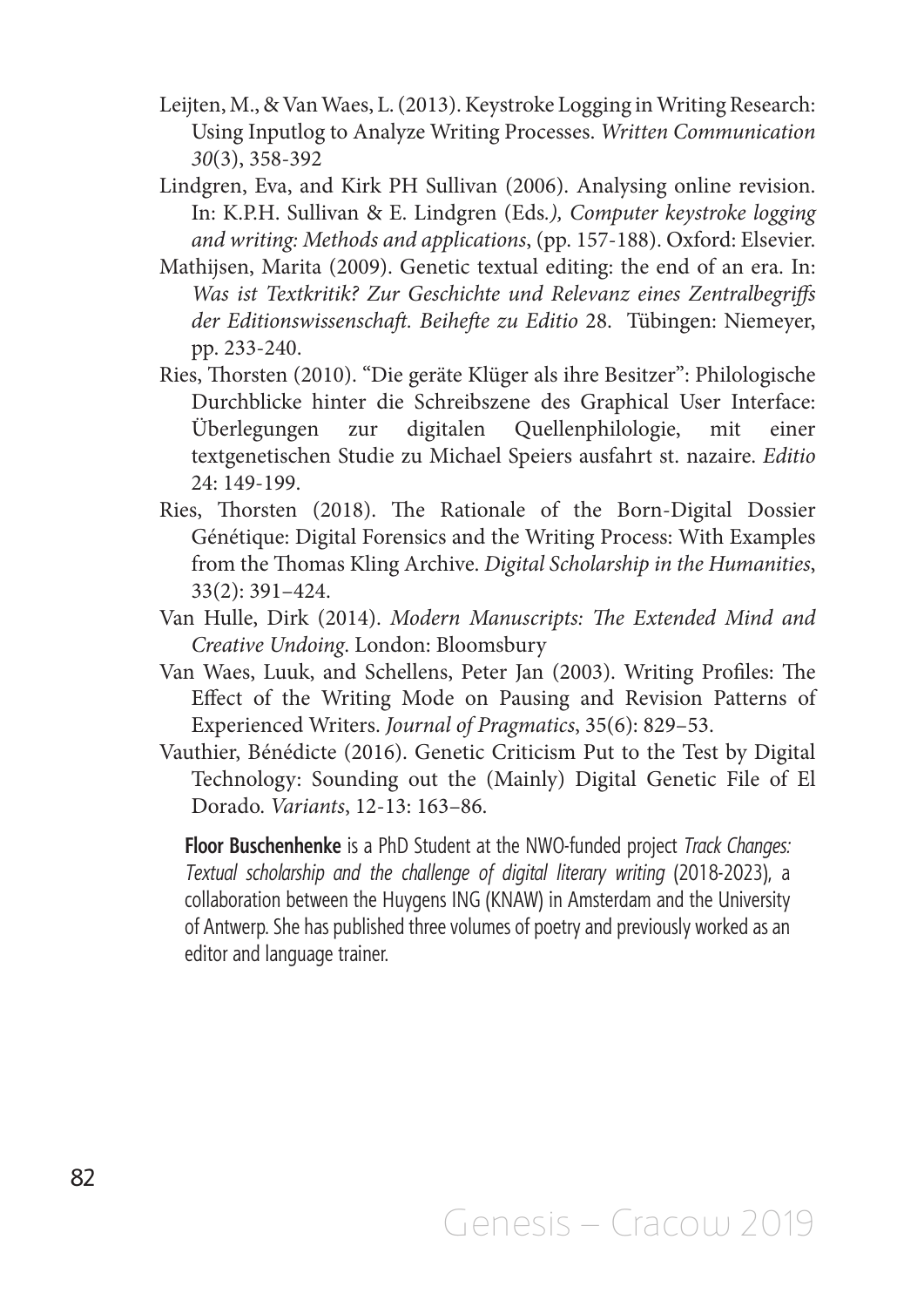## **Session II Between theatre and film**

### 10.15–10.45 **Jeanne Rohner**

(University of Lausanne)

*Deconstructing the Film Character: the Claude Autant-Lara Archive Through the Genetic Lens*

This paper aims to demonstrate the value of film-related paper archives in investigating the relationship between a film star and the development of his/her character. This research focuses on the Claude Autant-Lara Archive deposited at the Cinémathèque Suisse – Swiss National Film Archives. This collection proves particularly relevant for the genetic researcher engaged in film studies, as it distinguishes itself by its wide range of paper documents.

To date, very few film researchers have examined a star *persona*  by using primary sources like film production's paper archives. Indeed, most of them focus rather on the narrative and/or the film reception (BURCH & SELLIER 1996; CHEDALEUX 2009). Yet, the use of such material can expand not only our understanding of the evolution of the star *persona* in regard with the development of his/ her character but also our view on the power relations underlying in the film, which are drawn from its narrative and aesthetical characteristics (BOILLAT 2015). For instance, modifications made to the script (such as changes and cuts made by various actors during the creative process), which are examined within the sociohistorical context and in comparison with the film's reception, can shed a new light on gender representations.

To illustrate these ideas, results based on the analysis of *Keep an Eye on Amelia* (*Occupe-toi d'Amélie*, Autant-Lara, 1949) which starred Danielle Darrieux, will be presented. In order to deepen the analysis, versions of the script are studied in cross-relation with other types of documents (such as professional correspondence, contracts, as well as diverse notes and promotional material), using an indexed and annotated database. In that sense, I propose to open up the debate on a methodological and theoretical level with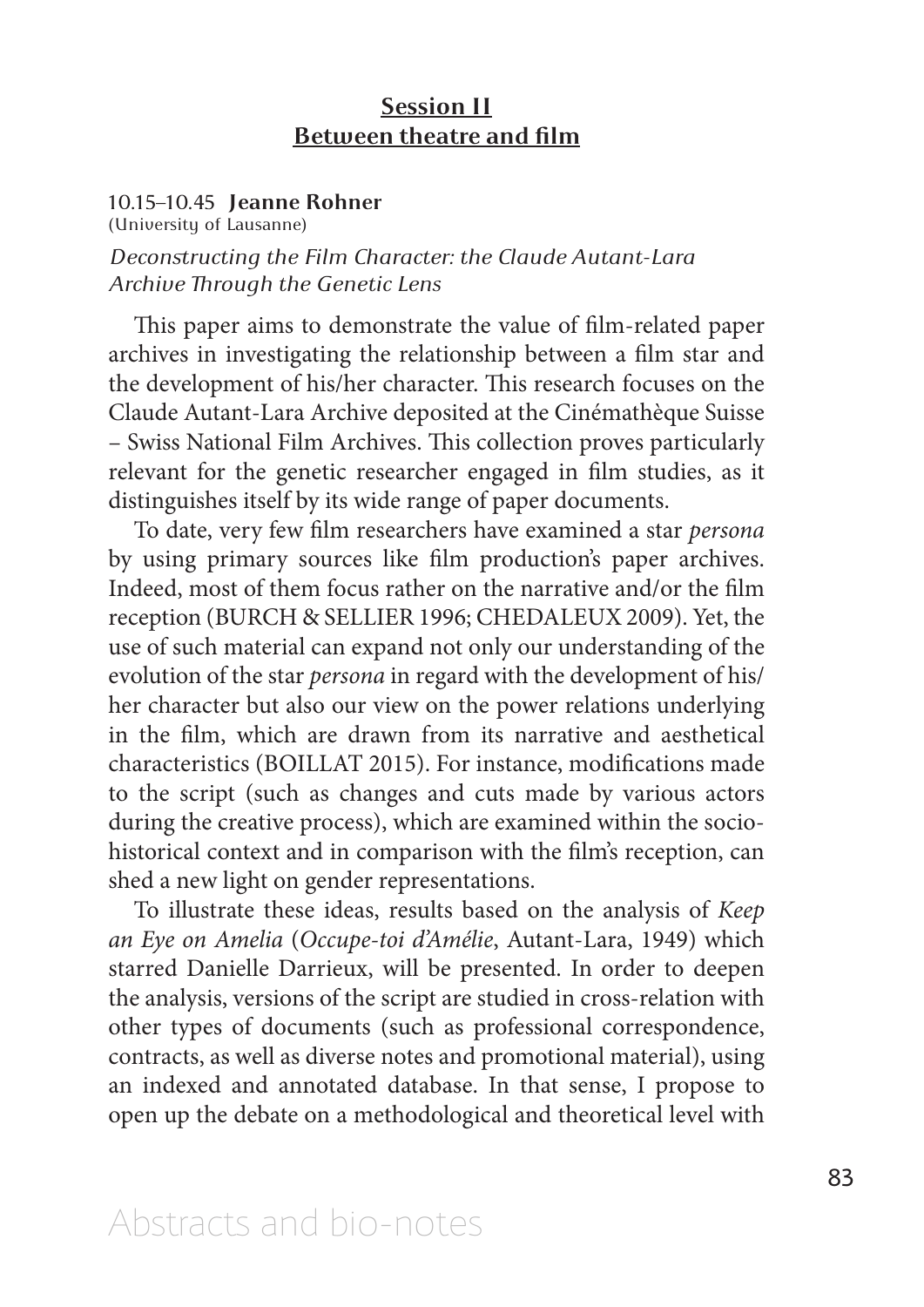a discussion on the functionality of such an interface for the study of film from a genetic angle (BOURGET & FERRER 2007).

**Jeanne Rohner** studied Psychology (University of Fribourg) and Film Studies (University of Lausanne). She has been a doctoral student at the University of Lausanne since 2016. Her thesis examines the relationship between the stars, their *persona* and their characters in the specific context of post-war French cinema (1945-1959) with a focus on Danielle Darrieux and Micheline Presle. This research is part of the SNF project "A Gender Perspective on Film Character and Stardom: Studying the Production of Film Representations in the Forties" (Claude Autant-Lara collection, Cinémathèque suisse)", led by Prof. Alain Boillat and Charles-Antoine Courcoux.

### 10.45–11.15 **Olga Beloborodova**

(University of Antwerp)

*Tracing Beckett's Multimedial Authorship: The Genesis of "Play" and "Film"*

Beckett's short play *Play* and his only film *Film* have much in common. Both named after their medium, they were composed at the same time and influenced each other in more ways than one. By bringing these two works together, this paper not only attempts to trace their simultaneous genesis, but also to sketch Beckett's emerging multimedial authorship that began to take shape in the late 1950s and early 1960s, after his experiment with the radio medium.

This paper argues that Beckett's multimedial authorship was the consequence of his increasing reliance on technological rather than textual means to convey his message to his audience. In *Play*, the 'cinematic' montage technology of the light beam progressively and deliberately subverts the speeches' coherence and thus substantially reduces their intelligibility. In *Film*, completely bereft of speech from the outset, the camera is the only guide for the audience to make sense of what they see on the screen. Such a shift in Beckett's modus operandi has predictably had repercussions for the geneses of these works, and the most significant effect of Beckett's 'technological turn' is arguably the greater need to explain his ideas to the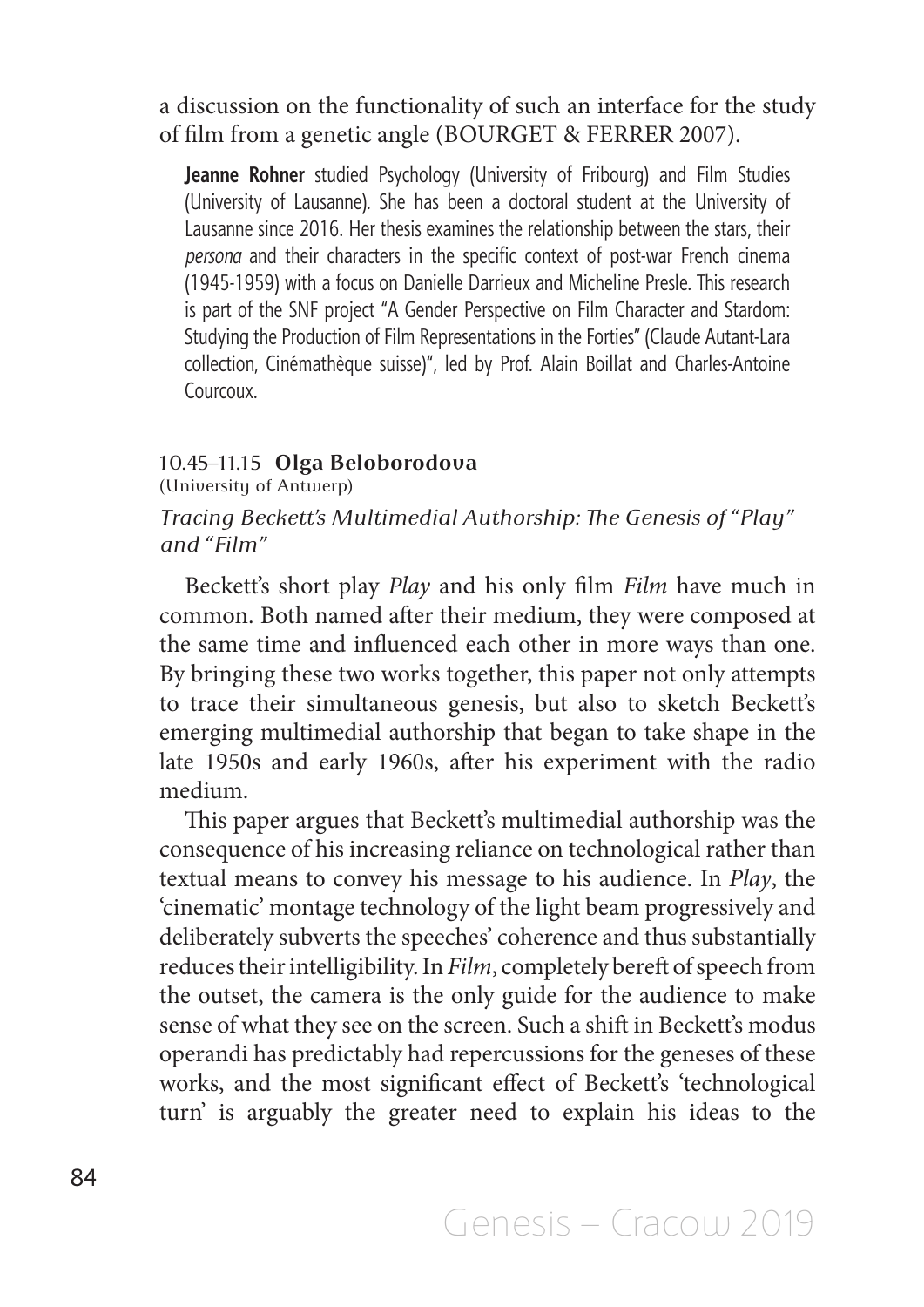production teams in order to ensure that the end result, achieved by technology instead of words, is coherent and well-structured, even if deliberately obfuscated and vague.

This need for elucidation manifested itself in a growing body of after-text explanatory notes throughout the composition process of *Play* and *Film*. As Pountney observes, *Play* is Beckett's first work for theatre that contains such notes (1988, 170), and in *Film*, the emphasis on explanatory notes is even greater, possibly due to Beckett's lack of experience in the film genre. Apart from the early drafts, interspersed with questions and drawings, they include the extra notes Beckett had prepared for his pre-production meeting with the film crew. Bearing in mind the growing importance of such extra-textual notes, this paper will also investigate their ambiguous status in the genetic dossiers and the editorial history of both works.

**Olga Beloborodova** has completed her PhD at the University of Antwerp and is currently working at its Centre for Manuscript Genetics. Her PhD research involved the study of Samuel Beckett's writing process by means of genetic manuscript analysis, as well as the evocations of fictional minds in his prose and drama, both according to the paradigm of extended cognition. Her monograph *The Making of Samuel Beckett's 'Play' / 'Film'* is forthcoming with UPA/Bloomsbury (2019).

### 11.15–11.45 **Karolina Czerska**

(Jagiellonian University) *Józef Jarema: trajectories between experimental theatre and experimental films*

Józef Jarema (1900-1974) studied painting at the Academy of Fine Arts in Krakow. It was his theatrical activity which gave him first the opportunity to go beyond two-dimensional canvas painting. Later, although he concentrated on his paintings, he also became interested in experimental movies.

In the interwar period, the theatre became for Jarema the main medium of his artistic expression. He was not only one of the founders of the experimental Cricot theatre, active from 1933 to 1939 in Krakow, but also its scenographer, playwright, director and author of many theoretical articles about its rôle. In his manifestos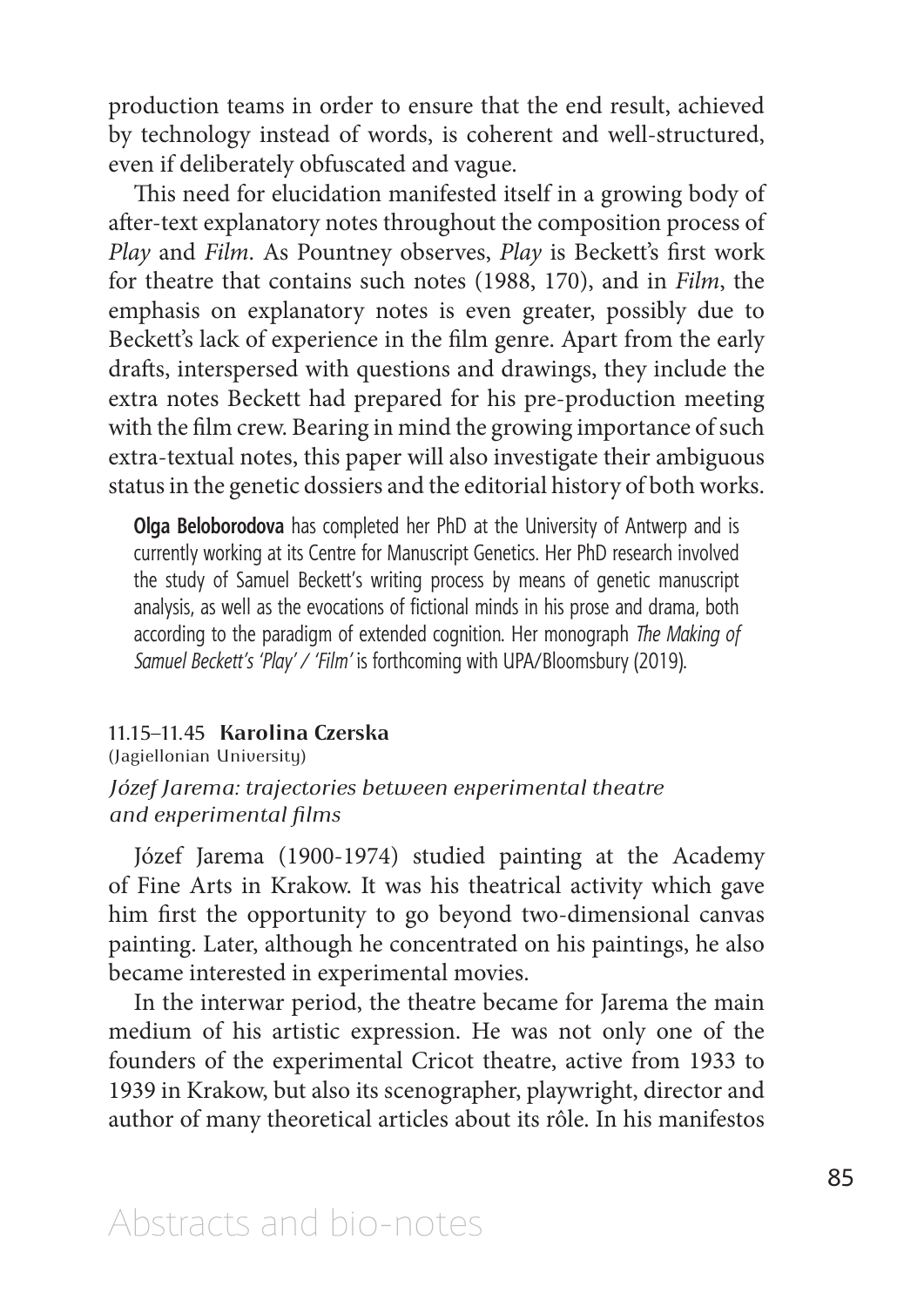regarding theatre, which were published in the Polish artistic press in the 1930's, Jarema focused on 'culture of eye' as an important factor in the education of both actor and spectator. Morover, among the terms connected with the name 'Cricot', constituting an artistic programme, the concept of movement played a significant rôle. The idea of film editing was close to Jarema's concept of new theatre and he attempted to stage some of his dramas with the Cricot team following this concept.

It is interesting to retrace information about Jarema's contact with the film world of the 1930'. This was a long time before he started to make his own experimental movies, probably from the 1950's, when he had moved to Nice. The other question worthy of reflection is that of Jarema's archives in which there are several dozen film reels which were never developed and which were briefly described by the artist. From these notes and also from Jarema's letters to his partner, Maria Sperling, we know that he filmed such well-known people from artistic and intellectual life as Gaston Bachelard, Georges Ribemont-Dessaignes, Jean Villeri. Even today, only one of Jarema's films has been developed. It combines the ideas which were meaningful for Jarema when he was active in the Cricot theatre.

**Karolina Czerska** – works both in the Institute of Romance Philology and in the Centre for Avant-Garde Studies at the Jagiellonian University in Krakow. Her Ph.D. concerned links between the dramaturgy of Maurice Maeterlinck and the theatre of Tadeusz Kantor. Recently, she curated the exhibition on the Cricot theatre (*Cricot is coming!*, Cricoteka, Krakow, 2018). Currently, she is working on the biography of Józef Jarema in the context of the avant-garde of the 1920s to 70s.

# **Session III Accesing the methods of writing**

#### 10.15–10.45 **Agnieszka Kuniczuk-Trzcinowicz**  (University of Warsaw)

*Between "written" and "dictated" (an example of Henryk Sienkiewicz's archive)*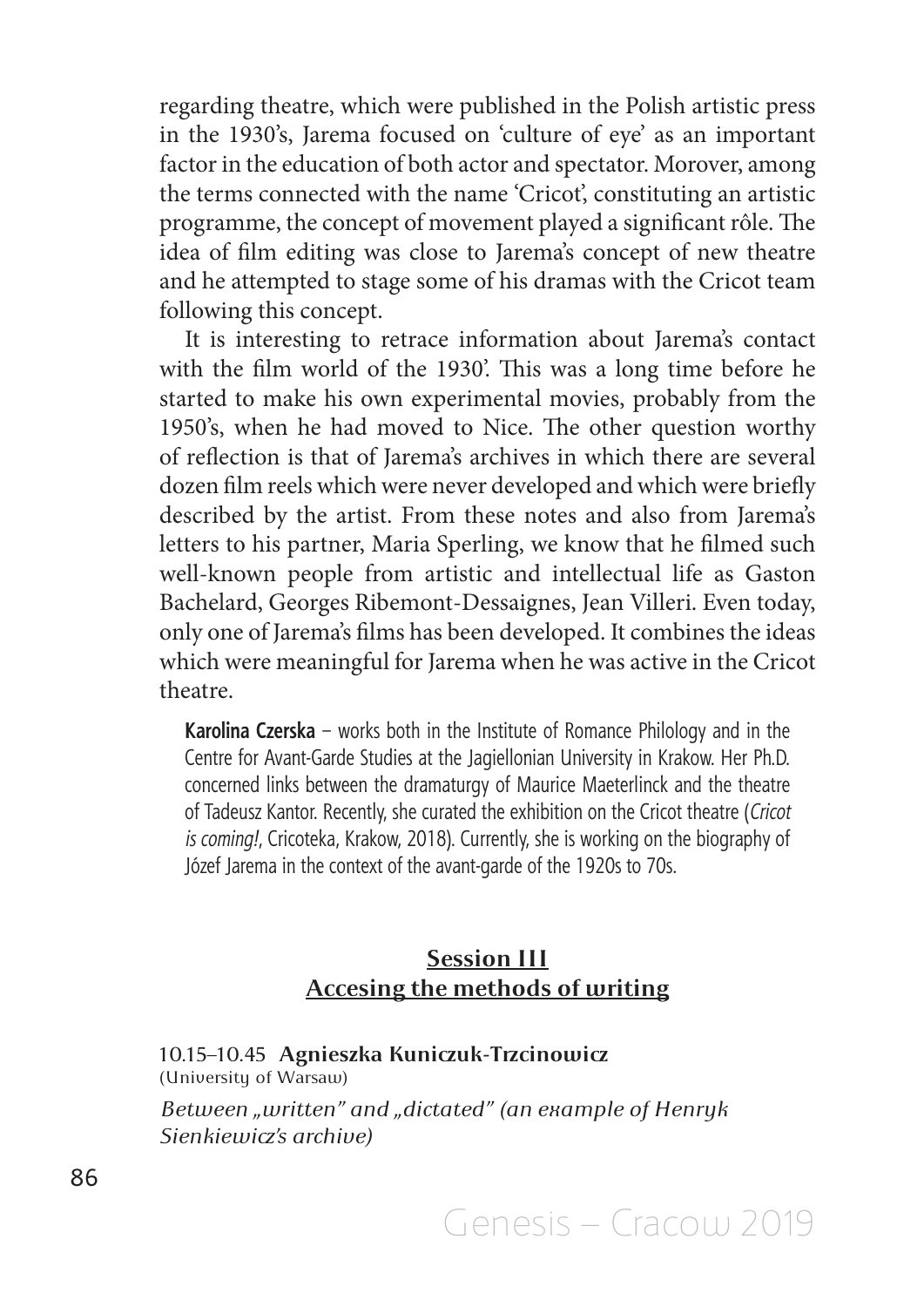Henryk Sienkiewicz is reknown as one of the most important Polish writers of the turn of the 19th and 20th centuries. He is a Nobel prize laureate from 1905 and continually remains in the field of scholars interest. Study of his work can be complement by his extensive correspondence (Letters form Sienkiewicz alone have 14 volumes) or his notes. Particularly noteworthy are the literary work's rough-drafts. Recently the library of the Ossolinski National Institute bought the latest collection, the Sienkiewicz's archive from one of the writer's descendant. In this archive is located a considerable collection of manuscripts, rough-drafts and documents written in Sienkiewicz's wife handwriting. This collection contains noticeable fragments of drafts with doubtful authorship: written by writer's wife, however presumably dictated by Henryk Sienkiewicz.

Author of the speech will prove the meaning of this part of the archive for all research in Sienkiewicz's heritage. Then, she will try to determine the authorship of one of the rough drafts.

**Agnieszka Kuniczuk-Trzcinowicz** – I got my habilitation (D. Litt.) in 2017 in the department of "Artes Liberales" of University of Warsaw, where I'm currently working. I often collaborate with the Institute of the Literature Research "PAN" and with other academic centres in Poland as well as abroad. First and foremost, I'm interested in studying of thinking process of Henryk Sienkiewicz on the basis of his drafts. Also culture and art of nineteen century is of my interest. In my free time I'm writing children's book introducing the characters of Polish writers to kids.

#### 10.45–11.15 **Malin Nauwerck**

(Uppsala University)

## *Storyteller in shorthand – accessing Astrid Lindgren's method of writing*

Before becoming an author and an influential editor and publisher of children's literature, Astrid Lindgren worked as a secretary. She subsequently developed a method for writing in the Swedish Melin system of shorthand, which, simplified, can be described as a system of phonetic word images. Although Lindgren holds a unique position within Swedish literature, her creative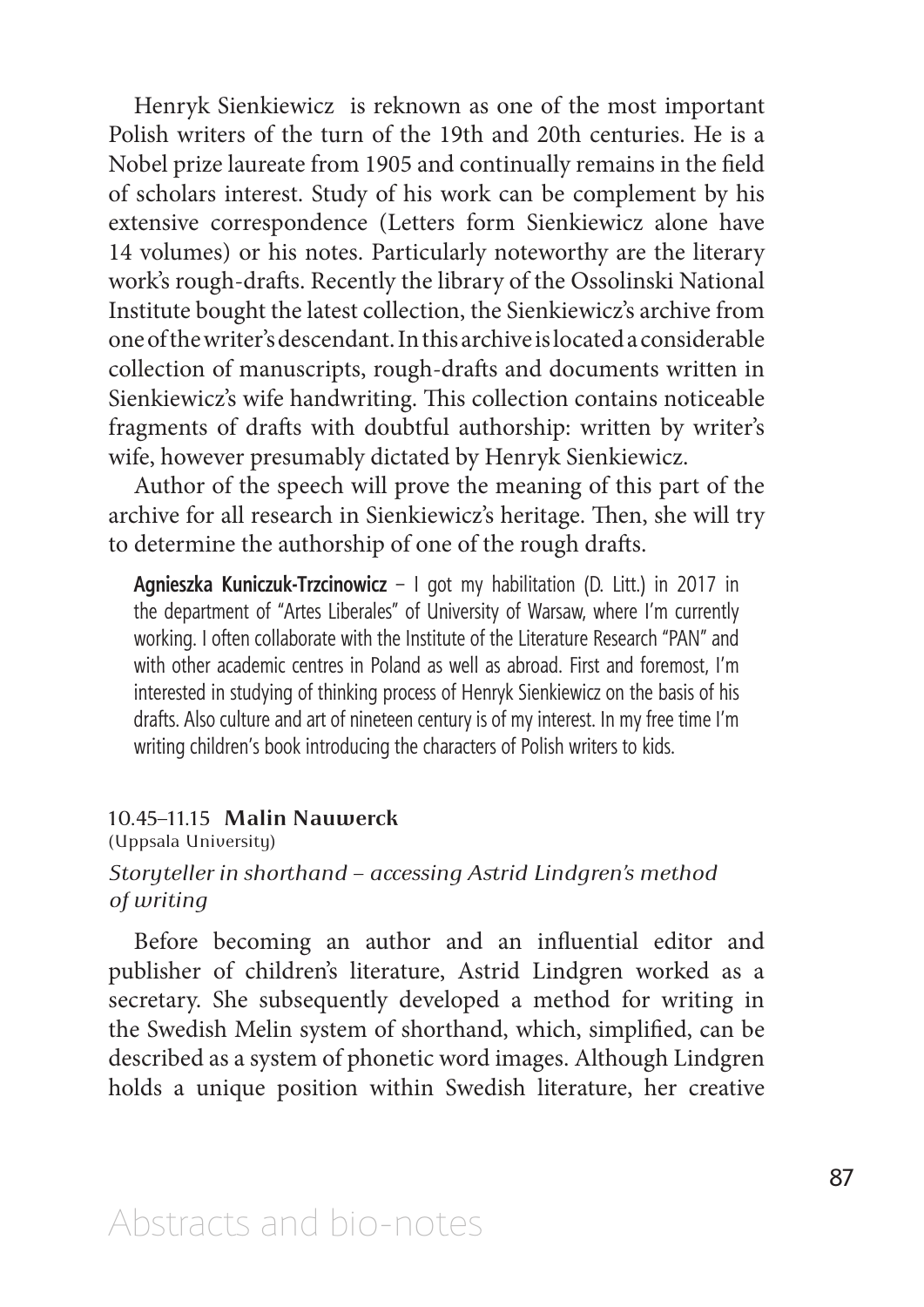process has for many years been hidden in the 660 notepads which contain her original, stenographed manuscripts.

Because Lindgren famously refused any influence over her work and was her own editor and publisher (and in this sense constituted her own collaborative process), the original manuscripts provides the only access to her creative path, which typically include alterations, cuts, and revision of specific sections.

In this paper, I address Lindgren's stenography as both cultural practice and a modernist technique, integrated by Lindgren into her process of creating literature. Using the example of notepad "470" which contains an unfinished version of the final and controversial chapter of *The Brothers Lionheart* (1973), I further discuss how Lindgren's writing method has impacted on the production process as well as more specific literary aspects of Lindgren's work. Particular emphasis is put on Lindgren's dual role as author and editor, and the relationship between stenographed dictation and the oral elements of Lindgren's literary style.

**Malin Nauwerck –** I finished my PhD in comparative literature/literary sociology in May 2018. My doctoral thesis, *A World of Myths – World Literature and Storytelling in Canongate's Myths series* (Uppsala University, 2018), centres around contemporary transnational publishing and marketing storytelling. Since then I have been working on my post doctoral-project *The Lindgren Code*, which is the first scholarly work on Lindgren's original manuscripts. Alongside my research I teach Swedish literature at Stockholm School of Economics, and work as a cultural journalist, literary critic, and editor.

### 11.15–11.45 **Aleksandra Majak**

(University of Oxford)

*Under the shadow of his horrible little wing. Editorial and poetic alternations in Ted Hughes' "Crow. From The Life and Songs of the Crow"*

Throughout his entire literary career, Ted Hughes revised, rewrote, and returned to poems he had already written and published with an eagerness and commitment that reveal his belief in poetry as a work 'in the making'. Like many modernist writers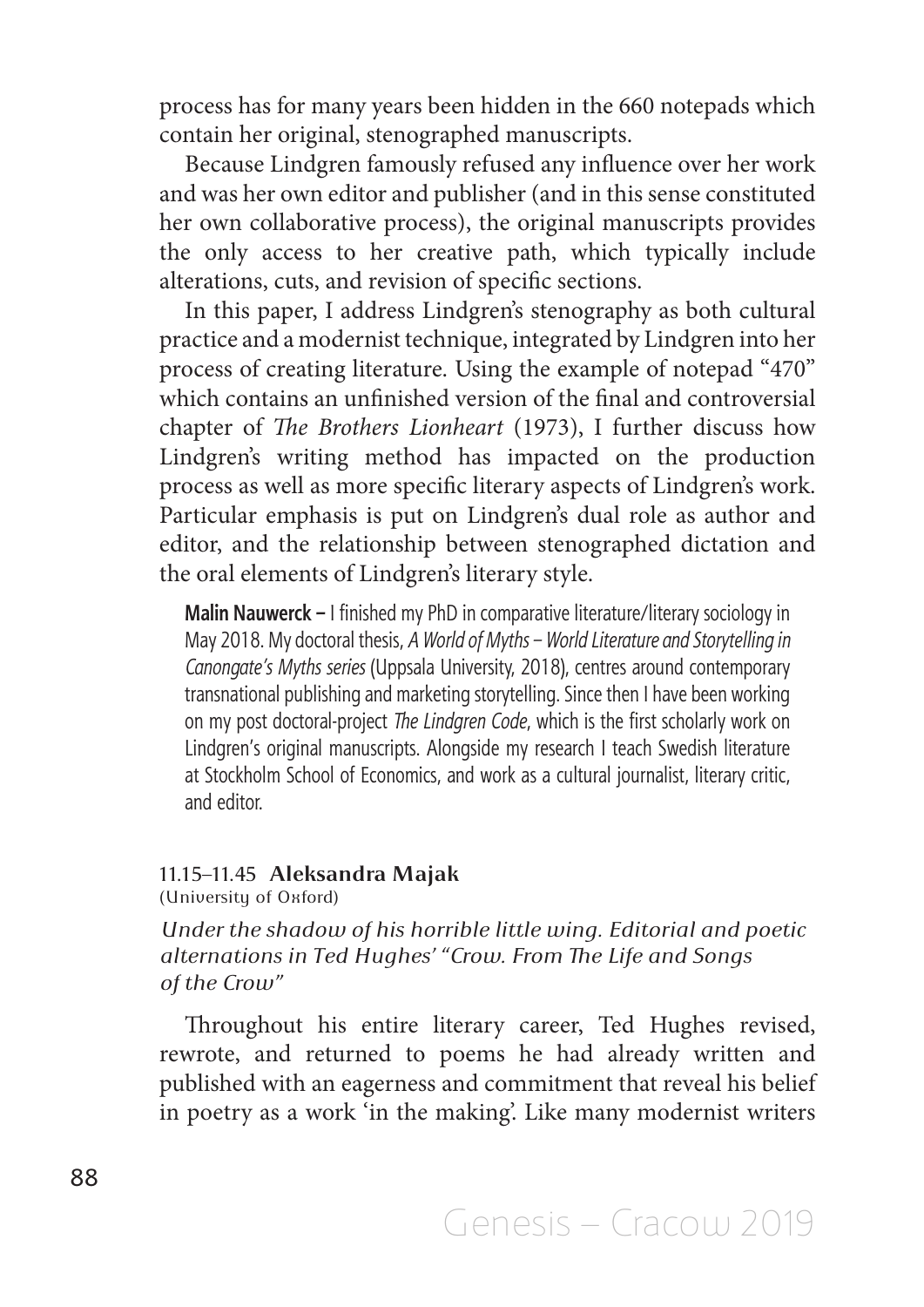who, from the beginning of the twentieth century, started to talk openly and at great length about the importance of revision in their (or as their) composition practice, his alterations and keenness to re-issue volumes in physically appealing formats raise a paradoxical question about the validity of calling any of his editions 'the final version'. Being fascinated by how published work often imply the kind of textual authority that quashes any debate over editorial demands and revisions, my conference speech will focus on the poetic project that engaged Hughes from 1965 and which is known as Crow. From The Life and Songs of the Crow. The volume is a catastrophic mythology, the song of creation after the apocalypse has happened, and the work that become the subject of Hughes restless artistic and personal exploration throughout the turbulent decade of 1963–1973. The subtitle (added in 1970) suggests a state of incompleteness, fragmentation, or an excerpt taken from the greater, ideally lost, manuscript.

Interestingly, the work is most widely recognised in its 1972 extended form by Faber and Faber (first version 1970). Unlike Hughes's previous or later works, Crow was published in an impressive number of eleven editions, most of which differ in the selection of poems published, their order, and their visual appearance, typography, and shape. In the light of the 1972 edition, readers of Hughes and enthusiast of genetic criticism almost forgot about the ten other editorial variations, some of which are not only fine pieces of editorial and typographical work in their own right, but also extrapolate the emotional turbulence in the face of which writing becomes a double-agent; both art, and a tool that allows psychological re-working of personal experience. More specifically, the question I would like to address in Kraków is whether we can see Hughes' involvement in editorial changes and unprecedentedly frequent re-publications of Crow as part of the volume's internal and coherent poetics. The subsequent editorial changes and revisions Hughes made to Crow will lead me to examine (both conceptually and through hands-on analyses of manuscripts and limited editions with Leonard Baskin's engravings I am working on) the broader problem of how the author chooses to present himself to the public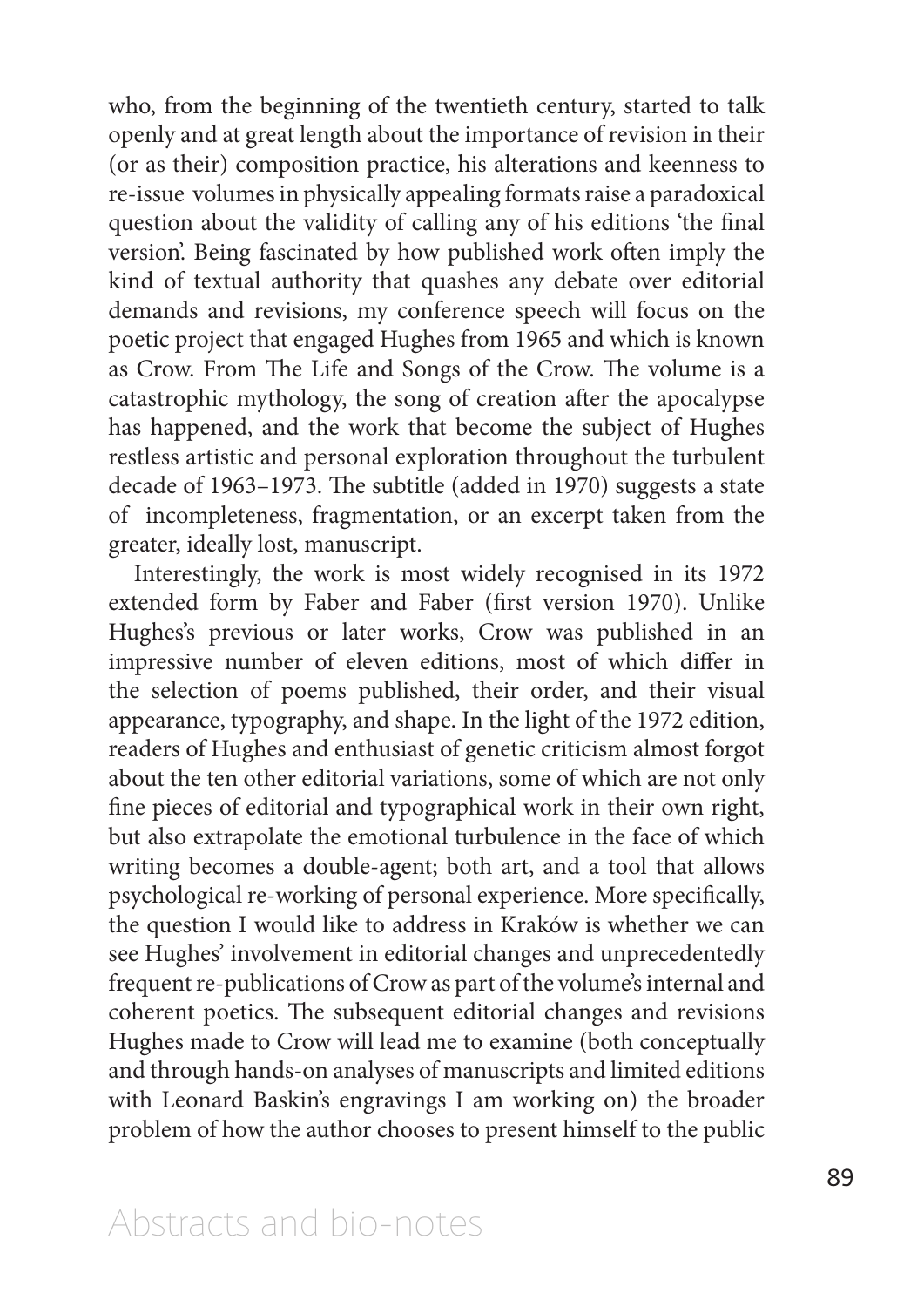and, more importantly, how his specific publishing and revisionary practice contributes to the self-image he creates.

**Aleksandra Majak** - DPhil student and researcher at the University of Oxford (BA – Jagiellonian University, MPhil in Comparative Literatures and Cultures – University of Cambridge). Her academic interests lie at the intersection between English and Polish poetry and criticism of the twentieth and twentieth-first century, particularly with regard to self-reflexivity, the dynamics of poetical borrowings, the creative act, poetic revision, and translation studies.

### 12.30–13.30 **KEYNOTE LECTURE 7**

## **Mateusz Antoniuk**

(Jagiellonian University) *The (Dis)Pleasure of the Avant-texte. The talk I was going to give in Lisbon last week* 

Czesław Miłosz (1911-2004), the Nobel-Prize-winning Polish poet and essayist, published in 1981 a short poem entitled "Kiedy po długim życiu" ("When After a Long Life"). The rough draft, preserved in the Beinecke Library at Yale University, shows that the process of writing was generally two-dimensional: almost the entire text, from the first line to the last one, was written quite quickly and easily, without significant hesitations or interruptions, while one single word, situated at the close of the second line, was the subject of long searching and consideration. In consequence, the inscription covering the surface of the paper has a specific construction: what we see, looking at the page, is the clear, easily readable central zone (where the text emerges), and the right and upper margin, full of alternative variants, which are difficult to decipher, though not illegible (where the poet searched for the one, crucial word). These variants are marked in different colors, and they are also in different locations. The first challenge the genetic critic faces in this case, is to "translate" the "topography of the page" (the spatial relation between the parts of inscription) into the "chronology of the creation" (the temporal order in which the text was written).